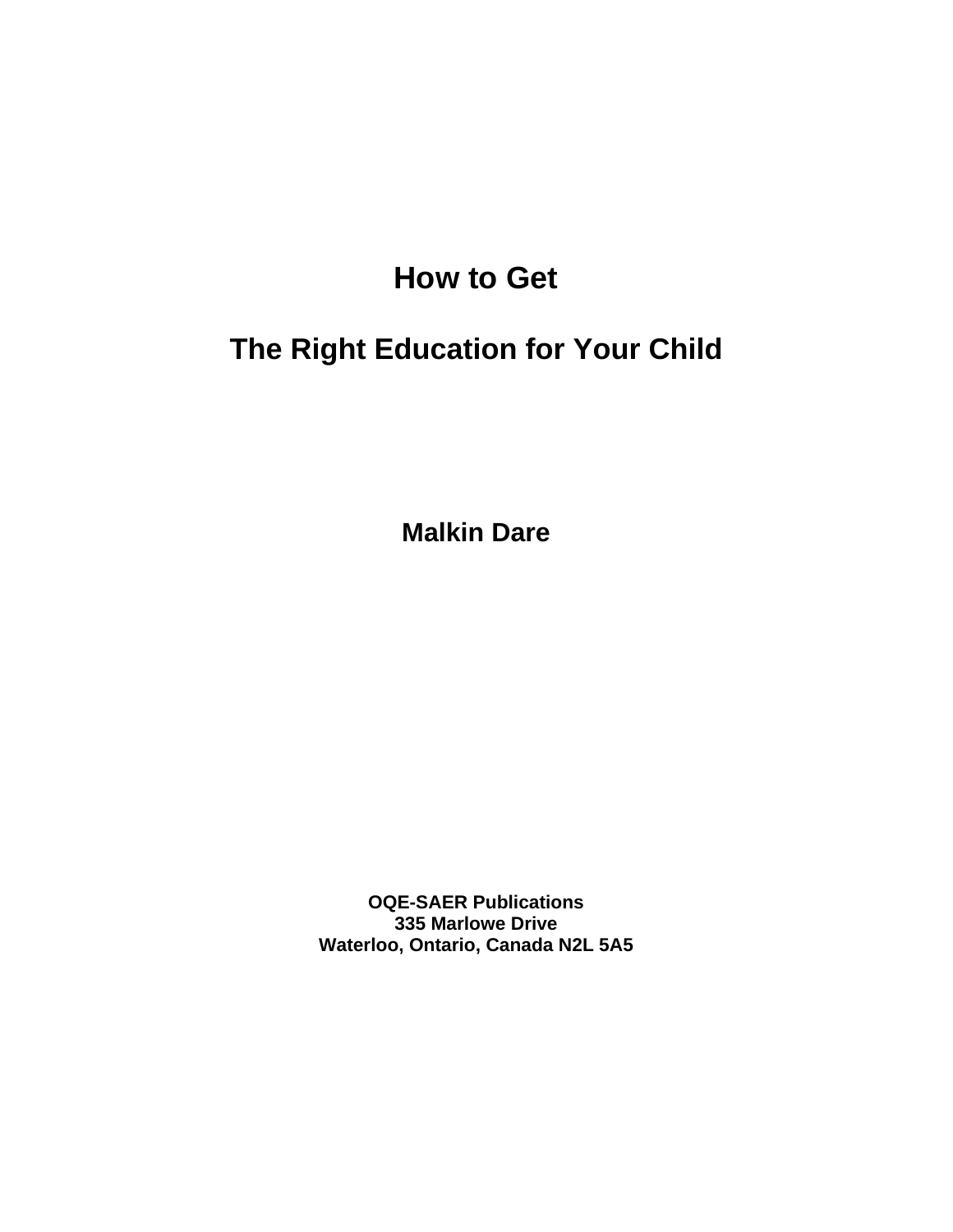# **From the Author**

Many people contributed to this book, and I am grateful to them all, but I wish to express my particular appreciation to the following individuals.

- Mark Holmes, who graciously and patiently corrected my errors and generally kept me on the straight and narrow
- Peter Rath, who designed the cover
- Kathryn Craig, who gives me free legal advice
- Lissa Lowes, who painstakingly proofread the manuscript
- Last, but not least, my husband who puts up with my many hours at the computer

Responsibility for any mistakes is, however, mine alone. I have used pseudonyms in some cases.

ISBN 0-9699056-1-0 CIP Information Ca00Nl eng-Ca00NL Waterloo, ON: OQE-SAER Publications, c 1998 117 p.; 22 cm LC Class no. LB1048.5

Fourth Printing Updated 2009

Copyright © 1998 by Malkin Dare

All rights reserved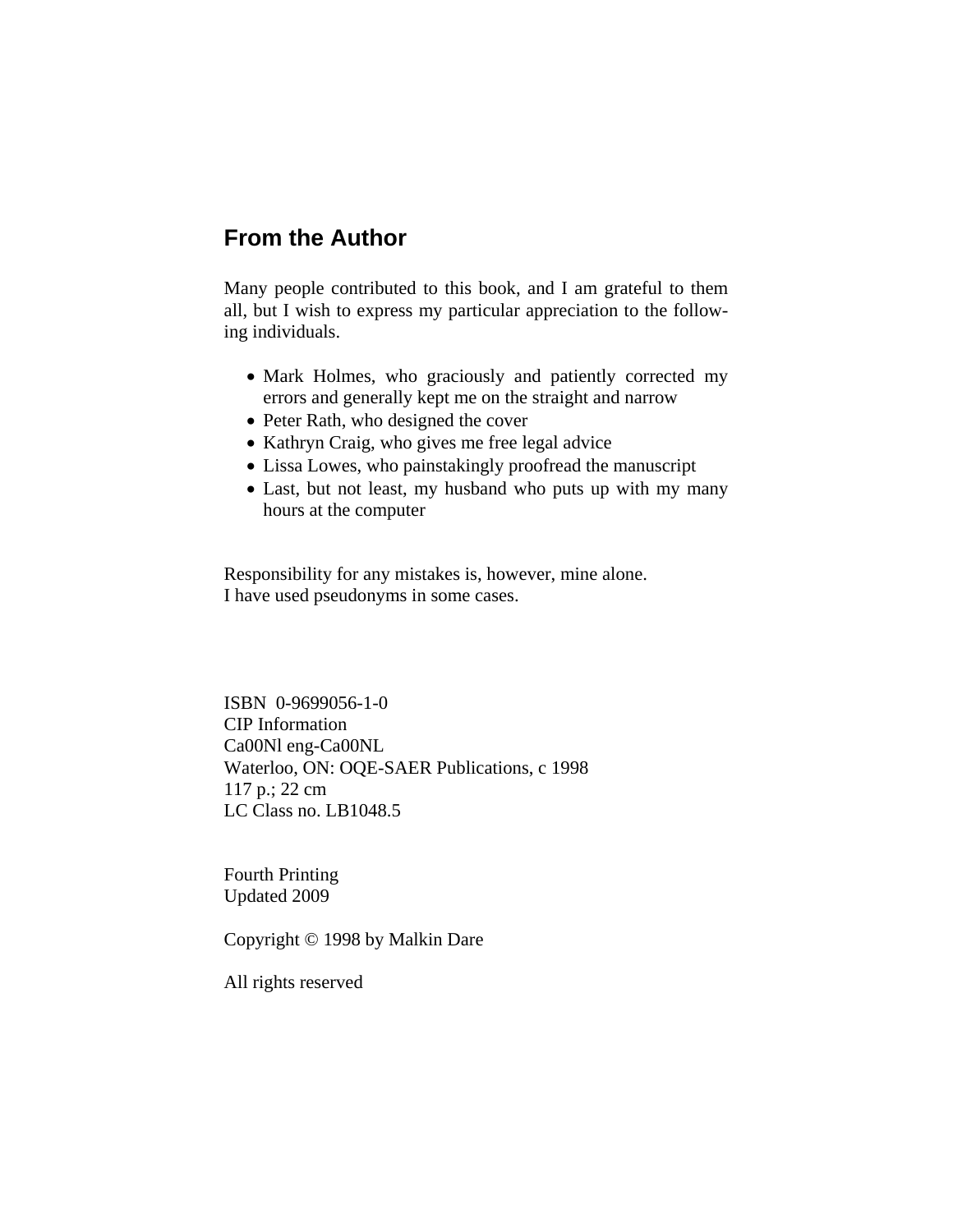# **Contents**

| <b>Introduction</b>                                                                                                                 | 1        |
|-------------------------------------------------------------------------------------------------------------------------------------|----------|
| 1. Confusion in the Classroom                                                                                                       | 7        |
| <b>Working with the System</b><br>2. Exhausting the System<br>3. Dancing with the System                                            | 19<br>44 |
| <b>Supplementing the System</b><br>4. Afterschooling Your Kids - Parental Version<br>5. Afterschooling Your Kids - Tutorial Version | 64<br>70 |
| <b>Opting Out of the System</b><br>6. Going for Broke - Private School<br>7. Doing it Yourself - Homeschooling                      | 78<br>86 |
| <b>Changing the System</b><br>8. A Better Future for All Children                                                                   | 97       |
| <b>Tips on Teaching</b>                                                                                                             | 105      |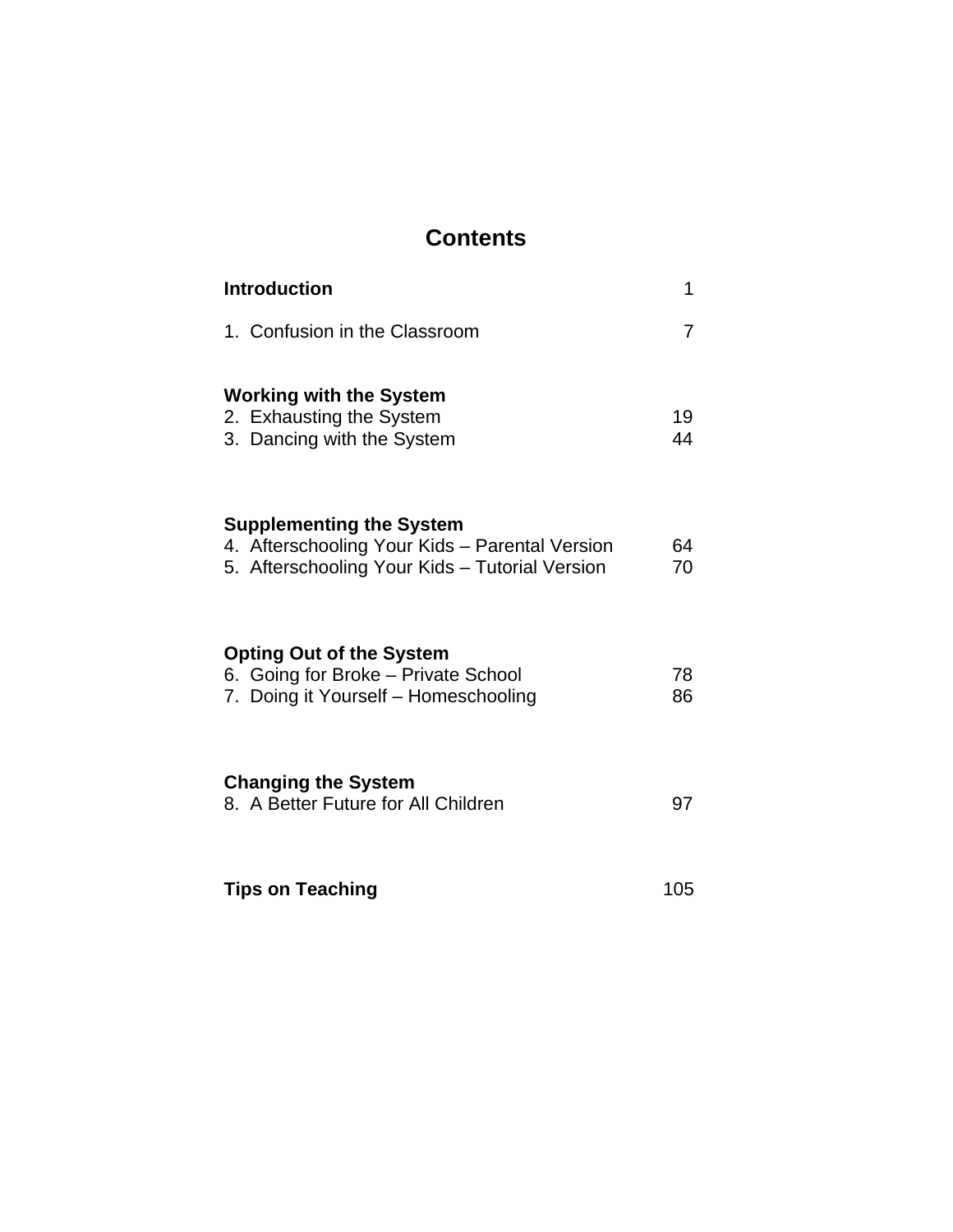## **Introduction**

 Let's imagine you're the parent of a nine-year-old boy named Jack. He is now beginning grade 4 at his neighbourhood school, John Dewey Public School. Starting from when Jack was in grade 2, it has become very obvious that his school experience is not going well. Not only has Jack not learned to read, but also he is starting to get a reputation as a "behaviour problem". Things are going from bad to worse, and none of your discussions with Jack's teachers has made the slightest bit of difference.

The time for waiting and hoping is over!

- Jack is not going to miraculously "bloom" one of these fine days.
- •His school is not going to experience a conversion on the road to Damascus.
- •Aliens will not suddenly descend from a flying saucer and give him a brain implant.

 The sooner you take action, the easier the job will be. So, what to do? Of course, your child's name is probably not Jack, and his or her problems are probably not identical to Jack's, but the general approach is the same. I have divided your options into three main categories.

- Working with the System
- Supplementing the System
- •Opting Out of the System

#### *Working with the System*

 In Chapters 2 and 3, I go over how to approach educators to ask for help. Most parents start with this option, and a few do actually get satisfaction. And of course if you do manage to get help for Jack from the system, it won't cost you a penny. So, it's a sensible place to begin.

 Be warned, however, that many parents get nowhere with this approach. For one whole year, Maureen Somers asked in vain for help for her son Adam. At last, along with other parents of sev-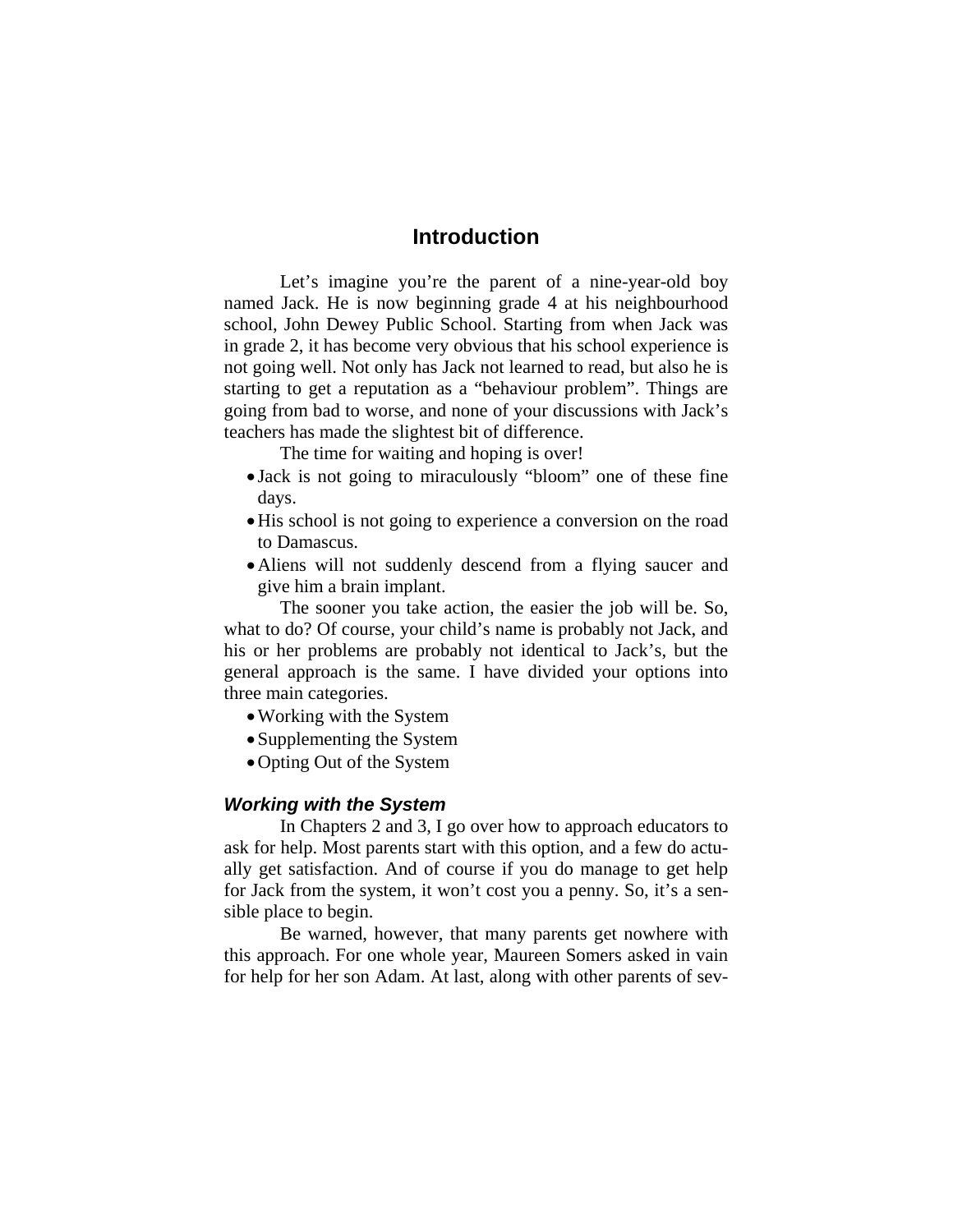#### *Introduction*

eral other children in the same class, she managed to get them tested by the school board. It turned out that 12 out of 21 grade 4 students were reading at a mid-grade 2 level or worse. When the parents asked for direct, sequential instruction and remedial help for their children, the resource teacher (whose own children were in a private school) told them they would "have to go out and pay for it". Many did. Ms Somers' three children and many of Adam's former classmates left for other schools, including private and home schools.

 I relate this story not to frighten you, but rather to warn you that you must not blindly put your faith in the system. I have heard thousands of such stories. While every story is different in its details, each testifies to an utter lack of responsiveness on the part of educators.

 Of course, it is terribly unjust and wrong that schools can get away with turning their backs on parents like this. But even worse is the fact that parents can (and often do) waste years trying to get improved service from their child's public school, precious years which their children can't afford to lose. The train just keeps moving along!

 Barb Brown first realized that her son was in trouble when Trevor was in grade 4. She immediately began a one-woman campaign to get help for him, an odyssey which was going on eight years later when Trevor reached grade 12 still reading at an elementary school level. In all that time, only one school official had ever even acknowledged that he was at risk, while remedial teaching was never provided by the school system. Finally, Mrs. Brown in desperation arranged for him to be tutored by a retired teacher who lived on her street. According to the tutor, Trevor had the ability – he had just never been taught.

 Mrs. Brown's case, and thousands of similar cases, has convinced me that parents should never waste much time trying to change individual teachers' programs. It may be the cheapest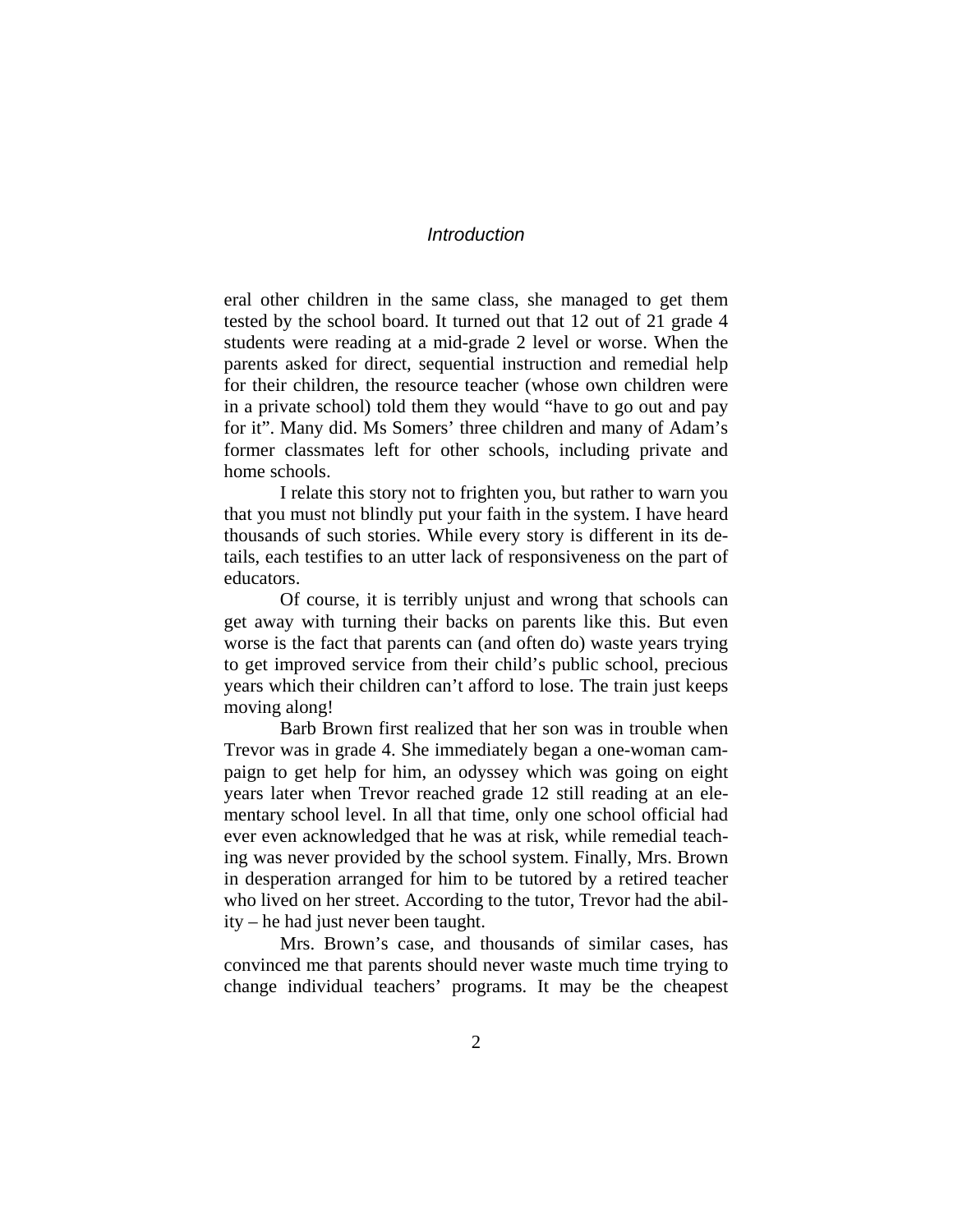choice, but so is trying to drain a swamp with a teaspoon. If you do choose to persist with the local school however, be prepared to praise anything good that happens in school, to be constructive and direct in asking for what you want, and to do much of the work at home yourself.

 My advice is – ask your child's teacher for reasonable changes but, if you don't start seeing results right away, start examining your options. Jack will never get another crack at grade 4, and he is already three years behind schedule.

Since it is almost impossible to switch teachers in the middle of the year, your first option is to try to find a better public school. Schools vary a great deal and good ones do exist, although they are scarcer than underpaid superintendents. Fortunately for you, school rankings have recently become available, and I will show you where they are on the Internet.

 Identifying a good public school is still only half the battle, however. There can be a lot of red tape involved in transfers since there are plenty of administrators who believe students should attend only their assigned schools. A further difficulty is that good schools are often bursting at the seams. You must also bear in mind that it is usually up to parents to provide any necessary transportation to a non-neighbourhood school. Nevertheless, sometimes all the hassle is worth it, and I give advice on how to tackle this project. There is another exciting option called "charter schools" on the horizon, but as yet the only Canadian province to allow these schools is Alberta.

 If it turns out that you're stuck with the John Dewey Public School, there are possibilities beyond the classroom teacher. For people who a) cannot afford to pay for help, b) are extremely stubborn, or c) like long odds, I include information on the appeal route. Although most of these activities are usually time-consuming and frustrating, I give advice on such things as meeting with school officials, obtaining curriculum, arranging testing, interpreting re-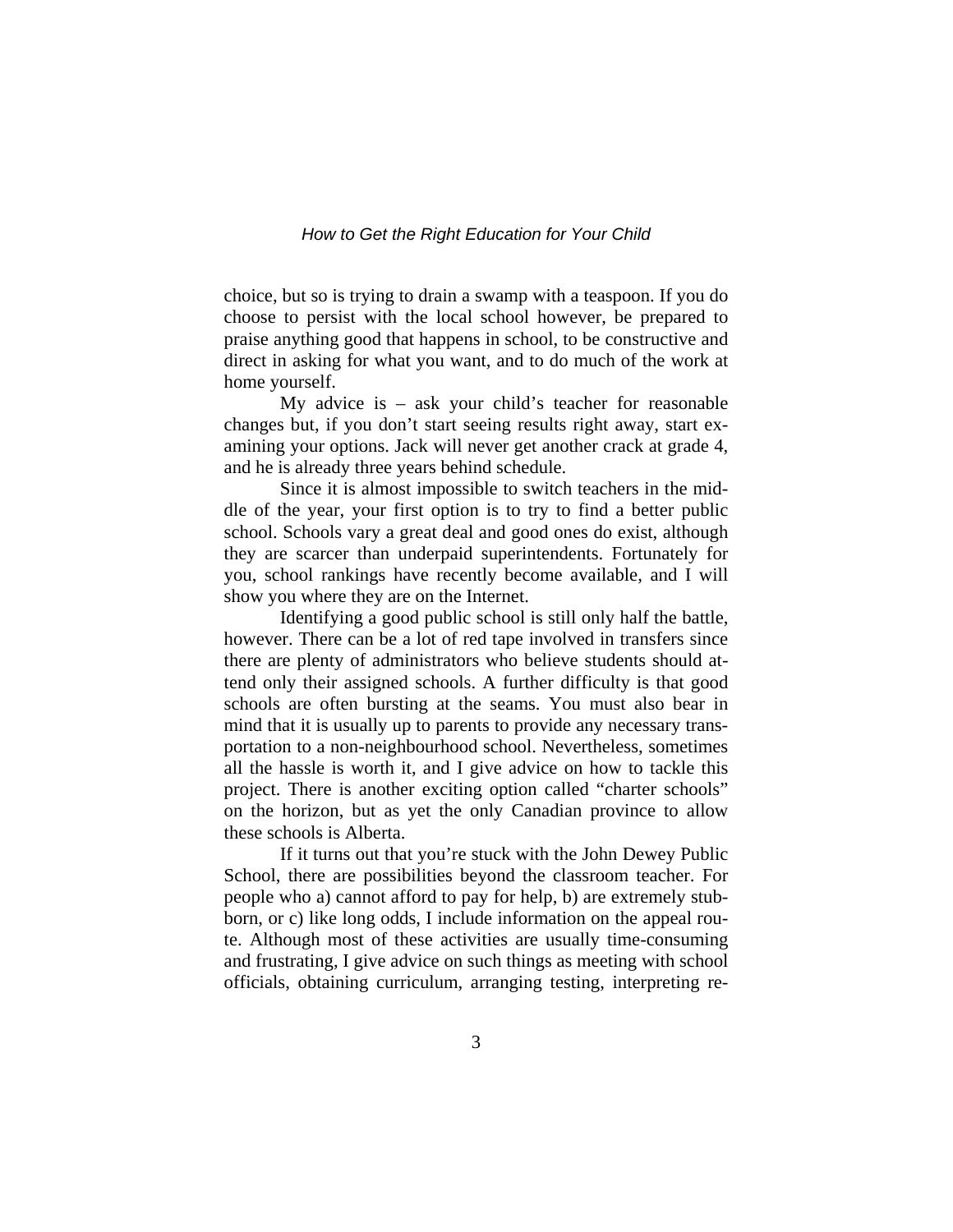#### *Introduction*

port cards, handling legal issues, accessing student records, and requesting particular teachers.

 Another option is to work with other like-minded parents at the school to try to make school-wide improvements. Because some people don't seem to mind spending many boring and unproductive hours sitting on school councils, I have provided some ideas on how you might try to make your experience of some value. Because most of these councils are advisory (as opposed to decision-making) bodies, they are usually an exercise in frustration.

 Working with the system generally pays off right away – or not at all. If you're getting nowhere fast, I urge you to turn to the next category, and think about supplementing the system.

#### *Supplementing the System*

 In Chapters 4 and 5, I talk about how you can ensure that Jack gets the teaching he needs. This option is so widespread that it has been given its own name – after-schooling. A survey of the parents at a Toronto public school revealed that an incredible 45% of parents had taught their children at home "over and above normal parental assistance with homework". In addition, 29% had paid for extra help from a tutor.

 In many cases, after-schooling helps a lot. Sometimes, it is the lifejacket that makes the difference between staying afloat and sinking.

Of course, after-schooling is not without its drawbacks.

- It can get expensive, often beyond the range of the average pocketbook.
- •The teaching necessarily takes place after school, on weekends, and in the summer, times when the children are tired.
- It is not unusual for kids to be uncooperative, and sometimes your extra "homework" sets the stage for family friction.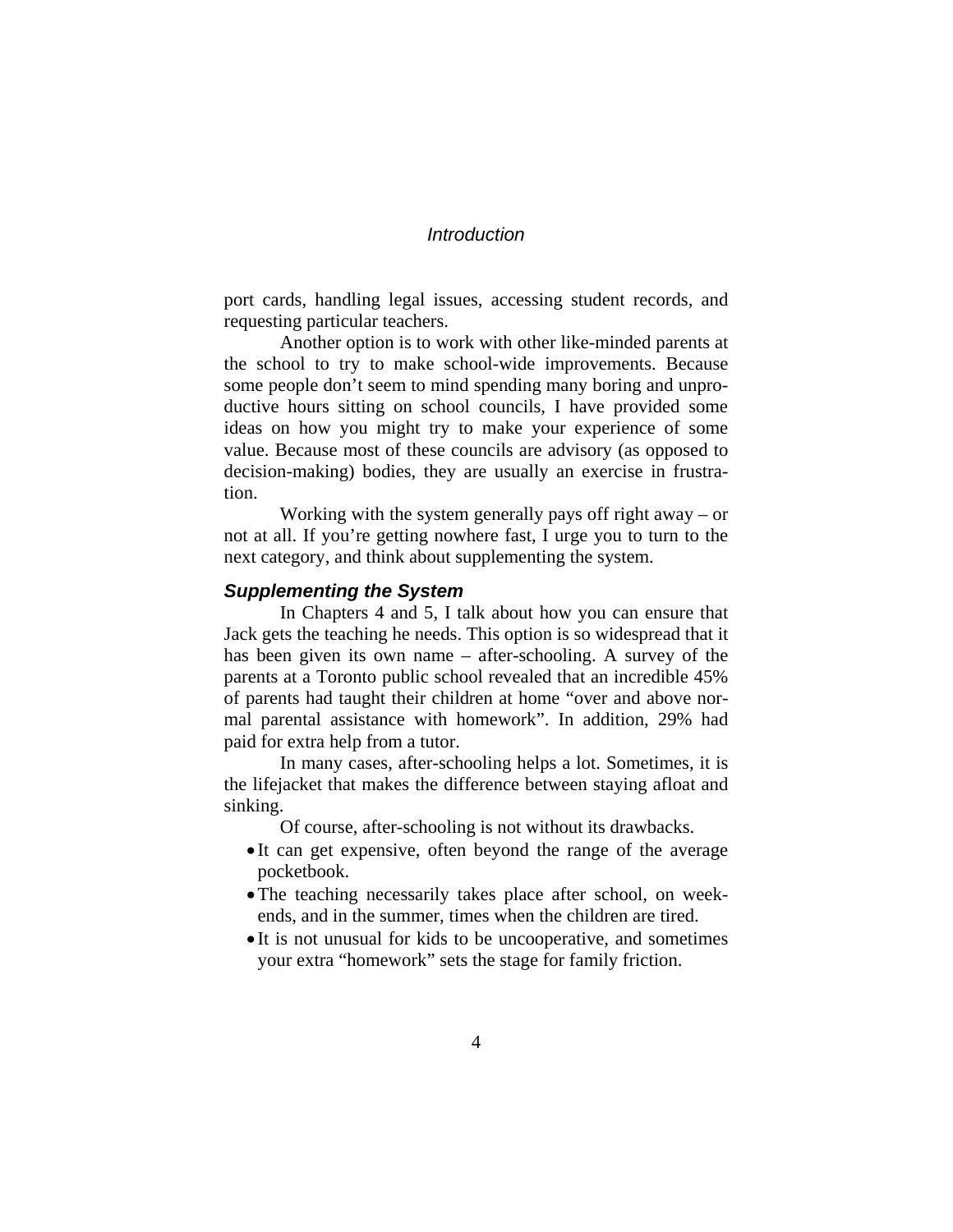Whether you plan to teach Jack yourself or pay someone else to do it, I provide information to guide you through the maze. If the former, I tell you how to get started, and I list some recommended resources. If the latter, I outline and evaluate the options, ranging from the retired teacher down the street, through Kumon, professional remedial teachers, and professional remedial services. I also give information on how to go about getting Jack tested. After-schooling services are booming, as a glance at the "Schools" section of the Yellow Pages will attest.

If you have already tried both working with the system and supplementing the system and it's still not enough for Jack, you may be ready to opt out of the system completely.

#### *Opting Out of the System*

 In Chapters 6 and 7, I describe the remaining two possibilities. Those who flee public education can choose between private schools and home-schooling.

 For those who can afford them, private schools may be the answer. But there are no guarantees. Standards vary widely, as the Joneses (not their real name) found when they transferred their children from one private school to another. Not only did the Jones children find the work extremely easy and unchallenging at their new private school, but also Mr. and Mrs. Jones were appalled by how rough some of the teachers were. The Joneses became so dissatisfied they withdrew their children from the school. And then – the school refused to refund their \$20,000 tuition fee! Only the threat of legal action pried their money loose – and even then \$1,000 was held back.

 The moral of the story? Do not assume that a school has high standards just because it is a private school. I give guidance on how to seek out and evaluate good private schools.

 If you don't have several thousand dollars lying around or if you can't find a good private school, you may wish to try homeschooling. Numbers are really hard to come by (since many home-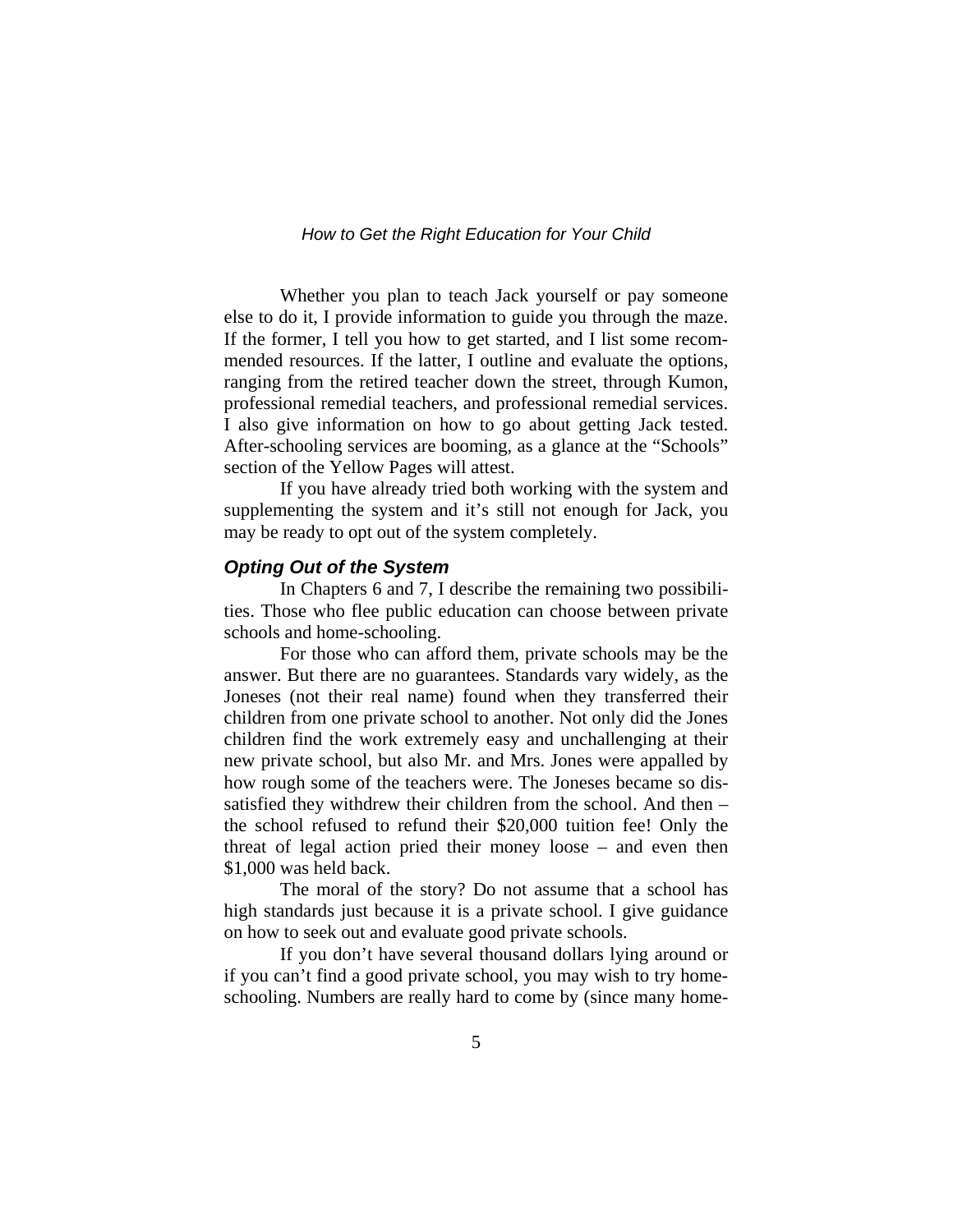#### *Introduction*

schoolers don't register with their local school board), but the numbers are significant. The Ontario Federation of Teaching Parents estimates that 1-2% of Canadian children are home-schooled (making a total of approximately 60,000 children).

 Home-schooling is not as daunting as you might think. For one thing, there is a vast supply of teaching materials available. For another, home-schoolers tend to be exceptionally wellorganized, with local support networks everywhere. And lastly, home-schooled kids can soak up learning at an incredible rate. Most spend two or three hours a day on academics, yet cover the year's work with no difficulty whatsoever.

 Barb Benson took her grade 5 daughter out of the public system at Christmas. At that time, Blair was unable to add onedigit numbers without counting on her fingers. She read gradelevel material very slowly, with an average of one or two mistakes per sentence. By June of the same year, Blair was reading adultlevel material with no mistakes. In math, she could do rapid calculation, fractions, decimals, and the beginnings of algebra. Blair had even memorized the metric and imperial tables and could convert from one to the other.

 There is a huge amount of resources and networking available in the home-schooling community, and I provide a start-up kit on how to plug in to this vast support system.

So there you have it. Those are the choices. I wish I could tell you about other options – like how to sneak a common sense pill into educators' thermoses. Unfortunately however, science has not yet found a cure for progressive teaching methods.

 If you've tried working with the system, supplementing the system, and opting out of the system, and you still haven't had enough, there's always trying to change the system. Those who refuse to accept the status quo should check out the Society for Quality Education, an organization which is dedicated to the sig-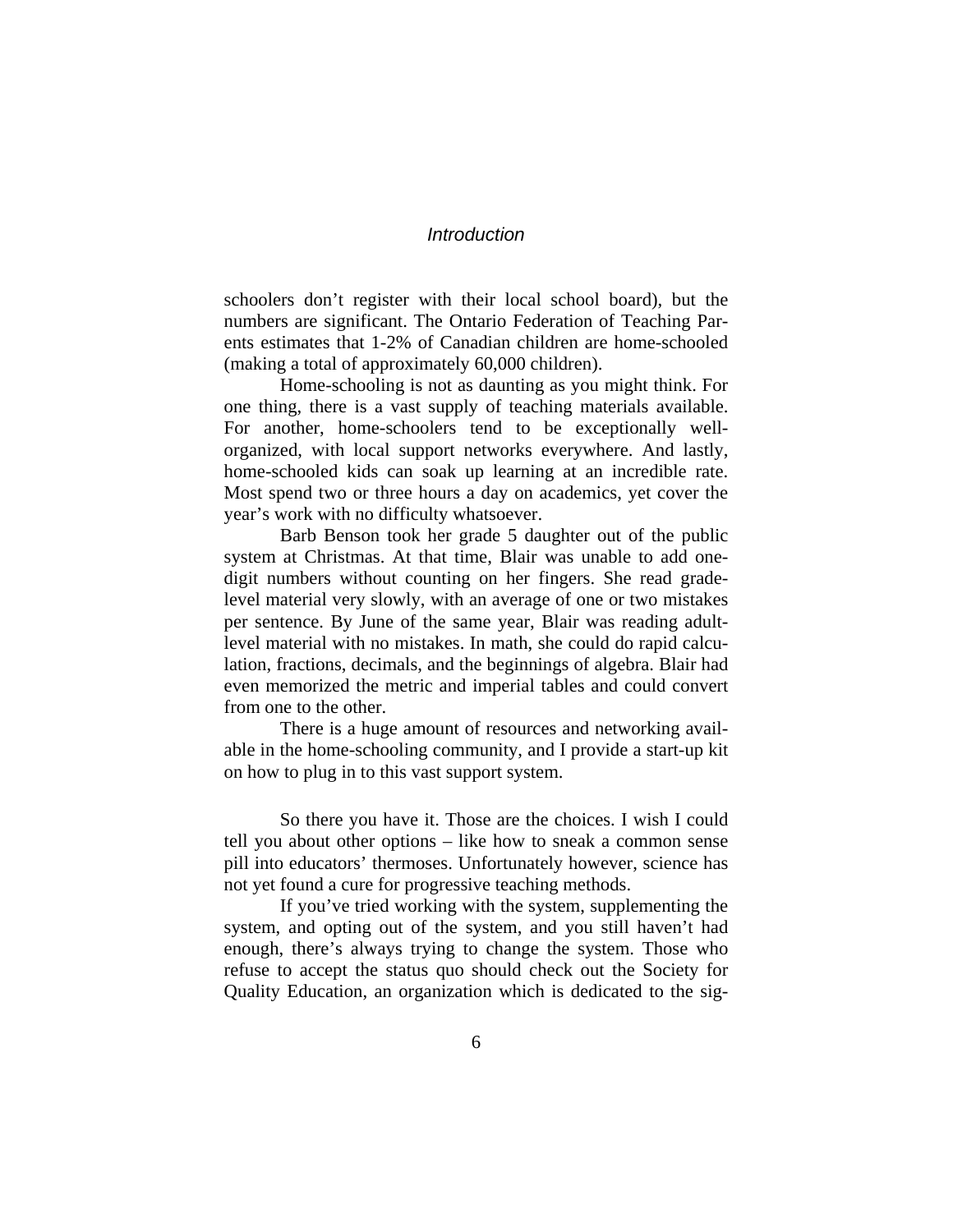nificant improvement of student learning in Canada. More on this in my last chapter. For the time being however, you must choose among these somewhat limited options.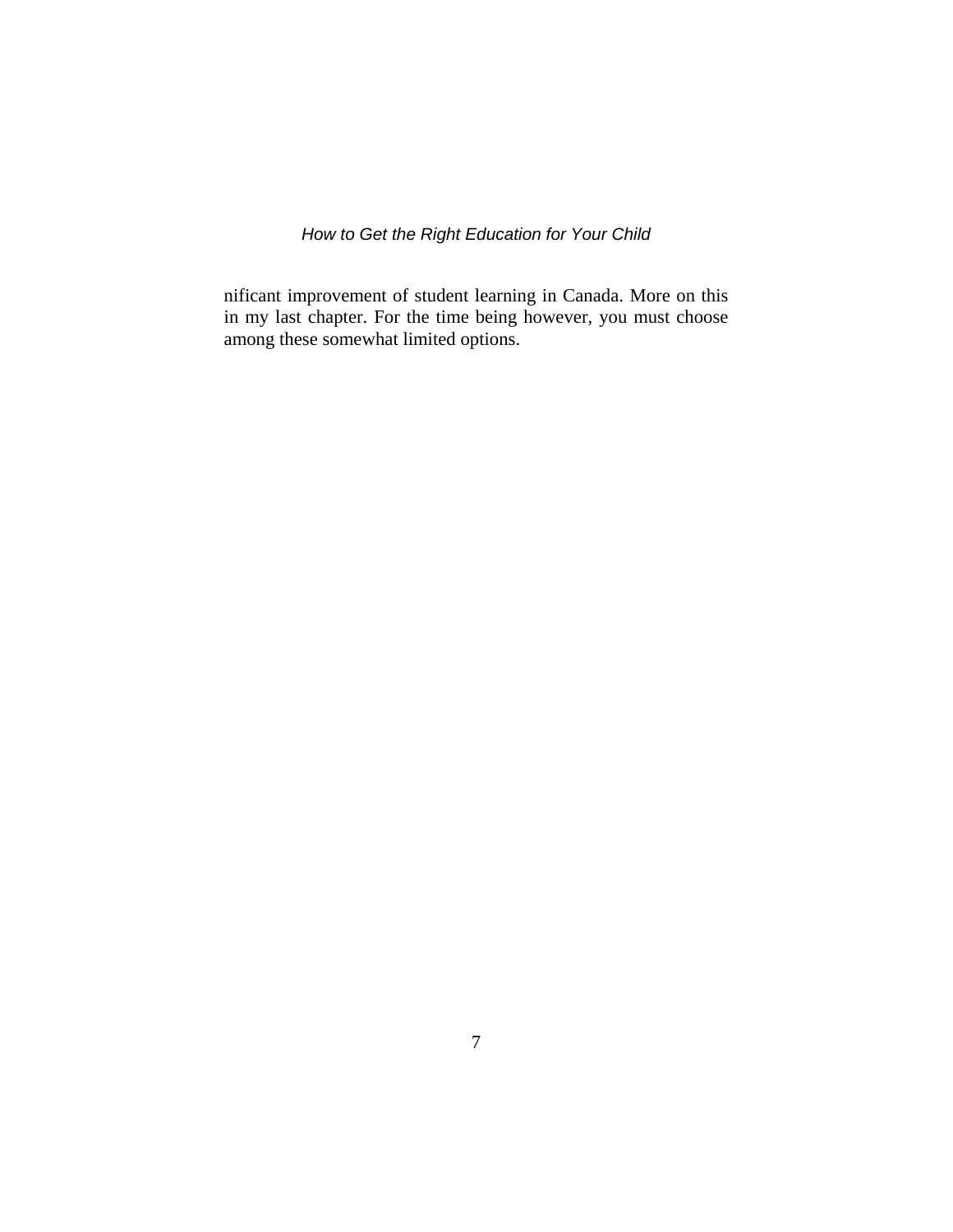#### **Chapter 1**

# **Confusion in the Classroom**

 Imagine that you have just walked into a modern grade 3 classroom.

 You are surprised to see the children are all moving freely around the room and overflowing into the hall, chattering loudly. You notice that a couple of boys are throwing paper airplanes around, and you wince as you see a little girl deliver a vicious pinch. The room is cluttered, with papers, books, and games piled everywhere. You have a little trouble locating the teacher but finally spot her back in a corner deep in conference with one of the students.

 Raising your voice to be heard over the din, you ask one of the little girls what is going on. She explains that the class just finished watching a "visual novel" on television and now they are supposed to create something to show how the movie made them feel. Many of the children have decided to put on a play, while others are drawing pictures or building something with Lego. One or two are writing stories.

Welcome to the world of "child-centred learning".

 Times have changed in the little red schoolhouse. Conceived in the US during the days of the flower-children in the freespirited sixties, child-centred learning is a backlash against rigid, rote, and irrelevant teaching. Teachers are no longer expected to merely transfer facts to their students – active learning, higherorder thinking, and creativity are the order of the day. Teachers are now expected to be "the guide on the side, not the sage on the stage".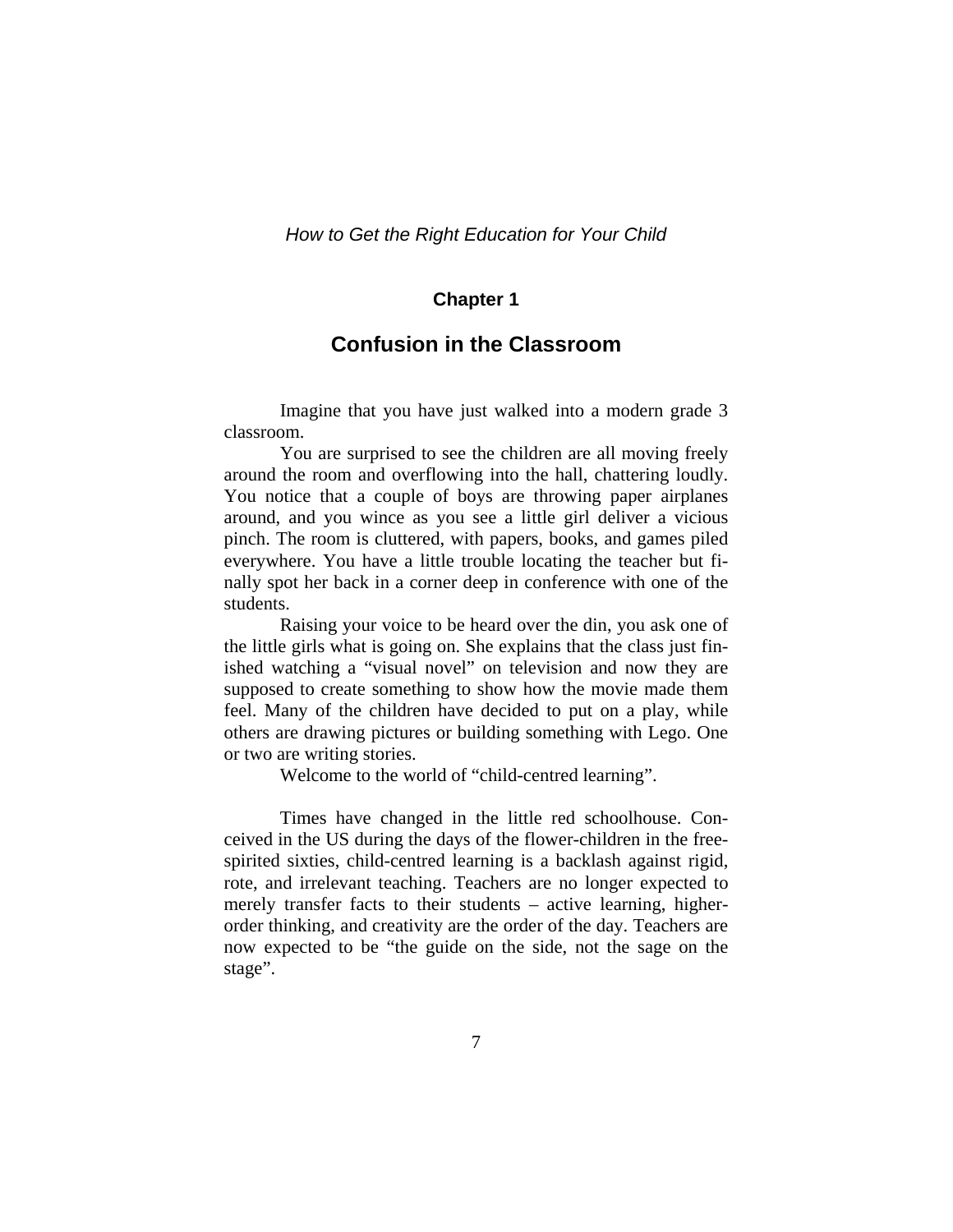#### *Confusion in the Classroom*

#### **Warning! Jargon Alert!**

 In their roles as guides, teachers try to "facilitate" the discovery of new learning, especially learning that is "relevant" to each individual learner. Each teacher is expected to develop his or her own curriculum, custom-made for each child, fresh-minted every year. Particularly in the early grades, teaching materials often have to be searched out, photocopied, or made, since workbooks and textbooks are suspect. In an attempt to instil a love of learning, every effort is made to make school fun and easy. "Selfconcept" is paramount, and thus students' work is rarely corrected and always praised, while report cards focus on the positive.

 That's the theory, but how does it play out in practice? Classrooms differ. Generally speaking, however, teachers rarely stand up in front of their class and teach lessons. Instead, they frequently "conference" with one student while the rest of the class works alone or in groups. There is very little drilling of basic facts, since the students are thought to learn better if they apply these skills to their assignments (learning by doing). Even if students are not ready for the work of the next grade, they are promoted anyway, lest their self-esteem be damaged – usually with the result that at least a third of the class is in trouble.

 Programs are described as "individualized", but that should not be taken literally. It means children have a lot of choice, not a lot of individual help. It would be impossible for even the most competent teacher to effectively oversee the individualized programs of an entire class – especially given the large numbers of students with special needs. Conscientious teachers know this all too well, and that is why they complain about class sizes that earlier teachers could only dream about.

By no means are all child-centred classrooms as noisy and chaotic as the one you visited at the start of this chapter. (I just sent you to that one to get your attention.) Many are calm and orderly, with most of the children on task and engaged. But if you look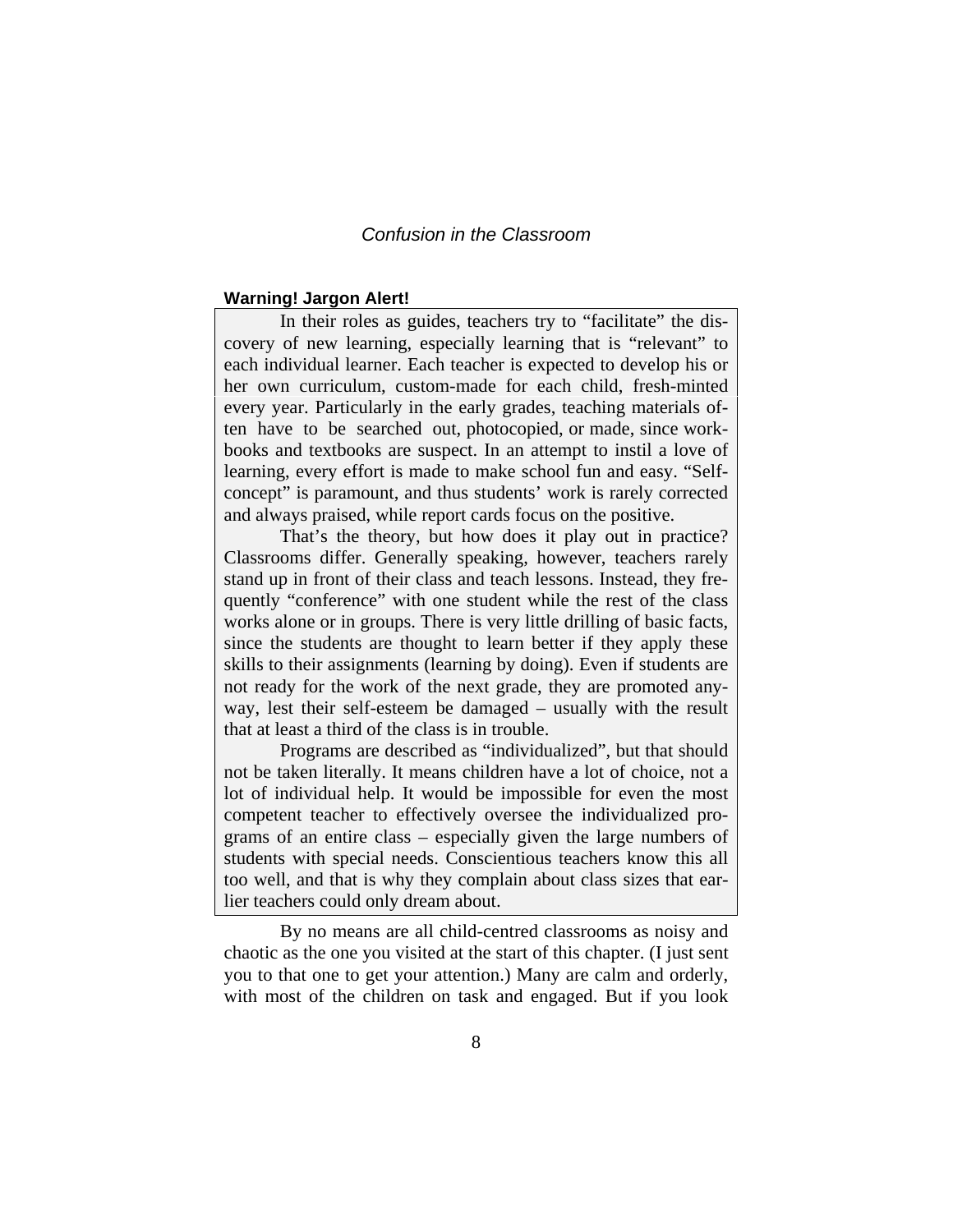closely at what the students are doing, you will notice that most are either repeating things they already know (such as reading books below their reading level) or trying to do things beyond their capability.

 It's not hard to figure out why. When each child is supposed to be following an individualized program, unobtrusively guided by the teacher, there just isn't enough time to go around. Even a teacher with no administrative or disciplinary demands on her time can give each of her 20 students only three minutes every hour. Consequently, the children are in charge of their own learning for at least 57 minutes of every hour! Even when superbly managed, most child-centred classrooms get poor results. This is the almost-inevitable consequence of "individualized" instruction.

 Few people have any idea of the revolution which has taken place in Canadian elementary classrooms. Just about everyone, however, knows that Canadian students are not acquiring the skills and knowledge they need in order to survive and flourish in tomorrow's world. Could there be a connection? Could the fact that students are not learning enough have anything to do with how they are being taught?

 Let's take a look at how child-centred learning has affected your nine-year-old son Jack. When Jack started kindergarten just over four years ago, he was a sweet little boy – bright and curious and excited about learning to read.

 You were impressed by the programs in kindergarten and grade 1. The teachers were so kind, so dedicated. The classrooms were bright and colourful and filled with good books and busy activity. It looked like heaven on earth for Jack.

- •The teachers read wonderful stories to the children every day.
- The children drew pictures and the teachers printed captions underneath.
- The children chanted repetitive stories together, "reading" from big books held up by the teacher.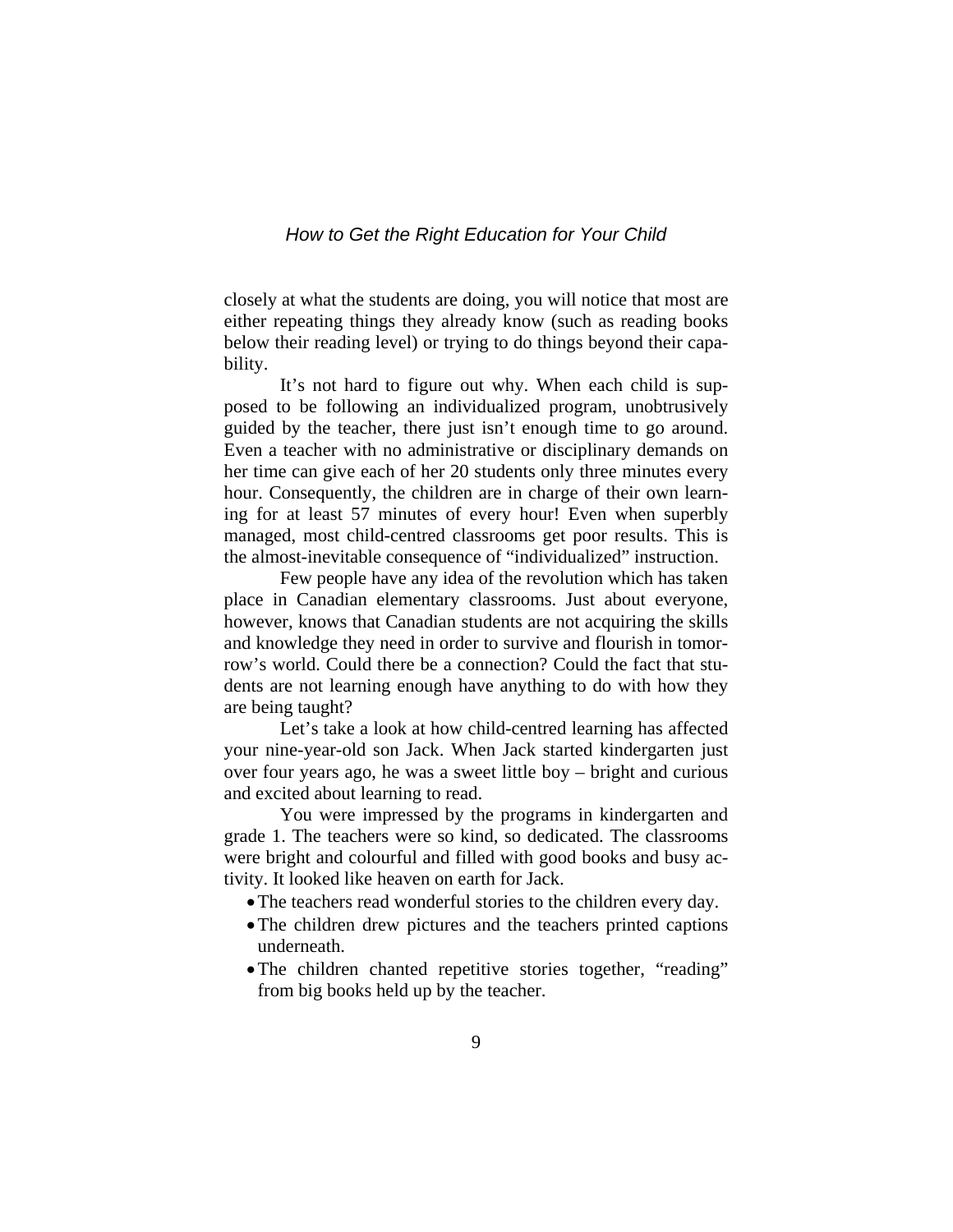#### *Confusion in the Classroom*

- •The teachers printed children-generated stories on a chart in front of the class.
- The children "wrote" their own stories, using "invented" spelling and "read" repetitive books.
- Sounds and letters were presented in a fun, non-pressurized manner.

It looked like the perfect way to ease Jack into reading. And when it didn't happen for Jack, his teachers told you not to worry – clearly, Jack just wasn't ready yet. This was very comforting for everyone concerned.

A few years back, the former method of teaching kids to read ("Whole Language") fell into serious disfavour with the public. Forced to do something but unwilling to abandon their beloved Whole Language, education leaders added a few bells and whistles, and renamed the approach "Balanced Literacy". Balanced Literacy includes things like "phonemic awareness" (hearing the sounds in words) and fun ways of learning some of the letter-sound combinations. The added features mean that kids tend to do slightly better than they did under Whole Language, but the "new" Balanced Literacy approach is still far from adequate.

The theory behind Whole Language/Balanced Literacy is that if students are immersed in an inviting literary environment and provided with a few clues, they will pick up reading as naturally as they learned to walk and talk. When they're ready, of course. Can kids really learn to read this way? Amazingly, some do. Somehow, they manage to put together the scattered clues and crack the phonetic code all by themselves.

The successful ones tend to be children with many thousands of hours of exposure to print already under their belts. They are usually students who are interested in academic learning, dedicated learners who are able to persist at tasks despite frequent interruptions and noise. More often than not, they are girls, since little girls are on average more focused and mature than little boys.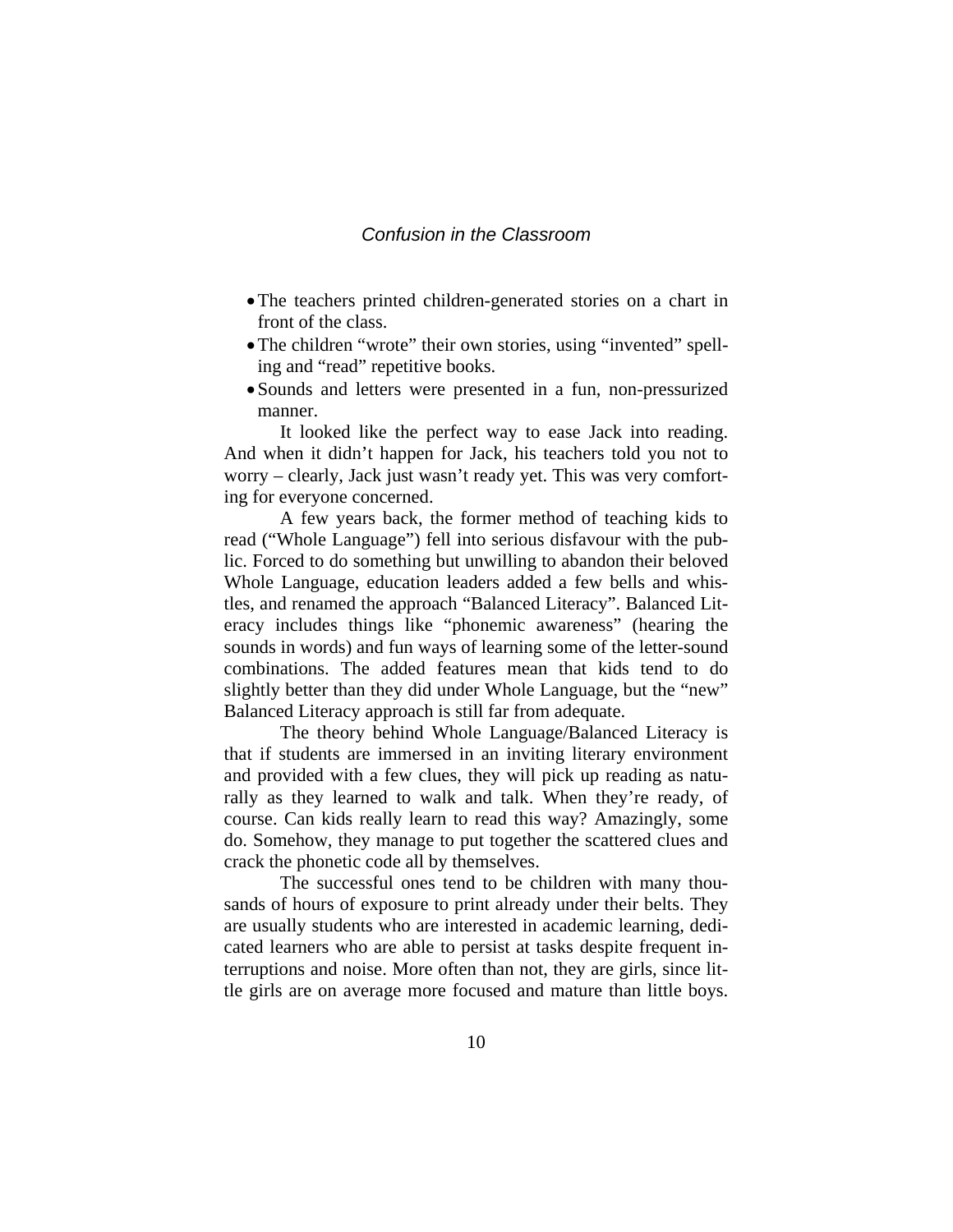As well, the successful students tend to have strong auditory abilities, since learning to read is sound-based (hearing-impaired children and children who lisp are at extreme risk of reading failure).

Sadly, something like half of all students lack at least one of these characteristics, meaning that Balanced Literacy leaves a long tail of stragglers in its wake. Statistically, they are already doomed. Reading ability at the end of grade 1 is a powerful predictor of later academic success, future income, and even life expectancy. Most kids either become good readers in grade 1 or they never do, since few grade 2 teachers offer reading instruction geared to children who can't read. It's not even in the Ontario grade 2 curriculum. So what happens to the children who do not pick up reading in kindergarten and grade 1?

A lucky few get grade 2 teachers with a traditional orientation who close their doors and actually *teach* their students to read. Other students go to private schools and home schools. Most of these children do well. Other children stagger along the road towards literacy propped up by help from home or sessions at Sylvan Learning Centre. Perhaps they become adequate readers but terrible spellers. They get by.

And then there are the Jacks. There are a lot of them. In Ontario, only about 60% of grade 3 students read well enough to cope with the work of the next grade, according to the provincial tests. Not much changes after that. The 2003 International Adult Literacy and Skills Survey found that about nine million (42%) Canadian adults aged 16 to 65 read below the "desired threshold for coping with the increasing skill demands of a knowledge society". The situation was even worse when it came to numeracy – with 55% of adults below the threshold.

These statistics are really hard to believe. But every time Canada's literacy and numeracy is studied, the result comes up roughly the same: well over a third of the population cannot meet everyday reading and/or numeracy demands. Yet most people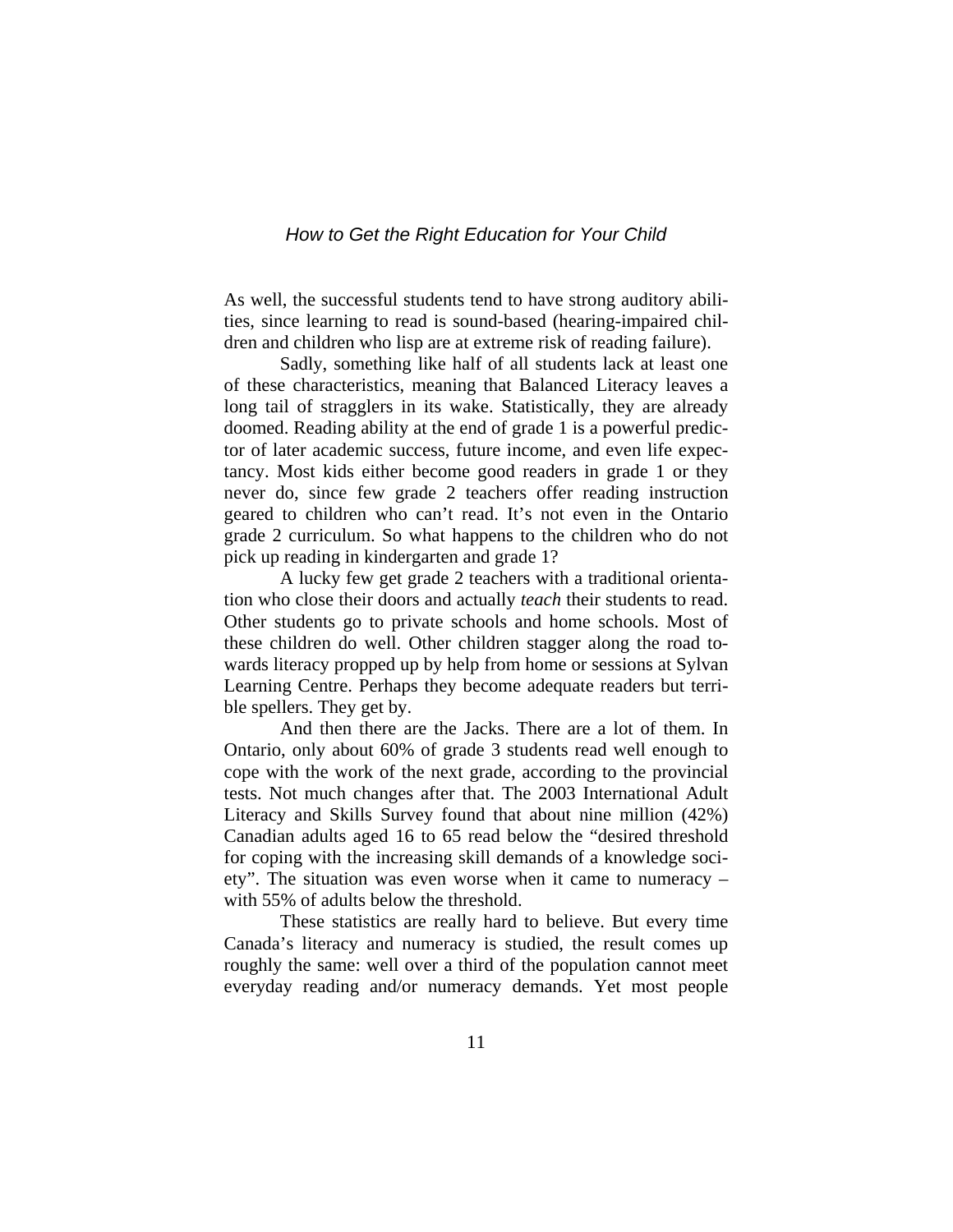#### *Confusion in the Classroom*

seem to be able to read menus and handle money. This is illiterate? This is innumerate?

The answer can be found in the curious type of illiteracy and innumeracy generated by child-centred methods. The casualties of modern teaching methods are hard to spot, since their education has provided them with some crutches. For example, most Balanced Literacy victims have a sizeable bank of memorized sight words, allowing them to fake it in most everyday situations. Few people would ever guess their sad secret – namely, that they can't decipher unknown words. As for innumeracy – there are always calculators (and I mean always).

As a result of the limitations of child-centred illiterates and innumerates, they have trouble reading anything complicated, like the instructions on a medicine bottle, or a bus schedule, or the newspaper. They can't double most recipes or grasp how much interest they're paying on their credit cards. Nor can they write a business letter or fill out a job application form. They are easily duped by fast-talking salesmen and unscrupulous politicians. And so they are forced to lurk on the fringes of our rich and complex society. What a shame!

Unfortunately for Jack, he was not one of the lucky kids who can crack the phonetic code by themselves. Even though you read to Jack religiously and encouraged him in literary pursuits, he didn't have a bookish bent. A typical little boy, he preferred to be active and busy at sports and games, and he always chose the sandbox over the reading centre. Furthermore, Jack was not blessed with strong auditory abilities – in fact, he still speaks with a slight lisp.

Consequently, Jack's high hopes have been dashed. Now in grade 4, he is reading at a low grade 2 level, mainly by dint of having memorized dozens of words. He does not enjoy reading out loud. Faced with an unknown word, he falls silent or guesses wildly.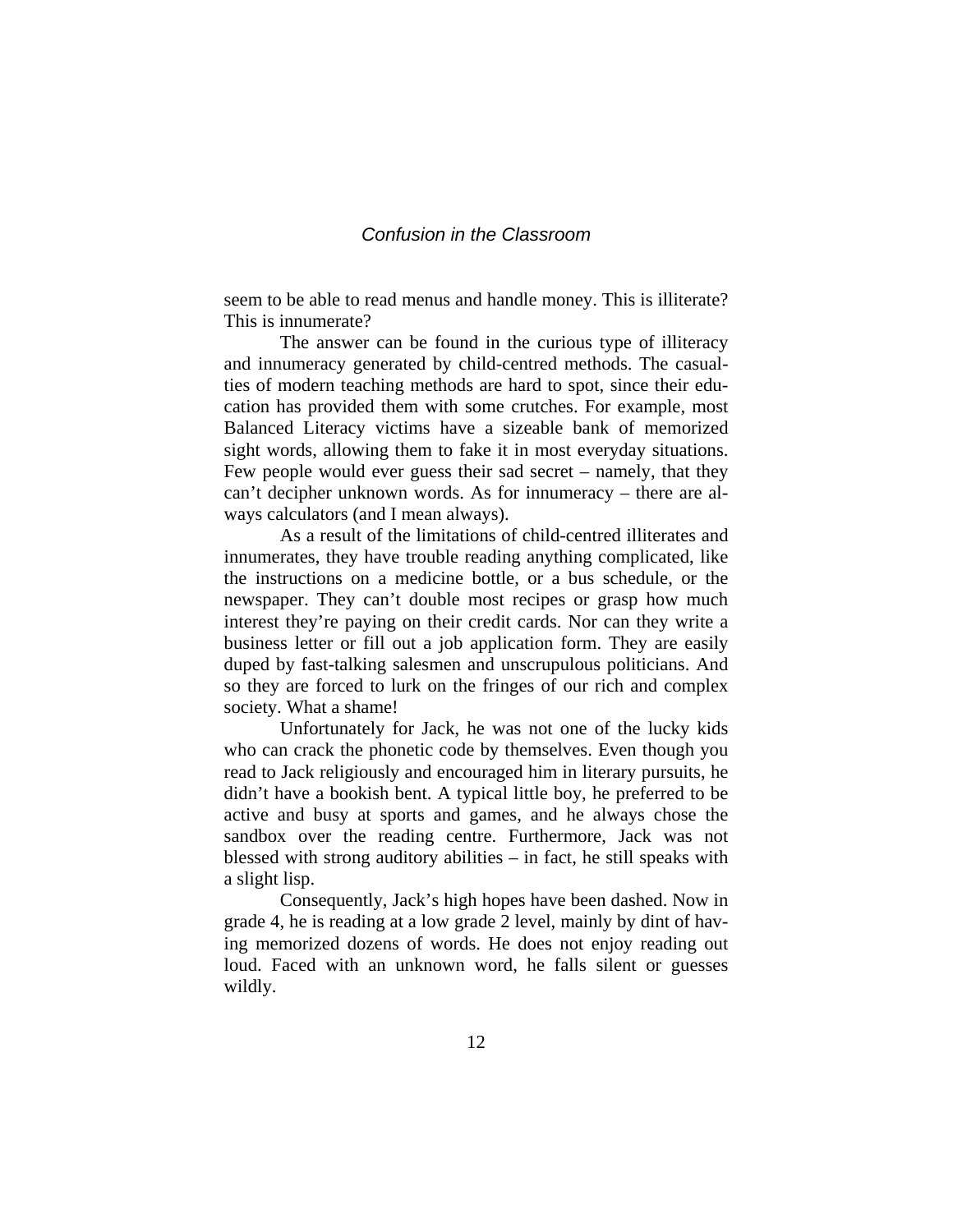As Jack's parent, you are terribly concerned. Perhaps your primary worry is not that he can't read yet – after all, his teachers have assured you that Jack is just a late bloomer. Rather, you are upset at the changes in Jack's personality.

No longer the charming, vivacious pre-schooler he once was, now Jack is sullen, disobedient and moody, and his selfesteem is very low. He hates school and gets stomach aches every morning (except on the weekends). He has started to hang out with a gang of rowdy grade 6 boys. His teacher has called to say Jack has become very disruptive in class and she is planning to send him for psychological testing.

You have the feeling Jack is going down for the third time. What should you do?

If you are like most parents, you will turn to the school personnel to help your son. And, if you do, chances are they will let you down. In the early stages, you will be told Jack is doing fine and is quite normal, just like lots of other little boys (which, unfortunately, is all too true). By the time he is 10 or 11, you will be "reminded" that Jack has always been a problem and not much can be expected of him). Jack is in danger of becoming a statistic. Perhaps, like a great many illiterates, he will drop out of school, turn to drugs or crime or welfare, and resign himself to a low-grade sort of existence for the rest of his life.

It doesn't have to end like this, however. Jack's personality problems can be cleared up like magic. But first, you're going to have to do a little detective work.

Your investigation should begin by asking yourself how you would feel if you were forced to go every day to a job where you were constantly humiliated. Imagine that all around you, your fellow workers are churning out fantastic widgets, hundreds of them an hour. You, however, can't learn how to make a widget – and this makes you feel very stupid. You are sure you will never be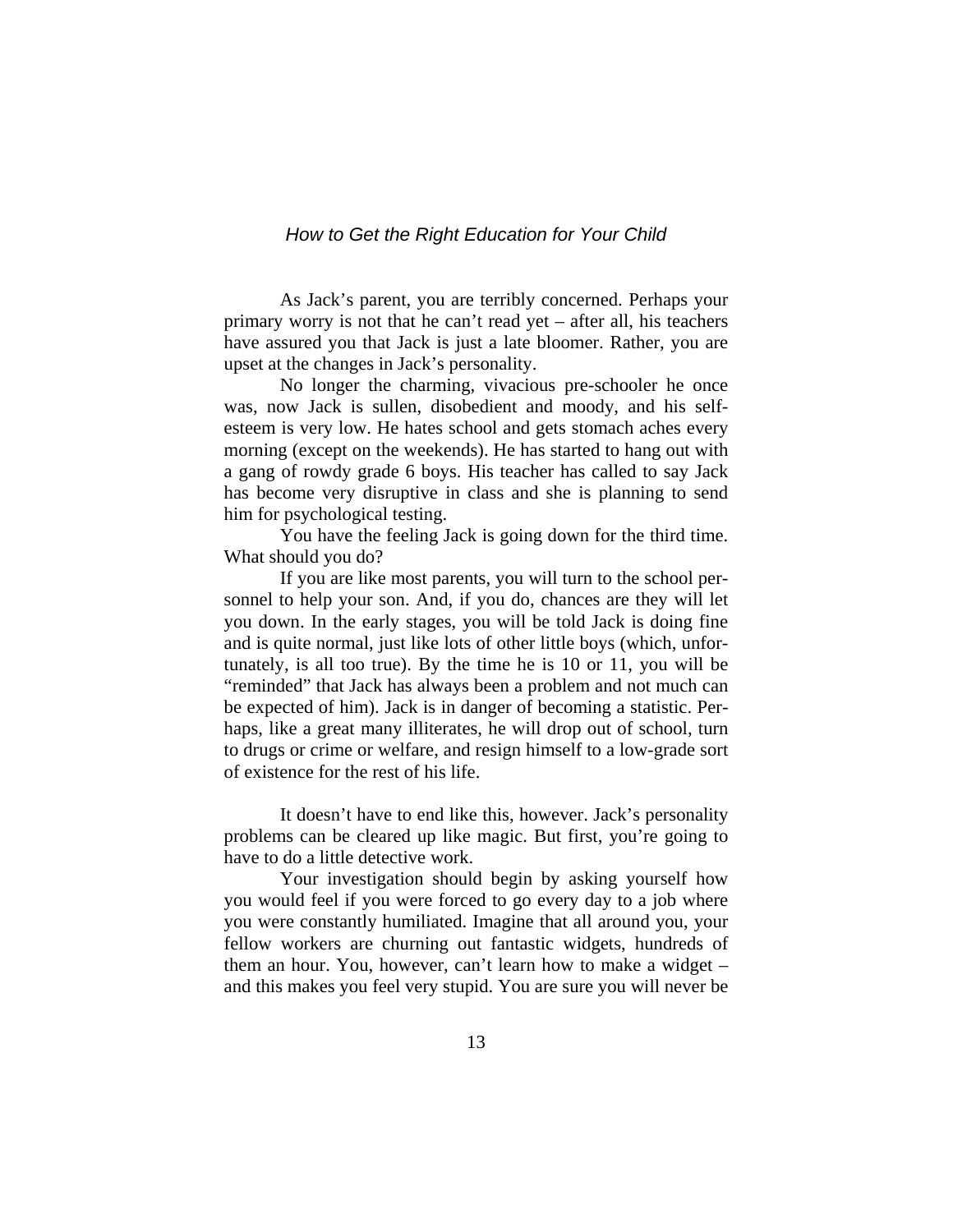#### *Confusion in the Classroom*

able to learn how to do this, and at the same time you are miserably aware that you are going to be forced to stay at this job for years and years. If you try to quit or even play hookey, you will be breaking the law, and a policeman will track you down and drag you back to be disgraced and humiliated some more.

Your boss is very kind and tells you frequently that you'll catch on one of these days "when you're ready" – *but she won't show you how to make widgets.* To add to your frustration, everyone is always talking about the importance of making widgets and saying that non-widget makers let their families down, get poorlypaid jobs, and generally miss out on the good things of life.

This is the situation in which non-readers find themselves. They realize it is crucially important to be able to read and write. They are anguished over the fact that they are unable to. Naturally, they assume it's their own fault, and furthermore that they are stupid and worthless. A heavy burden to lay on a seven-year-old!

 Some seek out a dark corner and keep their heads down in the hopes that no one will notice them. Some cultivate their ability to charm and beguile in order to distract attention from their reading problem. And some, like Jack, start acting out because they would rather get in trouble for misbehaviour than for stupidity.

 Jack's personality changes are, quite simply, the result of his inability to read. If you could wave a magic wand and transform Jack into a competent reader, he would soon revert to the sunny little guy he once was.

 Carl Kline was a child psychiatrist who witnessed this particular miracle approximately 4000 times. In 1972 when he moved to Vancouver from the US, Dr. Kline was immediately struck by the number of children who were being referred to him because of "behavioural problems". Although by that time it was well accepted in American psychiatric circles that the problems of such children were usually due to difficulties with reading, the news had apparently not yet reached Canada. Using the phonetic principles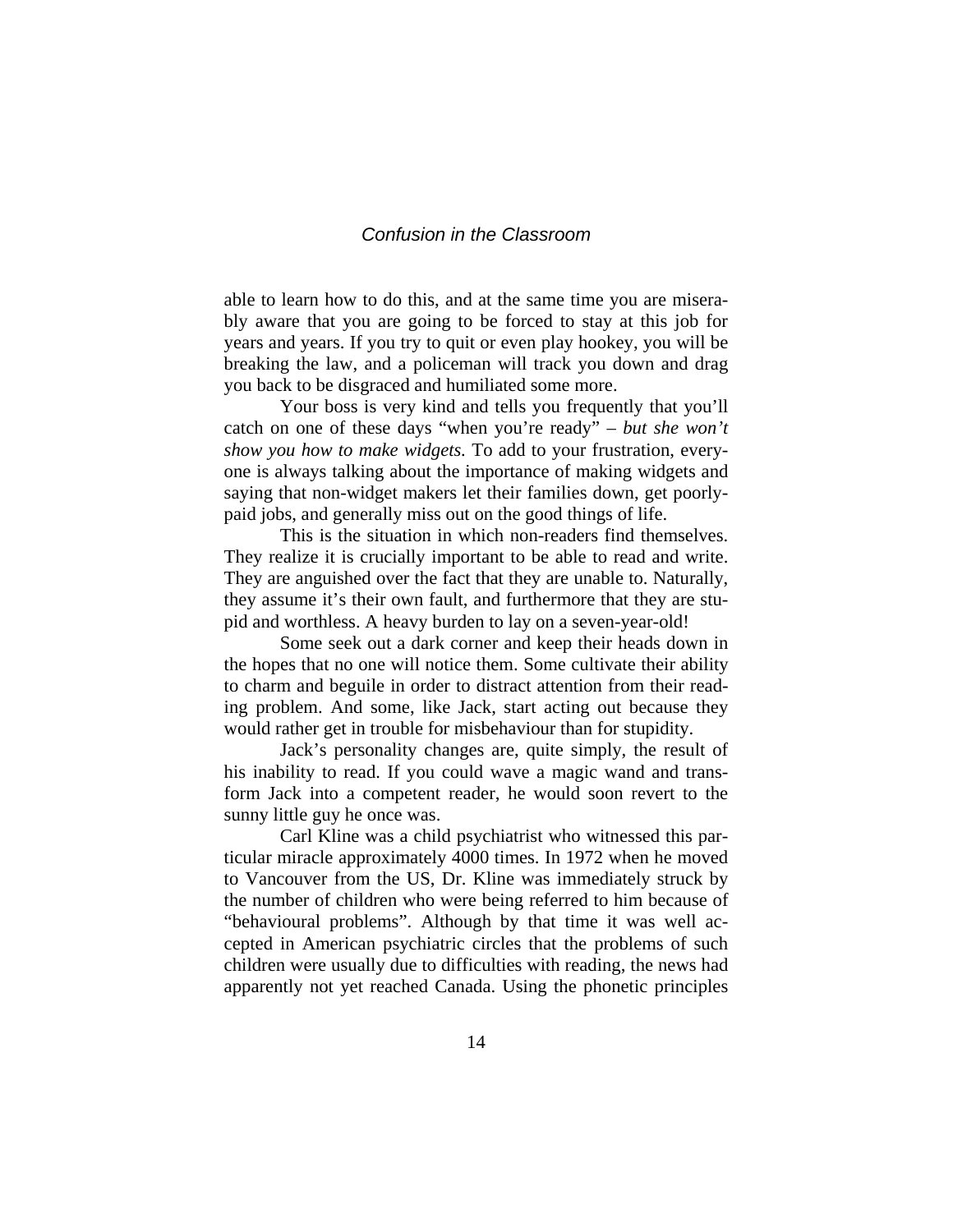enunciated by Samuel Orton and Anna Gillingham, Dr. Kline and his wife arranged for the children to be taught to read. Presto! The children's behaviour problems melted away.

 The Klines found that the vast majority of his patients had only minor difficulties with literacy. Taught properly, they would probably have never got into any trouble in the first place. What a pity they had to endure so much pain! And even the kids with major difficulties all learned to read in the end – after lots of good, careful teaching, that is.

 Teaching Jack to read is not going to be as simple as waving a magic wand, but it's probably not going to be as hard as you think either. First and most importantly, do not believe the explanations why Jack can't read.

- Jack has a learning disability.
- Jack has ADHD.
- Jack has dyslexia.
- Jack has an auditory processing disorder.
- Jack has allergies.
- Jack is a late bloomer.
- Jack is a December baby.
- Jack doesn't pay attention.
- Jack watches too much television.
- Jack wasn't read to as a toddler.

 Spectacularly absent from all explanations is the possibility that Jack received poor instruction. A professor of psychology at Western Michigan University once surveyed 50 school psychologists as to the causes of the learning difficulties of the approximately 5000 students whom they were serving at the time. According to the school psychologists, zero percent of the 5000 students' problems were the result of bad teaching, while 100% were the fault of the students.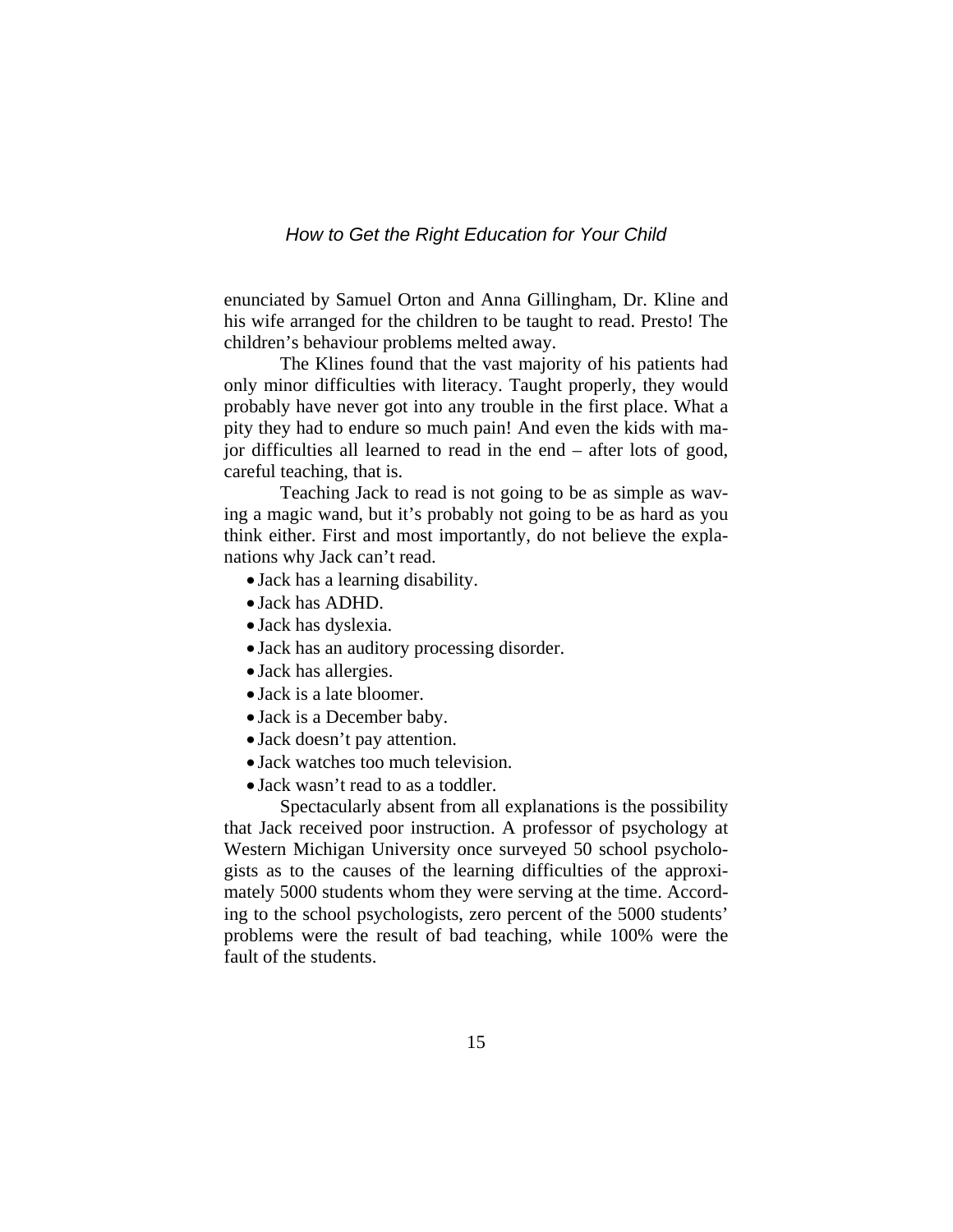#### *Confusion in the Classroom*

 In Ontario, this is changing, and many school psychologists now recognize the results of bad teaching. Among themselves, they refer to the Jacks of the world as the "teaching-disabled".

 It is easy to understand why educators think the problem must always lie within the child. They have been convinced by their teaching training and their in-service programs that childcentred learning is the best approach. After all, it's not as if *all* the children are struggling in school. It's usually "only" five or ten kids in each class who are in trouble, while the rest appear to be doing just fine. So the problem is with the dummies, right?

 Well, no, not exactly. The problem is with the peculiar nature of child-centred learning. Some children, a minority of students, do really, really well – perhaps even better than they would have done in a traditional classroom. Their parents are ecstatic about the new methods – and curiously unsympathetic, even hostile, towards parents whose kids have been damaged by childcentred learning. The new methods are like the little girl with the curl in the middle of her forehead – when they are good, they are very, very good and, when they are bad, they are horrid.

 As a result, child-centred learning increases the differences between children and, the higher the grade, the greater the differences. A good rule of thumb is that the range of abilities in a childcentred class is generally about the same as the grade number. In other words, a typical grade 3 class would have students ranging in ability from grade 1 to grade 4. By grade 8, the spread might be from grade 2 to grade 10. This makes things very tough for the grade 8 teacher (not to mention the students at the bottom).

 In order to work, child-centred learning needs to meet several criteria.

- •The teacher must be energetic, dedicated, and talented.
- The class size must be very small.
- •Every child must be a self-starter who is motivated and able to learn in a non-linear, non-sequential fashion.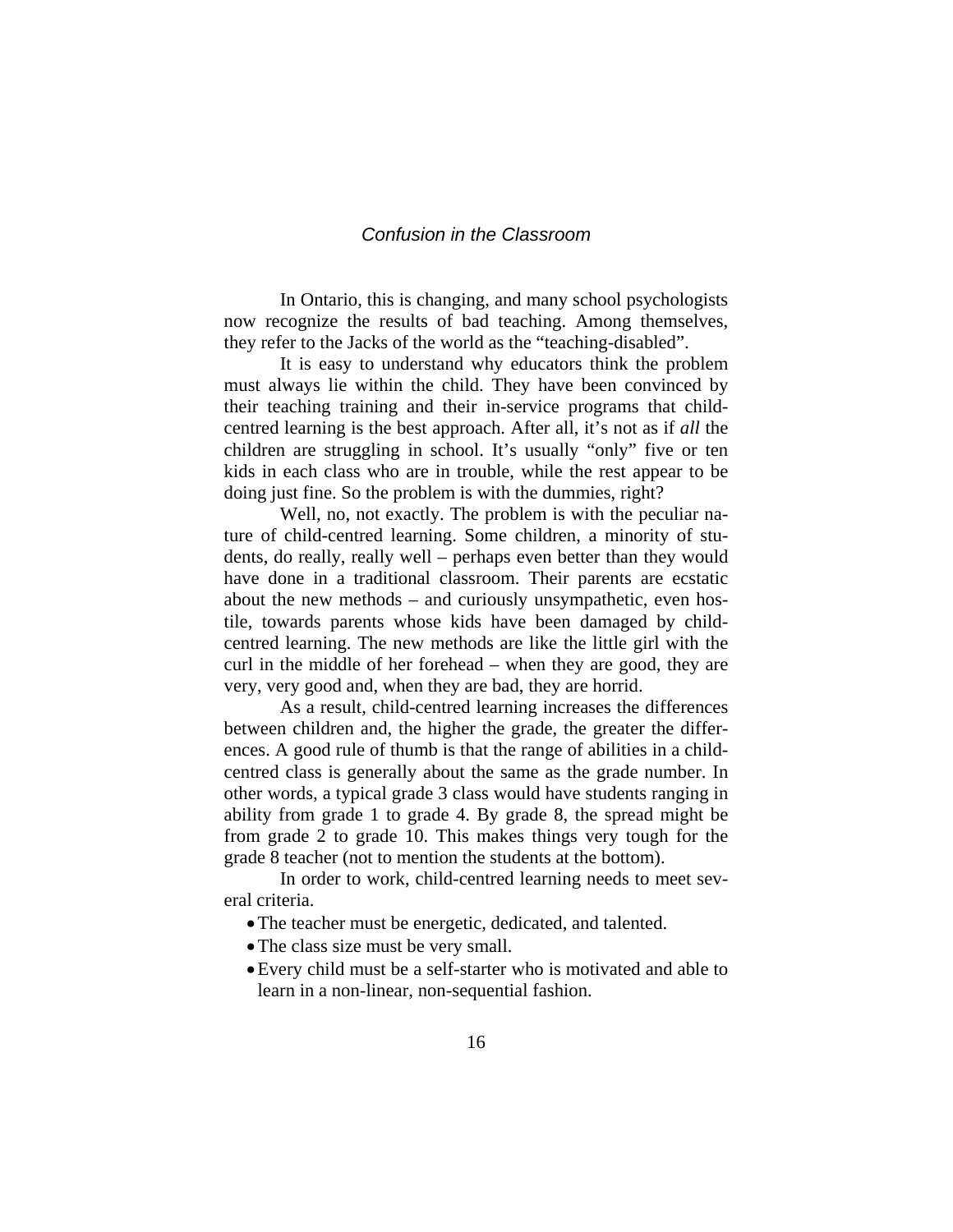• Most important, the children must have no learning difficulties, be confident and outgoing, and come from very supportive homes.

 Obviously, the first criterion is not always met. Childcentred learning is like an extremely sophisticated airplane – it requires extensive training and strong back-up if it is to be flown safely. But, while only very skilled pilots qualify to fly high-tech aircraft, *all* teachers are permitted – indeed encouraged – to try their hands at child-centred learning. Unlike in the case of the pilots however, at least in theory there are no casualties if they crash and burn.

 Even given superb teachers and small classes, there are still only certain children who thrive in child-centred classrooms. They are kids who love books and understood the connection between the printed word and meaning before coming to school. Often they come from enriched homes and, as such, they are more likely to be able to fill the gaps which child-centred learning inevitably leaves. Many such children receive massive teaching at home or are sent to paid tutors.

 Though Jack had wonderful teachers, was placed in classes of about 20 kids, and was lucky enough to have you as a parent, he still missed the boat. Jack didn't happen to be the type of kid who does well in child-centred classrooms. His bad luck.

 Do Jack's weaknesses mean he can never learn to read? Not at all. Chances are, a three-month-long session of intensive phonics (the alphabet and its sounds) is all he needs. All children, except the severely-disabled, can learn to read fluently after one school year of competent instruction. The same principle applies to all the basic skills, such as arithmetic, spelling, and penmanship.

 In September 2007, the impoverished Scottish school board of West Dunbartonshire announced that every one of its 11-yearolds had entered high school with a reading age of at least nine and a half.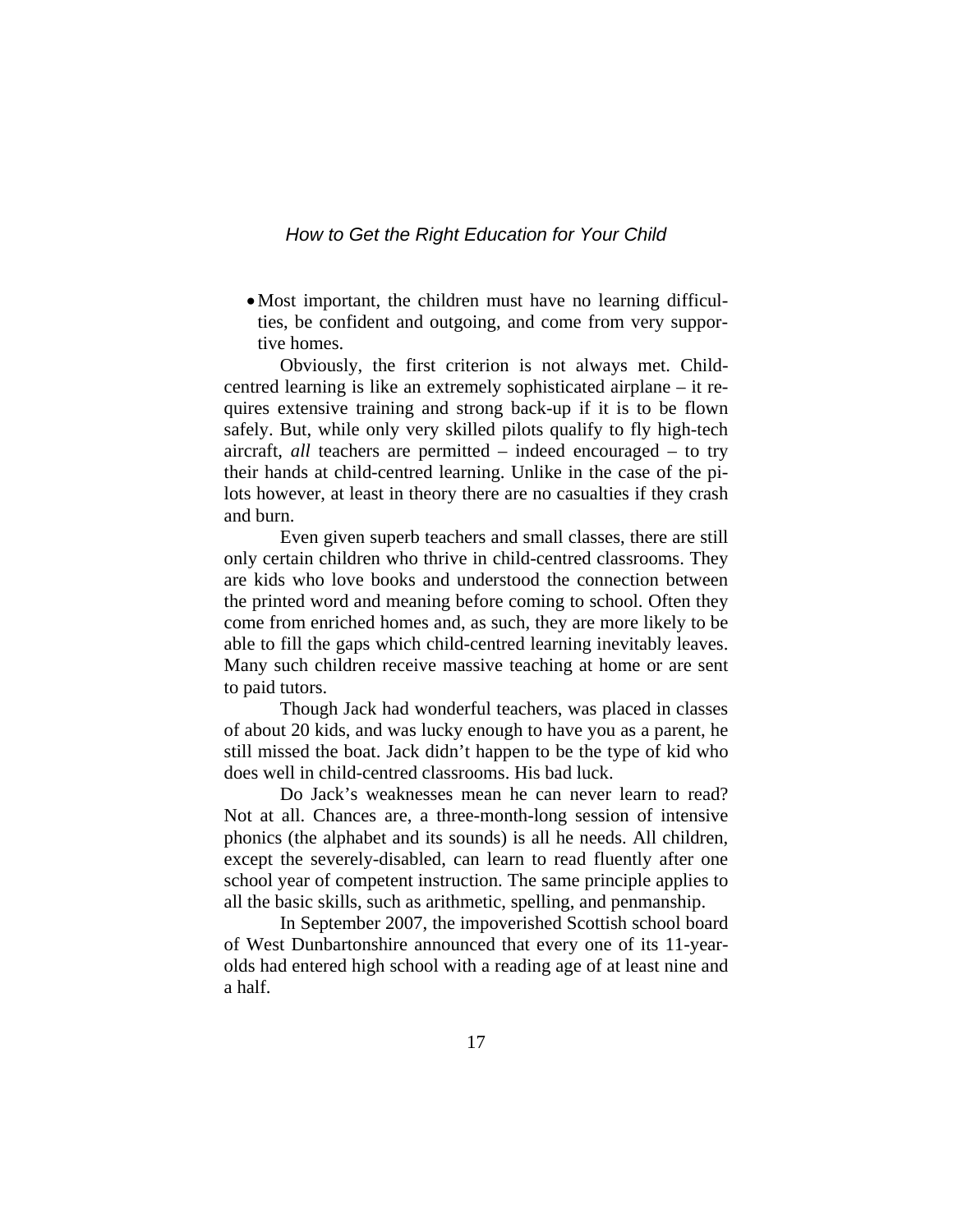# *Confusion in the Classroom*

 To put this in perspective, they could all read the following sentence: "Any educator who asserts that a certain percentage of the population is incapable of learning to read is talking through his bonnet."

 The message is in this book is a good news/bad news message. The good news is that Jack can learn. The bad news is that it's up to you to make it happen. If you don't help him, chances are no one else will.

 In the following chapters, I will tell you how you can teach Jack to read – and write and spell and do math. It won't be quite as easy as it would have been before he got so messed up, but it's by no means too late.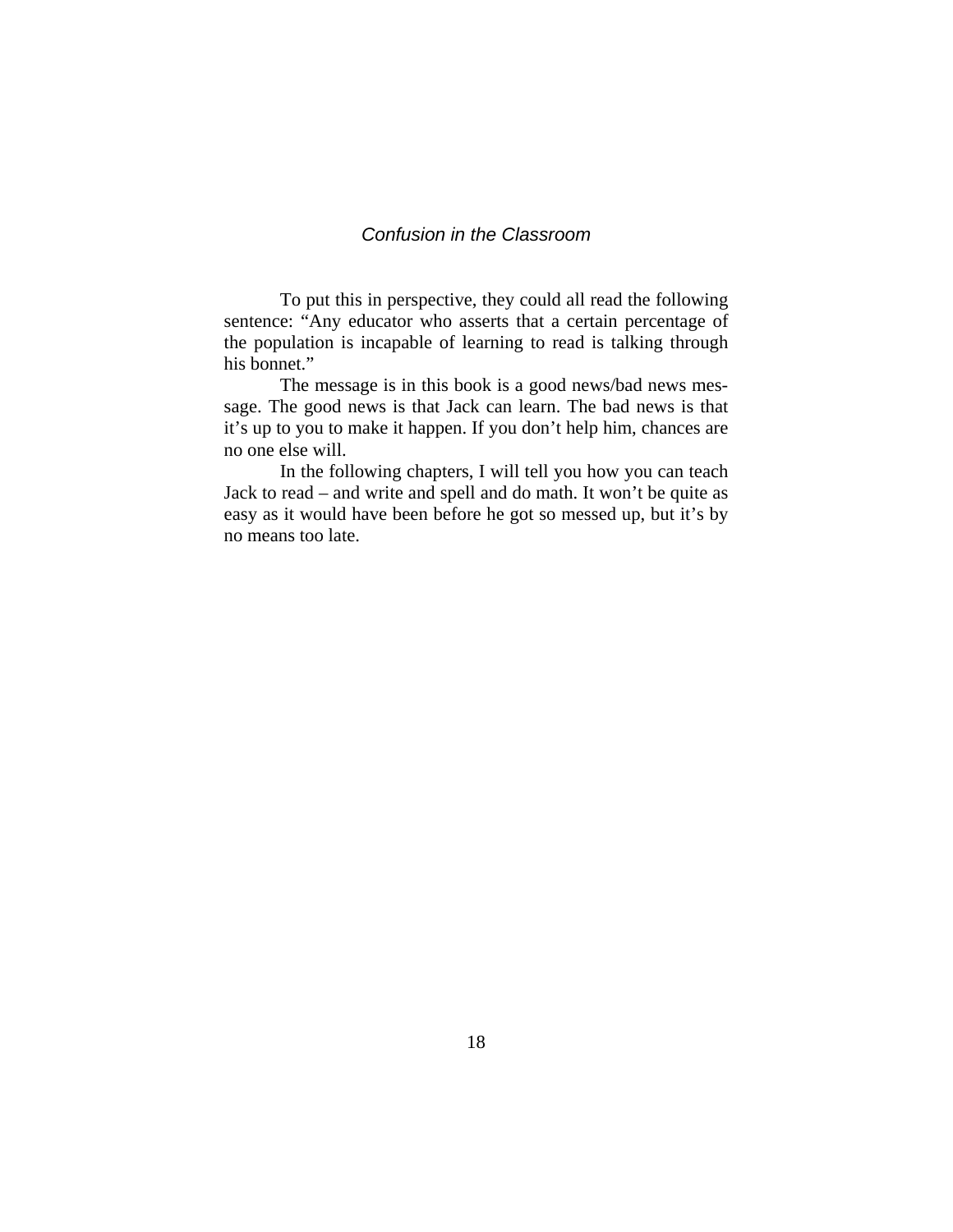#### **Chapter 2**

### **Exhausting the System**

 Pauline Kennedy first became interested in education reform when she was called to an interview at her eight-year-old son's school and told, in a bolt from the blue, that he was so far behind he might have to repeat his year. Freddy's most serious problem, she was told, was that he had no word attack skills. In other words, he couldn't read.

 The next day, Mrs. Kennedy happened to see a grade 1 phonics workbook in her local bookstore and picked it up on a whim. She set aside half an hour a day for phonics, and at the end of six weeks, Freddy was reading "at grade level or better" according to his teacher. It was that easy.

 So then Pauline asked herself why she had been able to teach Freddy to read in six weeks, while his teachers hadn't been able to do it in three years. She began to volunteer at the school. It didn't take Pauline long to discover that there were several poor readers in Freddy's class, most of them boys, and nothing was being done to help them. The teacher seemed to think it inevitable that a certain percentage of every class would never become good readers. I guess this philosophy helped her sleep at night.

 Pauline also noticed that there was very little actual instruction taking place in Freddy's classroom. Reading, writing, math, art – every subject was presented in an activity-based "discovery" format – with the expectation that the students would "learn by doing". But while *most* of the children were involved in the activities, only *some* of them were making the intended "discoveries". Some of the children were thriving in the stimulating, enriched environment – latching on to the new learning and reaching out for more. Other children, Freddy among them, were enjoying the fun but spurning the learning. All the time, the learning gap was widening.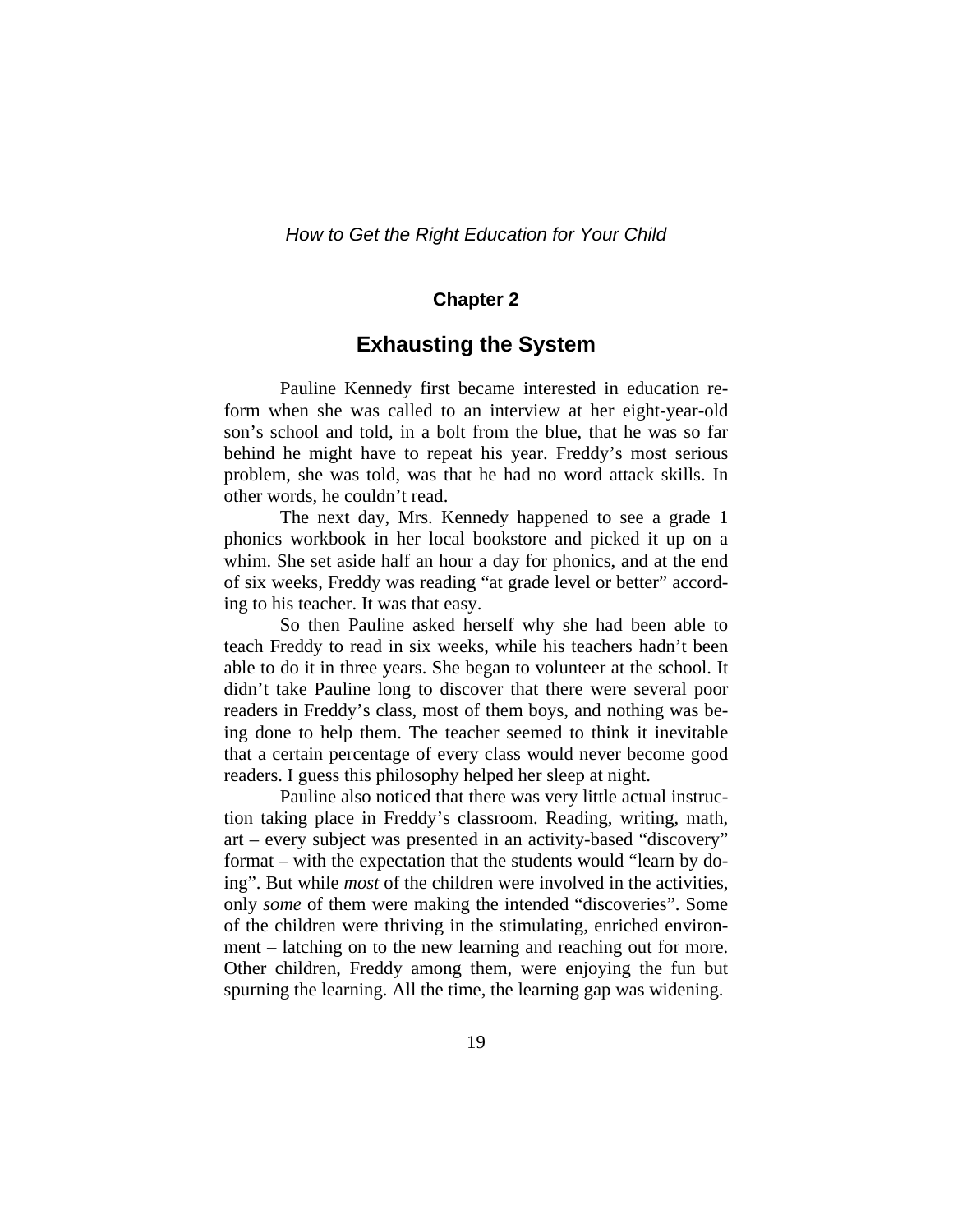#### *Exhausting the System*

 But the teacher couldn't see this! Totally wrapped up in an almost-religious enthusiasm for child-centred learning, Freddy's teacher treated Mrs. Kennedy like a Doubting Thomas. Despite evidence to the contrary right in front of her eyes, this teacher unswervingly believed that child-centred learning was necessary and beneficial for every single child in the class. When asked about the nine children who still couldn't read, the teacher severely reprimanded Pauline for comparing one child to another.

 It would be difficult to exaggerate the extent to which most elementary educators actually believe in the child-centred dogma. In some ways, it is like a religious cult – beliefs are taken on faith, doubts are not entertained, the outside world is shut out. In many Canadian provinces, educators have now been indoctrinated in the child-centred doctrines for more than 30 years! The elementary schools in some Canadian provinces – Ontario and Nova Scotia are probably the worst – may be more child-centred than schools anywhere else in the world.

 It is unfair to blame teachers – or even principals – for the problems in public education. They are, for the most part, wellmeaning and hard-working front-line workers who are trying their best to help the students they cherish. The real culprits are their leaders: the faculties of education, the departments of education, the teachers' unions, and the school board officials. These people are pulling out all the stops in their efforts to enforce child-centred learning: by means of propaganda, moral suasion, policy, regulation, and even financial incentives. Teachers who refuse to toe the party line are reprimanded, and recalcitrant principals are not considered for promotion. Teachers and principals are pawns in a huge chess game.

 Looking back, you realize that Jack's primary teachers were all worshipping at the altar of child-centred learning. Whenever you would summon up your courage and ask about Jack's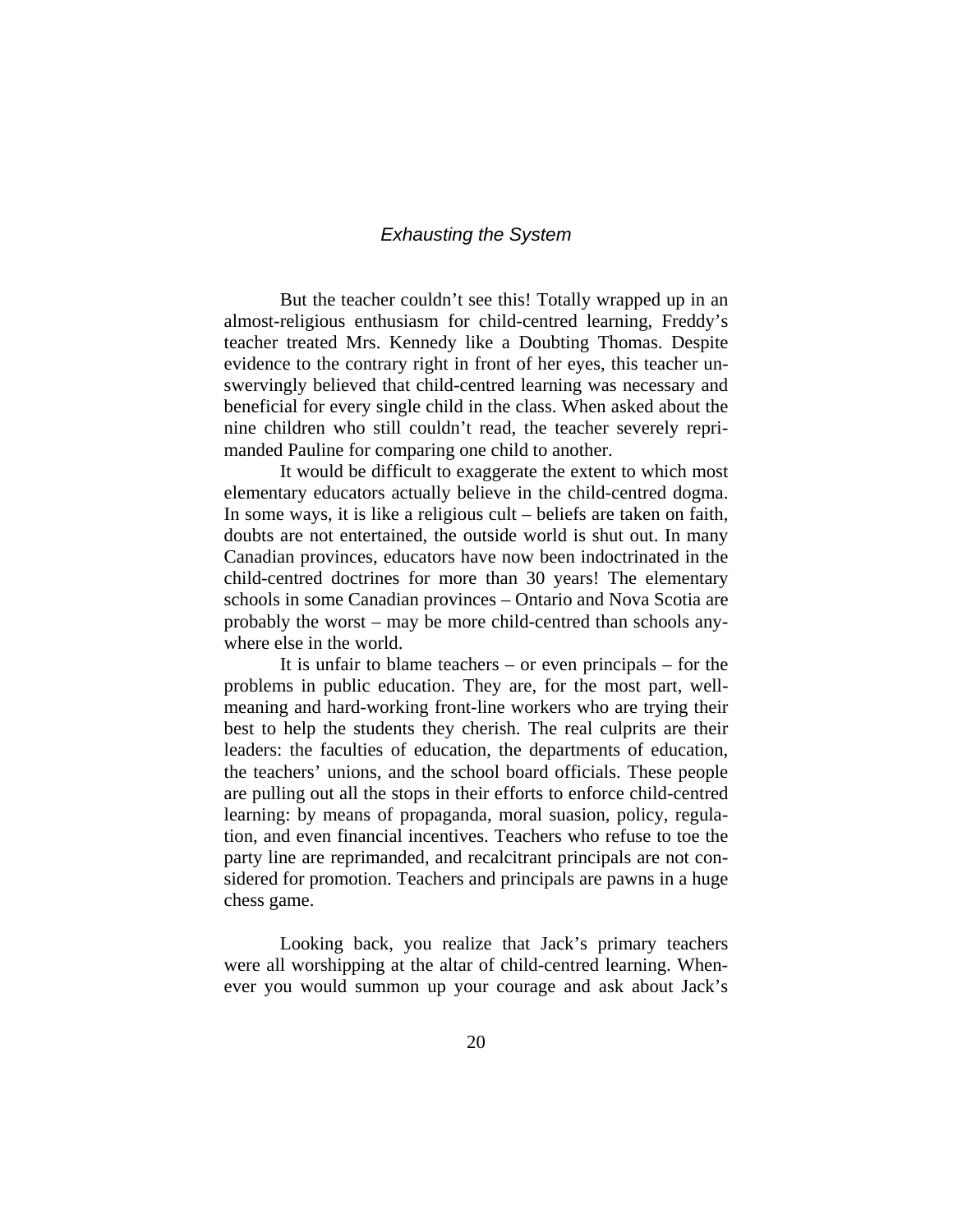reading problem, these teachers would assure you that Jack was developing appropriately. Further, they would warn you not to communicate your foolish worries to Jack, lest you damage his self-esteem. As a result of their well-intentioned claptrap, Jack has lost three years. There's nothing you can do about that now. But perhaps his new grade 4 teacher is more open-minded? Will she provide Jack with the kind of teaching he so desperately needs? How to find out?

 Before deciding how to approach Mrs. Enigma, put yourself in her shoes for a moment. Every day, Jack's teacher stands in front of a class of 25 nine-year-olds, many of them with special needs. Mrs. Enigma has nine students with severe reading problems. Three of them have behaviour problems. One student has been very upset by her parents' recent divorce, and two don't speak English very well. One, severely-disabled and with his own teaching assistant, often shouts uncontrollably, drowning out the teacher's words.

 To add to her difficulties, Mrs. Enigma has never had special training on how to cope with challenges like these, and so she is just doing the best she can. Furthermore, she was away the day they mentioned phonics at her faculty of education – so she doesn't have a clue how to teach kids to read.

 Because Mrs. Enigma is teaching grade 4 for the first time this year, she has had to develop her entire course of study, finding or making the necessary teaching materials. (Despite spending almost \$10,000 per student, her school board can't seem to afford textbooks. In any case, whole class sets of texts are against board policy.) Being the busy mother of two preschoolers, Mrs. Enigma hasn't a lot of spare time. She does find a few minutes now and then, however, to scan the newspaper headlines. She knows how much criticism the schools have been getting lately. Furthermore, you are not the only parent who has been in asking for special treatment for her child.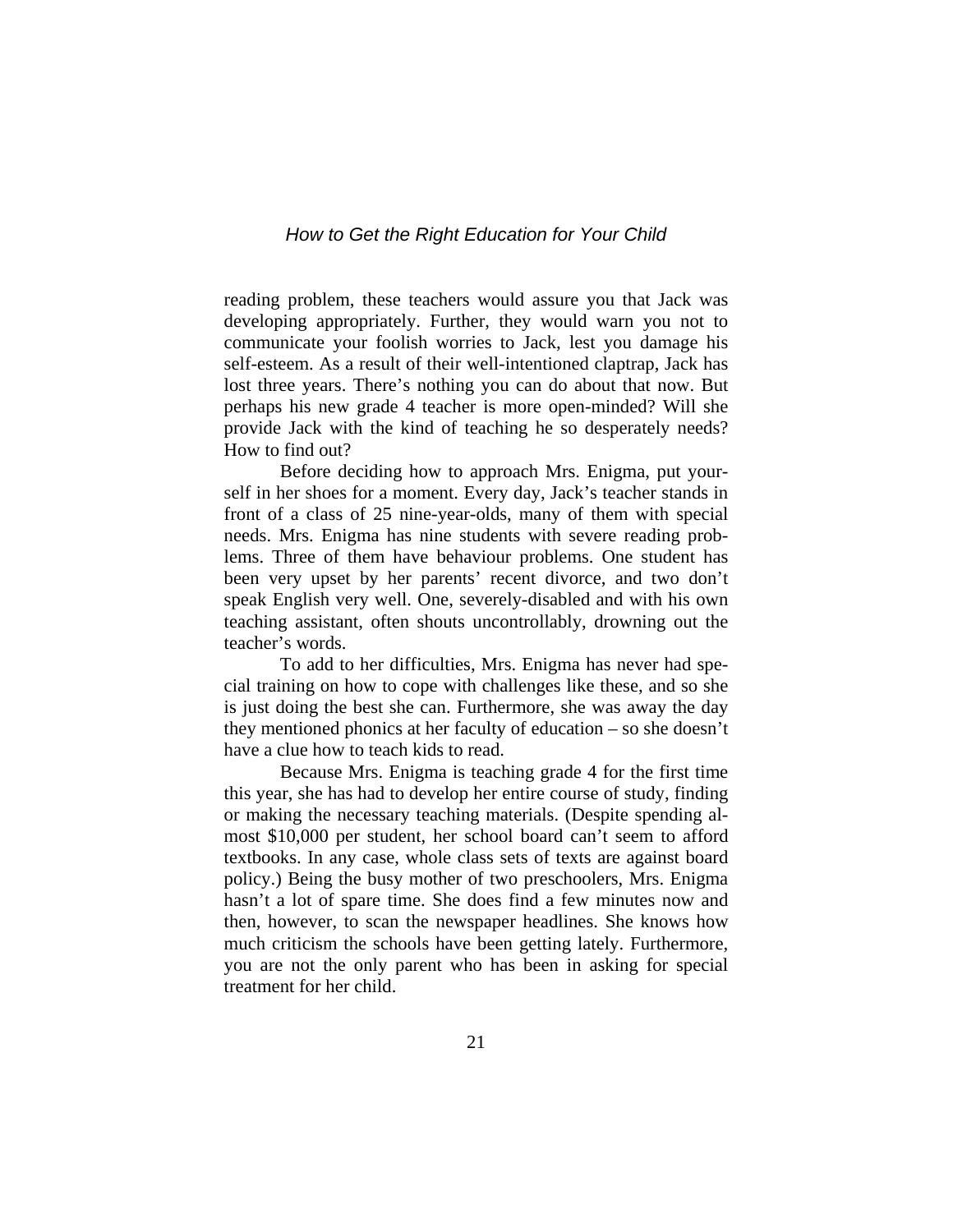#### *Exhausting the System*

Still want to visit her?

 It should be clear that you must plan any encounter carefully. The first thing to do is to work out what you can realistically expect Mrs. Enigma to agree to. If, for example, you march in and demand she totally junk her Balanced Literacy program in favour of the McGuffey Readers, you're sure to strike out. If you insist she devote an hour a day to a personal tutorial for Jack, she might throw you out of the game.

On the other hand, Mrs. Enigma might agree to:

- •Refer Jack to the "resource" (remedial) teacher for special tutoring[∗](#page-25-0) ;
- •Give Jack special homework in his areas of weakness (especially if you promise to mark it yourself); or
- Put her nine struggling readers into a group and give them special instruction.

 You have nothing to lose by asking. Bear in mind, however, that your request could be dead in the water for a variety of factors you have no control over. For example:

- •Most resource teachers are so flooded with referrals they can take only the direst cases. You may find it hard to believe, but Jack is probably by no means the worst off.
- •Mrs. Enigma may turn out to be a hard-core Balanced Literacy addict.
- •Mrs. Enigma may be under strict orders not to use systematic phonics.
- Your school may be one with so many hostile parents that the teachers have adopted a pattern of passive resistance to parental requests.

 With all these possible reasons for refusal, you should be very careful not to add any unnecessary ones. At all costs, try not

 $\overline{a}$ 

<span id="page-25-0"></span><sup>∗</sup> Before asking for this, check to see whether the resource teacher is a Balanced Literacy fanatic – a surprising number of them are.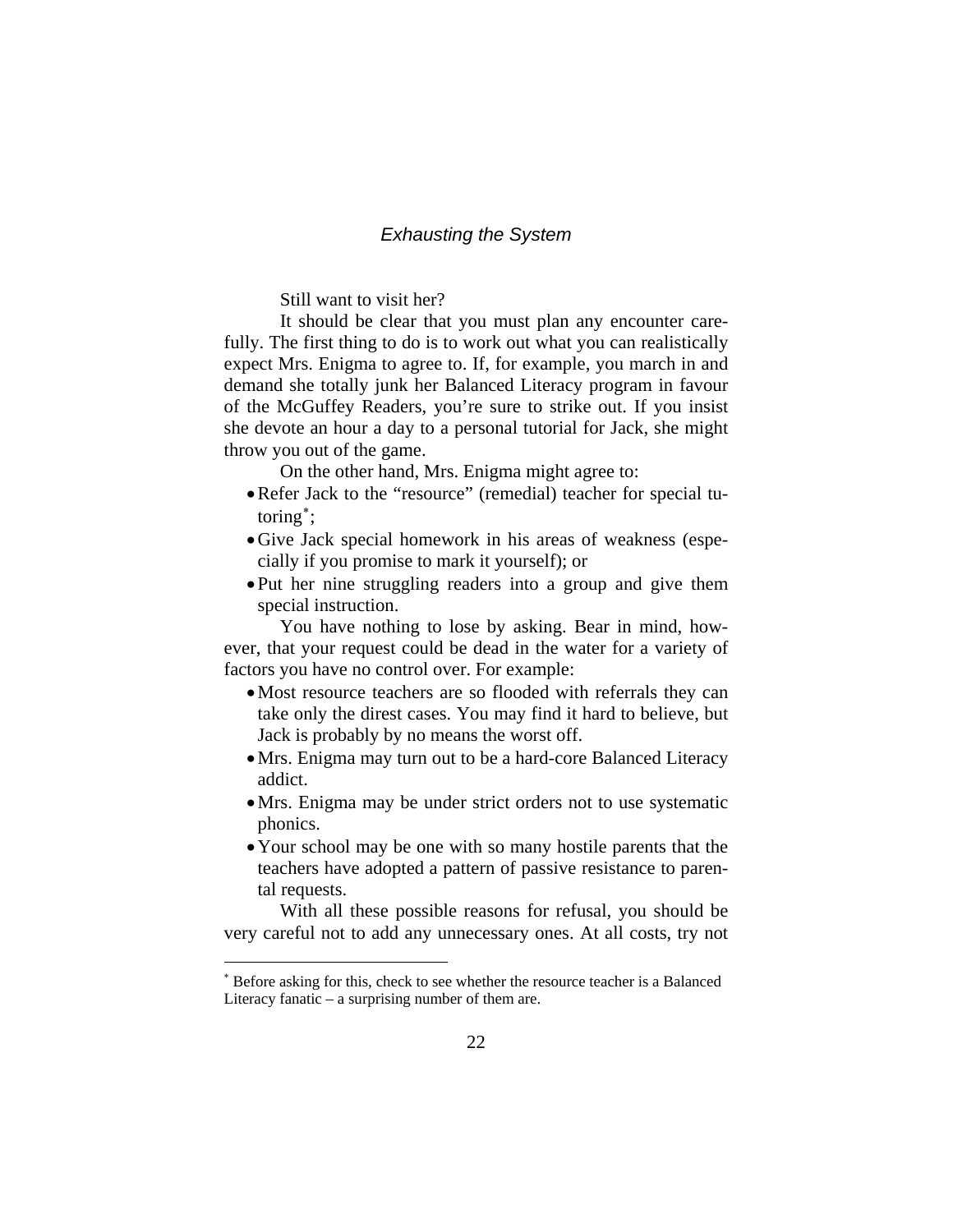to antagonize Mrs. Enigma by coming on too strong or appearing critical.

 Your first interview is probably make or break. If Mrs. Enigma turns you down today, she is highly unlikely to change her mind later on. Of course, you can always try to force her to cooperate, and I do outline the appeal route later in the chapter, but I don't know of a single case where this strategy has worked. So there is a big premium on getting it right the first time.

 As I have already mentioned, you must be exquisitely careful not to make Mrs. Enigma feel she is under attack. Thus, it would be appropriate to find something positive (and true) to start out with.

- Jack is really interested in the unit you're doing on turnips.
- •My husband and I are delighted that Jack has a teacher who is young and enthusiastic/mature and experienced.
- •Your classroom is so vibrant and full of stimulating material.

 At the same time, do not come on as ingratiating, since it's also a mistake to appear weak. Instead, just pretend you have made an appointment with your dentist to ask about false teeth. Naturally, you do not wish to annoy Dr. Torquemada (you are somewhat dependent on his good graces). On the other hand, you are paying him to perform a service and you have every reason to expect him to accommodate you. After all, you can always take your business elsewhere.

 Oops. Unfortunately, the analogy breaks down at this point, since you can't exactly switch teachers at the drop of a molar. Even so, keep in mind that Jack's teacher is being well paid by taxpayers to perform a service for you. It's your tax money and it's your kid. Therefore, you should adopt a pleasant but business-like attitude, whereby you confidently expect to have your reasonable request granted. Here are a few ideas for helping to set the stage.

•Wear full regalia – business attire, no dangling jewellery. Bring a pad and paper to take notes.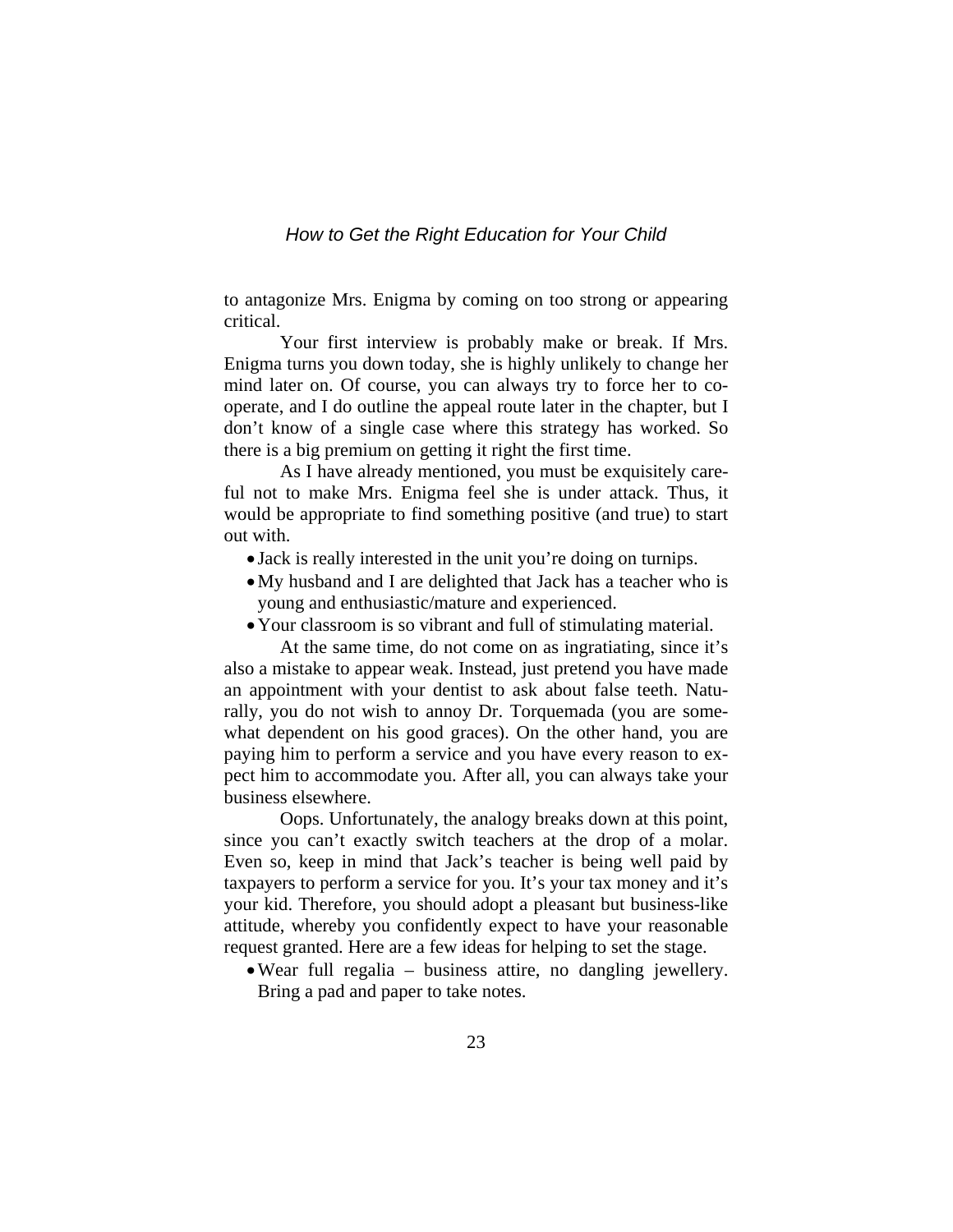#### *Exhausting the System*

- Moms, it kills me to say this, but you will be taken more seriously if you bring your husband along (or any other man, for that matter).
- •Give a miss to those wee chairs. There's a big psychological advantage to the person sitting up high behind a desk peering down on her abject petitioners scrunched into their baby chairs.
- •Bring documentation to back up what you are saying report cards, the results of testing, Jack's previous written work, etc.
- •Leave Jack at home. The last thing you want is to have to guard your tongue lest he overhear something hurtful.
- Pick a time when neither you nor Mrs. Enigma are going to be subject to distractions or time pressures. Make sure you have at least an hour at your disposal – your probably won't need it, but don't put yourself in a position where you have to leave just when you're starting to get somewhere.

 All right, so now the stage is set. The three of you are sitting there, smiling at one another rather tentatively. The time has come.

 You begin, as agreed, with a compliment. "We're so pleased that you're Jack's teacher this year. Jack says he's really enjoying your drug education program – and he seems to be learning so much too…."

 Next, you lead into the substance of your concern very matter-of-factly. "Last May, as you know, Jack was tested by the school board and found to be reading at a low grade 2 level." At this point, it might be a good idea to seek Mrs. Enigma's opinion. As an educator, she is programmed to respond to requests for information. But before you ask her, you should be aware that many educators, possibly because they are accustomed to a captive audience in the classroom, often have trouble stopping. In order to forestall a 15-minute monologue, you might try suggesting that Mrs. Enigma make her answer brief. For example, "There's no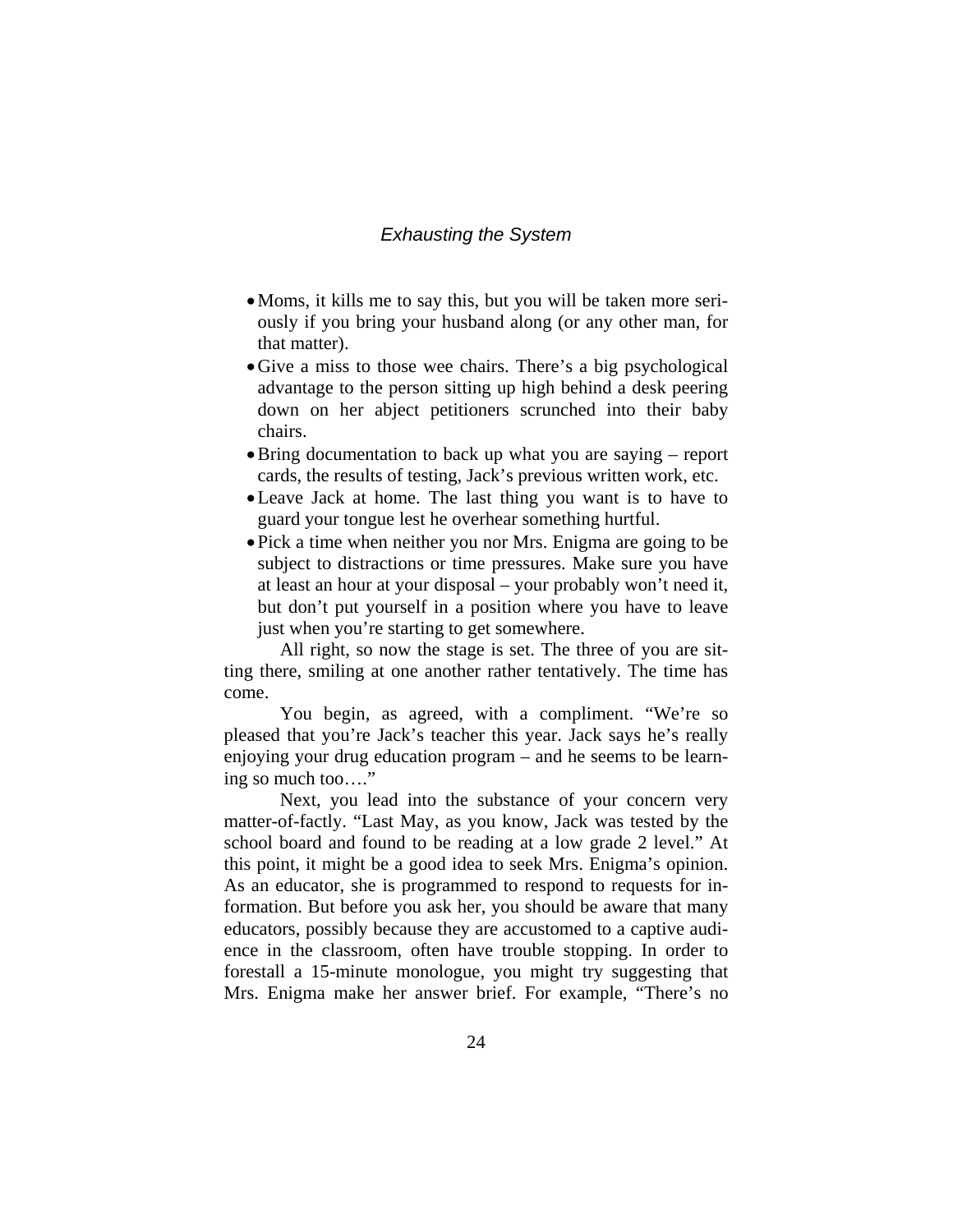need to answer at length, but…" or you might try framing your question in an open/shut format: "Do you agree that Jack is two years behind in reading?"

 If it turns out that Mrs. Enigma doesn't think that Jack is in big trouble, then you've already lost the game. Convincing her otherwise is going to be almost impossible. I would suggest that you cut the interview short and start looking for help somewhere else.

 For the purposes of this exercise, however, let us suppose that Mrs. Enigma does agree that Jack is in trouble. If so, you've made it to first base. Because if she admits Jack needs help, there is at least a possibility that she will see the need to do something about it.

 Of course, you already have a pretty good idea of just what that something should be. And what better time than the present to begin exploring the options? You could now:

- Seek Mrs. Enigma's opinion as to what should be done;
- Inquire how she is planning to solve Jack's problem; or
- Ask her point-blank if she would agree to (fill in the blanks).

 If you have played your cards right and have remembered your rabbit's foot, Mrs. Enigma will make a commitment to help Jack. If you are very, very lucky, Mrs. Enigma will be open to making changes in how she teaches Jack. You can offer, in the spirit of collaboration, to provide her with *Stairway to Reading,* a free remedial reading program at [www.teachyourchildtoread.ca](http://www.teachyourchildtoread.ca/). If Jack's problems are in math, you can offer to give her the very reasonably-priced grade 2 JUMP workbook (http:// jumpmath.org/publications/grade-specific/workbook-2).

 And if Jack needs help with something else, like spelling or printing, you can find additional suggestions in the appendix to this book.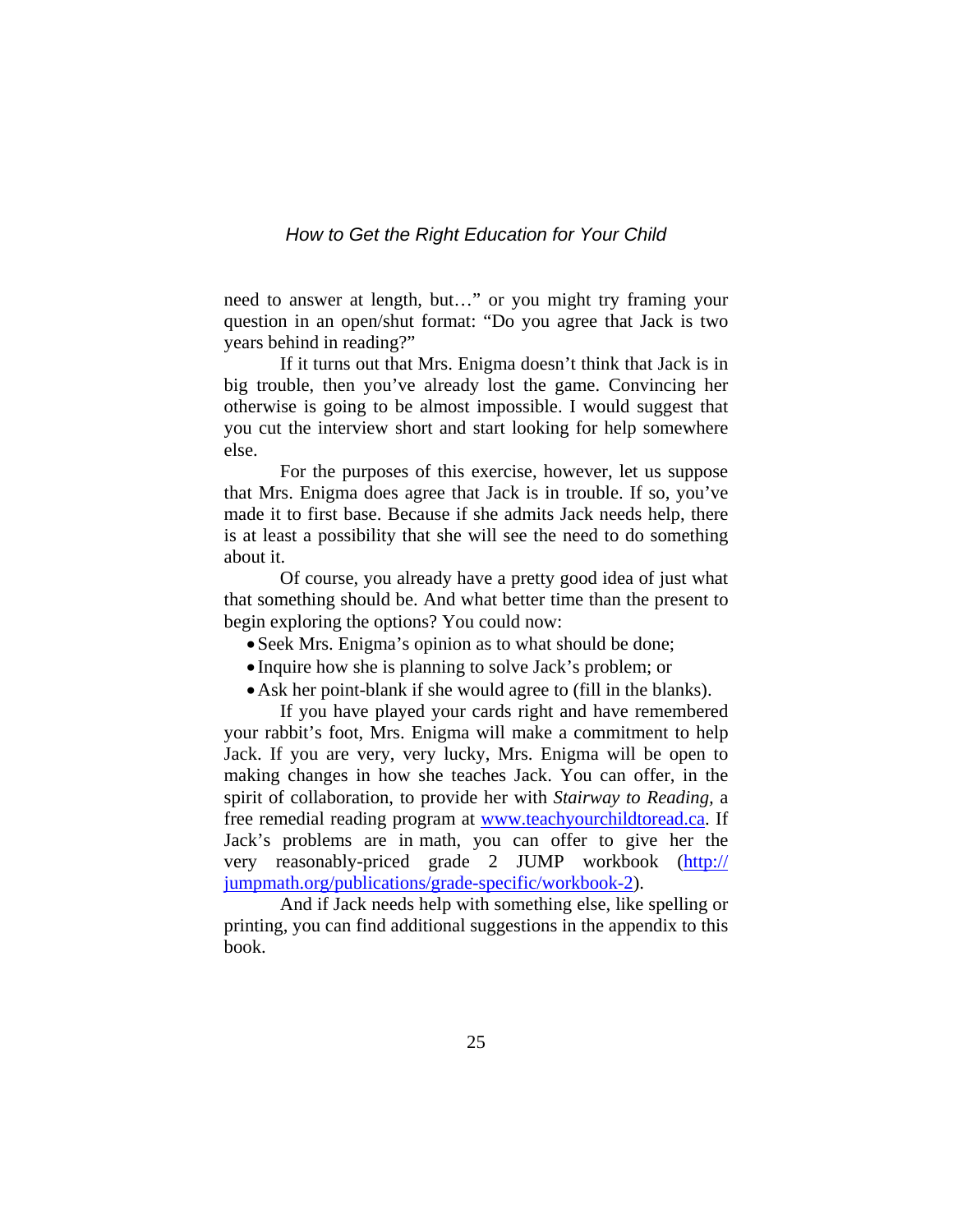#### *Exhausting the System*

 If Mrs. Enigma agrees to help Jack, you have arrived at second base. There are, however, two bases left. Don't make the mistake of thinking you're home already.

 Third base can be reached only if Mrs. Enigma actually keeps her promises. That's why you should offer to prepare a written outline of whatever agreement was reached during your interview. That way, there is less scope for misunderstanding. Given the myriad demands and pressures on teachers, it will be very difficult for Mrs. Enigma to follow through. And, even if she does succeed in starting up a new program for Jack, circumstances may change and the special treatment may gradually fade away as the weeks go by. You are going to have to be vigilant, checking regularly to make sure the program continues. Frequent notes of appreciation and encouragement will not go amiss. Be sure to keep Mrs. Enigma posted on what you're doing at home to support her special efforts.

 If Mrs. Enigma keeps her part of the bargain, you have pulled in at third. To get home, of course, Jack has to learn to read. That's the home run you're trying to hit.

 Home runs, of course, are awfully hard to achieve, and it's a very long way from this particular third base to the home plate. You should bear in mind that most of the time the school's best efforts will not be enough. After all, you are still dealing with a school system that let Jack get to grade 4 without learning to read and where this is not an abnormal state of affairs. Mrs. Enigma has many priorities, and you are not the only parent with a special request.

 The education system is permeated with a "progressive" ideology which contaminates everything it touches. Thus, any tutoring by school staff is likely to be tainted by Balanced Literacy, the very method that failed Jack. In addition, many teachers are exhausted and close to burn-out in the wake of child-centred learning and all the problems it causes. As a result, most remedial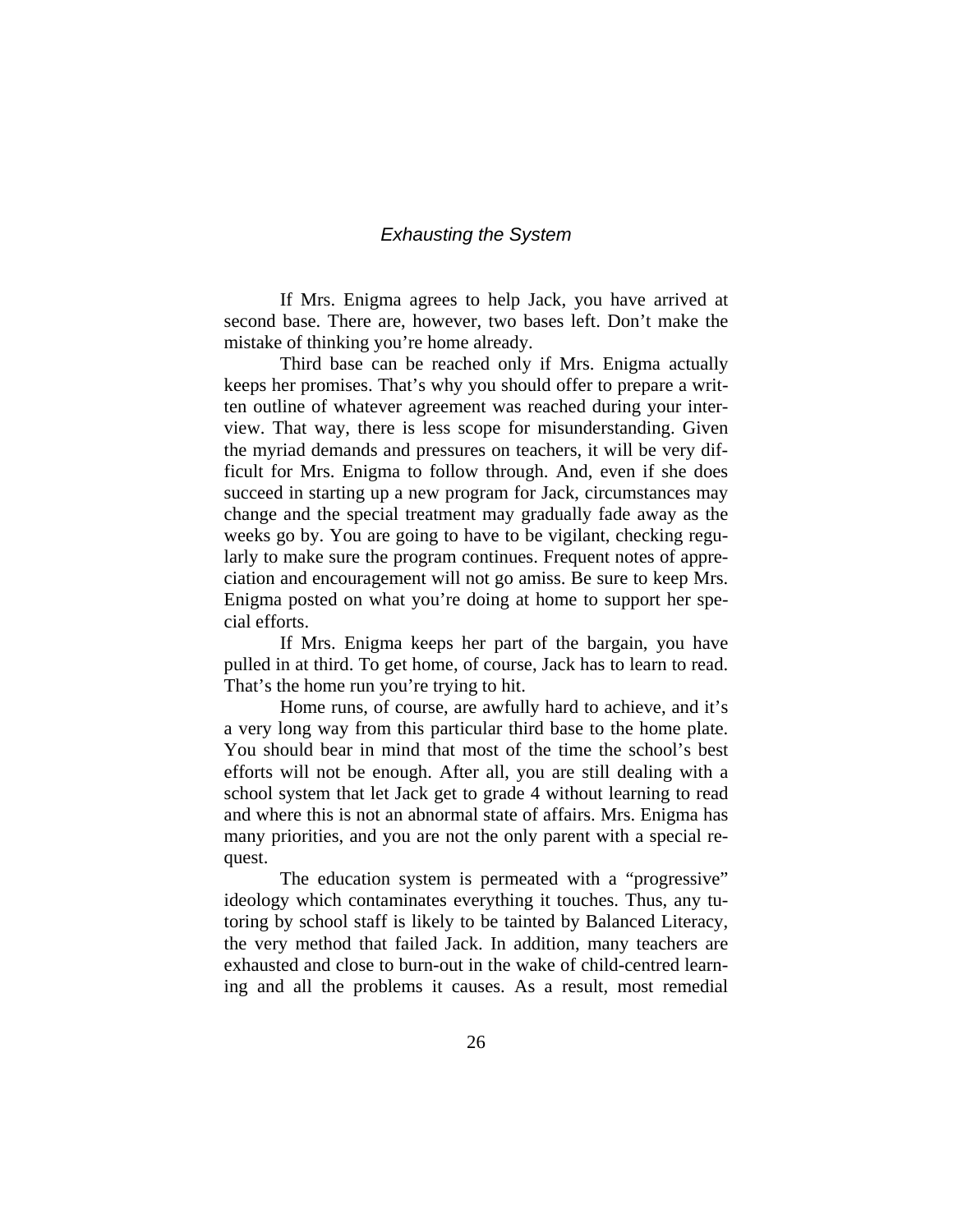teachers have crowded schedules and huge waiting lists, while the rest of the teachers have classes full of children with special needs. Surrounded by plane crash victims, there's only so much a doctor can do.

 That's why I urge you not to put all your eggs in one basket. If, several months down the road, it turns out that the school's best efforts have failed Jack, what then? You have wasted five or six precious months during which time all Jack's problems and misery have continued to build. Even worse, you risk falling victim to the school's smooth blandishments: everything possible has been done but Jack just can't learn. Worst of all, Jack may have come to think this too.

### **DON'T BUY IT! THERE'S NOTHING WRONG WITH JACK.**

- Can he sit still for hours playing computer games?
- •Can he beat the pants off you at checkers?
- •Can he think up a thousand reasons why you should let him stay home from school?

 Then Jack can certainly learn to read. But it's up to you to make it happen. That's why, even if back in September Mrs. Enigma agreed to try to help Jack, you should have arranged for him to get help from outside the system *if you didn't start seeing results right away.* Yes, that's right. Successful educational interventions start to work almost immediately – both in terms of learning and in terms of behaviour. It will be obvious.

 Let's assume, however, that you did not realize you needed to take this precaution and it's now March of Jack's grade 4 year. Even though (to the best of your knowledge) Mrs. Enigma has been working with Jack in a special reading group all along, he is still a poor reader. As well, his behaviour has been deteriorating steadily. Moody and defiant, he has become a holy terror at school. Mrs. Enigma says he is hyperactive and wants you to discuss Jack's behaviour with your doctor. "Perhaps Ritalin would help?"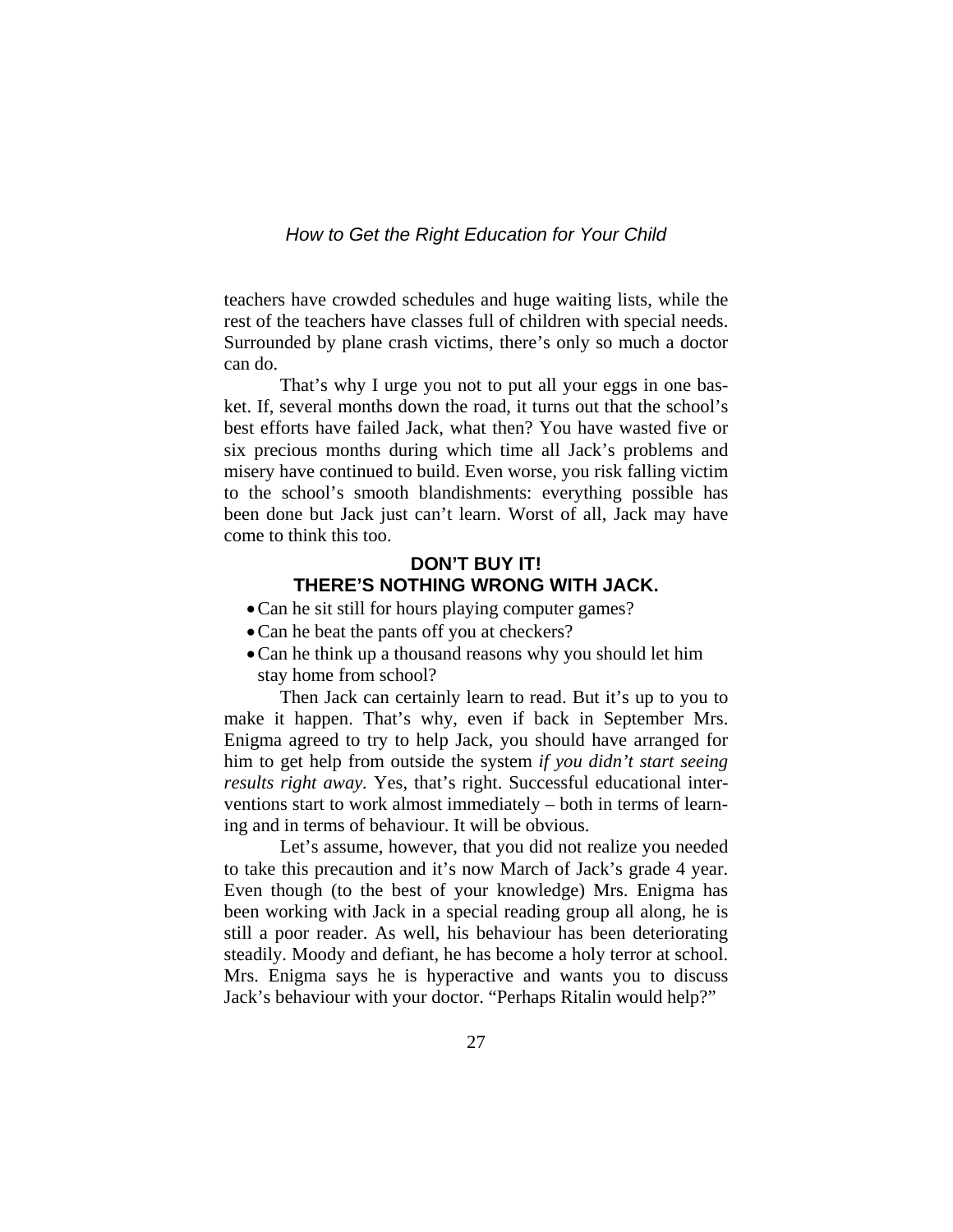#### *Exhausting the System*

 Another six months have been lost, and it looks as if the rest of the school year is a write-off. You're not sure what to do. Should you just let things slide for a while and hope next year will be better? Maybe Jack will finally bloom in grade 5? If this is what you think, you deserve the ostrich-of-the-year award. At some point, it is going to be too late for Jack – he will pass the point of no return in his downward spiral. How much further behind is *too* far behind ever to catch up? How entrenched does his delinquency have to be before it cannot be corrected? If he's like this at 10, what will he be like at 16?

 It's probably not too late YET. You have several options at this point. You can try to force the school to teach Jack to read (see the next section). You can try to transfer him to a better public school (see the following sections). Or you can try to get help for him from outside public education (see the next three chapters).

#### *Trying to Force the School*

 Don Quixote had an optimistic attitude and a strong sense of what was right. So did Robin Hood. Both Don and Robin would probably elect to do battle with their children's school boards, trying to get educational justice. Both Don and Robin would fail.

 Let's face it – the school boards have a monopoly on elementary education. And monopolies are not noted for their flexibility, responsiveness, or efficiency. Just ask John Bachmann.

When his grade 8 daughter was not being challenged by her school's math program, Mr. Bachmann asked the school to give her a grade 9 math book so she could work ahead. Granting this request would have given the school zero extra work or trouble – as Mr. Bachmann, a former high school math teacher, was willing to take full responsibility for his daughter's program. Nevertheless, his request caused school and board officials tremendous headaches and generated multiple phone calls and meetings with the school principal, the school's math teacher, three other principals, and the superintendent.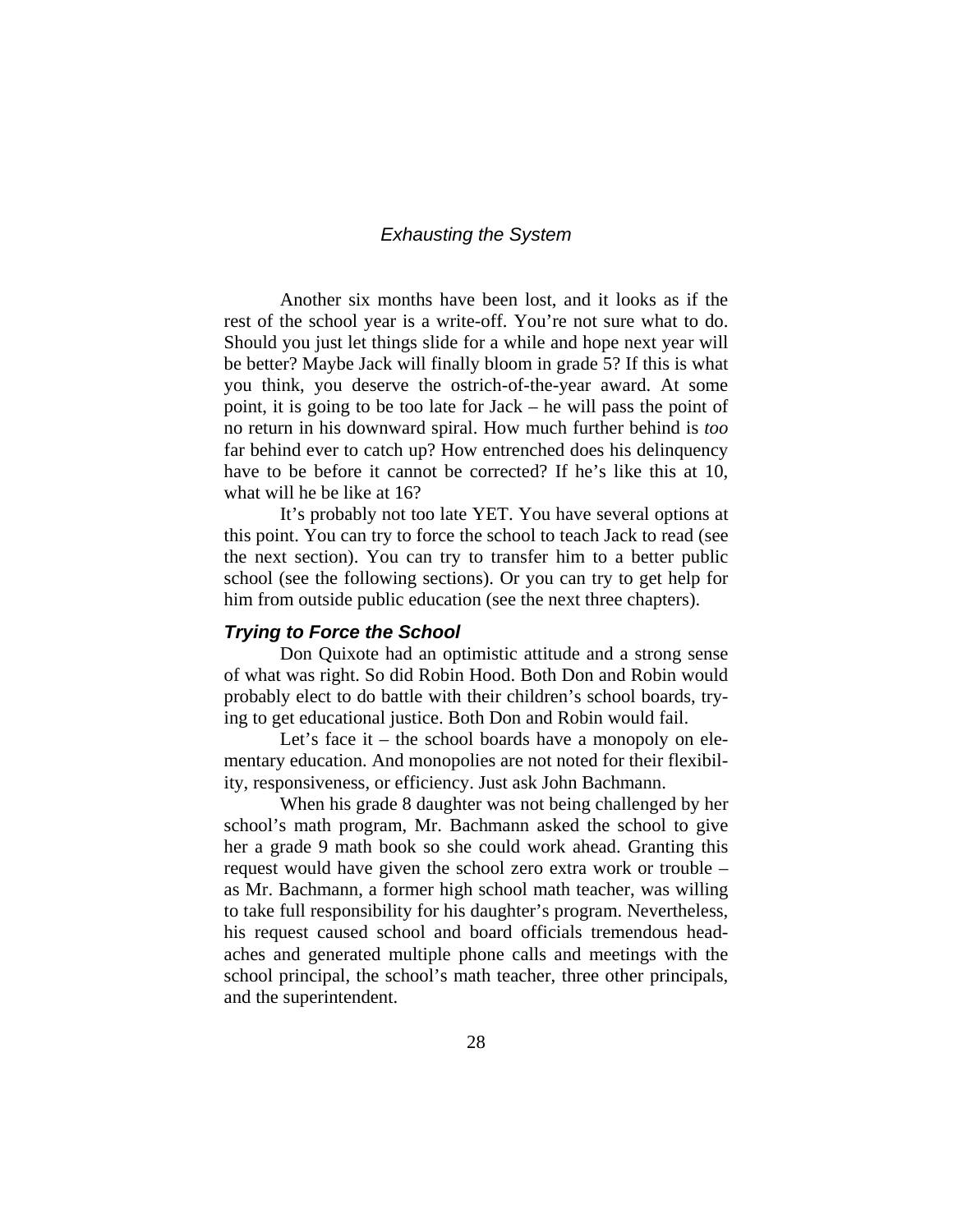In order to resolve this massively-difficult dilemma, the school board ultimately found it necessary to involve several senior officials. Permission was eventually granted in the course of an interminable meeting involving six educators and Mr. Bachmann. He estimates that the entire process cost taxpayers at least \$1000.

 This kind of bureaucratic mindlessness is reminiscent of the inefficiencies that plagued the Soviet Union. Highly-centralized monopolies tend to bring out the worst in human nature, causing decent people to do stupid and even cruel things.

 A case in point is Kathryn Craig. Because her son Gavin is deaf in one ear, his schooling was a disaster from the start. Even though Mrs. Craig tried to work with Gavin's teachers, her requests and suggestions were routinely ignored. When she asked, for example, that Gavin be seated where he could hear the teacher, Mrs. Craig would return to find him sitting beside the open door with his good ear to the noisy corridor. When she asked that that he be permitted to use an FM system (a gadget which transmits the teacher's voice to individual students), her request would be grudgingly agreed to – but shortly afterwards the equipment would mysteriously break or go missing.

Even though Mrs. Craig tried every possible means of getting help for Gavin – such as endless meetings with school staff, support from experts on hearing impairment, medical and psychological evaluations, legal procedures, consultations with superintendents and trustees, appeals to the ministry of education – nothing worked. Finally, after seven years of fruitless effort, Mrs. Craig decided to home-school Gavin.

 Although more spectacular than most, Mrs. Craig's case is, alas, typical in the sense that common-sense solutions are usually denied, ignored, or abandoned. It is very, very difficult to bend the school system to one's will. If you are masochistic and enjoy frustration, then this is definitely for you. But – please – before setting off down this long and winding road, first arrange for your child to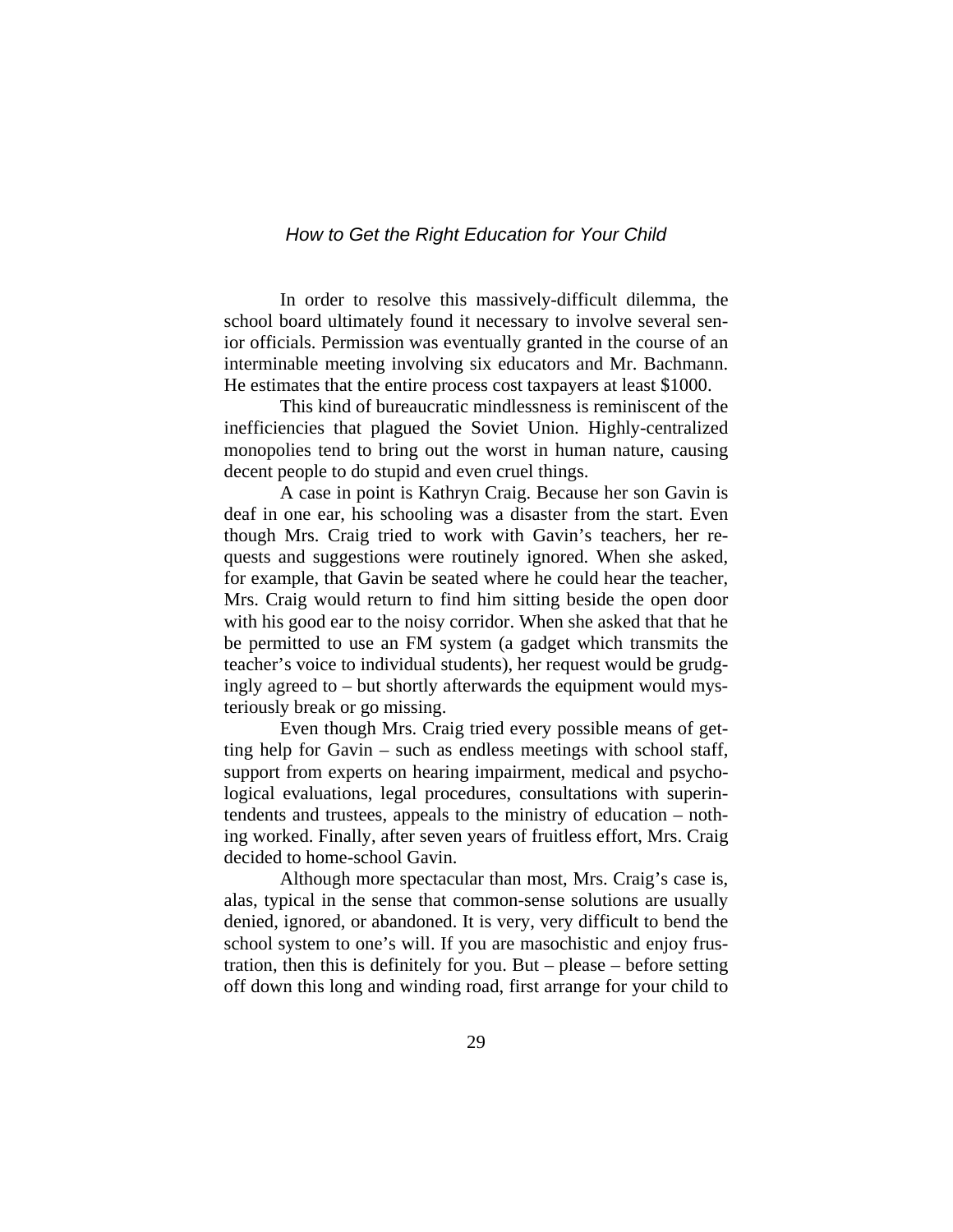#### *Exhausting the System*

get help from outside the system while you pursue your search for the Holy Grail.

 The first stop on your journey is the principal, Mr. Polished. Before heading in to see Mr. Polished, you should go through the same preparation as you did for Mrs. Enigma – namely, you try to put yourself in his shoes. Because Mr. Polished is new to the school this year, he has inherited all of his teachers, some of whom have been at the school for many years and are poised to retire the day they reach their maximum pension benefits. In order to qualify as a principal, Mr. Polished needed little or no training in personnel administration, primary instruction, testing, or remedial teaching.

 Because his background is phys ed, Mr. Polished knows nothing about how children learn to read. One thing he is sure of, however, is that it is his responsibility to convince parents, some of whom are very sceptical, that his school is doing an excellent job of instruction in this best of all possible school systems. Mr. Polished thus puts a premium on team spirit and cheering on the home team.

 Lastly, Mr. Polished is aware that if you decide to withdraw your child from his school, his salary, prestige, and promotion prospects will be unaffected.

 Hmmmm. Mr. Polished is unlikely to take kindly to criticism of his staff – especially now that 63 other parents, by actual count, have already been in to complain about one or other of his teachers. Worse, even if Mr. Polished agrees with your criticisms, there's not a whole lot he can do. His problem teachers are probably impervious to helpful feedback and coaching, and it's just about impossible to fire a teacher.

 Is there really any point in asking Mr. Polished for help? If yes, what should you be asking for exactly?

 I know I am supposed to be the one supplying the answers in this book but, honestly, I can't think of many things you could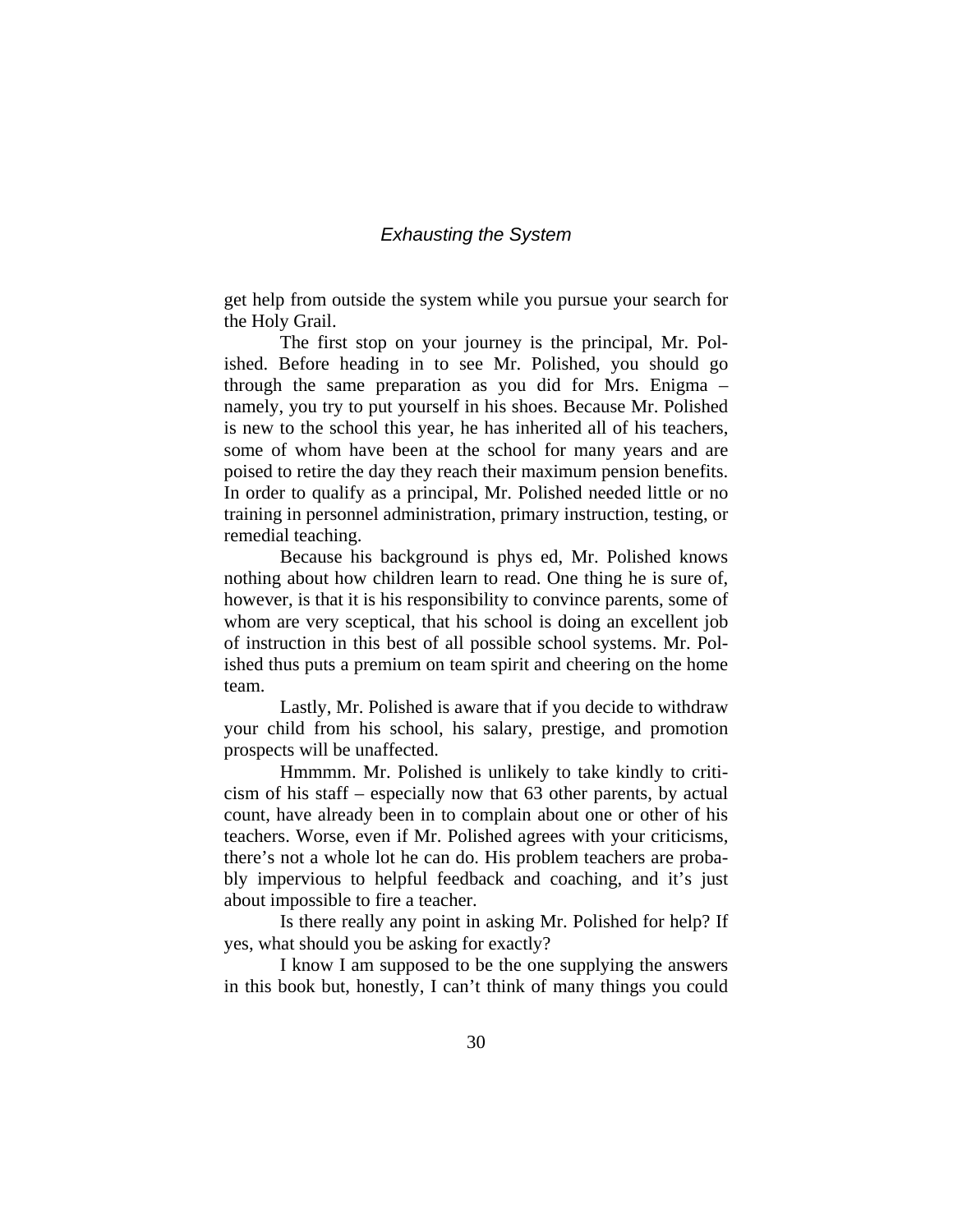reasonably expect Mr. Polished to agree to. Oh, all right. Perhaps you could ask that Jack be:

- Jumped to the head of the waiting list for the resource teacher (assuming you have reason to believe the resource teacher is competent);
- Switched to another grade 4 class (assuming one is available and you have reason to believe the teacher would be an improvement);
- •Assigned a teaching assistant (assuming you have reason to believe the teaching assistant would be helpful); or
- Placed in a special class for high-needs kids (do you really want this?).

 Mr. Polished has really very little room to manoeuvre. The school system has so many cracks in it that it's impossible to prevent students from falling through. That's why some caring principals actually advise parents to put their struggling children in private schools.

 Mr. Polished, being much more sophisticated than this, gives you a lot of double-talk about how the school is doing everything possible to meet Jack's needs. He tells you that you can trust him to see what he can do. Trust me, it won't be much – as you will belatedly realize after several more months fly by. Which brings us to the next stop on the appeal trail. Meet Dr. Hierarchy, your assistant superintendent.

 Dr. Hierarchy used to be a grade 7 geography teacher before she got her doctorate in educational administration. She has never read any primary, or even secondary, research on reading instruction – but she has attended plenty of sessions where "experts" (academics from faculties of education and senior administrators) have told her that child-centred instruction is best in every possible way. Those who oppose it, she knows, all want children to be strapped, put in the corner, and taught in the style of the 1930's. They also don't like children.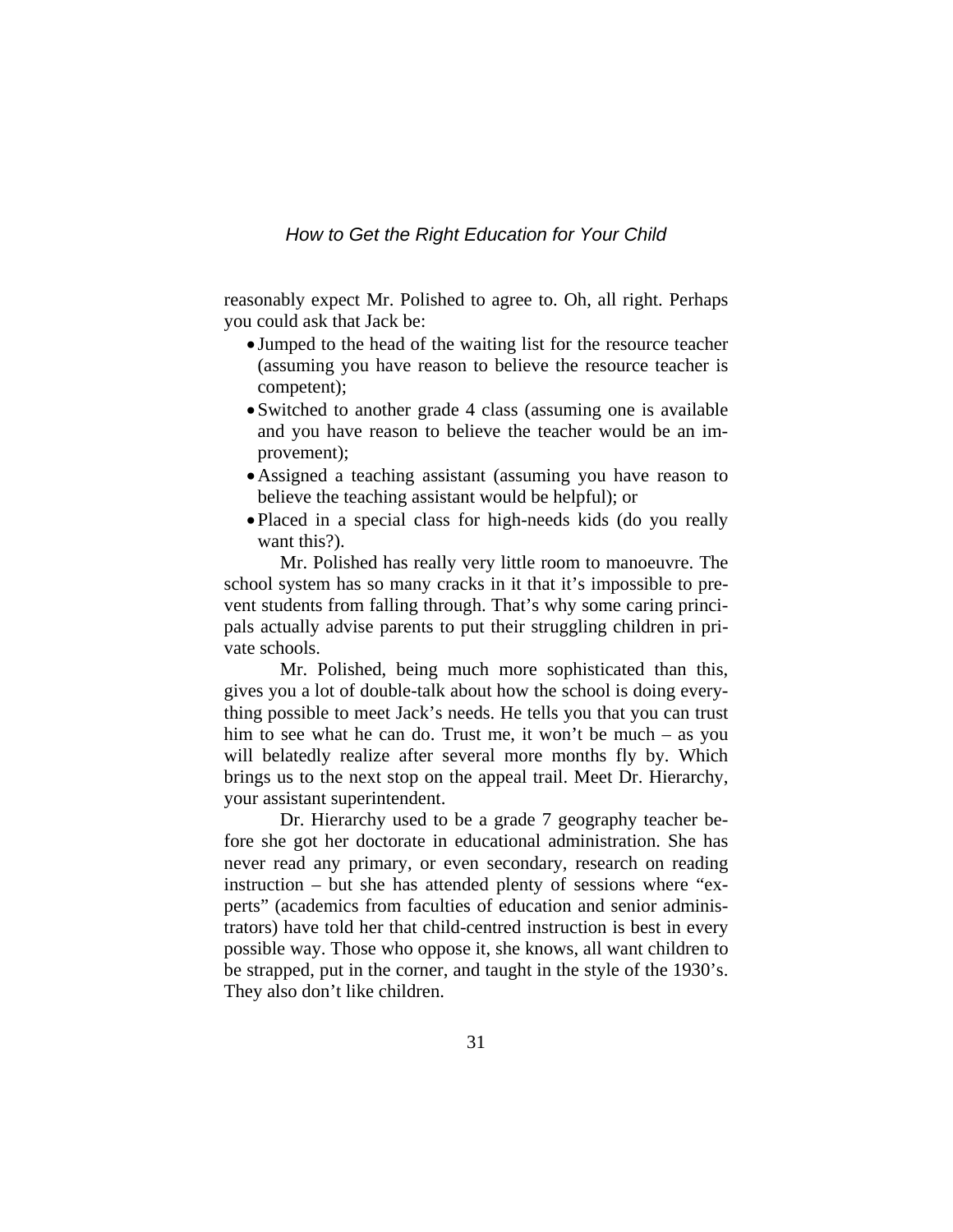#### *Exhausting the System*

A personable and charming woman, Dr. Hierarchy meets with you at length, appears very sympathetic, promises to look into the matter, and ushers you out of her office with a smile. Nice woman, too bad you'll probably never see her again. To be fair to Dr. Hierarchy, she is out of her depth. She doesn't understand or acknowledge reading problems, and so she prefers to believe that Mr. Polished is on top of the situation. Still looking for villains? There are none in this story.

 And so, after a few more months go by, you arrive at Last Chance Saloon, wherein resides your trustee, Ms Caring. Ms Caring is a 54-year-old social worker who sees her role as providing support for her colleagues in the teaching profession. She thinks the school system is just wonderful and says so frequently. In the course of your brief telephone conversation with Ms Caring, you learn that she prefers not to get involved in cases like yours, since she has complete confidence in Mr. Polished and Dr. Hierarchy. She urges you not to be so adversarial and to start trying to work with the system. She adds that your problems are not serious compared with those she sees in her work. And as she hangs up the telephone, she completes the appeal circuit.

 Now, I admit I have caricatured Mr. Polished, Dr. Hierarchy, and Ms Caring. Obviously, not every principal, superintendent, or trustee fits this profile. Nevertheless, I believe I have captured the essence of the process. The details vary – a few additional consultants and other minor players wander on and off stage – but the outcome is always the same. Even if one of the players departs significantly from my stereotypes, it doesn't make any difference. Inertia is built right into the system.

 For example, let's pretend that your trustee is one of the new breed – bright, aware, informed, concerned. Even then, Mr. New Breed will be unable to help you. Individual trustees have no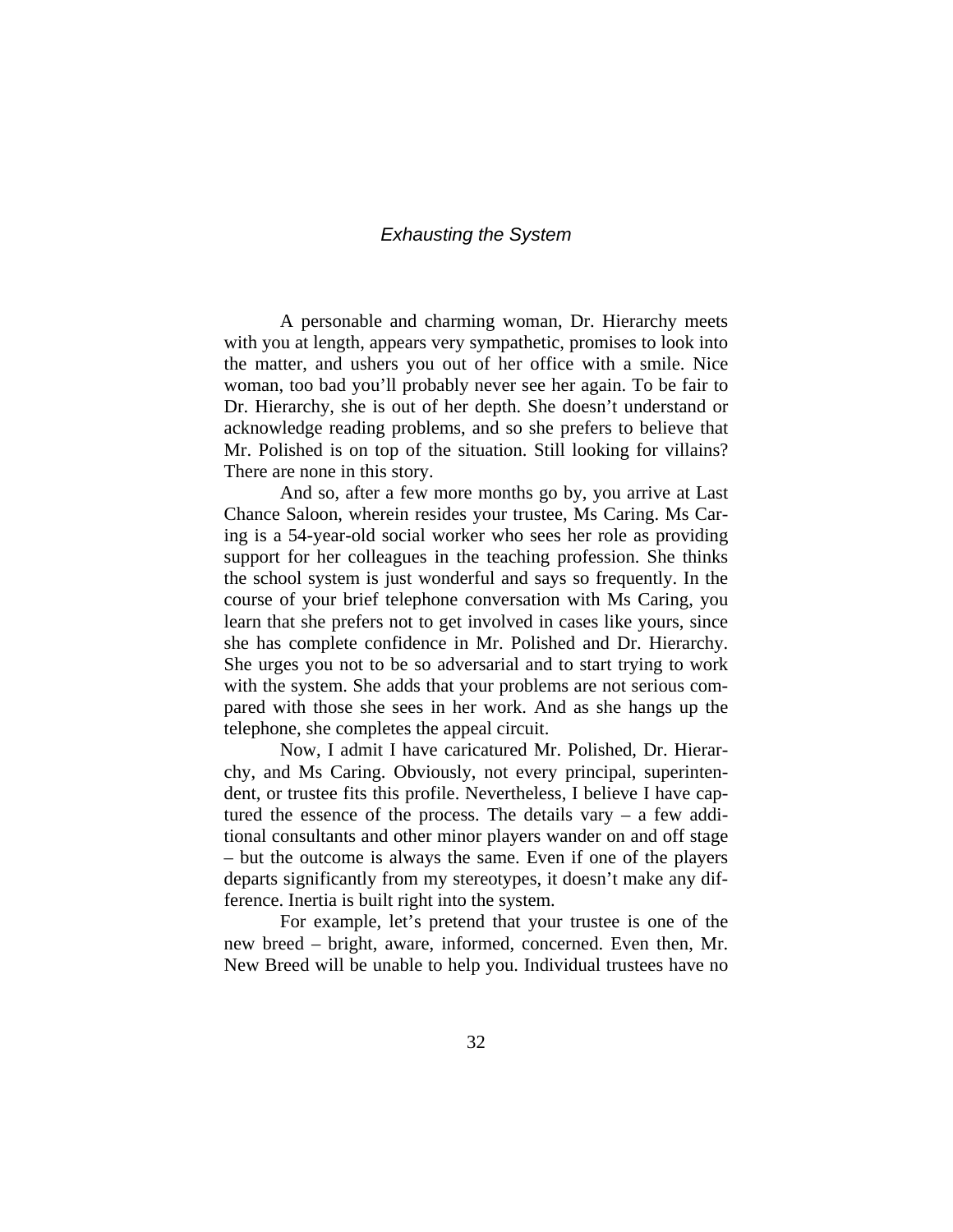authority, and reform trustees are consistently outvoted by oldguard trustees who stick like glue to the status quo.

 Most parents get discouraged and quit after talking to the principal. A hardy few persist as far as the superintendent, and only a handful go all the way to their trustee. A few intrepid individuals refuse to take no for an answer and ask to appear as a delegation to the board. They might as well ask the Queen to give them a hand with their marital difficulties!

 I have been present at many school board meetings where petitioners come, hat in hand, to crave a boon from their elected trustees. These requests have run the gamut – from power line location, to French immersion issues, to bussing, to traditional schools, to school boundaries. I have never witnessed – and rarely even heard of – a case where trustees granted a delegation's request. Typically, trustees view themselves as representing the school board to the parents, not the other way around.

 Regardless of the level at which parents finally get the message, they all still end up with the same problem – what to do about Jack? His behaviour has been getting worse and worse. Now in grade 5, still reading at a grade 2 level, Jack has been caught smoking, and his friends' idea of a good time is setting fires.

 Of course, as always, I advise you to get outside help for Jack right away. He is getting harder to reach with every passing day. Quite apart from all the anger and despair, his bad habits are getting more and more entrenched, plus his learning gap is widening all the time. He is now almost four years behind grade level.

 Meanwhile, back at the ranch, you have become addicted to banging your head against the school board wall. For a refinement of this exquisite torture, why not try asking for a formal evaluation of Jack's learning problems. Here is how it works in Ontario, where it is called an Identification, Planning, and Review Committee (IPRC).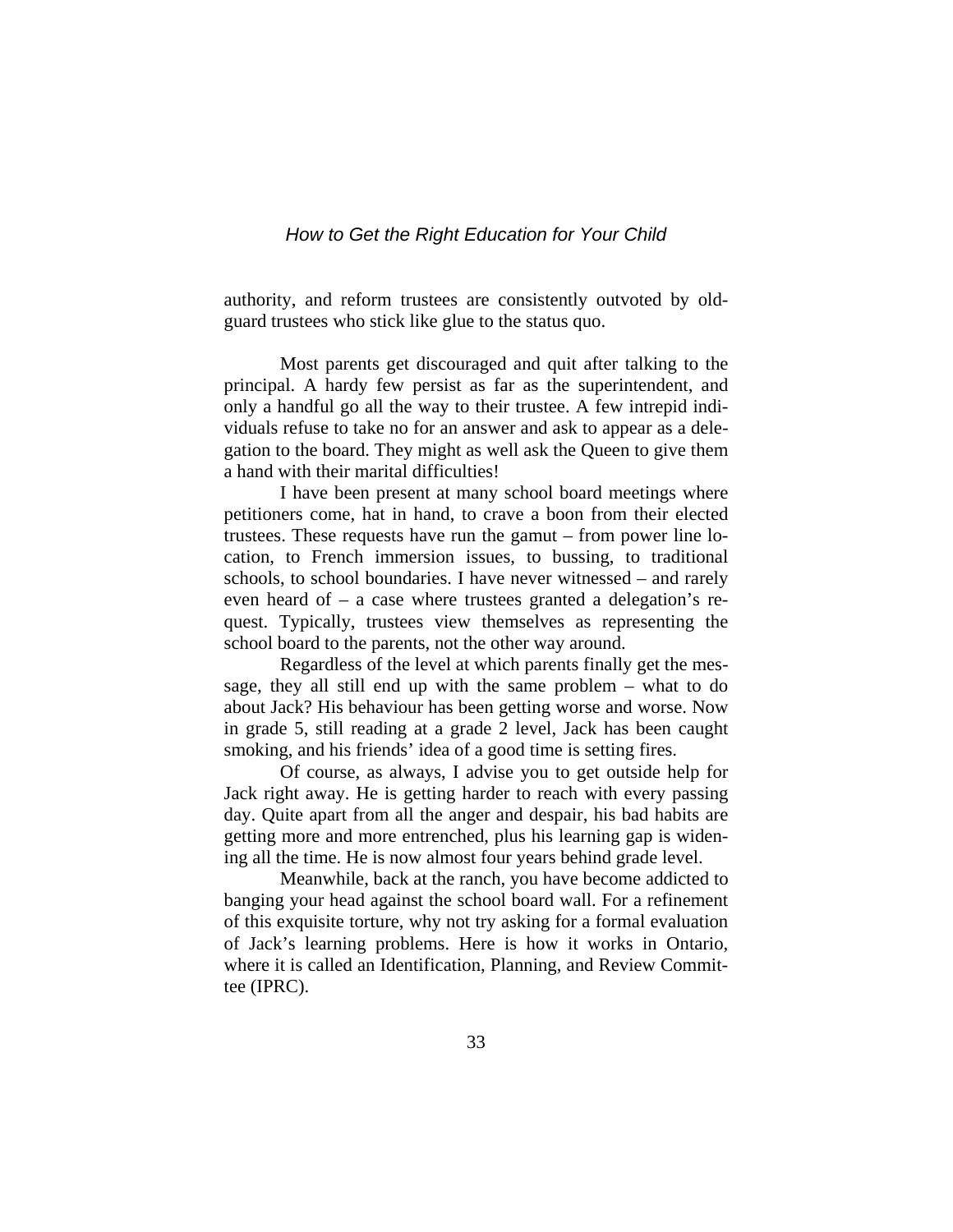## *Exhausting the System*

 The first thing you need to know is that educators hate IPRC's and they work very hard to keep them a secret from parents. Even if you learn about IPRC's from the parent grapevine and ask Mr. Polished to set one up for Jack, he probably won't do it unless you put your request in writing – *for that is the letter of the law.*

 The good news about an IPRC is that it gives you a legal say over Jack's program. The bad news is you will be outnumbered, bullied, manipulated, deceived, and patronized in the process, and your legal say won't be worth the paper it's written on.

 Even so, you decide to run right down to the school and present Mr. Polished with a written request for an IPRC for Jack. After he has finished trying to talk you out of it, Mr. Polished will reluctantly set the ponderous machinery in motion.

 You learn that you have the following choice of labels to stick on Jack: autism, behavioural exceptionality, educable retardation, giftedness, hearing impairment, language impairment, learning disability, multi-handicap, orthopaedic and/or physical handicap, speech impairment, trainable retardation, and visual impairment. "Learning disability" you think. Aha! That's probably what's wrong with Jack. He's got a learning disability!

 The trouble is that the term learning disability is a convenient catch-all that leads nowhere. Basically, it is a way for the school to blame Jack instead of itself for being four years behind in reading. Application of the learning-disabled label is not terribly useful, in that there is no known cause, treatment, or cure, but at least it gives educators a nice warm feeling.

 The months crawl by, and at last the big day arrives for Jack's IPRC. Arrayed against you round the table are 14 individuals: Jack's grade 5 teacher Mr. Benign, Mrs. Enigma, Mr. Polished, the vice-principal, Dr. Hierarchy, the school's three resource teachers, two psychologists, and three consultants. As the session progresses, you begin to get the distinct impression that a script is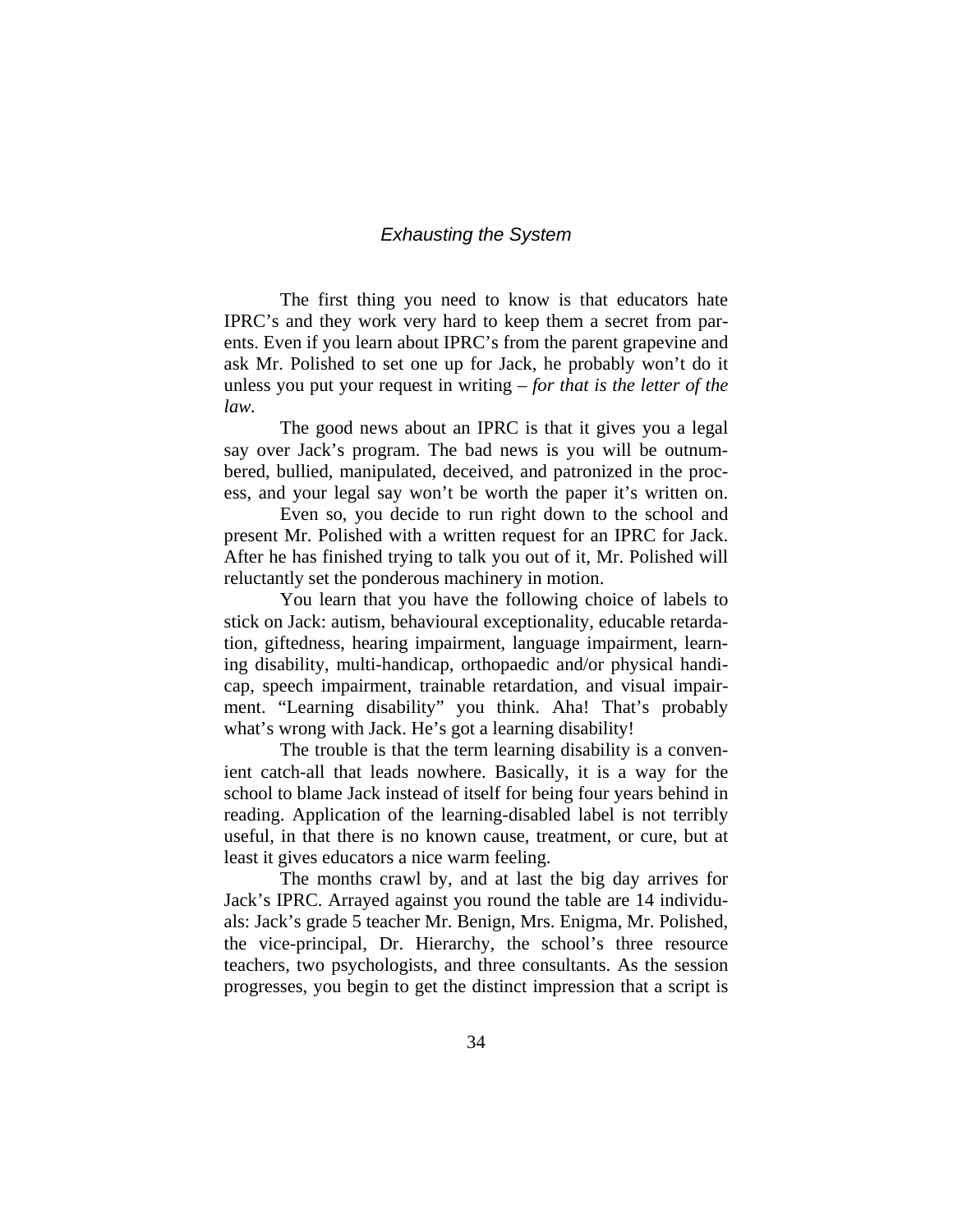being followed, that the outcome of this meeting has already been decided.

Two hours later, everyone present (except you) has agreed that Jack should be identified as a behaviour problem and started on Ritalin right away. As well, he is to be placed on a zero tolerance discipline program whereby the minute he behaves "in an inappropriate fashion" he will be removed from his classroom and left to cool his heels in the office for the rest of the day.

 And his reading problem? Oh, not really serious, according to the IPRC committee. Mr. Benign is doing a fine job, and if Jack would just start behaving himself and paying attention, he would soon catch up. It's this behavioural business that's the problem.

 Perhaps I've laid it on a bit thick, but the educators do hold all the cards and they know it. They stack the deck beforehand and honestly believe they're doing it for Jack's benefit. Most IPRC's are a waste of time.

After you have left the room, those present will agree that most of Jack's problems stem from his overly-attentive, overlydemanding, and paranoid mother.

 Just to even the odds a bit, here are a few tips courtesy of Kathryn Craig. They apply specifically to Ontario, but the rules tend to be similar in most jurisdictions.

- •Children are entitled to services from junior kindergarten until graduation from high school (or age 21). Deaf, blind, autistic, and hard-of-hearing children can begin to receive services from the age of two, since this is a crucial age for learning language.
- •Lately, the ministry has been encouraging school boards to use Individual Education Plans (IEP's) rather than IPRC's, and the principal may tell you this is the preferred course of action. Its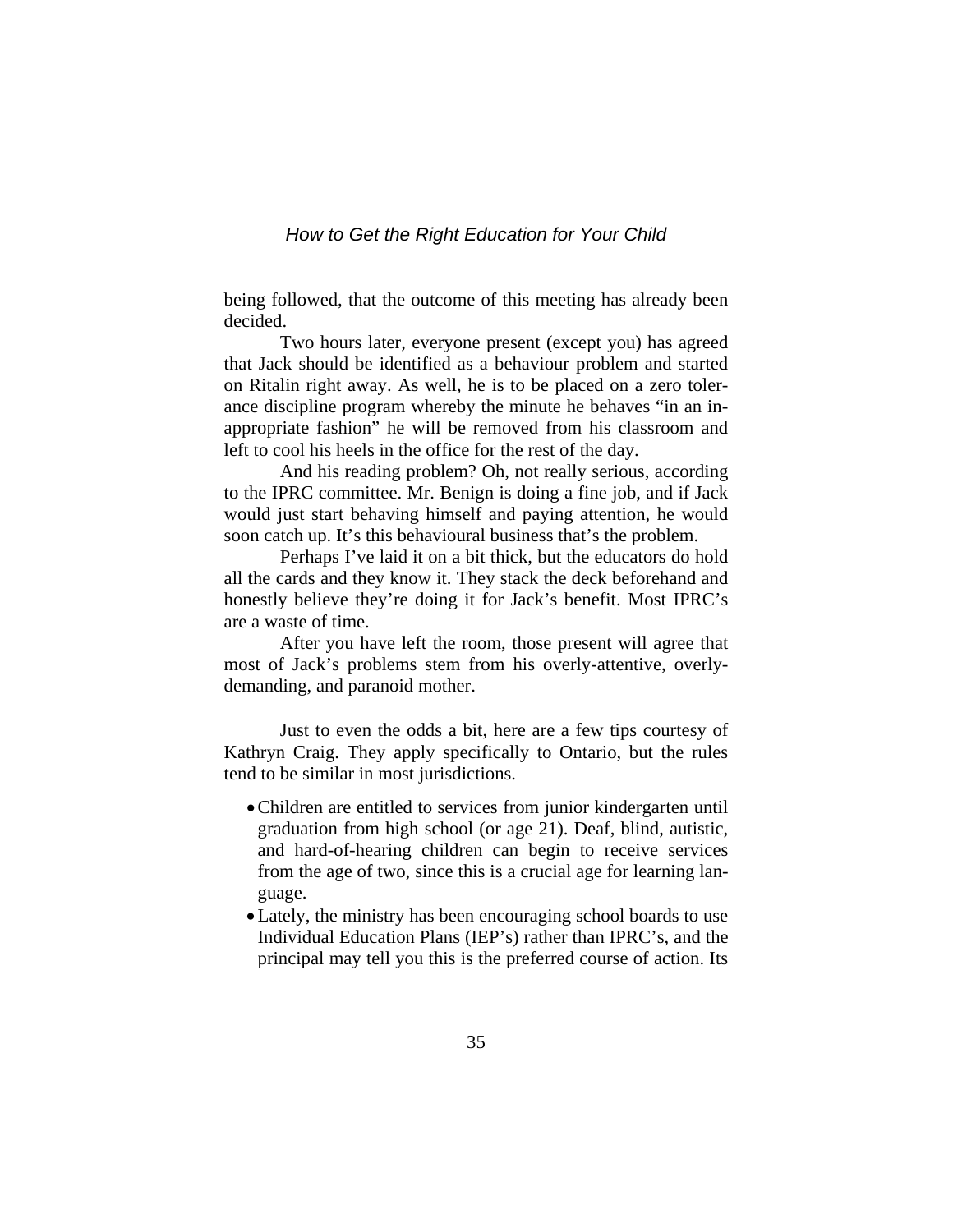## *Exhausting the System*

drawbacks are that it has no legal status (as an IPRC does) and parents have no right to be involved in developing it.

- If parents request an IPRC by writing to the principal, by law one must be granted. If the school wishes to hold an IPRC, the principal must notify the parents in writing. Many school boards have a pamphlet explaining the IPRC process.
- School staff must complete an educational assessment of the child prior to the meeting. Parents are entitled to see the assessment, but in some cases they will have to ask for it. This assessment gives a good idea of the school's plan for the child.
- •Be sure of what you want for your child before you go to the IPRC meeting. First, the group will have to decide whether or not the child is an exceptional learner. Then, the school officials will want to consider "placement" (should the child be in a special class and, if so, which type and for what period of the day?) If the IPRC committee insists on considering only a secondary problem (such as a behaviour problem which has resulted from the non-treatment of a primary problem), then the child will be no further ahead.
- When you go to the meeting, you will usually find a minimum of six educators present. You should consider taking along at least one other person, because it is easy to become emotional during an IPRC. Learning disability associations, autism associations, and some gifted associations have trained advocates who will go in with you to help you.
- •Bring along any evidence you need to establish your position, for example private assessments, research, etc. If you think Jack needs something different from what the school is recommending, be prepared for strong resistance – for example, a school board psychologist who will argue that your child is not really gifted, despite his high IQ After all, if these educators were willing to give you what you want, they would have done so by now!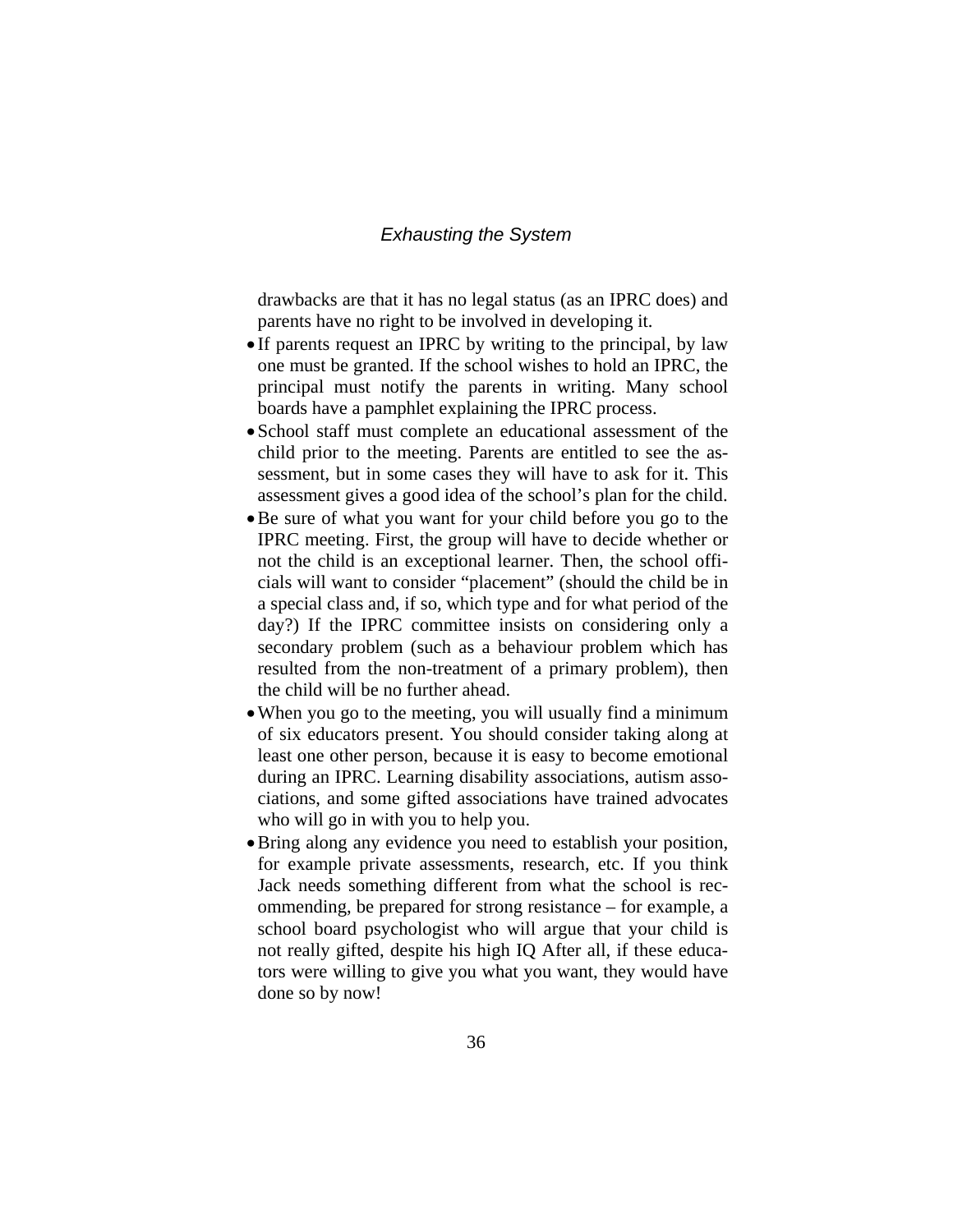- •Once placement has been agreed on, the education plan should be discussed. This is when the educators should be arranging for Jack to be taught phonics. Usually at this point however, they get quite uncomfortable and propose to play things by ear. But if you child doesn't get what he needs in the special classroom, why bother putting him there in the first place?
- Schools in Ontario are required to prepare an Individual Education Plan (IEP) within 30 days for each child who has received an IPRC, and a copy of the IEP must be forwarded to the parents. Because the IEP part of the process cannot be appealed, it is crucial to ensure your ideas are reflected there. If your school board is one of those that choose not to prepare IEP's, you should notify the Special Education Department of the Ministry of Education.
- If you are not happy with the decision rendered by the IPRC committee, you can take it home and think about it. You have the right to refuse to ever sign the decision, but it means you have no legal status.
- The IPRC decision must be reviewed every year. You should be notified in writing about the date for the next review.
- •The definition of exceptionality and the placement decision can be appealed by either party. Parents must give 15 days' written notice to the secretary of the board to appeal a decision. An IEP cannot be appealed.

I also recommend that you visit the Mothers from Hell web-site<sup>\*</sup> for 10 tips on surviving an IPRC. For example, they suggest that you bring a gift for the first educator who says something nice about your child. Of course, you may never get a chance to bestow your gift, but it's the thought that counts….

 $\overline{a}$ 

<span id="page-40-0"></span><sup>∗</sup> [www.mothersfromhell2.org](http://www.mothersfromhell2.org/) (click on Humor)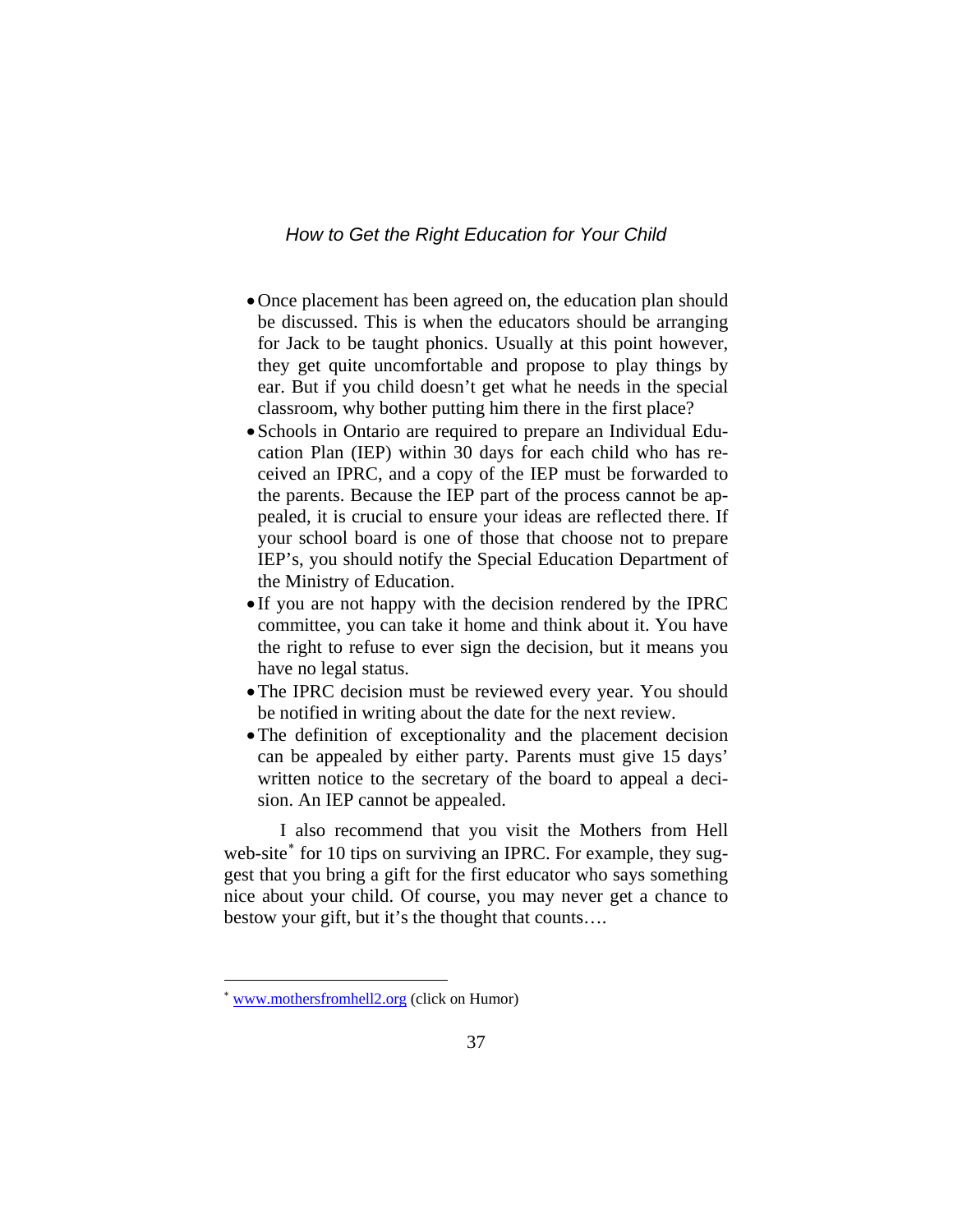## *Exhausting the System*

 You have now spent 18 months trying to work with the system. You began with Mrs. Enigma in September of Jack's grade 4 year, and the progression through Mr. Polished, Dr. Hierarchy, Ms Caring, and then the IPRC has brought you to March of Jack's grade 5 year. Finally, you grasp that it is hopeless. Before turning your back on public education entirely, you should consider switching Jack to another public school.

#### *Switching Public Schools*

 Just as your contributions to your health insurance plan permit you to patronize any doctor you choose, so too should your tax payments entitle you to patronize any school you choose. And sometimes, you even can. But, in order to end up with the school of your choice, you may have to fight your way through a maze of red tape.

 Your first challenge is to find a good public school in your area. When looking over the possibilities, don't automatically rule out schools that belong to other school boards. There can be enormous differences between school boards, as many a shocked parent has learned after a transfer. Janice Hazlett, for example, moved in the middle of the school year from a board where her daughter Melanie had been offered an enrichment program to another board where Melanie was found to be so far behind her classmates that her new teacher was afraid the child might have to repeat grade 1. The teacher actually asked Mrs. Hazlett if Melanie had been at school during the previous five months!

 Some school boards do offer academically-intensive alternative schools (more often than not, they are high schools). A few boards, such as Edmonton and Calgary, actively encourage school choice. However, most school boards assign students to a neighbourhood school and allow them to leave that school only under exceptional circumstances. However, there are ways around this policy for those who know the ropes.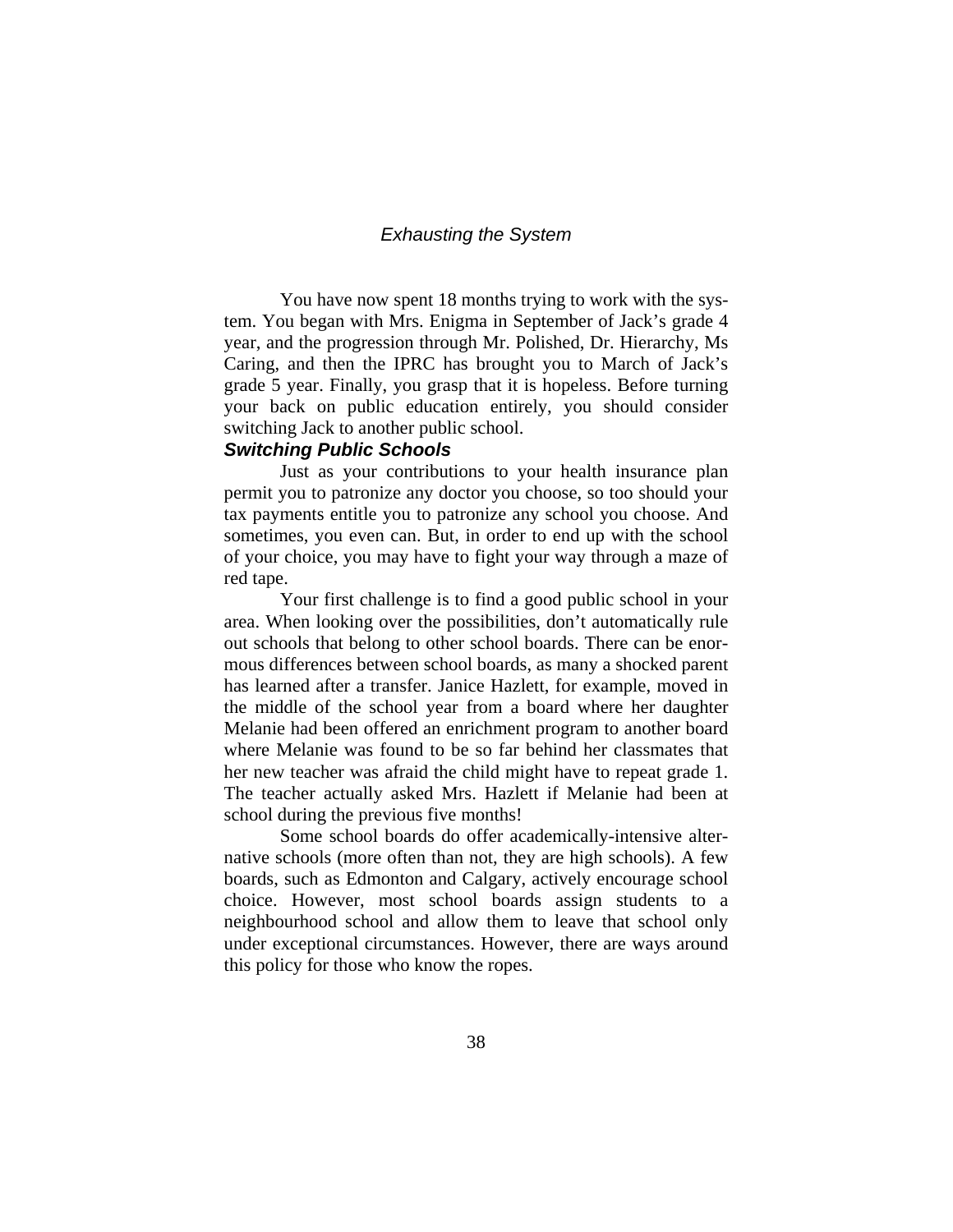When trying to pick a good family doctor, you would normally begin by asking around, talking to your friends and neighbours, especially those who are members of the medical community. It's exactly the same when looking for a good school – you begin by sounding out other parents, especially those who are educators. Parents who have already withdrawn their children from Jack's school might also be helpful. Where are their kids now? Are their parents pleased with the new school?

 Up until recently, it was tricky to get information on how individual schools are performing and, in previous editions of this book, I filled you in on how to file a Freedom of Information request for this information and how to interpret it. No longer necessary! Several think tanks now make this information available as a public service – the Fraser Institute, the Atlantic Institute for Market Studies, and the C.D. Howe Institute. Ontario schools are ranked by two of these think tanks (Fraser<sup>\*</sup> and C.D. Howe<sup>\*\*</sup>).

 You should bear in mind that schools in good neighbourhoods *should* get very good results – after all, many of their students enjoy supplemental teaching in their enriched homes and from paid tutors. The C.D. Howe rankings have a neat feature whereby schools' performance is expressed as a percentile that considers how well schools should do considering their students' socio-economic characteristics. A school with a percentile of 50% is performing exactly as you would expect, given its students' backgrounds. A school with percentile of 90% is adding more value than 90% of the provinces' schools with similar demographics.

 Once you have talked to other parents and studied the school rankings, you should be ready to start shopping for a school. Just as you presumably investigated several preschools be-

 $\overline{a}$ 

<span id="page-42-1"></span><span id="page-42-0"></span><sup>∗</sup> [www.fraserinstitute.org/reportcards/schoolperformance/ontario.htm](http://www.fraserinstitute.org/reportcards/schoolperformance/ontario.htm) 

<sup>∗∗</sup> [www.cdhowe.org/pdf/signposts.pdf](http://www.cdhowe.org/pdf/signposts.pdf)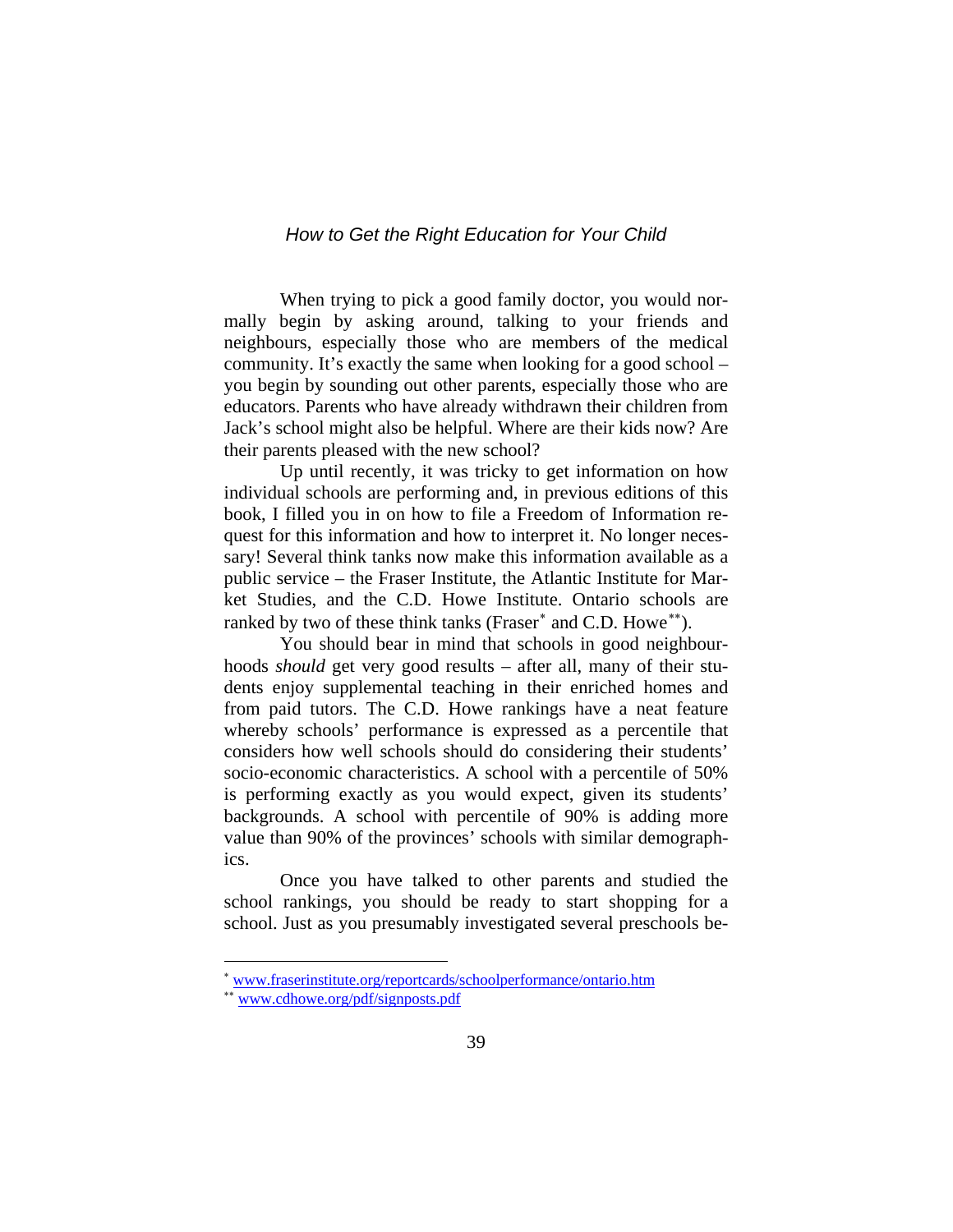## *Exhausting the System*

fore choosing one for Jack, so too you should check out the best candidates for his new elementary school. Some schools may disqualify themselves right away by not treating your request to visit as sensible and normal. When approaching principals, you should be sure to ask to visit the school and spend some time in the classrooms. To find out everything you ever wanted to know on this subject, read *Learning about Schools: What parents need to know and how they can find out* by Peter Coleman, a former professor at the University of British Columbia. Here's a short excerpt from this book.

> "Three quick tests of any school can easily be made. First, how large is it? Large schools are rarely good schools … The ideal high school, scholars believe, enrols between 500 and 600 students. The ideal elementary school is between 300 and 400. Second, what do parents chosen at random say about the school? … Third, when you visit the school, what first impression does it make upon you?" (p. 143)

 Let's assume you checked out a number of schools using Dr. Coleman's protocol and have settled on the Hilda Neatby Public School, an oasis of academic excellence in the middle of a desert. You satisfy yourself that not only is the grade 5 teacher a gem, but so too are the grades 6, 7, and 8 teachers. You are on Cloud Nine.

What might be wrong with this picture?

- There may not be room for Jack at this school. It is common for good schools to be bursting at the seams.
- Some school boards insist that parents send their children to their assigned school.
- •The principal of Hilda Neatby is free to refuse Jack admission.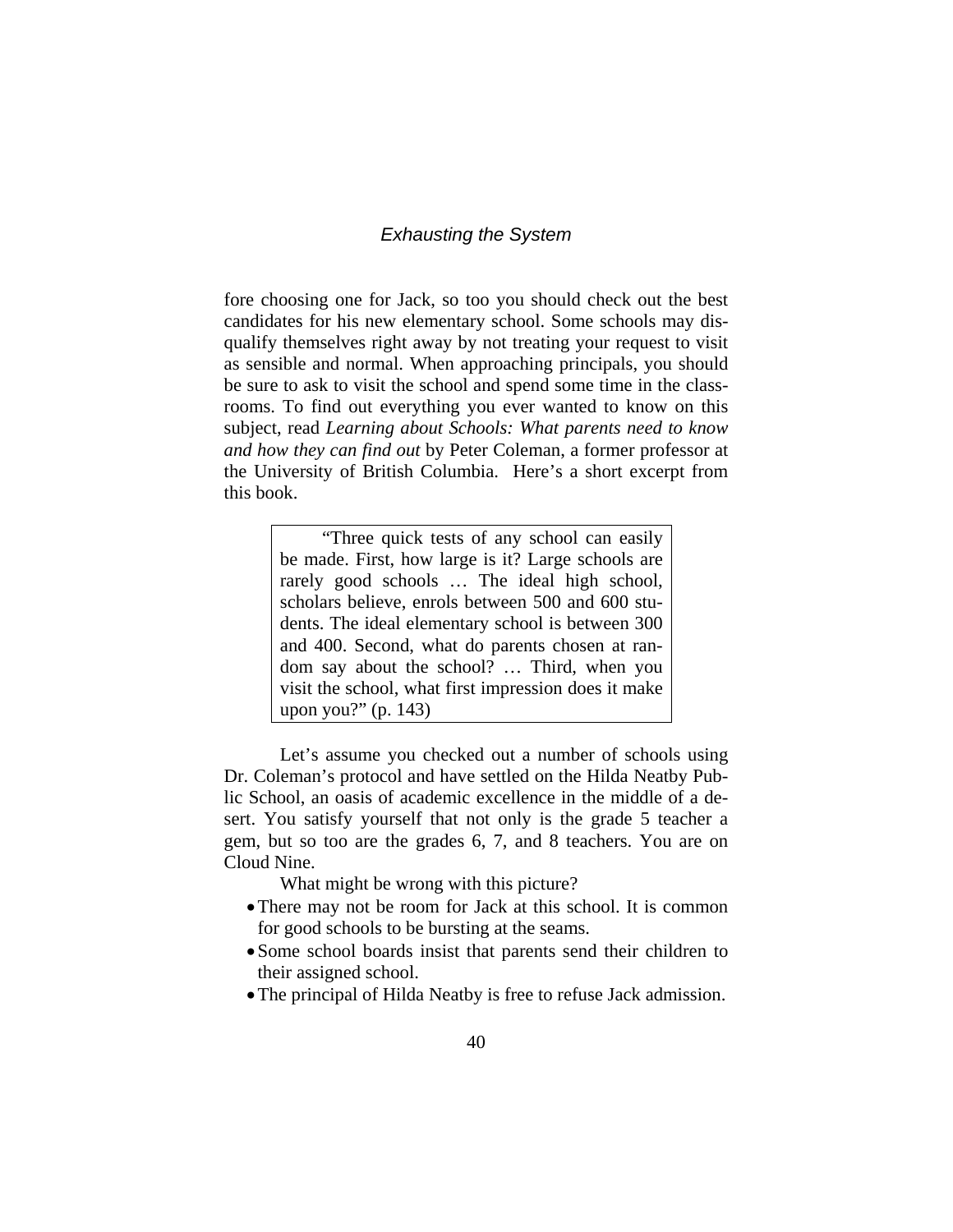Are you ready to sell your house and move into the Hilda Neatby catchment area? Lots of people do this, despite the premium prices commanded by houses in this area due to the school's excellent reputation.

 Another caveat is the fact all principals are subject to frequent transfers, regardless of their own wishes. In fact, it's quite likely that the current principal, Mrs. Paragon, has already been at Hilda Neatby for several years. Because principals have to wait for the deadwood teachers to move on before they can recruit better teachers, it takes a long time to build an excellent school. Many school boards have a policy of moving principals every five years or so, and Mrs. Paragon may well be due for a transfer any day now. Although it takes years to build a good school, it takes a much shorter time for a bad principal to destroy a good school.

 Far from carefully nurturing the delicate blossoming of an excellent school, education officials often go out of their way to crush the promising buds. Take, for example, Parkview School in Lindsay, Ontario – once a middle-of-the-road school with average test scores. In 1993, the school's new principal, Lynn Hatfield, began working with the teachers to raise the students' academic achievement. Over the next three years, the children's scores on standardized tests rose steadily, until in 1996 the school ranked first in the board. In the middle of that school year, board officials acted promptly and decisively. With no warning and despite the fact that Mrs. Hatfield and her husband had just bought a house near the school, Mrs. Hatfield was transferred to Bobcaygeon, a 45-minute drive away.

 Clearly, there are no guarantees that Hilda Neatby will continue to prosper. You might want to quiz Mrs. Paragon about her career prospects.

 If you decide to ask for a transfer to Hilda Neatby, you are going to have to be crafty about it. The last thing you should do is divulge your real motivation – namely to get better schooling for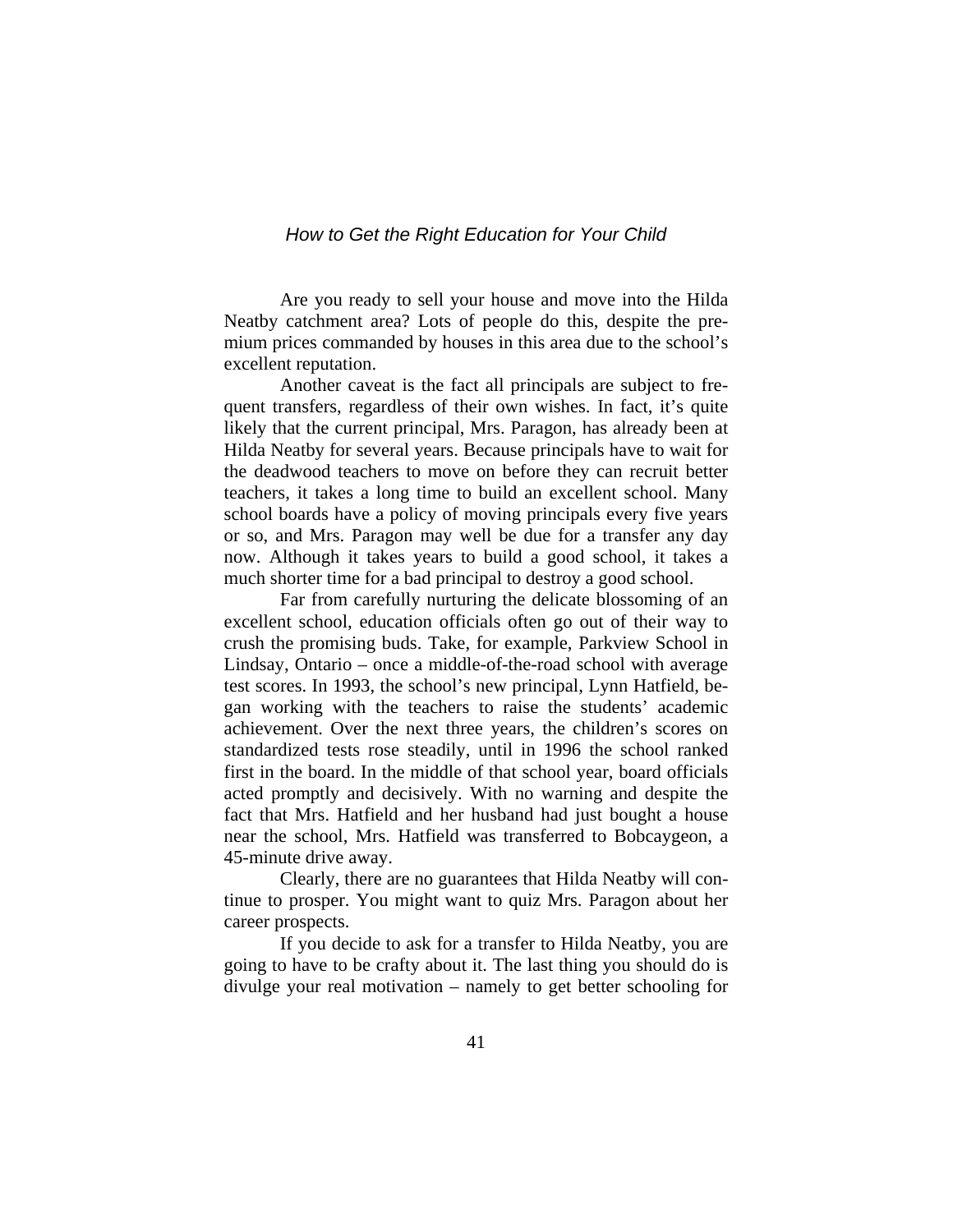## *Exhausting the System*

Jack. You must never, never, never suggest that Jack is being poorly served at his current school – as most educators hate comparisons and purport to believe that all schools are delivering an excellent service. Instead, you must find a non-educational reason for your wish to transfer Jack. For example:

- The school is close to his babysitter's house or your place of work.
- Jack's best friend goes to the school, and the emotional support will be beneficial.
- The school offers a program (like strings or soccer) that Jack wants.

 You must also bear in mind that it will be entirely your responsibility to get Jack to and from Hilda Neatby every day. The school board probably won't let him ride the bus even if it goes right past your door, as parents are not encouraged to play musical schools. Even with all these caveats, however, it is frequently a good idea to switch schools.

Although I expect you're getting the message by now, I'll repeat it anyway. You can't just heave a sigh of relief and get on with your life as soon as Jack starts to attend Hilda Neatby. Vigilance should be your watchword, and you must be prepared to work closely with the school, supporting the teachers and overseeing homework. If you've made the right choice, you will start seeing changes in Jack within a few days.

#### *Switching to a Charter School*

 If you live in Alberta, you have an exciting new option available: charter schools. These schools are public schools with a difference. Although they are fully-funded by the government (and therefore do not/can not charge tuition), they are mostly free of the massive amounts of red tape which gums up most pubic schools. Charter schools often carve out a niche for themselves, such as dramatic arts or Mandarin immersion, and a sizeable percentage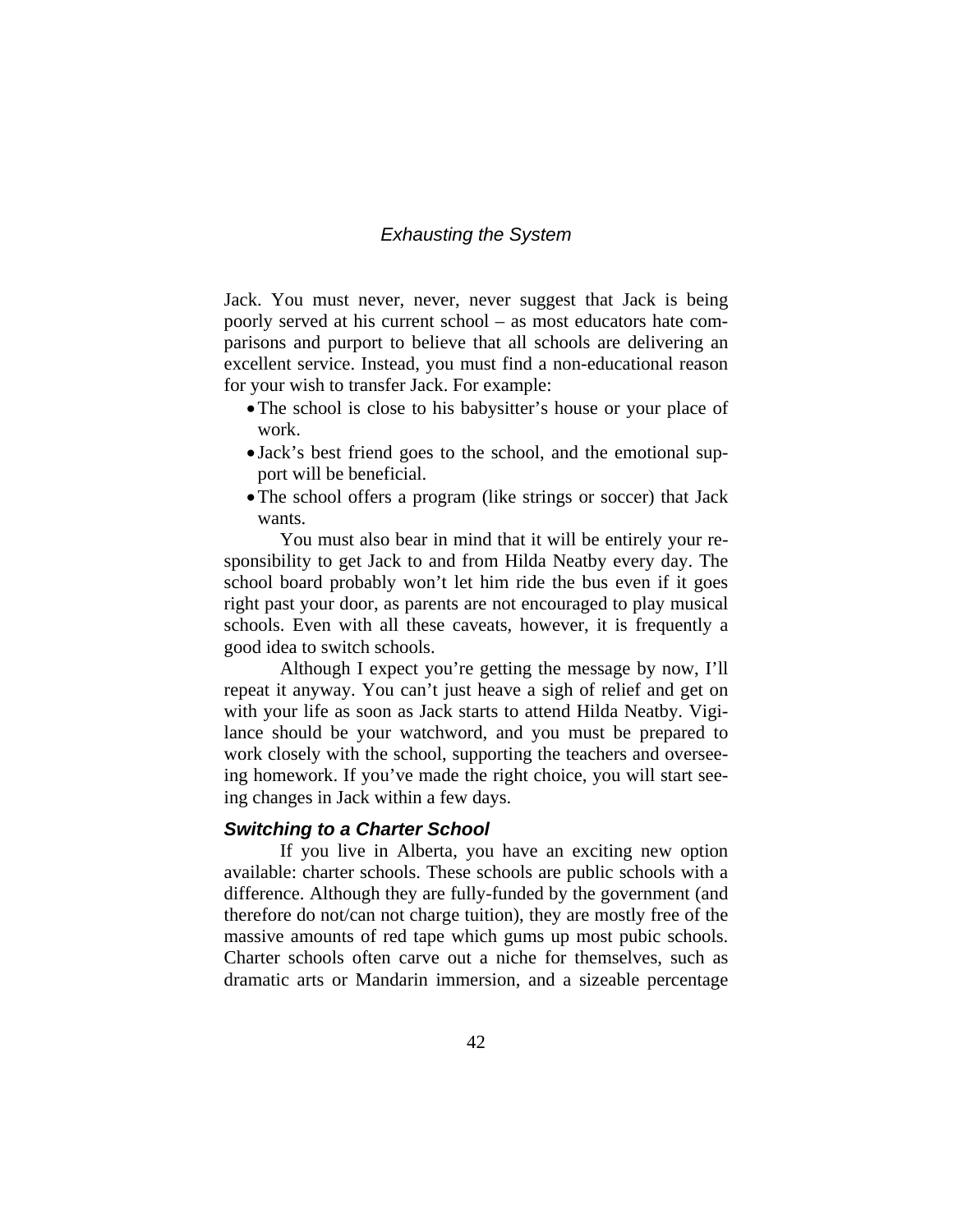cater to kids with learning difficulties. To get a better idea of the potential of these schools, you might like to view the Society for Quality Education's YouTube video of three Calgary charter schools<sup>\*</sup>.

 If you're not lucky enough to live in Alberta (and can't move there), you might want to ask your elected provincial representative about bringing charter schools to your province. A charter school like Calgary's Foundations for the Future Academy would probably be just the ticket for Jack.

 I wish I could promise you that you will be able to find a suitable public school in your area. However, I never promised you a rose garden, and in the next chapter I talk about what you can do about the weeds in your back yard. Even if do you find a public school solution for Jack's problems, you should read on. There's more to learn.

 $\overline{a}$ 

<span id="page-46-0"></span><sup>∗</sup> www.youtube.com/watch?v=hjWpqmaiNoI (Part 1 of 3)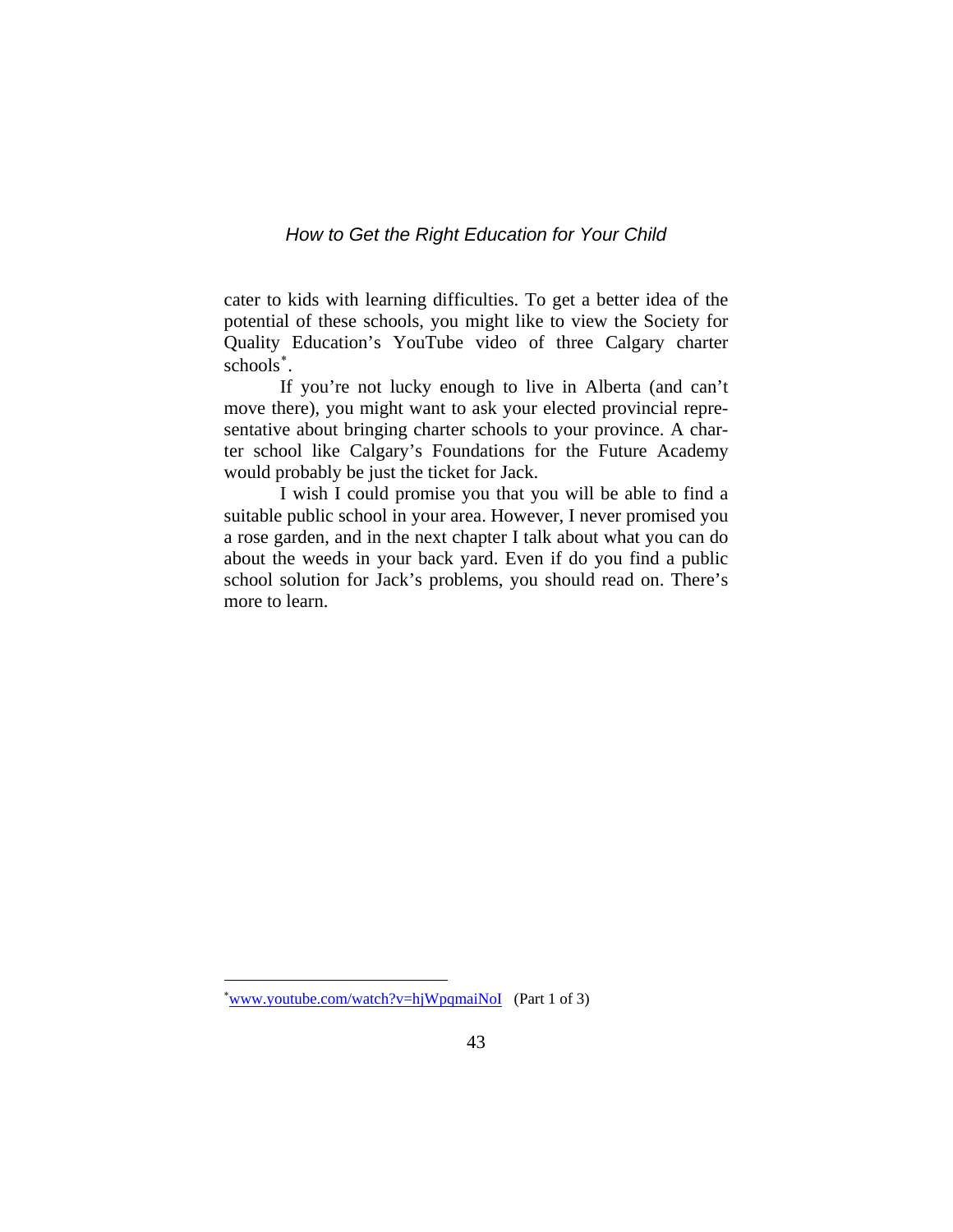## **Chapter 3**

## **Dancing with the System**

 Waiting in the wings is your daughter Jill, just turned five. Next September, she is due to begin her educational career in kindergarten. What have you learned?

 Clearly, the first lesson is that you shouldn't just automatically enrol her in your neighbourhood school. You wouldn't pick your lawyer on the basis of her office location, would you? Now that you know how to choose a good public school, you can use your new skills to benefit your daughter too. As you have found to your sorrow, it's very difficult to turn a bad school around. Far better to choose a good one in the first place!

 For the purposes of this chapter, let's assume that you have found a happy home for both Jack and Jill at the Hilda Neatby Public School. Is your mission accomplished? Can you turn Jack and Jill over to the school's teachers with a light heart and a clear conscience and wait for them to emerge from grade 8 completely ready for high school?

*Here's how one foreign nanny describes Canadian parents.* 

**They lock up their money and their jewels – and then they give me their children!** 

While parents bear the primary responsibility for their children's education, in most cases they choose to delegate their children's formal education to teachers. As in every situation where a task is delegated, the buck still stops with those who delegate. In a sense, parents enter into a contract with the school. On the one hand, the school is responsible for teaching the curriculum to the children. On the other hand, parents are responsible for complementing and reinforcing the school's lessons. If both parties do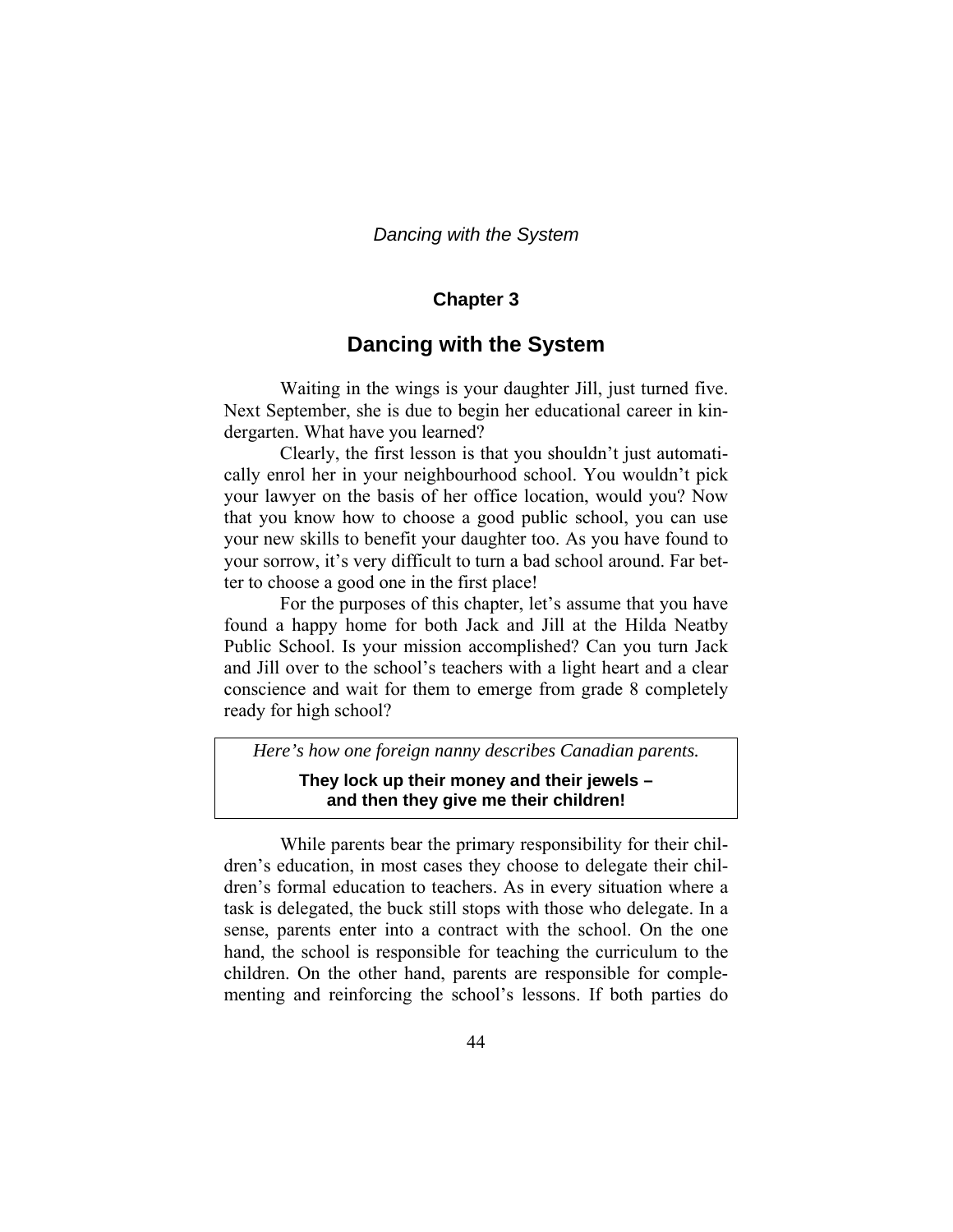their part, the children are assured of an excellent education. In most of this book, I am focusing on educators' responsibilities but, for the record, here is the other side of the contract. Parents should:

- •Always send their children to school unless they are sick;
- •Ensure that their children are rested, fed, and suitably-dressed;
- Provide reasonable help with homework; and
- •Accord education top priority, supporting and reinforcing the teachers.

 Involvement in your children's education pays off. Such activities as helping kids with homework and getting on their case about poor marks are clearly beneficial. Not so obvious, however, is the fact that your involvement at the school also helps – anything from teacher interviews to basketball games to class trips!

 Apart from sending the message to your own kids that their education is job number one, your involvement tells the teachers that you are paying attention and will be the first one in line if anything goes wrong. In addition, the personal contact makes it easier to raise concerns when the time comes – and more likely that the story will have a happy ending.

 It's sad but true that many parents don't make much of an effort to get involved. Worse, they pull back further and further the older their kids get – a tendency which seems bizarre in light of the high-stakes nature of high school. In Asia, for example, most parents tend to get even more involved when their kids hit the big time.

 The usual suspects are partly to blame here: parents too busy or too irresponsible, naive innocence, ignorance, a culture that believes in giving kids their heads early, and more. Nevertheless, the schools must also shoulder part of the blame. After all, the vast majority of parents start the schooling game with great enthusiasm, eager to take part and help out. Before long, however, they have become the apathetic bunch that educators proceed to complain about. Why?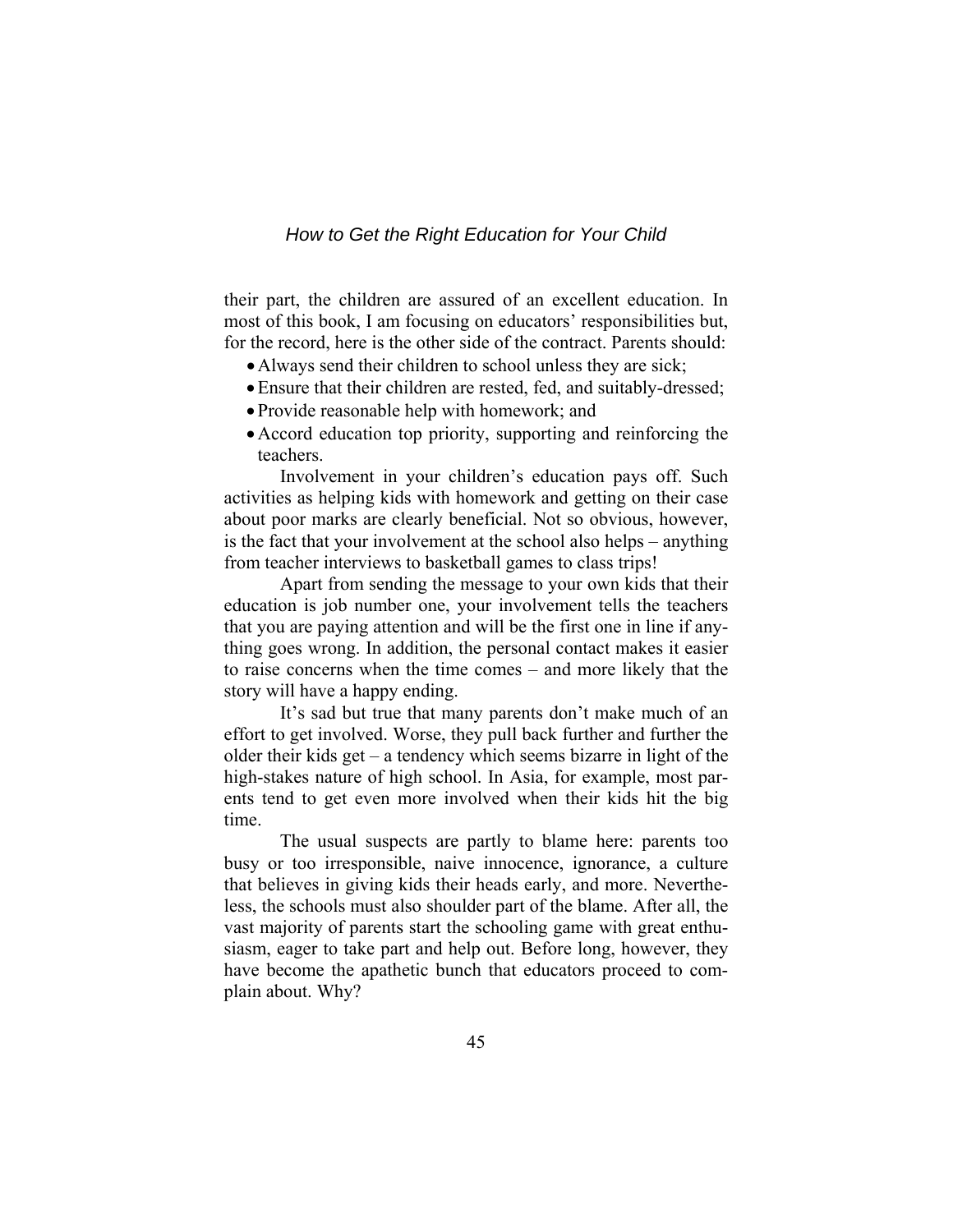As with most things, there is no simple answer. Some current educational arrangements, however, are helping to keep parents at arms' length. For one thing, today's complex and remote administrative structures and autocratic bureaucrats tend to drive parents away. Another problem is that few teachers have ever received training on how to communicate with parents and draw them into their children's education.

 But probably the biggest culprit is child-centred learning. Many parents are bewildered by the new teaching methods and the jargon used to justify them. They can't seem to find out what their kids are supposed to be learning, let alone whether or not they are being learned. The shortage of textbooks, the elasticity of standards, the lack of work coming home, the computerized report cards – all help to keep parents at arms' length. Worse, some wellmeaning teachers actually discourage parents from helping their kids at home on the grounds that the students may be confused by conflicting approaches. The result? More distance.

 Nevertheless, as Jack and Jill's parent, you must overcome all of these obstacles and find a way to make yourself useful at their school. As far as I am concerned, the main reason for volunteering at your kids' school is to make friends with the staff and get a handle on what is going on. Volunteering to help with the fun fair or going along on a few school trips won't be as effective as a regular gig in the school. Helping with photocopying or attendance check gets you into the office, which can be insightful. But even better is to volunteer in your kids' classrooms, if their teacher will let you in.

In addition, an often-overlooked possibility is to volunteer in the library. Your offer of assistance is almost certain to be accepted, since not many people are willing to shelve books and process new titles. And, because most teachers bring their classes to the library at some point, you have a ringside seat to gauge their effectiveness.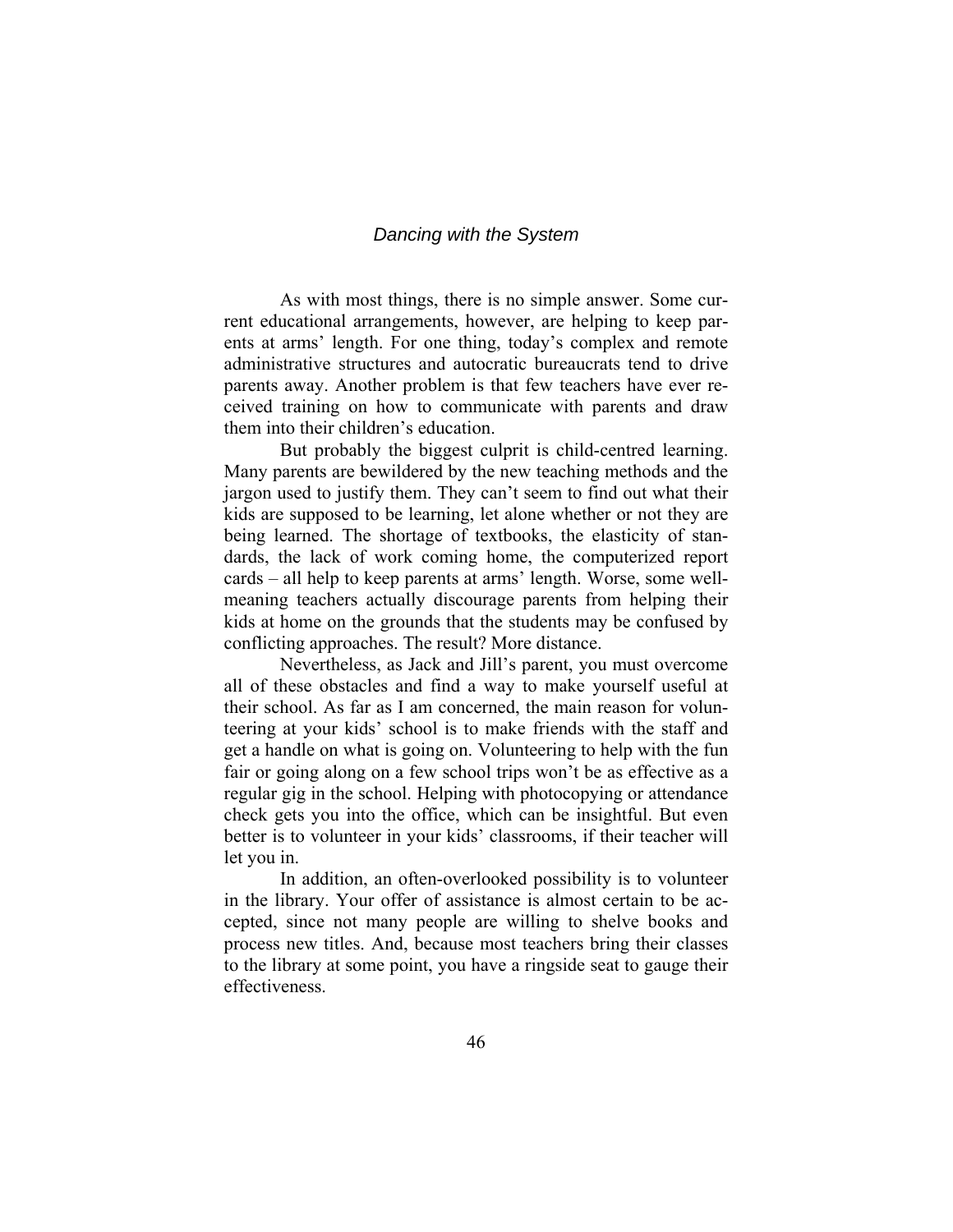If you play your cards right, volunteering at the school will allow you to establish a working relationship with many of the classroom teachers, which may pay off big time down the road when teacher-choosing time comes around.

 As most parents know intuitively, a good teacher can make all the difference. Recent research tells us that the difference between a good teacher and a bad teacher can be a full year of achievement in a single year. Because the teacher is so important, the most significant contribution a parent can make is to nudge her child into the right class. When spring arrives, bringing the annual roll of the dice (which teachers will Jack and Jill have next year?), you should be paying close attention.

Your first action should be to consult Jack and Jill's current teachers, since they probably have a pretty good handle on the strengths and weaknesses of their colleagues, and they may be happy to tell you which teachers are likely to be the best match for your children.

Depending on how much confidence you have in their opinion and based on your personal knowledge of the teachers in question, you might decide to accept your kids' teachers recommendations and ask them to place Jack and Jill in the appropriate classes the next year.

 If you have any reservations, however, you should investigate further. Seek the advice of several other parents with personal knowledge of those teachers. You are also completely within your rights to ask to interview the various candidates and observe them in their classrooms. After all, you know your own children better than anyone else, and you would be acting irresponsibly if you didn't safeguard their best interests. Especially when they are young, children are extremely vulnerable, and their teachers are a very influential part of their lives for a whole year. Would you hire a baby-sitter for even one evening without checking her out thoroughly?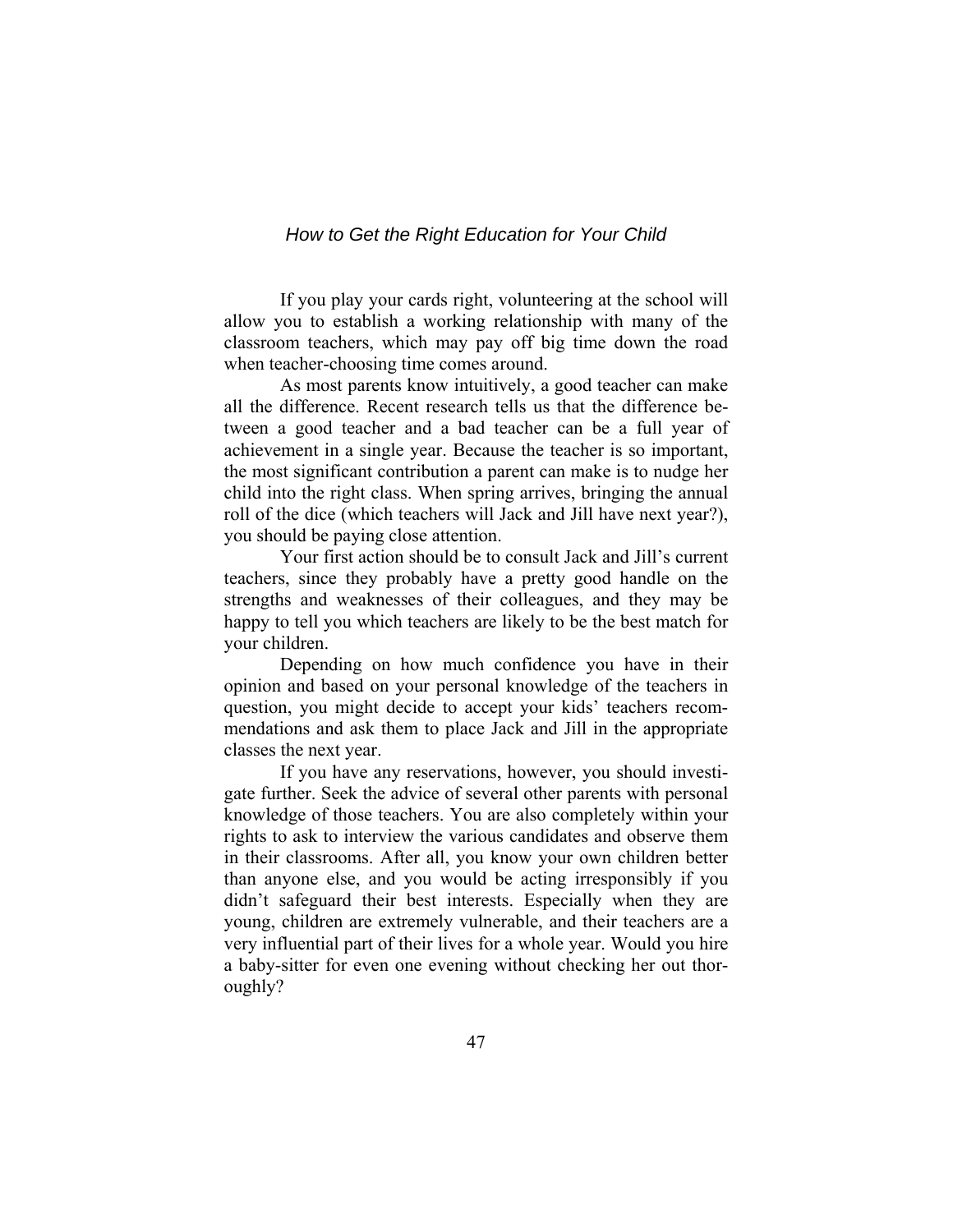When John Pippus and his wife asked to interview one of the grade 6 teachers at their son's school, the principal turned them down on the grounds that it was against school policy. Says Mr. Pippus: "That was the straw, after many, many other straws, that pushed us out of the public system and into the private system."

 After weighing all the factors – teachers' recommendations, your own impressions, other parents' reports, classroom visits – you make your decision and proceed to lock it in. The best way to cinch the winning teachers for next year is simply to ask this year's teacher to make the necessary arrangements. Be sure to do this before the start of June when next year's placements are typically decided.

 If for some reason you miss this deadline, it becomes a much bigger deal. Other teachers' egos come into play, and now you will probably have to deal with the principal. Placements can still be changed at this time, mind you, but it's much more complicated.

 If, perish the thought, you wait until the following September, only to discover that Jack has drawn Mr. Ad Lib and Jill has Mrs. Ad Hoc, you're in deep trouble. It is very, very tricky to switch kids out of classes at this stage. For one thing, class compositions are carefully calculated, with consideration being given to a lot of different factors (like class size, the number of exceptional students in each class, sex balancing, and the need to separate certain children). For another, you are probably not the only parent demanding her child be switched. What is the principal supposed to do – put 40 kids in with Mr. Chips and only 10 with Mrs. Lib?

 Getting the best possible teachers for Jack and Jill is the single most important contribution you can make to their schooling. After all, merely *attending* Hilda Neatby won't do it for them if their teachers are Mr. All-At-Sea and Mrs. Waiting-for-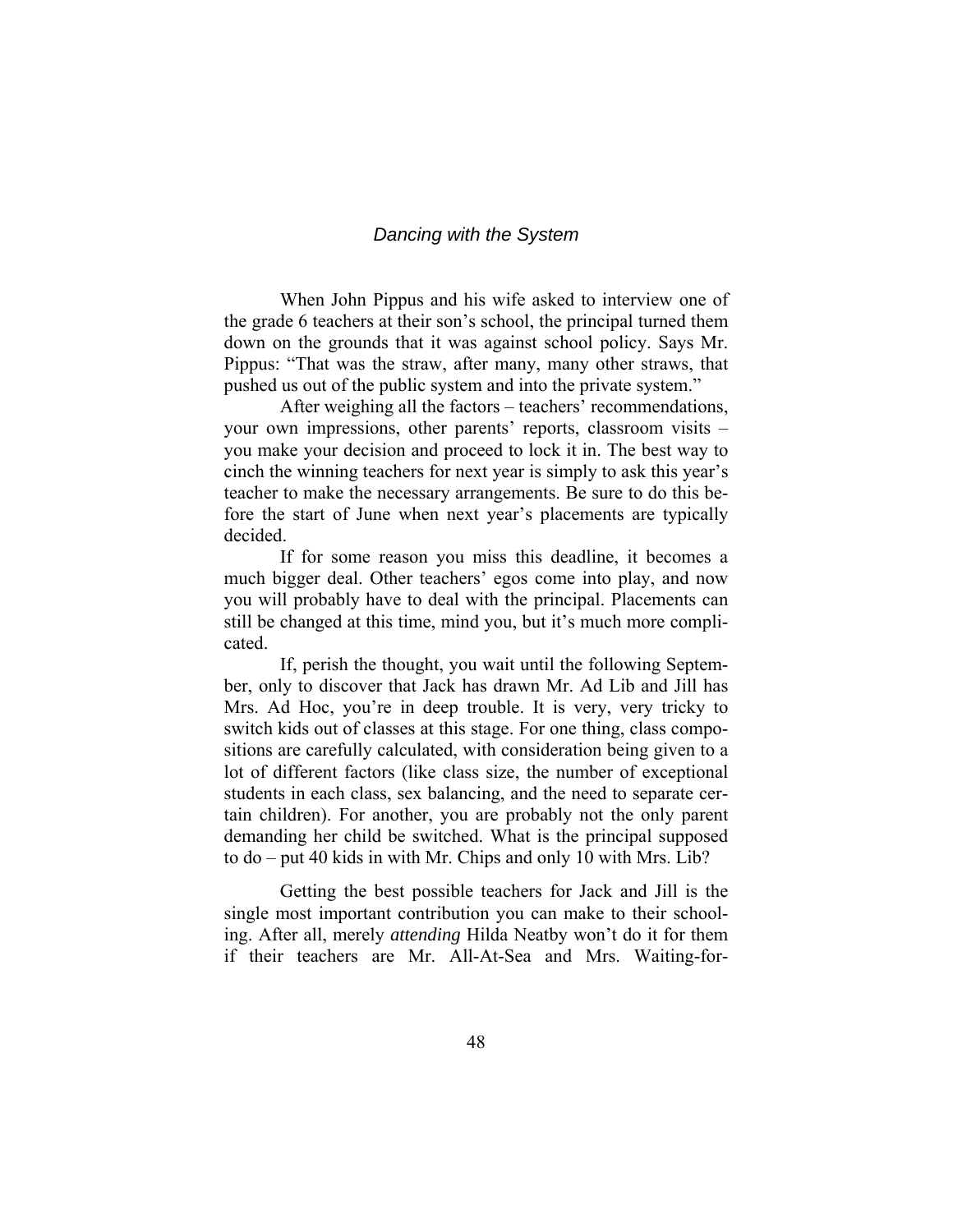Retirement. Conversely, they may do just fine at John Dewey if they get Ms Crackerjack and Mr. Socrates.

 Don't get me wrong. The choice of school *is* important, for two reasons. First, since there are more good teachers at Hilda Neatby, the kids' odds of getting a good teacher are better. Second, principals at good schools generally aid and abet good teachers' quests for excellence, while bad principals, for a variety of reasons, often thwart their teachers – perhaps by forbidding the use of teaching methods and materials, failing to protect teachers from school-board busy-bodies, and scheduling frequent assemblies, fun days, special events, and other distracters.

Nevertheless, the teacher is the key. A good teacher will somehow confound all the system's attempts to kneecap her.

 Once you have managed to secure good teachers for Jack and Jill next year, what should your role be? Your children's schooling is like a long-running stage show. The students are the actors, while the teacher is the director. Of course, the play can't go on without the backstage crew – the other staff at the school, the bus drivers, the textbook publishers, etc. And you? You are the producer. As such, your role transcends changes in director and crew, and your responsibility doesn't end until the show closes.

 That is why I suggest that you arrange introductory interviews with each of your children's teachers during the first two weeks of school. Jill Ragotte was glad she had when her grade 3 son's teacher told her that Erik was making a great start. He had seen a book on her desk and said, "Oh, that looks interesting. May I read that?" Naturally, the teacher concluded that Erik was a "motivated reader". Mrs. Ragotte explained that Erik, manipulative on occasion, had already read that particular book several times. She went on to tell the teacher that Erik would benefit from firm, friendly instruction. The teacher, a good one, followed her advice, and Erik had an excellent year.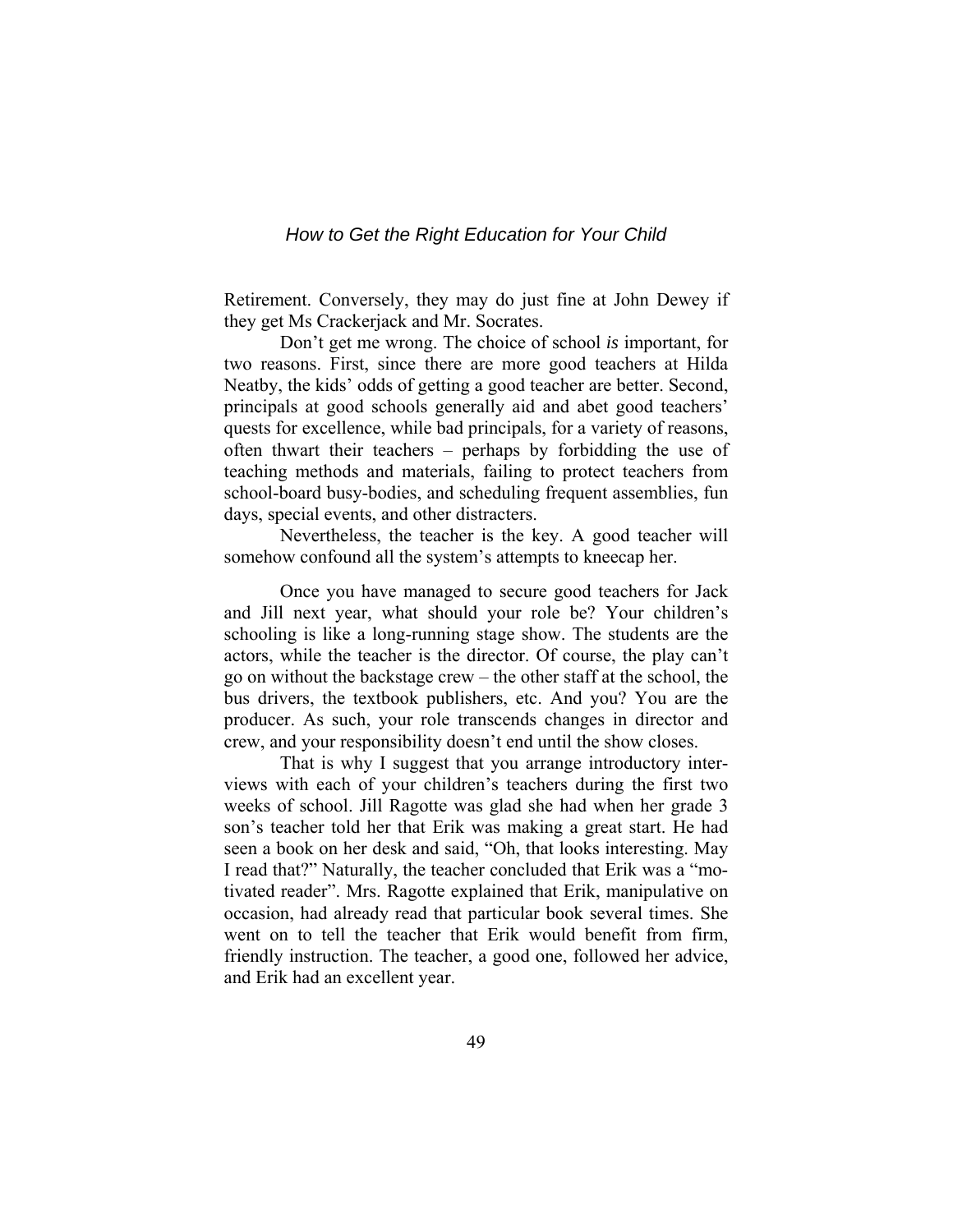As the producer of Jack and Jill's education, it is your job to constantly monitor the situation. After all, it's much easier for a parent to keep track of only two children than it is for a teacher to keep track of 25 children. Thus, if Jill starts to get a bit behind in introductory finger-painting, you are right on top of it and helpfully draw it to her teacher's attention right away.

 In order to get a real handle on the situation, however, you need to be familiar with the "curriculum". A surprisingly large percentage of teachers (like just about all) don't cover everything they are supposed to. In May of Roger White's grade 7 year, because his school kept scheduling dances, assemblies and other nonacademic activities during his math class, Roger's mother decided to compare his class's progress to the grade 7 curriculum. She found they had so far covered approximately 50% of the curriculum! When Mrs. White raised her concerns with the principal, he was not at all worried. Sez he, "It doesn't matter. There's a lot of repetition in the curriculum and, if they don't get around to something this year, they'll get to it the next year."

 With attitudes like this common among educators, it's no wonder more and more parents are monitoring their kids' progress. In the past, parents could rely on their children's report cards to give them a general idea of their progress. Now dubbed "progress reports" (note the built-in bias), most modern report cards are almost completely devoid of meaning.

- •Mostly computerized, they consist of stock phrases such as "participates well in class" and "gets along well with his peers".
- •Anything negative is avoided, since that might damage the child's self-esteem.
- •The focus is on the students' attributes rather than their achievement – as if the school is responsible for its students' characters!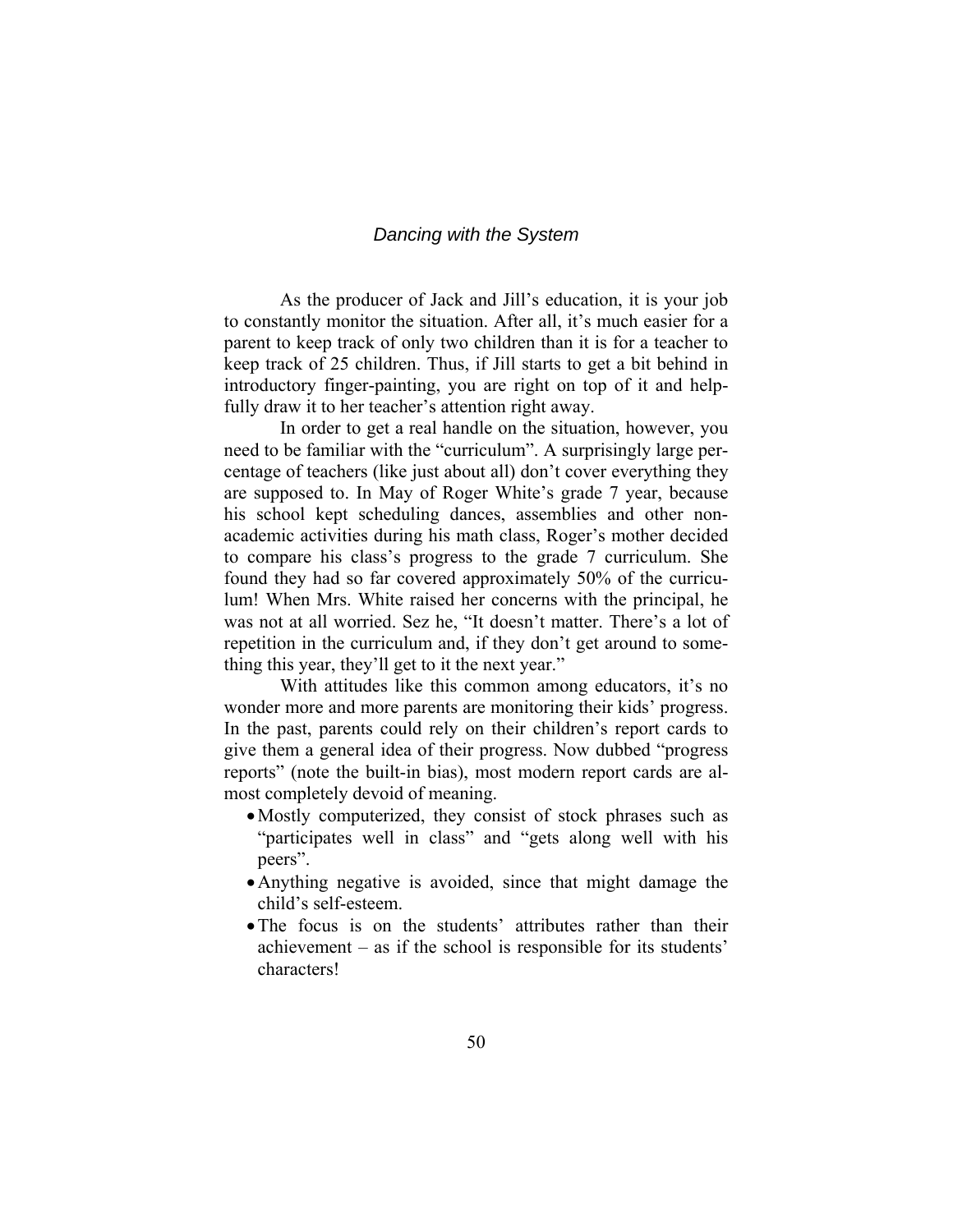Consider the following grade 2 report which Martha Tracy received the day before a devastating interview with her son's teachers at which she learned he might fail his year. (Don't look for grades or even check marks: this progress report was totally anecdotal and is reproduced in its entirety.)

## **French**

 Alan is a quiet, friendly student who shows a positive attitude toward learning. He is a well-informed, inquisitive young man and therefore participates often in large group activities. He enjoys sharing pertinent facts with the class and extending the ideas of others. Alan works well independently and in a group although he does have some difficulty keeping his activities organized.

 Alan enjoys listening to French stories, poems and music and consequently he is increasing his vocabulary daily. Alan is at the beginning stages of reading. He continues to build a sight vocabulary and recognizes words in stories. He has made steady progress in the writing component of the French language arts and is now writing known words and trying to incorporate these words into sentences.

 Interest and enthusiasm were evident during our mathematics activities and Alan has successfully mastered all the skills and concepts presented. He enjoys working on the computer and uses his time wisely.

 Alan is producing satisfactory results in the grade two program. Next term we will concentrate on reading, highlighting the phonetic decoding skills. I also will encourage Alan to speak as much French as possible in the classroom to improve both his verbal and written ability in French.

#### **English**

 Alan is an eager, enthusiastic participant in class. He is a confident speaker who shares his opinions well. He explains how to do something in methodical steps and demonstrates a good knowledge of his environment.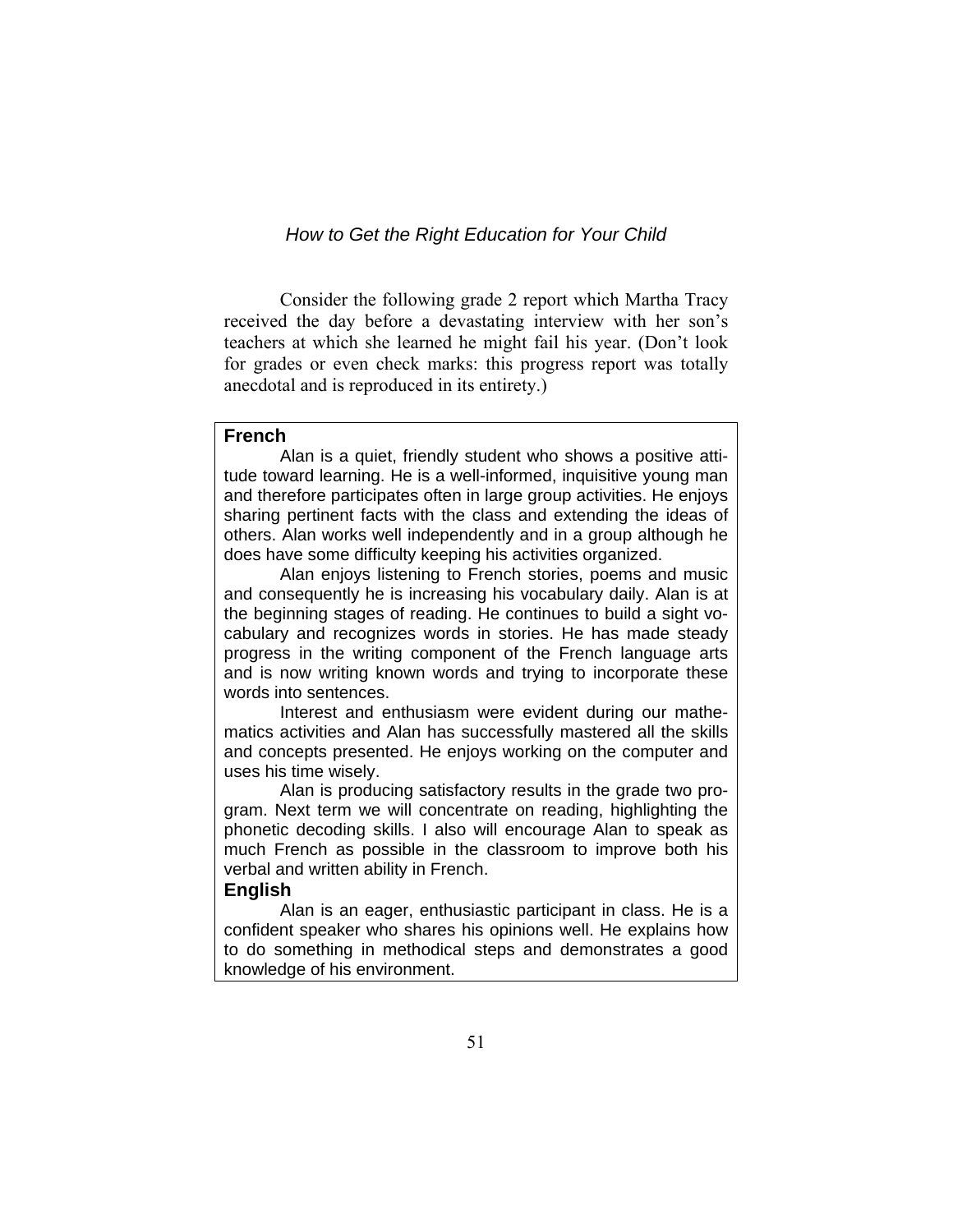Alan reads fluently at an independent level. He reads a variety of books at our library corner. When he is unsure of a word he uses context clues which are often effective. Some help is necessary, however, when phonic clues are needed. Alan must be encouraged to look more closely at vowels and blend the sounds to decode an unfamiliar word more effectively.

 Alan writes imaginatively. He uses inventive spelling in his journal and more awareness of proper punctuation and capital letters and less (sic) reversals of letter are evident.

 Our goals for Alan include extending his use of phonics as a means of encoding and recording his own ideas and editing some of his writing to help him be more aware of standard forms of spelling and sentence structure. Alan is encouraged to ask for assistance if he is unsure of a direction. Difficulty in following a series of directions or recording a dictated sentence has been observed.

 Alan participates freely in songs and movement activities. He responds accurately to tonal and rhythmic patterns.

 Alan enjoys and participates in creative activities with various art media. With discussion he has shown more awareness of body proportion.

 Alan is enjoying our physical education program. He participates in all activities with enthusiasm, co-operation and an appropriate level of skill development.

Alan is working well in the grade two program.

 On the face of it, this would appear to be an excellent report card. Cleverly concealed, however, are five cryptic hints that all is not well. Before you read on, see if you can find them.

#### **Answer to Report Card Decoding Exercise**

French, lines 5-6

**"although he does have some difficulty keeping his activities organized"** 

*Real Meaning – his work is a mess.*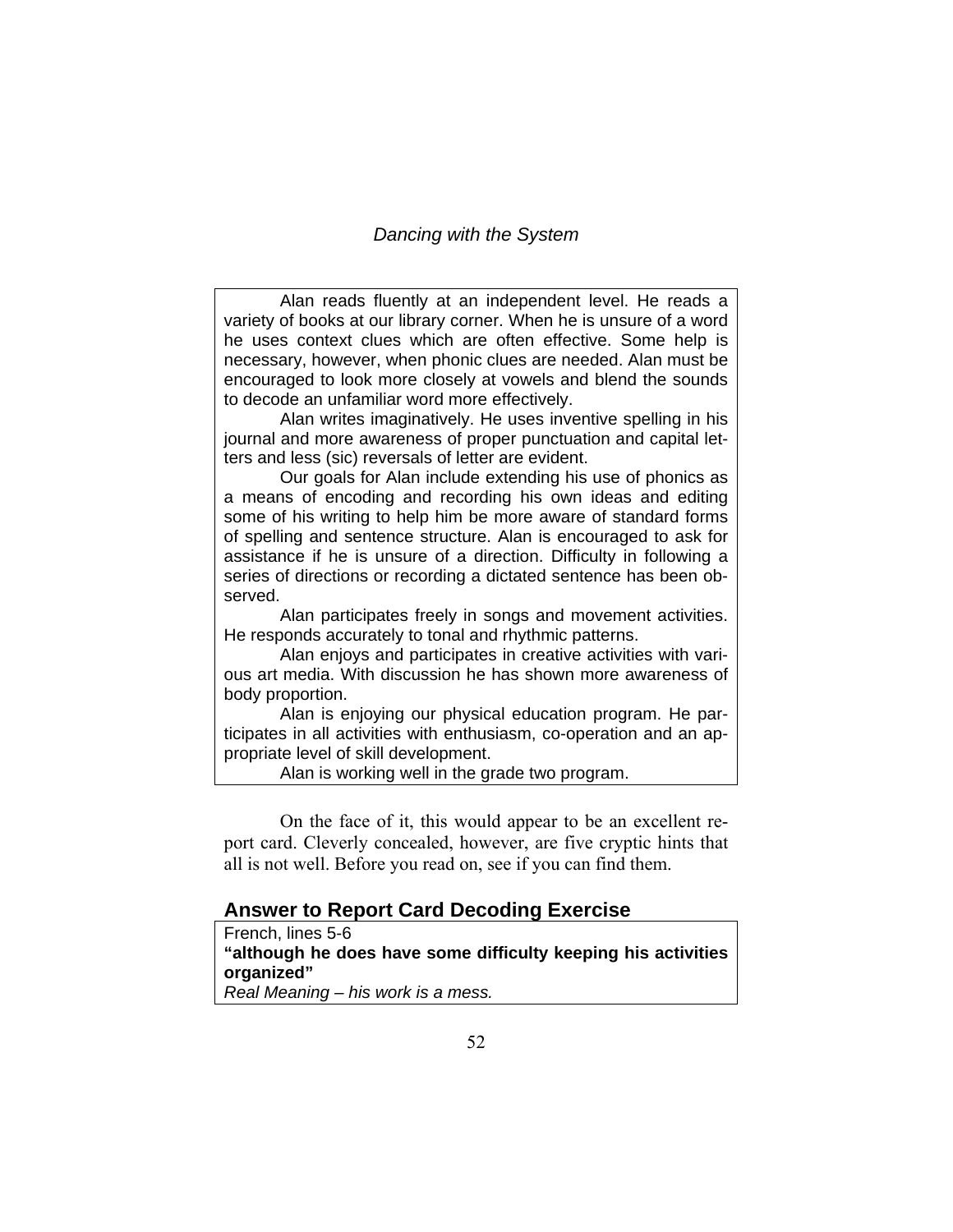French, lines 8-9 **"Alan is at the beginning stages of reading."**  *Real Meaning – he is at least one year behind.*  English, lines 7-10 **"Some help is necessary, however, when phonic clues are needed. Alan must be encouraged to look more closely at vowels and blend the sounds to decode an unfamiliar word more effectively."**  *Real Meaning – he can't read.*  English, lines 11-13 **"He uses inventive spelling in his journal and more awareness of proper punctuation and capital letters and less reversals of letters are evident."**  *Real Meaning – he can't spell or print either.*  English, lines 18-19 **"Difficulty in following a series of directions or recording a dictated sentence has been observed."**  *Real Meaning – he can't even follow directions.* 

 In their well-meaning attempts to build their students' selfesteem, teachers are actually setting up their students for a cruel awakening at some point in the future when they learn they can't meet the standards of secondary or post-secondary institutions or employers. Continuous empty praise makes most students less inclined to strive for excellence. In any case, it's difficult to improve without honest feedback. Acceptance of sloppy and inaccurate work teaches students that hard work and precision are unimportant.

 Although the theory is that high self-esteem will lead to higher levels of accomplishment because the students feel good about themselves, in fact the reverse is true. Real, lasting selfesteem is the result of real accomplishment. The best way to foster academic self-esteem is to foster academic achievement.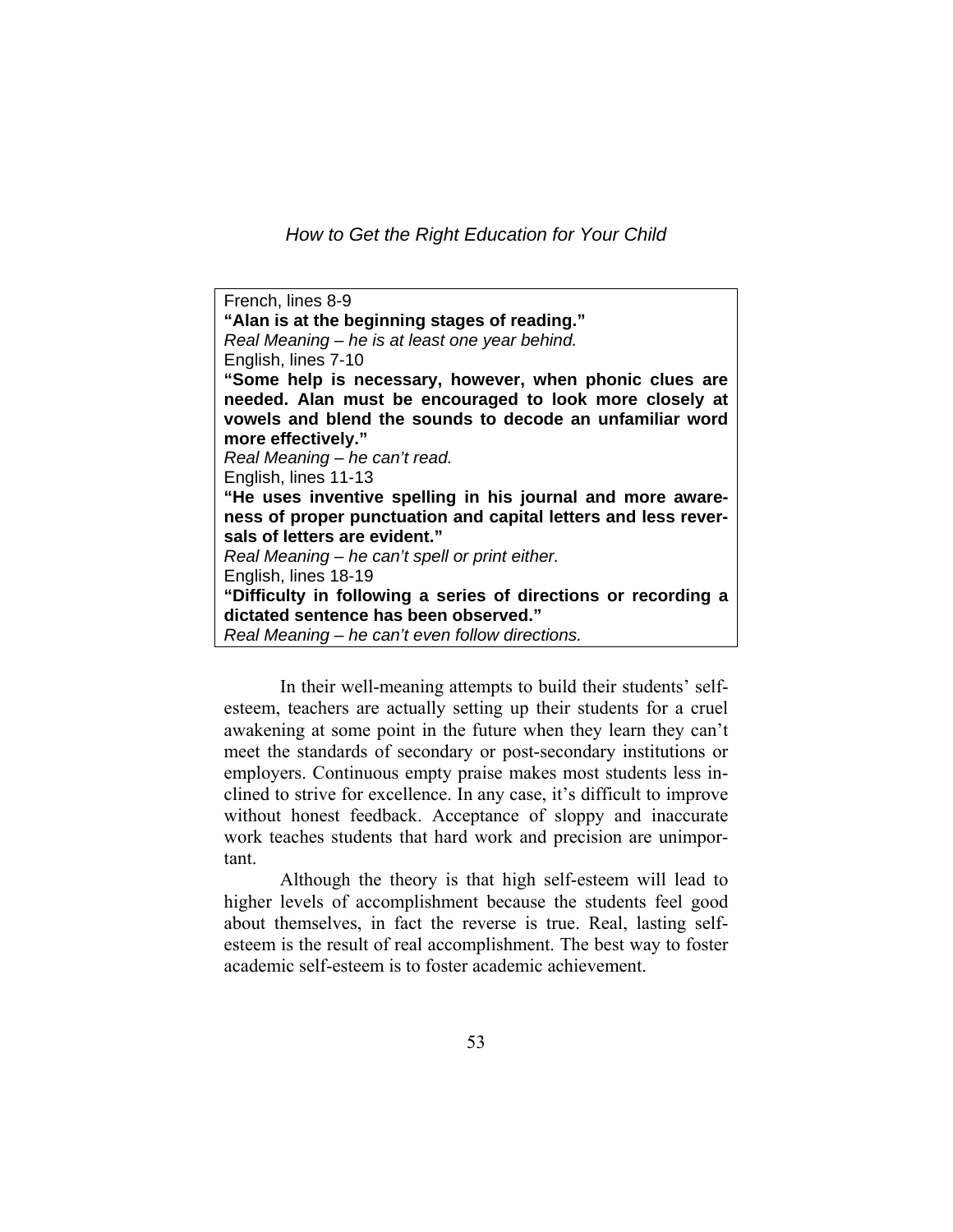Incidentally, children are not fooled by flowing rivers of easy praise. *They* know who the smartest kids in the class are.

 Unless you were able to find the secret clues in Alan Tracy's report card, you would be foolish to attach any importance to child-centred report cards. Even old-fashioned teachers are forced to report this way. The truth is that report cards have become a waste of everyone's time and energy. More helpful are informal conversations and interviews with teachers.

 By the way, the report cards are not the only link between home and school that is being strangled by child-centred learning. Several other traditional methods of staying on top of your kids' progress are also being foiled by the new approach.

## **Old-Fashioned**

- Parents were able to help their children with their homework and often were able to nip problems in the bud.
- The students' assignments were marked and sent home promptly, providing valuable feedback.
- Textbooks were routinely brought home, and interested parents could get a handle on the year's course of study.
- The government published a curriculum with detailed and specific information on each grade's expectations.

#### **Modern**

- Homework is given sporadically and often in the form of time-consuming and too-difficult "projects".
- The students' assignments are seldom corrected. Instead, their work is gathered into a "portfolio" at the school and sent home months later, if ever.
- Textbooks tend to be poorly-organized, confusing and scarce.
- The curriculum is so nonspecific that it gives little idea of what students are expected to learn in each grade.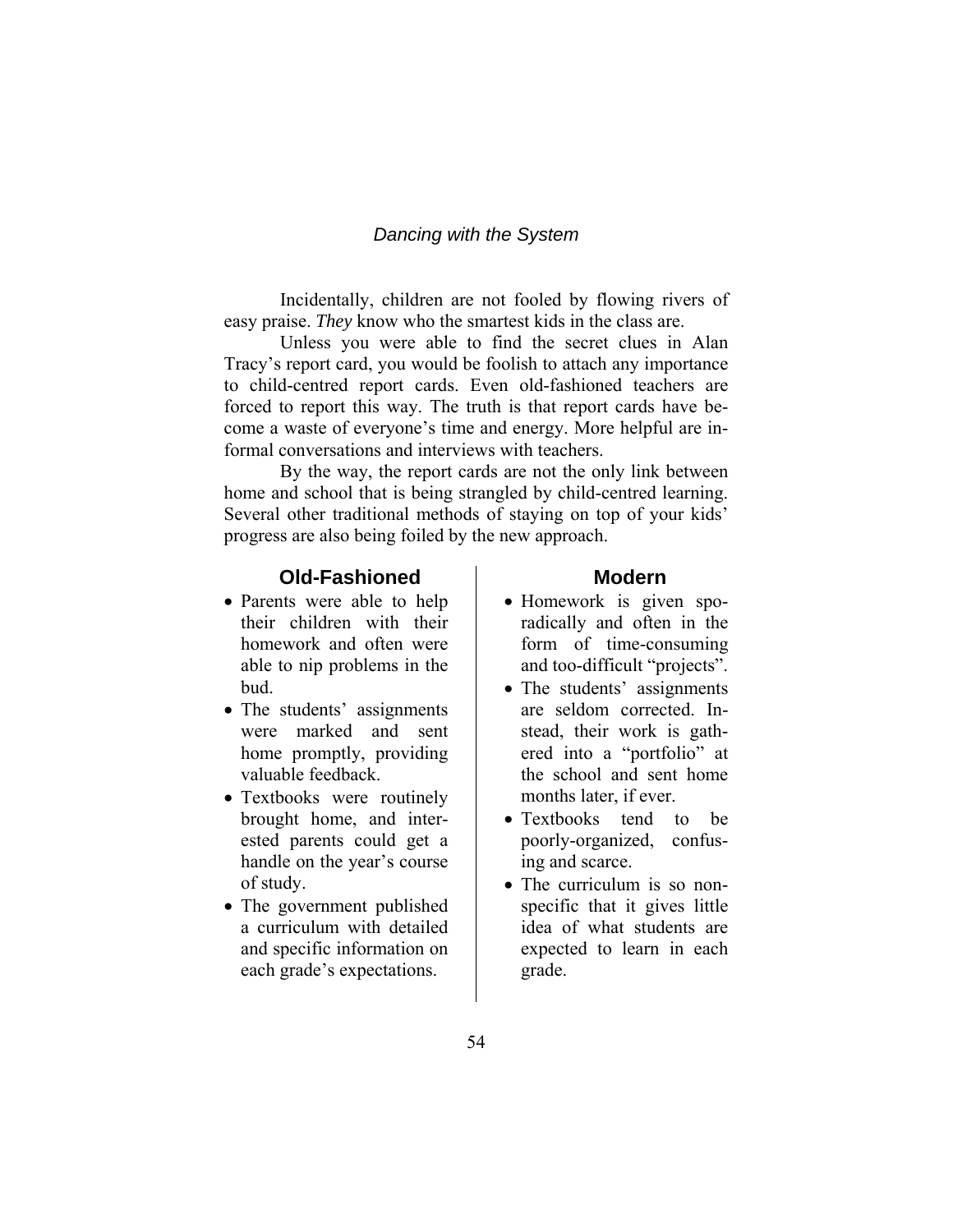An old standby which is still a source of reliable information is Jack and Jill's student records. In Ontario, they are called Ontario Student Records (OSR's), and every student has at least one. Most school boards have a second file (called a "psych" file) for their exceptional students, and this file is held at the school board headquarters. The psych file is usually much more detailed than the one held at the school. As Jack and Jill's parent, you have the legal right to examine their files.

 Kathryn Craig was glad she checked her son's records. When she looked through the psych file at the board offices, she discovered the results of testing she hadn't known about. Further, she learned that some of the officials' decisions had been based on a mistaken belief that Gavin suffered from attention-deficit disorder. Conspicuously absent from the file was the letter from Gavin's doctor stating that he did not have this disorder.

 Parents typically are permitted to look through the file on the premises – that is, they are not allowed to take it away, but they are permitted to make copies of relevant documents. Sometimes much relevant information is recorded *on* the file jacket itself. If you would like to add a document to your child's file, simply write, "PLEASE ATTACH TO THE OSR/PSYCHOLOGICAL FILE" in block lettering along the top page. Similarly, if you wish to correct inaccurate or out-dated information, you have the right to do so. Any item you object to or don't understand should be discussed with the principal. Keep a copy of all correspondence. Parents who encounter problems may wish to consult a lawyer – these are *legal* rights. Occasionally, schools do get a bit confused about to whom the children in fact belong.

 A third source of useful information is individualized testing. Most school boards have their own testing experts on payroll, but these experts usually have long waiting lists. (If you are feeling mischievous, you might like to ask your principal why so many children need to be tested.) Requests for testing which have been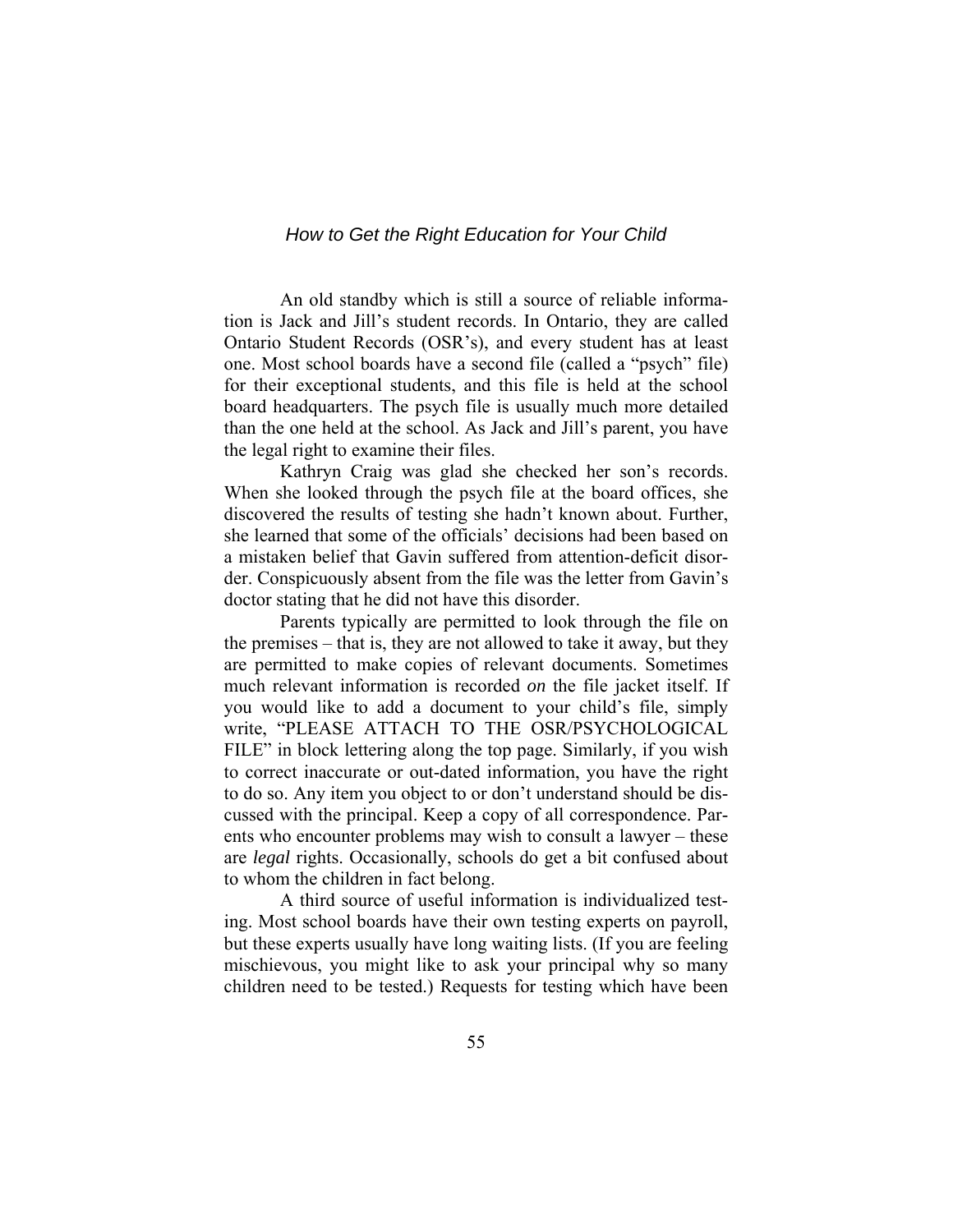initiated by the teacher/school are much more likely to be honoured than those from parents. In either case though, you may have to wait several months. The private sector is much quicker.

 Throughout this chapter, I have been making the assumption that you are dealing with a fairly functional school. If your kids are in such a school, then a reasonable approach to problems has a chance of working. A vigilant parent can probably guide ordinary children over, under, and around the manifold cracks in child-centred learning in your average school.

 There are some schools, however, where all bets are off. Take St. Francis of Assisi Separate School in Stroud, Ontario.

 This school opened its doors in January, 1994. Under the leadership of a wonderful principal, the grade 1 teachers wrought seeming miracles using a phonetic reading program called *Open Court.* By June, every grade 1 child was reading, and almost all were one to two grade levels ahead. The teachers were thrilled. The parents were delighted. The children were bursting with pride.

 The community, too, sat up and took notice. As word spread, some parents started to baptize their children into the Catholic faith so they could go to St. Francis. But the school board was not pleased. The problem, they said, was that *Open Court* was not on Ontario's list of approved textbooks. (There are no phonetic readers on the list.) And so, a reign of terror began at St. Francis.

 During the 1994/95 school year, the superintendent began to supervise the principal *very* carefully. For example, the principal's authority to purchase teaching programs was removed, and she was required to attend a whole language workshop. Despite officials' best efforts to cripple the school's reading program however, the grade 2 students and the new crop of grade 1 students racked up incredible reading scores. The parents were solidly behind their principal and raised \$10,000 (in a blue-collar commu-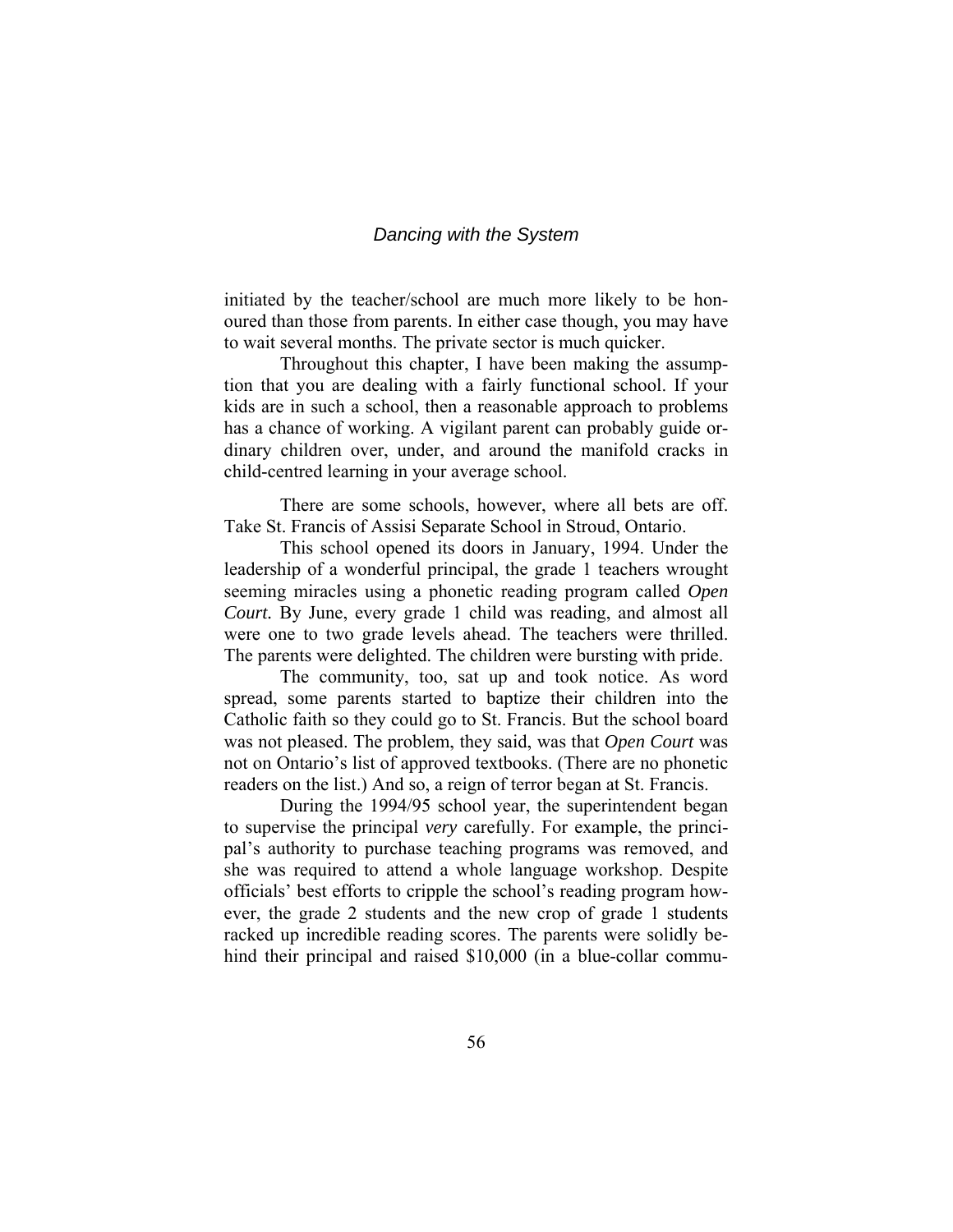nity) to buy more *Open Court* materials (since the school board wouldn't pay for them).

 In September, 1995, the principal began a long-planned leave of absence, and a new principal and vice-principal were assigned to St. Francis with orders to shut down *Open Court.* Because the parents and teachers were so attached to the program, the new principal realized she couldn't ban it outright — at least, not right away. The new principal did, however, prevent the parents from spending their fund-raising money on workbooks and paying for grade 3 *Open Court* readers for the original cohort of children who had now reached grade 3. In addition, there was an extra class of grade 1 students at the school in 1995/96 that had to go without. The next year, a new whole language reading program was purchased by the school.

 St. Francis had become what I would term a dysfunctional school. I think it is probably safe to say there would be no point in asking for help for Jack's reading problems at St. Francis.

 And the original principal? When she returned from her leave of absence, she was demoted to a half-time principal and banished to a school on the far side of the school board. She was also forbidden to enter St. Francis of Assisi Separate School ever again. It's not just kids who get beaten up.

 This saga illustrates perfectly the theme of the following section – to wit, it's very difficult to get anywhere without a cooperative principal and school board. Even when parents band together in school councils, they are still essentially powerless.

 School councils are more and more common these days. In Ontario, as in many other places, they were mandated by the provincial government in response to complaints from parents who were being shut out of their children's education. In most cases, the councils have only advisory powers – which means that they can be (and almost always are) ignored.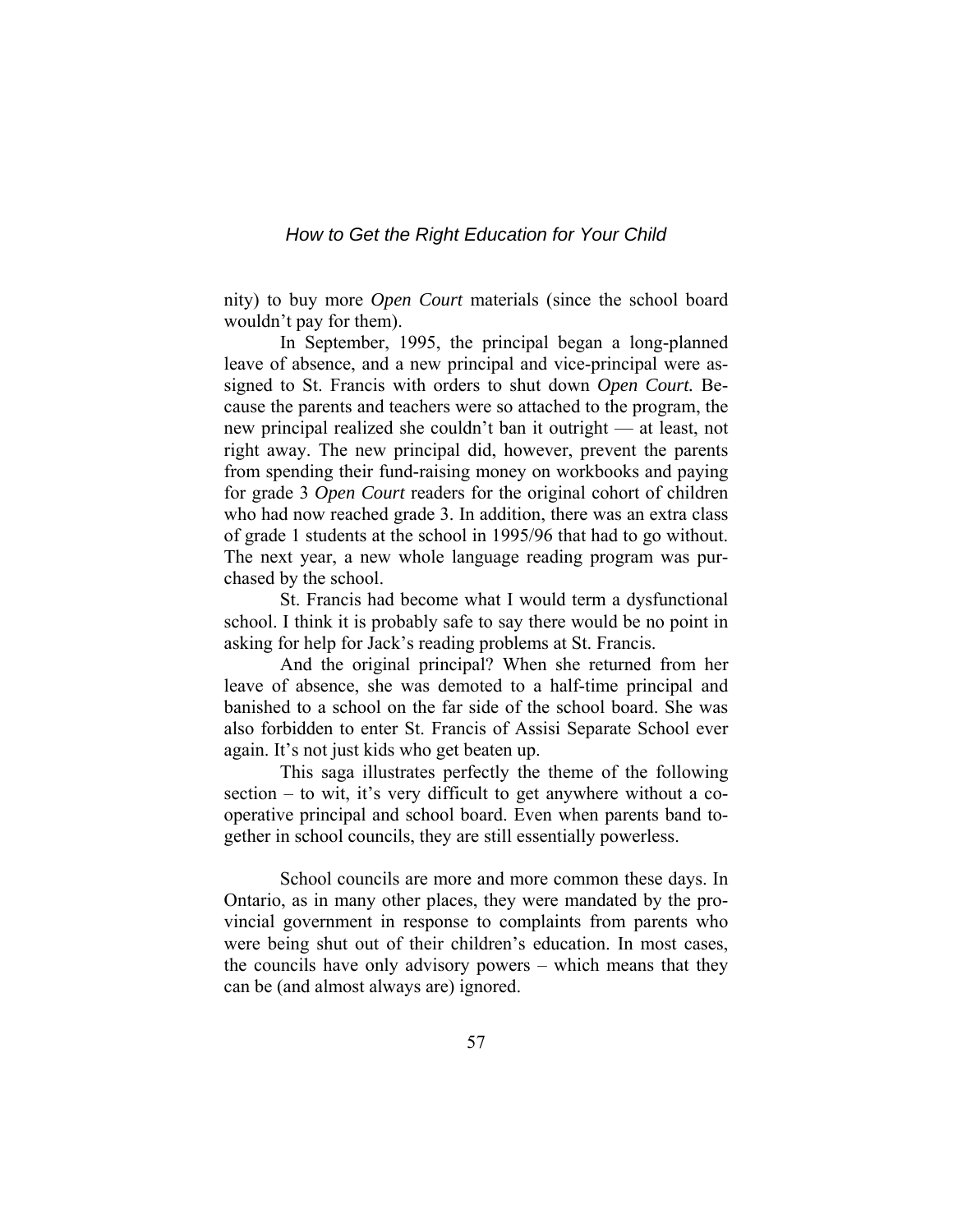Now let's have a little quiz. Let's pretend you're the new principal at St. Francis of Assisi and the school council advises you to use *Open Court.* Do you take their advice? Why or why not?

 Because of the built-in powerlessness of school councils, I feel like a fraud giving tips on how to make them work. The bottom line is that every school council is at the mercy of its principal. If you are lucky enough to have Thomas Jefferson as your principal, then the following pointers will work like a dream. If, on the other hand, your principal is Emperor Hirohito, then you are really wasting your time.

 Nancy Wagner learned this lesson the hard way. She and an ever-dwindling group of moms grew more and more frustrated at the limited scope allowed them by their children's principal. After yet another fund-raising venture that saw the parent committee mechanically agreeing to every purchase suggested by the principal, the parents on the committee held an informal meeting to discuss making their role more meaningful. When the principal heard about this meeting, he hit the roof.

First, he called a staff meeting where the small group of women were painted as anti-teacher agitators. Then, a number of non-committee parents were asked to attend the next meeting of the committee in order to back up the principal's position. Here, amid weeping teachers and parents, the principal held a snap vote to disband the committee, with only the bewildered parents who actually belonged to it voting to continue. The principal concluded the meeting by making it clear that the balance of the fund-raising money would be at his disposal.

 In Ontario, school councils were set up with the primary responsibility of providing input into their school's annual improvement plans in response to provincial testing. Regardless, you would be hard-pressed to find a school council in the province that is ever consulted about what its school might do to improve academic achievement. Rather, the primary role of most school coun-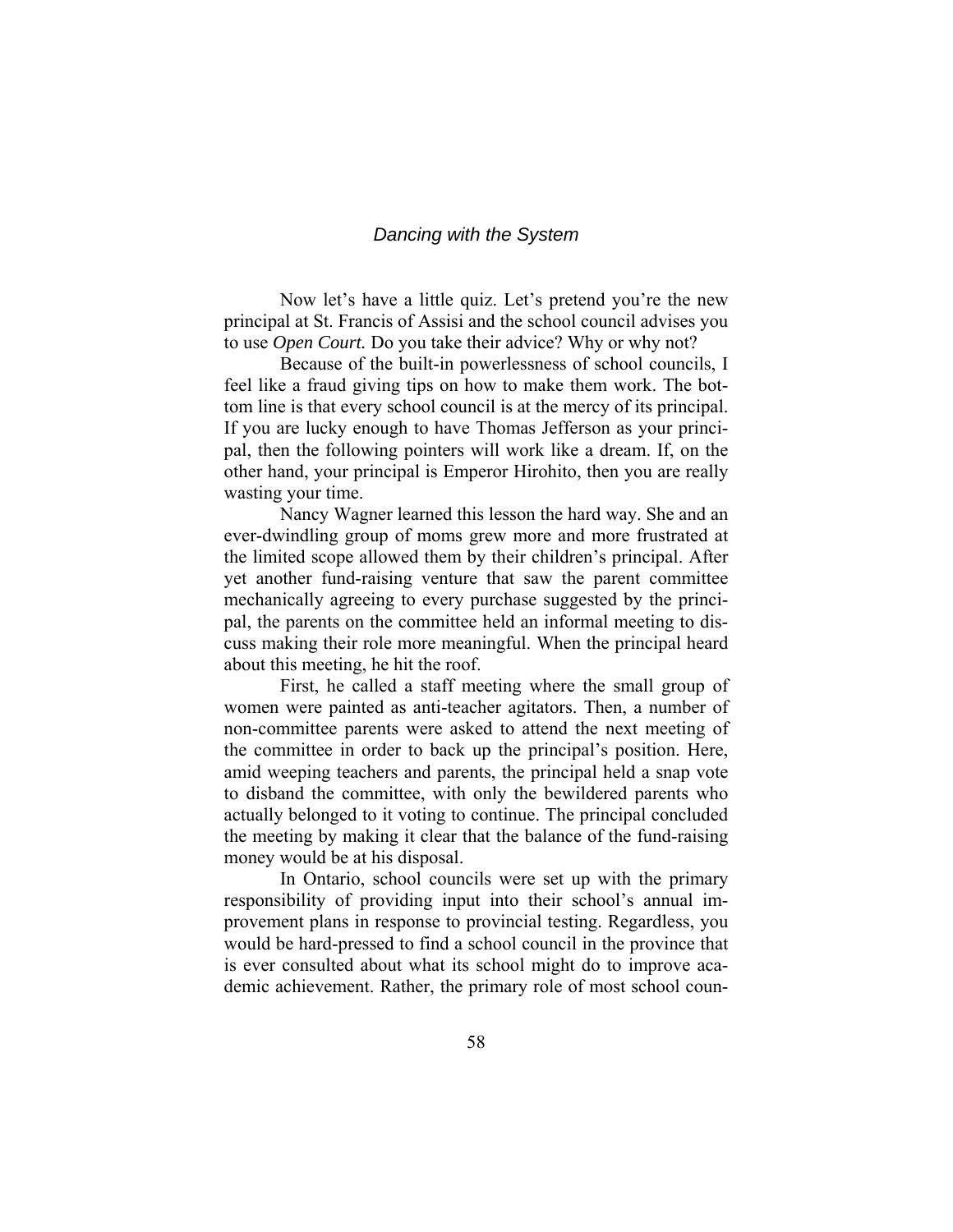cils is fund-raising – just like the old PTA's. Although the legislation stipulates elected school councils, in most cases the members are now simply appointed. Tellingly, the first year of Ontario's school councils did see vigorous competition among dozens of candidates for election to the school council. Interest, however, waned rapidly once parents got the picture. Before long, there were no elections whatsoever and many schools with no council at all.

 If you have the misfortune to sit on a school council which is loaded with compliant parents and teachers' spouses, then my advice to you is to resign. Topics which interest you, such as standardized testing, academic excellence, and proven teaching methods, will somehow never find their way onto the agenda. You are doomed to endless discussions about the best colour for the bunting in the school gym.

 If, however, your school council is made up of a bunch of open-minded and well-intentioned individuals, you may have a chance to be effective. It is likely your principal is a reasonably democratic person – otherwise, he would have ensured that council was populated mainly by useful idiots.

 For our purposes, let's assume your principal is Mahatma Gandhi, and he has gone out of his way to encourage high-quality parents to sit on the school council. Interest is high, and there are several other council members with a focus on basic skills and high academic standards. Since Mr. Gandhi believes in democracy, you can safely sit back and wait for the school council's first meeting. No doubt it will happen shortly.

 With a less democratic principal, however, it might be prudent to get together with some of the other councillors before the first meeting and agree on a few things. For example, you might want to:

• Meet with the principal as soon as possible to discuss the first agenda;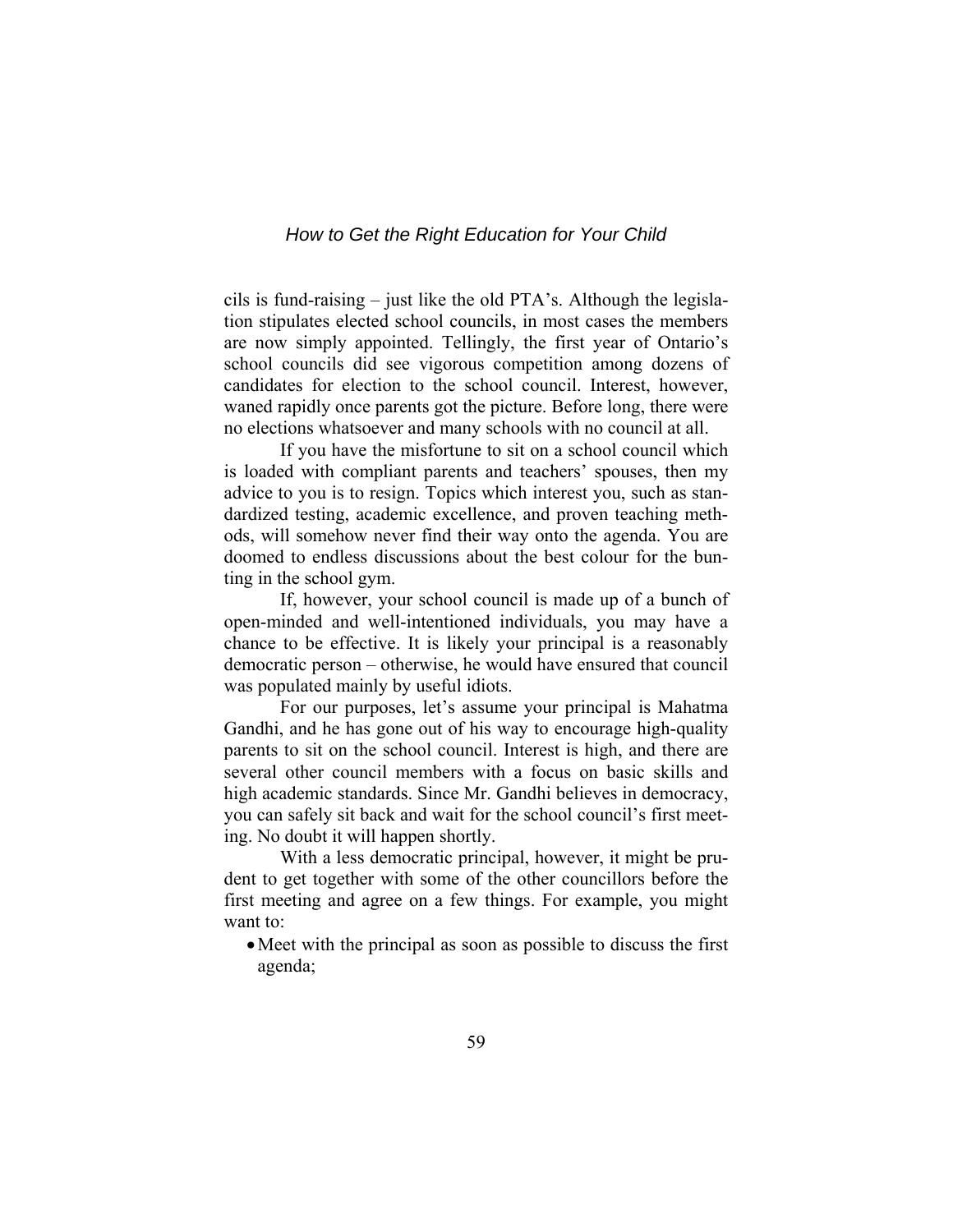- •Be certain to elect your chair at the first meeting in order to start easing the principal to one side;
- •Establish a limit on how long any one person can speak (some principals are expert filibusters); and
- Strike some sub-committees at the first meeting, one of which should be a "curriculum" committee. (It will be good exercise for the sheriff to ride herd on four or five groups all going in different directions.)

 If you are not elected chair of your school council, may I recommend that you volunteer to be the secretary? Because it's a job which most people avoid, your offer will probably be accepted with open arms. Next to the chair, the secretary is usually the most influential member, *because the secretary writes the minutes.* Nuances, loose ends, indecision – all are grist to your mill as you carve in stone your version of what was decided (as opposed to what the principal thinks should have been decided).

The third most important position is that of treasurer  $-$  if, that is, your council can get its hands on any of the funds they have raised. The best way to get respect is to have cash in your pocket. In addition, you should acquaint yourselves with the particulars of the school's discretionary budget – the several thousand dollars the principal gets from the school board to spend on whatever he wants. There is absolutely no reason why you shouldn't be giving advice to the principal on how to spend that money. You never know, it may turn out that the school council would prefer to spend the surplus \$5,000 on phonetic readers and sequential math textbooks, not a 50-inch plasma television.

 But the key position on the council is the chair, because (at least in theory) the chair sets the agenda and controls the discussion. A weak chair will be putty in the hands of your average principal. Thus, the sole criterion for choosing the chair should be whether he or she has the ability to keep a meeting on track and ensure everyone is heard. It shouldn't really matter if a chair thinks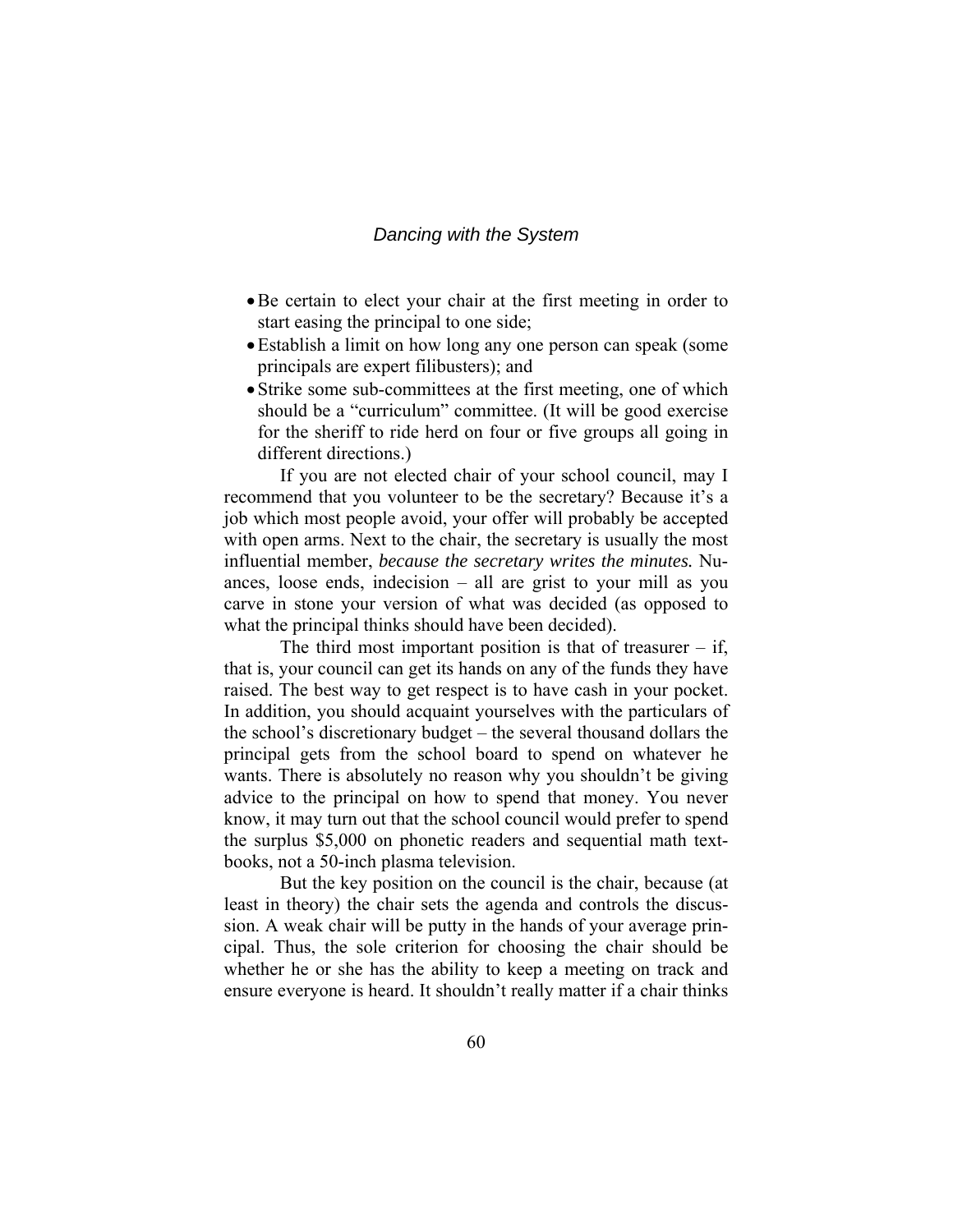the school needs to be painted bright purple – as long as he or she runs the meetings competently. The role of the chair is to facilitate discussion and reach consensus, not to impose personal views on the committee.

 Fast forward to the school council's fourth meeting. The sub-committees have just made their reports, and the Curriculum Sub-Committee (of which you are the chair) is recommending some major initiatives. They are:

- •A curriculum night every September where parents are briefed by their children's teachers about such things as the year's textbooks, themes, and trips, as well as receive a written handout listing the grade's curriculum objectives;
- •A series of public meetings featuring experts on proven teaching methods;
- •A science fair and an essay competition;
- Standardized testing at the end of grades 1, 4, and 8; and
- •Non-computerized report cards.

 Let's assume your silver tongue is enough to get all of the sub-committee's recommendations passed by the school council. What now? Even Mahatma is going to blanch at the prospect. "Power to the people is all very well," he is thinking to himself, "but this is ridiculous."

 Just so that there will be no misunderstandings, the school council instructs you to draw up detailed recommendations, including suggested timelines. This report is duly presented to Mr. Gandhi with a request that he respond in writing by a given date (perhaps you could work out a mutually-agreeable date with the principal beforehand).

 I don't want to shock you, but I would be remiss if I didn't point out that Mr. Gandhi may be tempted to miss his deadline. In fact, I would go so far as to say he may prefer never to respond at all!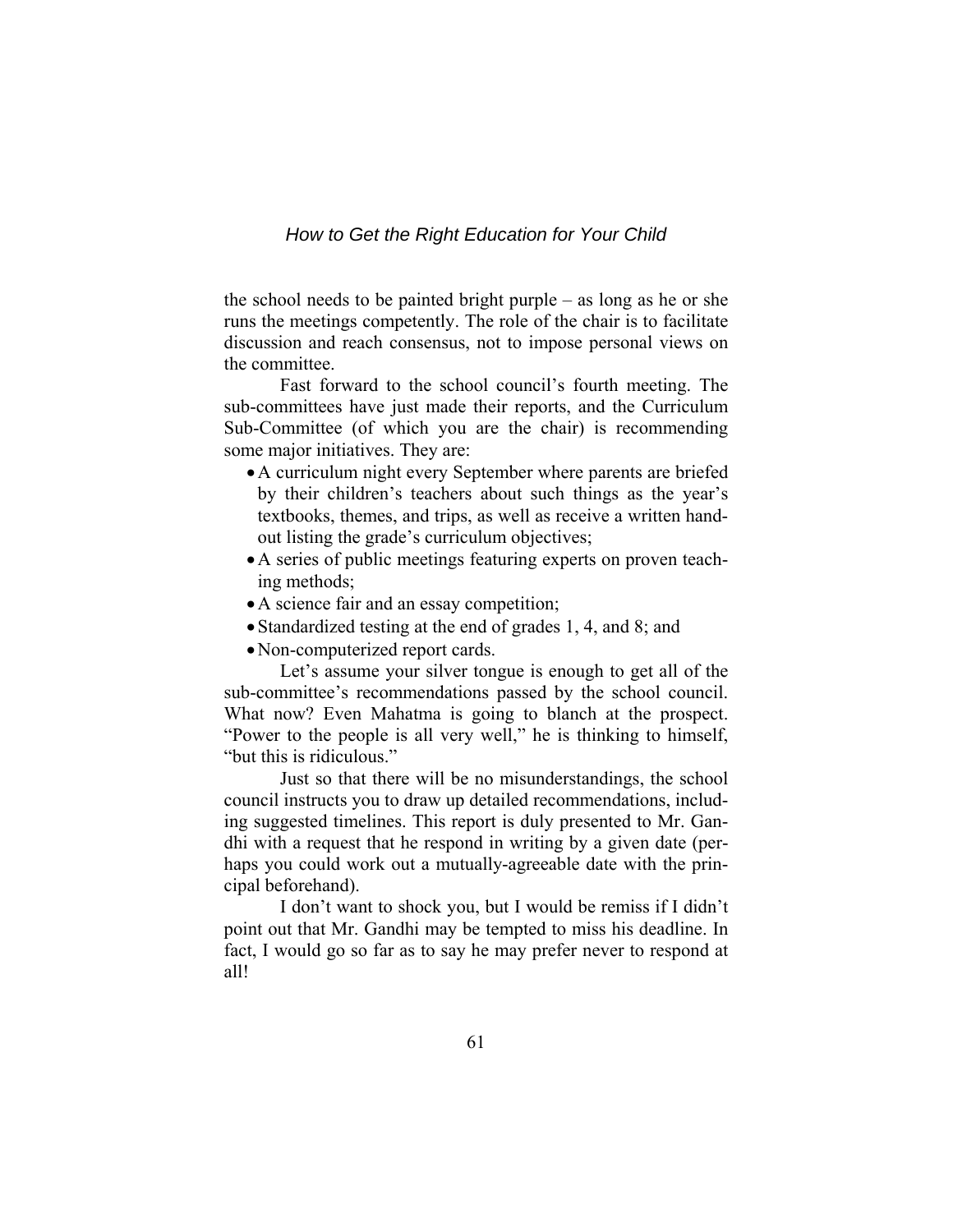And so, just to help him stay focused, this would probably be a great time to update the community on the school council's activities. Why not ask the Publicity Sub-Committee to publish a newsletter? Interspersed with the usual announcements about school doings, you could report on the Curriculum Sub-Committee's suggestions and the date when Mr. Gandhi will be responding. You might also include things like a report on how the school's fund-raising and discretionary funds are being spent, the school's test results, enrolment over the years, and statistics on pupil and teacher attendance.

 I have the sinking feeling that by now many of my readers have concluded I am hopelessly pessimistic and cynical about the resistance which school councils encounter and the lengths to which it will be necessary for determined parents to go. All I can say to my critics is: please, go ahead and try it your way. Feel free to sprinkle around sweetness and light and a few gentle hints to the principal of how things could be made just a tiny bit better. And if it works, then hey! That's wonderful.

 I would expect this approach to work in a tiny minority of schools – say, one percent. In other schools – say  $94\%$  — nothing will work. That leaves roughly 5% of schools where my suggestions may come in handy. In which category does your school belong?

 If you are expecting to improve Jack and Jill's education by working with the school council, then in my opinion you are doubly naive. Affecting an entire school is much harder than affecting just one teacher, and even that is very tricky as I have already illustrated. Obviously, you don't have a whole lot to lose, but a realistic expectation would be to hope for change in time for your grandchildren, or perhaps your great-grandchildren. That's why I now pick up my constant refrain. You remember how it goes, don't you?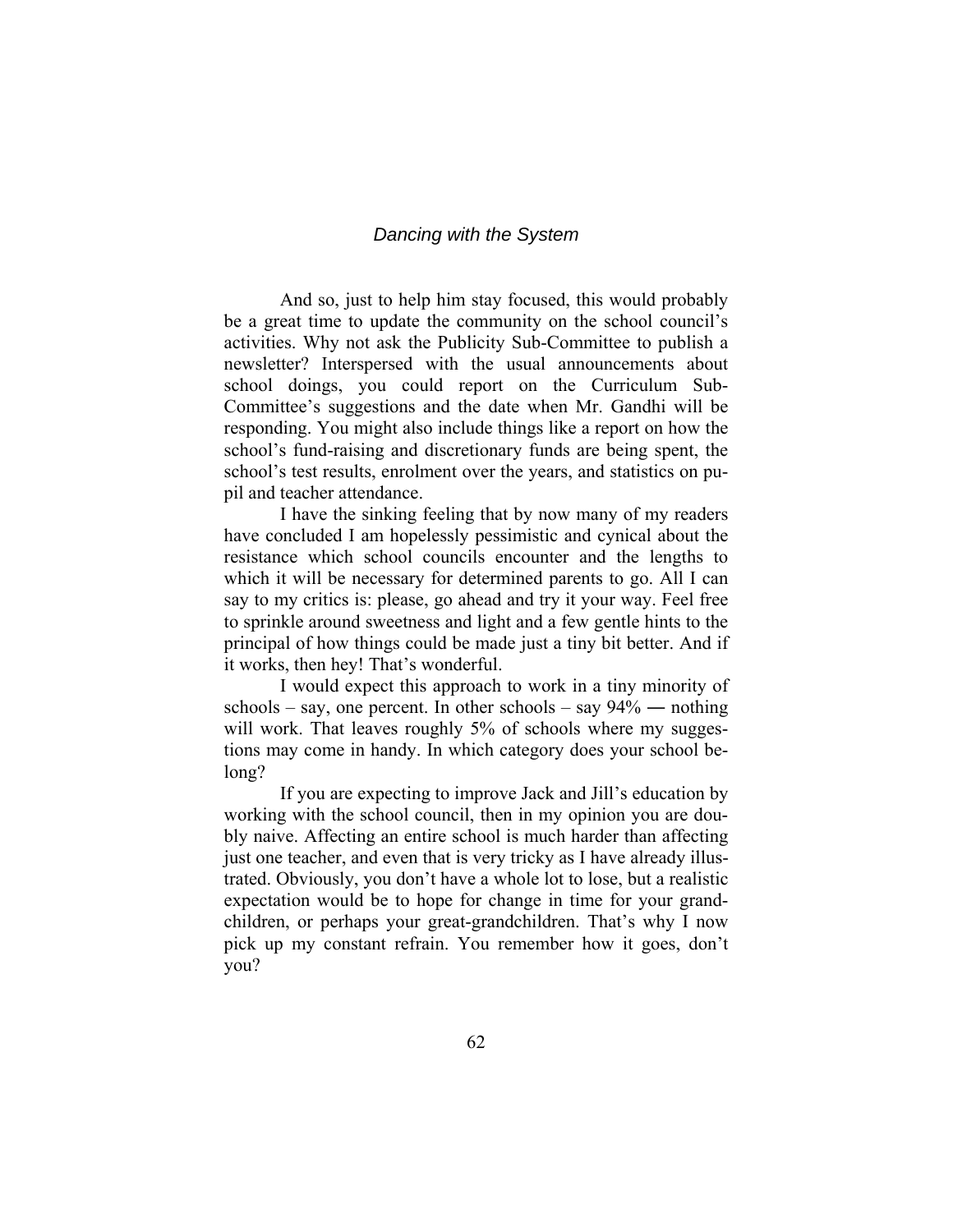If things are going seriously wrong with your child's schooling and the teachers are still not taking the appropriate steps, don't wait for spring. You have to take matters into your own hands. Read on to find out how.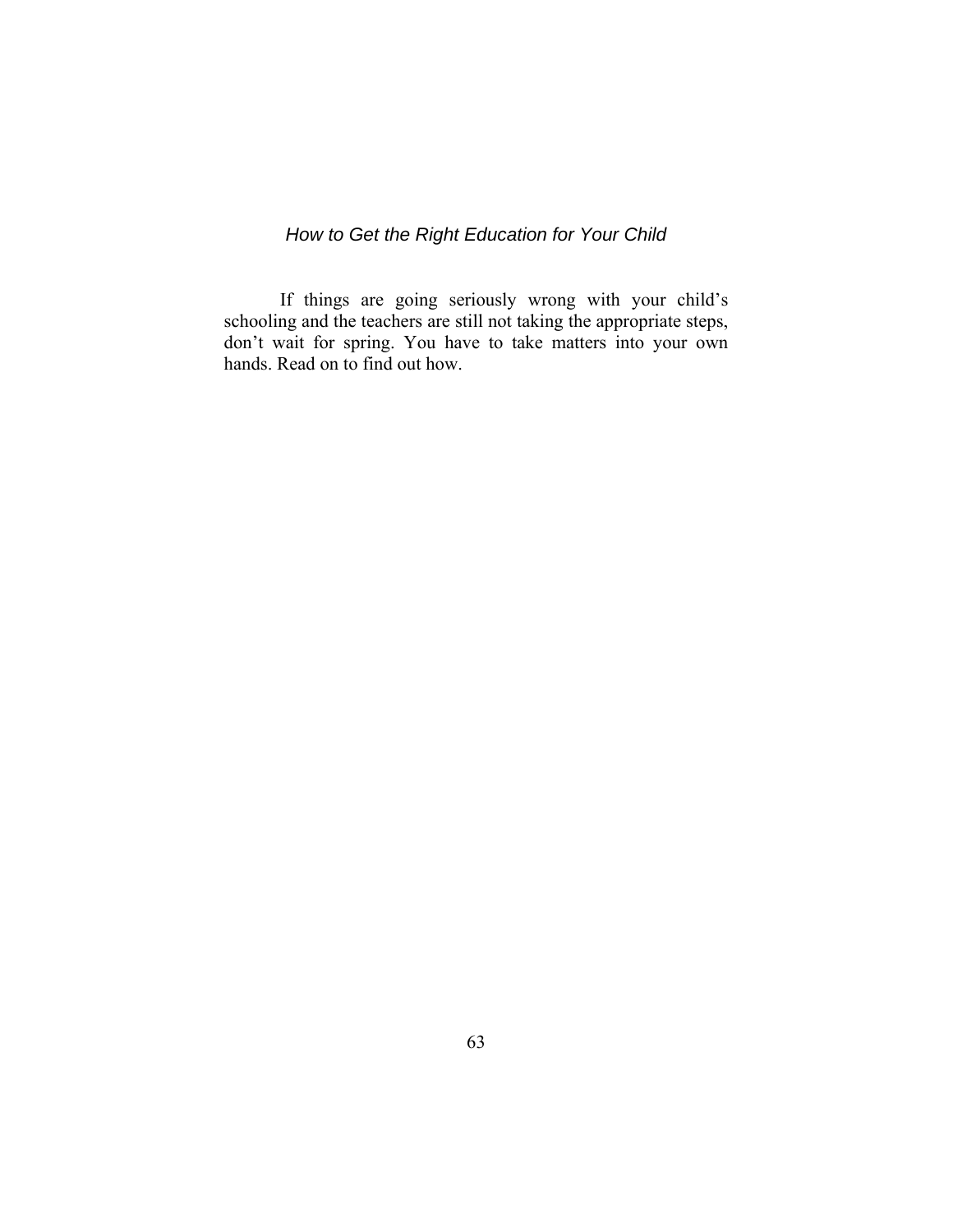## **Chapter 4**

## **After-Schooling Your Kids – Parental Version**

 Finally, you've decided to take my advice! Jack is now in grade 5, still reading at a grade 2 level, still very angry and unhappy. He is also very weak in other subjects – spelling, composition, penmanship, math – all the basic skills, in fact. At last you have grasped that he is in urgent need of strong teaching – teaching which is obviously beyond the capability of his present school.

 The first decision you have to make is whether to help Jack yourself or pay someone else to do the job.

## **Doing It Yourself**

| <b>Pros</b>                           |                                |
|---------------------------------------|--------------------------------|
| • You know Jack better than           | • You probably have no train-  |
| anyone else does, and thus            | ing as a teacher, and possi-   |
| you can tailor your teaching          | bly no aptitude.               |
| to his strengths.                     |                                |
| $\bullet$ It is more convenient - you | • You and Jack may not be all  |
| can fit it in whenever you            | that patient with one another. |
| have a few free moments,              |                                |
| and there's no transportation         |                                |
| involved.                             |                                |
| • It is cheaper.                      | • It is time-consuming.        |

 In this chapter, I assume you decide to do the job yourself. The earlier you begin, the better. Remediation gets harder the longer you leave it and, at this late date, it's not going to be easy! So, let's break it down.

 First, you have to zero in on Jack's most serious problem. This step is a piece of cake. Jack needs to learn to read. Second, you need to get your hands on a good remedial reading program.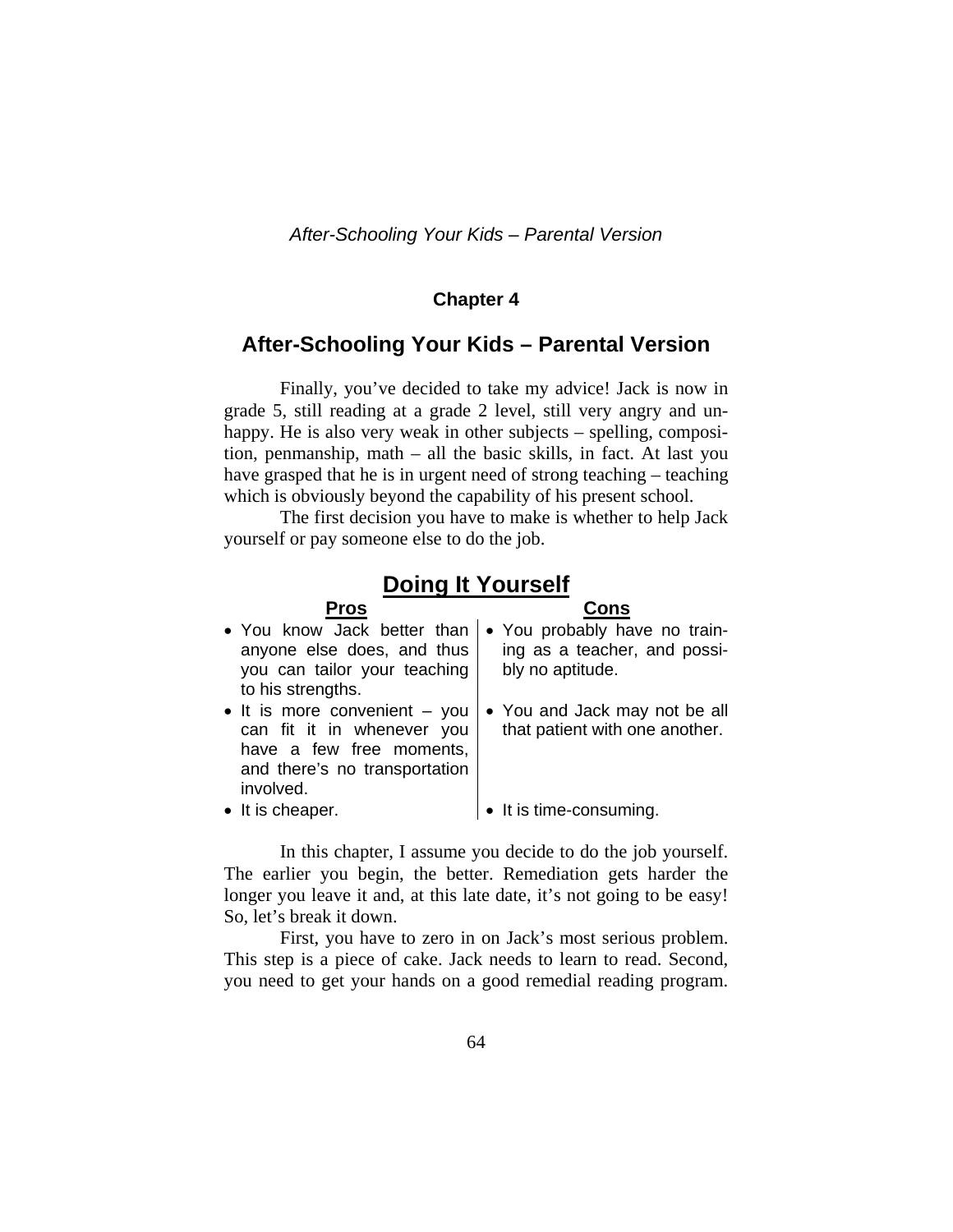This step is easy, too. The Society for Quality Education makes my own remedial reading program, *Stairway to Reading,* available free of charge at www.teachyourchildtoread.ca.

 All you need to do is print out the material and follow the instructions. Be warned, however. Although I guarantee that *Stairway to Reading* will teach Jack to read, it is not a magic pill that you give him at bedtime and he wakes up the next morning able to read. You and Jack must be prepared to give it your best shot, working hard for an absolute minimum of 50 hours.

 As you get organized to use *Stairway to Reading,* you should start preparing Jack for the coming ordeal. Now totally convinced he is too dense to ever learn to read, Jack is not going to welcome yet another chance to demonstrate his stupidity. Explain to him that the reason he didn't learn to read at school was that the teachers didn't teach him the way he learns, but that you are going to use a method that will work. It never seems to occur to kids that this is a criticism of those teachers; so don't worry about undermining the school.

Set aside a quiet area of the house and tell him that the two of you will be working there for an hour every day, no exceptions. And you must be sure to carry through with this rule with both yourself and Jack. Prepare a big wall chart to keep track of Jack's progress. There are 40 lessons in *Stairway to Reading.* Each time Jack is promoted to the next lesson, put a star on the chart. Bribes are good too. Perhaps you could offer him a special treat once he has earned a given number of stars. After all, you yourself are embarking on this project because you are anticipating a pay-off down the road (Jack learning to read). But since Jack is already sure he will never learn to read, he needs a *real* reward.

 Typically, kids resist at first but, as soon as they realize that this time they really are going to learn to read, they become cooperative. I'm not saying Jack will ever reach the point where he begs you for extra lesson time – just that things get easier. As a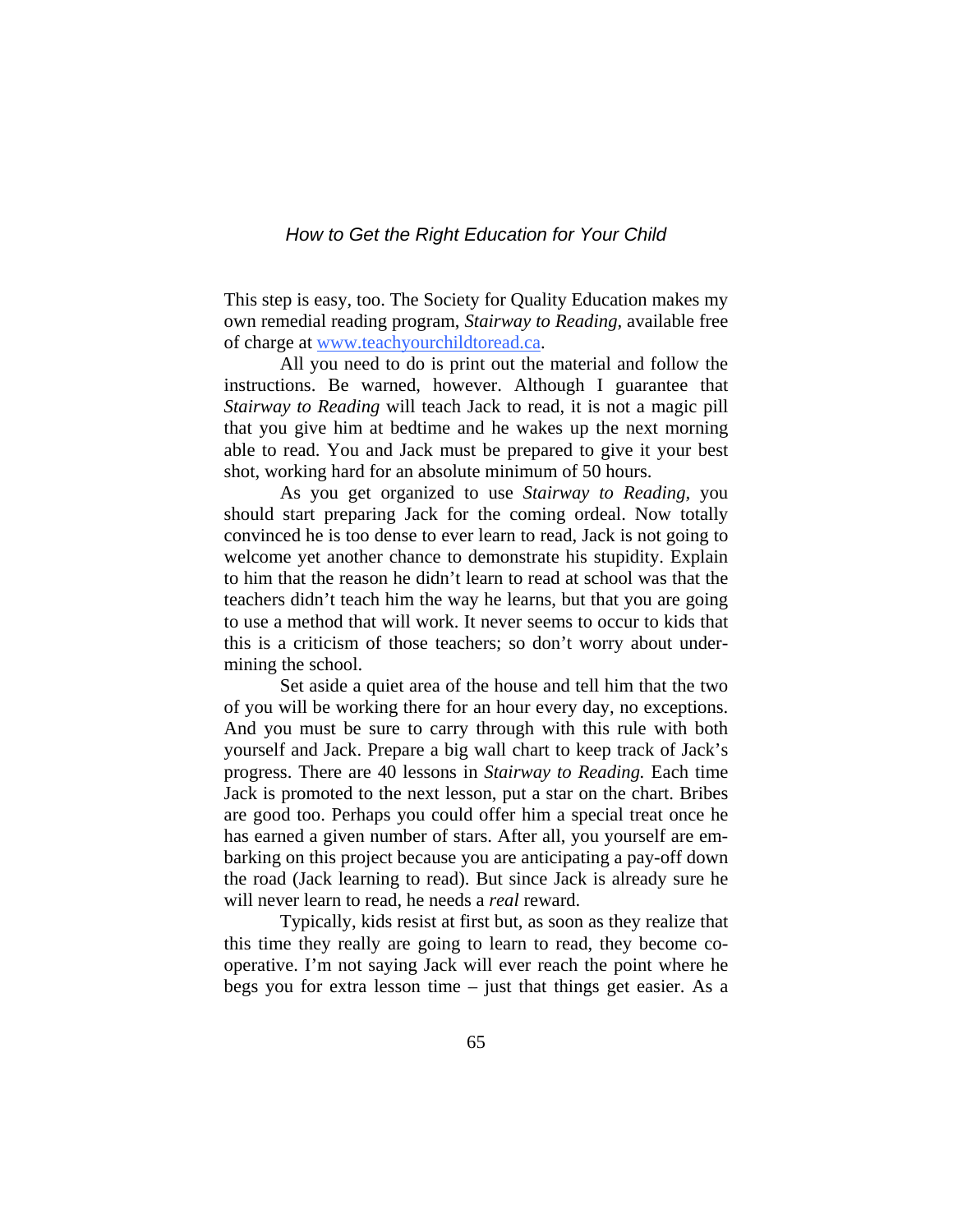#### *After-Schooling Your Kids – Parental Version*

reading tutor myself, I am pleased to say that some of my younger students actually run from their car to my door on arrival!

 The most important principle of any reading program is that the student must be able to sound out unknown words. Trying to teach someone to read without phonics is like trying to teach someone to read music without teaching the notation. Progress is often slow at first, as kids struggle to learn the letters' sounds and get the hang of blending the sounds into words, but an initial investment in the basic principles of reading will pay off handsomely later on.

 Judy Sumner is a nurse by profession, but she was forced by circumstances to become a tutor. She first became interested in teaching when her grade 1 daughter didn't seem to be catching on to reading. Ms Sumner and her husband, a neuroscientist, went to an information session at their school where some Whole Language consultants gave them the usual fantastical spiel involving chanting and pretending to write stories. Ms Sumner and her husband Case Vanderwolf just sat there with their mouths open. As one Montessori teacher said to me: "The first time I heard Whole Language explained, I thought I had somehow missed something."

With their science backgrounds, Ms Sumner and her husband are not impressed by hocus-pocus. Dr. Vanderwolf proceeded to check out the research on learning to read, discovering that the theory of Whole Language had no scientific underpinnings and had long been known to be an inferior method. But when Dr. Vanderwolf sought to enlighten school board officials along these lines, he was given the cold shoulder.

 Meanwhile, back at the ranch, Ms Sumner was busy teaching her two daughters to read. Like so many other parents, she found it surprisingly easy. After word spread about how Ms Sumner had fixed up her own children, other worried parents started sending their kids over for help. One thing led to another, until Ms Sumner graduated to salvaging children at a private school.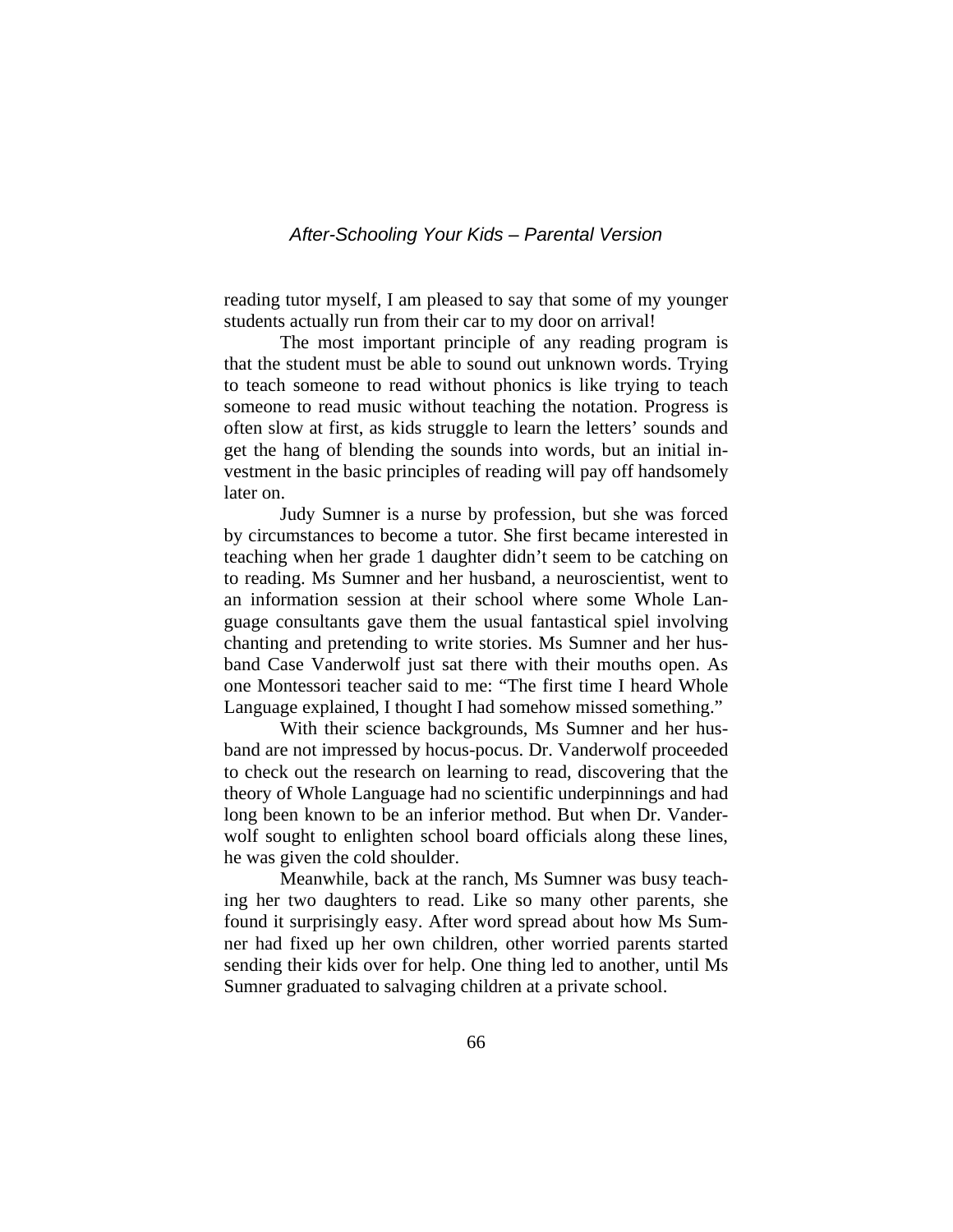Chances are you will not have a lot of trouble teaching Jack to read. Of course, you will have to break down his initial resistance, but bribes are very helpful for this. As well, Jack will probably have a number of bad habits, such as guessing at words and skimming for overall impression, which will be a pain in the neck but which hard work persistence can probably break.

 While learning to read is not all that hard for most kids, there are a few kids who have a really tough time learning to read. If he is really unlucky, Jack will turn out to be one of them.

 Don't despair, however. As Siegfried Engelmann says in his book *The War Against the Schools' Academic Child Abuse:* "I have never seen a kid with an IQ of over 80 that could not be taught to read in a timely manner (one school year) and I have worked directly or indirectly (as a trainer) with thousands of them."

Jack *can* learn. Even children with IQs from 70-80 can learn to read simple text with a little more time, patience, and repetition. It's not rocket science! To tell you the truth, teaching just one child at a time is pretty easy. All you have to do is identify the problems and work on them one by one until they have been solved. Then, once a student has learned a new concept, he needs to practise, practise, practise, until he is fluent in it. These skills must become automatic. It may take a while for Jack to master the early skills, but after a while he may surprise you by how quickly he begins to progress.

 By the time Jack is reading at grade level, his printing should be getting better as well, since it should be taught concurrently with reading. As you progress with reading, you will also be automatically working on spelling. Once printing and spelling are under control, you can start working on what you have identified as Jack's next most-serious problem.

At the back of this book, you'll find helpful articles on several topics – from number facts to mapwork. The most important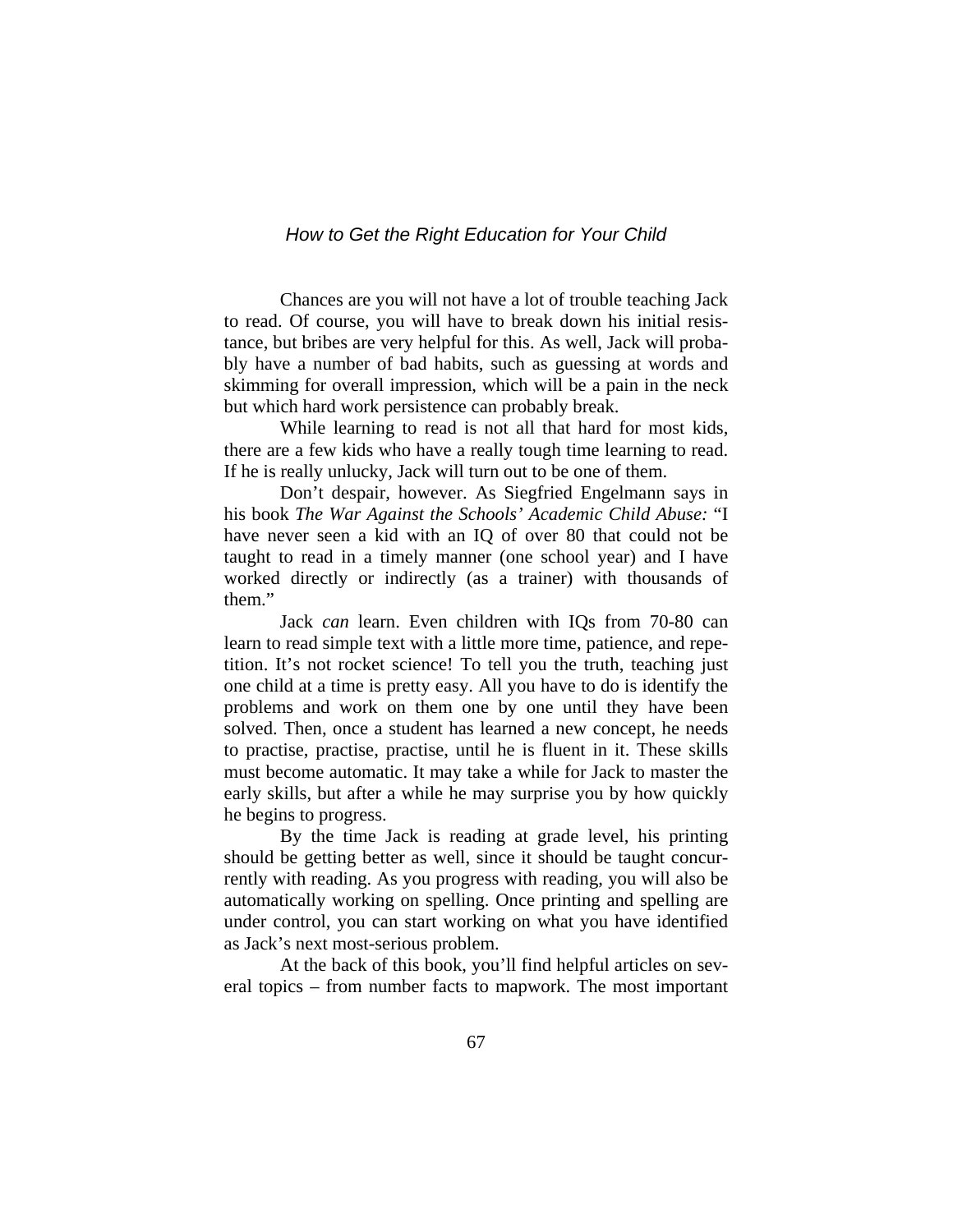#### *After-Schooling Your Kids – Parental Version*

thing to remember is that virtually anyone can achieve a high level of proficiency in virtually anything if he or she works hard enough. In fact, there is a challenge here for you as well as Jack. Jack can become a good reader if he works hard enough at it, and you can become a good teacher if you work hard enough at it. There is no such thing as a born teacher.

 Not long after you begin teaching Jack to read, you should begin to see improvements in his behaviour. Within a day or two, he will start daring to believe he is not hopelessly stupid. Make sure you help this process along by praising him, building him up. Structure the lessons so that Jack's responses are correct at least 85% of the time.

You should always show amazement and delight at what Jack can already do and how quickly he is mastering new work (that's one reason you start with easy stuff).

Once things are running smoothly with Jack's program, it's time to start teaching Jill to read as well. Most four-year-olds can pick up reading quite easily and have a good time in the process. In some circles, teaching kids to read before they get to kindergarten is known as schoolproofing, and it is very effective at doing just that. Phonetically-taught students usually thrive in child-centred classrooms. Just for fun, ask a grade 4 enrichment teacher how many of her students were already reading in kindergarten. I predict that, if she knows, her answer will be at least 75%.

It's not that these kids were all so smart that they learned to read at a young age – just the reverse! Most of them had been taught to read at a young age and that made them smart. A lot of enrichment students have mothers (many of them teachers) who had the confidence to take matters into their own hands and teach their kids to read at home. It's usually pretty easy. Sometimes, the job is even done by an older brother or sister.

 Teaching Jill to read will be much easier than teaching Jack (because you have no bad habits to undo and no negative attitudes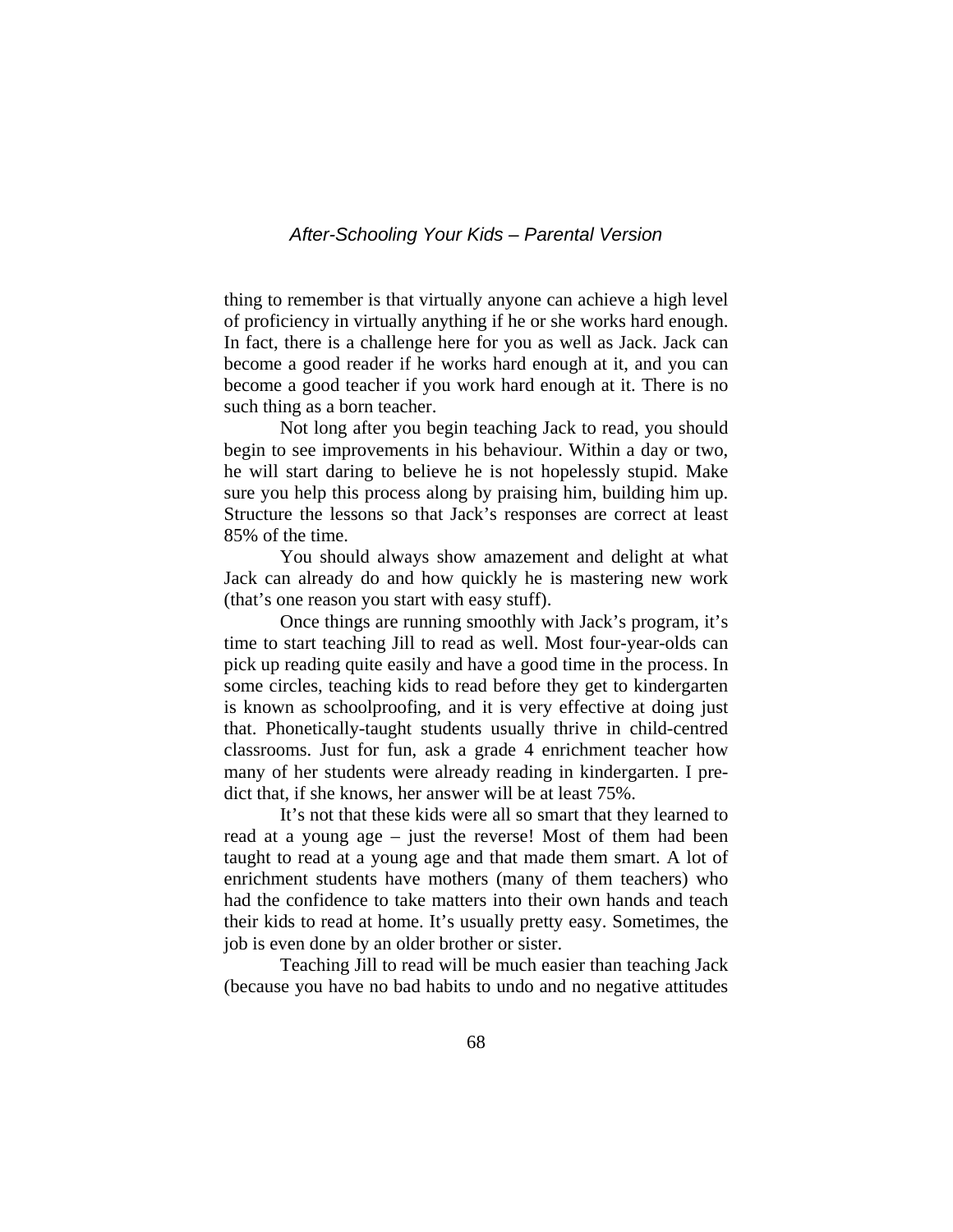to overcome), but it will have its own challenges. Jill may be curious and excited about learning to read but, on the other hand, she does have a shorter attention span and can't sit still for as long. Because she is less mature than Jack, you will need a different reading program.

I suggest the playful approach used in *How to Teach Your Child to Read in 10 Minutes a Day* by Sidney Ledson, a Toronto educator. I also highly recommend the *Primary Phonics Readers* (available from Educators Publishing Service) as supplementary readers. Young children get a huge kick out of these readers. Other useful materials are listed at [www.schoolproofing.ca.](http://www.schoolproofing.ca/)

 Jill's sessions should be short – 10-15 minutes each – and leave her begging for more. The two of you should have lots of fun together. If, like me, you're a quite boring type of person who has trouble finding the element of fun in every job there is to be done, you will greatly appreciate the ingenious ideas in Sidney Ledson's book.

 You might also consider recruiting Jack to help with Jill's program. He will probably get quite a kick out of being more advanced than she is, and the extra practice will be good for him.

 Nancy Wagner and her son Matthew took my advice to teach three-year-old Aidan to read using Mr. Ledson's approach. Aidan's program was pretty disorganized – taking place as it did between two busy households when someone found a couple of minutes to work with him, and punctuated by the discovery that Aidan needed glasses and the arrival of a baby brother.

 Nevertheless, just before Aidan turned four, he began to read on his own. By the time he was four and a half, he was burning CD's, programming the PVR, and setting up profiles – with passwords – on his grandmother's computer. No one had shown him how to do any of these things.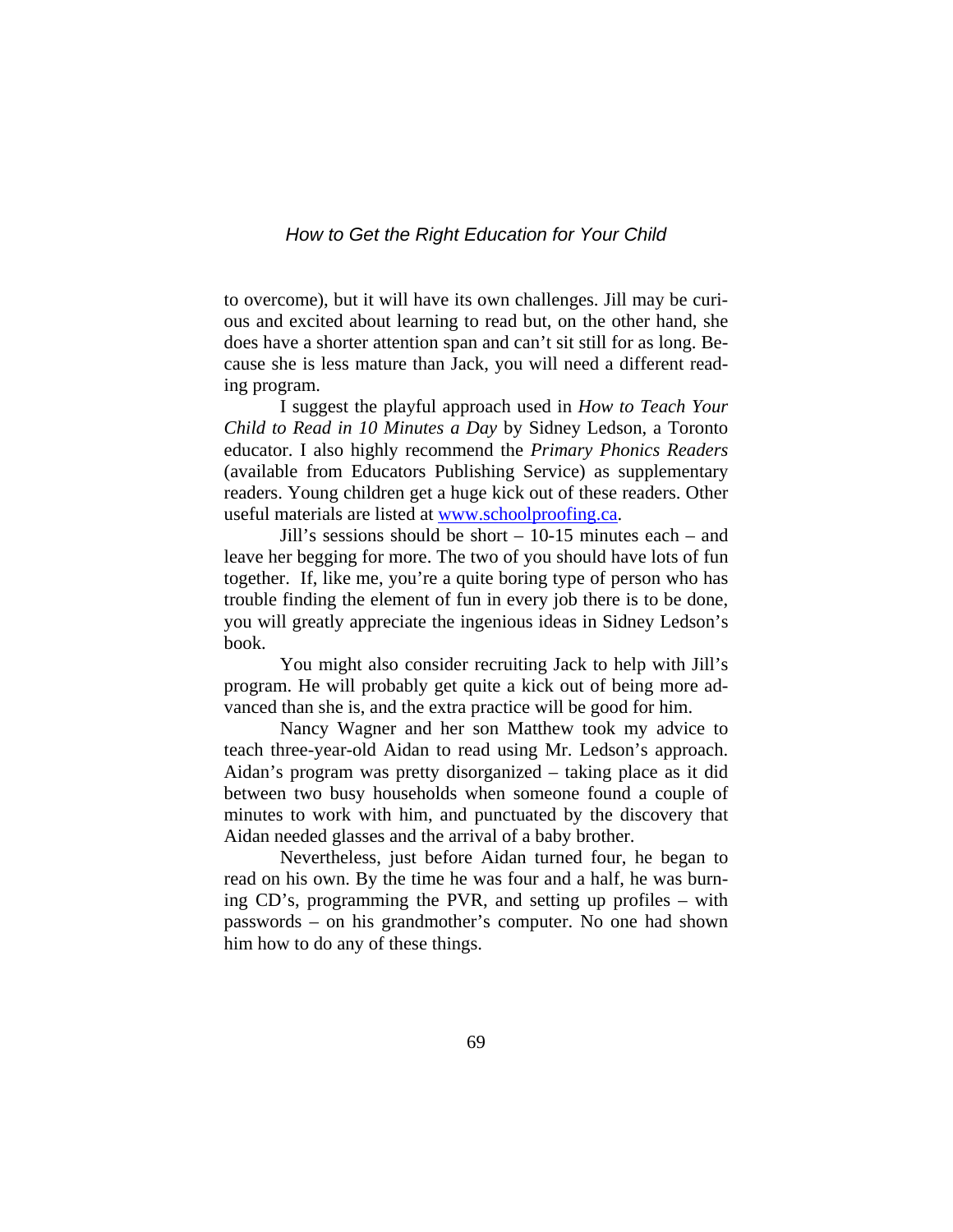# *After-Schooling Your Kids – Parental Version*

 This chapter is dedicated to parents with more time than money. If you have more money than time and would prefer to have someone else teach your kids, read on.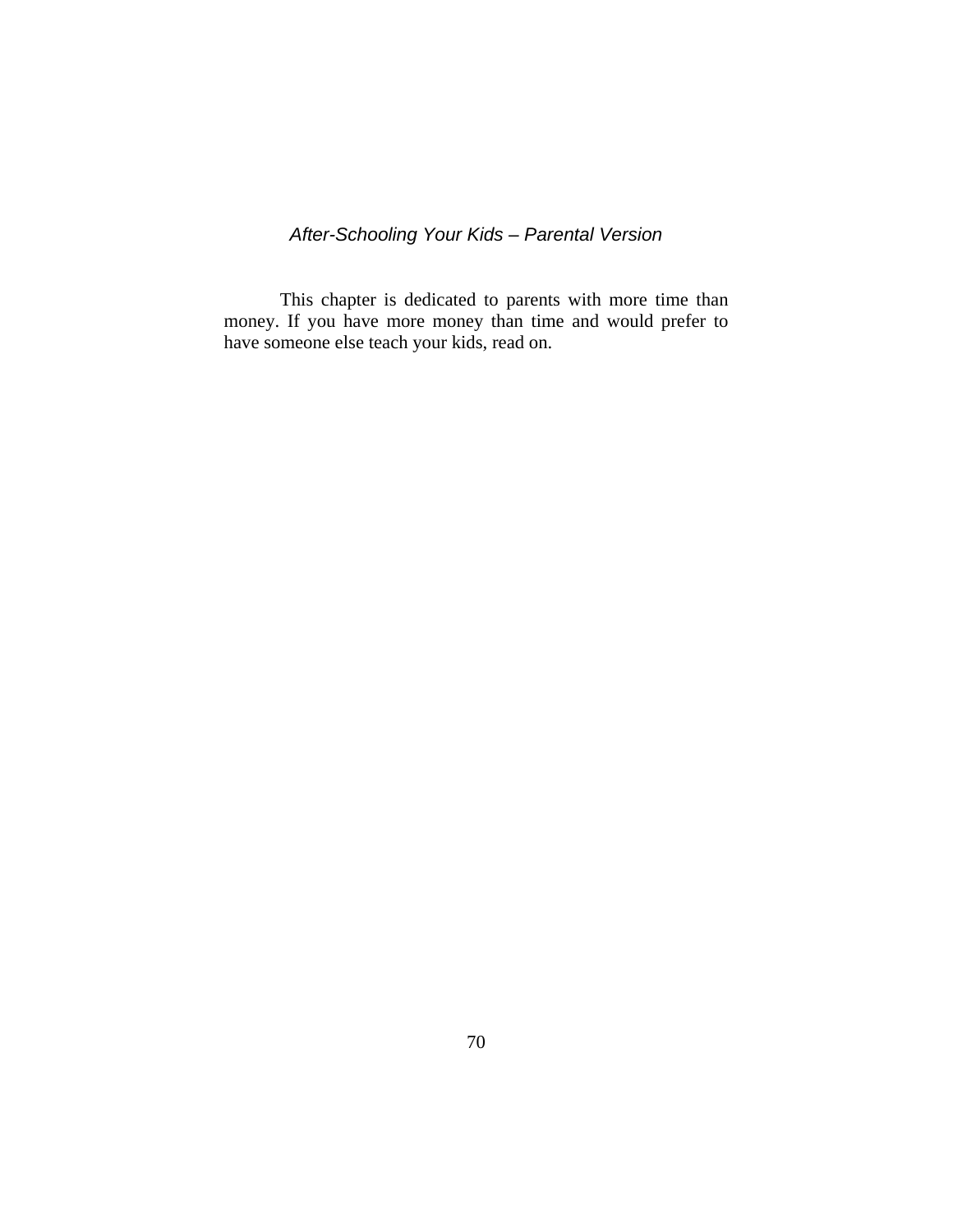### **Chapter 5**

# **After-Schooling Your Kids – Tutorial Version**

 In case you're not yet convinced that child-centred learning is a disaster for some kids, take a minute and look over the "schools" section of your *Yellow Pages.* Sensing a market opportunity, more and more entrepreneurs are promising to improve kids' learning – often for a hefty fee. The fact that so many parents are willing to part with their hard-earned money is eloquent testimony to their children's distress. In addition to these businesses, there are also an incredible number of individual tutors, often retired teachers, who are working with neighbourhood children for a more modest fee.

 In earlier versions of this book, I recommended that parents start by arranging for their kids' achievement level to be tested. The idea was to confirm that help was needed and also to establish a benchmark that later testing could be compared against. Often, however, expert testing is very expensive and time-consuming and, instead of measuring a student's achievement level, focuses on a gazillion sub-skills, like "visual-auditory learning", "analysissynthesis", and "concept formation".

Obviously, it's not going to do Jack much good if you discover that his "visual matching" skills are weak, but it will be very useful to confirm that he's reading at a grade 2 level. Regardless of the fancy diagnosis, the indicated treatment is always the same as far as I'm concerned – provide high-quality instruction and practice until the student is achieving at grade level or better.

 Luckily, a number of free do-it-yourself achievement tests have become available in the meantime, and I suggest you take full advantage of them. To determine Jack's reading level, you can use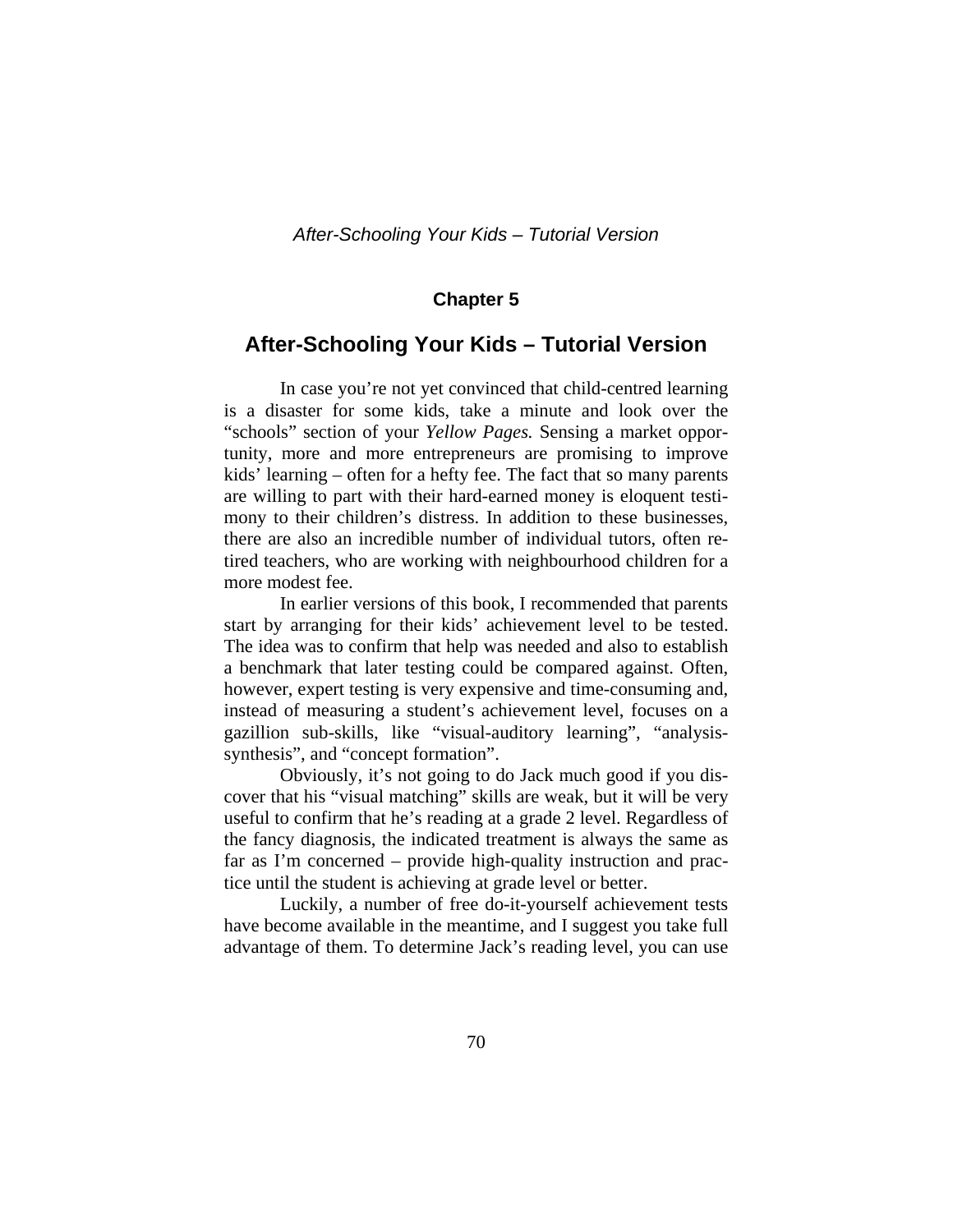the diagnostic test in *Stairway to Reading*[∗](#page-75-0) . The appendix includes a quick and easy spelling placement test (page 118). For math, Saxon Publishers offer free placement tests on their web-site<sup>\*\*</sup>.

 Most learning centre franchises offer achievement testing. The usual caveats apply. Some centres, for example, have a policy of not giving parents a written copy of their child's results. If you do decide to have Jack tested at a learning centre, remember that this is a business and they would like to sell you their services. You must be informed.

 In addition to the learning centres, there may be other enterprising individuals such as local teachers and administrators who would be delighted to test Jack for a small fee (the more comprehensive the testing, the more expensive it is). Some universities offer this service, for example, as do some private schools. In addition, you may be able to find psychologists in private practice who do testing.

 As ever, there are no guarantees. Before you turn Jack over to a tester, do your homework. Interview the tester and inquire about his/her qualifications (some have very little training). Ask for references. Talk to other parents. Be sceptical. Bear in mind that a misdiagnosis – whereby either a problem is missed or the wrong problem is identified – may be more harmful than no diagnosis at all.

 Let's say that Jack is now in grade 5, and testing has revealed he is reading at a grade 2 level. In addition, he is still declaring war on school and the world in general. His hostile attitude, combined with his inability to read, is not going to make him an attractive prospect to employers, thus narrowing his career pros-

 $\overline{a}$ 

<span id="page-75-0"></span><sup>\*</sup> [www.teachyourchildtoread.ca](http://www.teachyourchildtoread.ca/)

<span id="page-75-1"></span><sup>\*</sup>[\\*http://saxonhomeschool.hmhco.com/en/resources/result.htm?title=Placement](http://saxonhomeschool.hmhco.com/en/resources/result.htm?title=Placement&search.x=43&search.y=15)  $&\text{search.x}=43&\text{search.y}=15$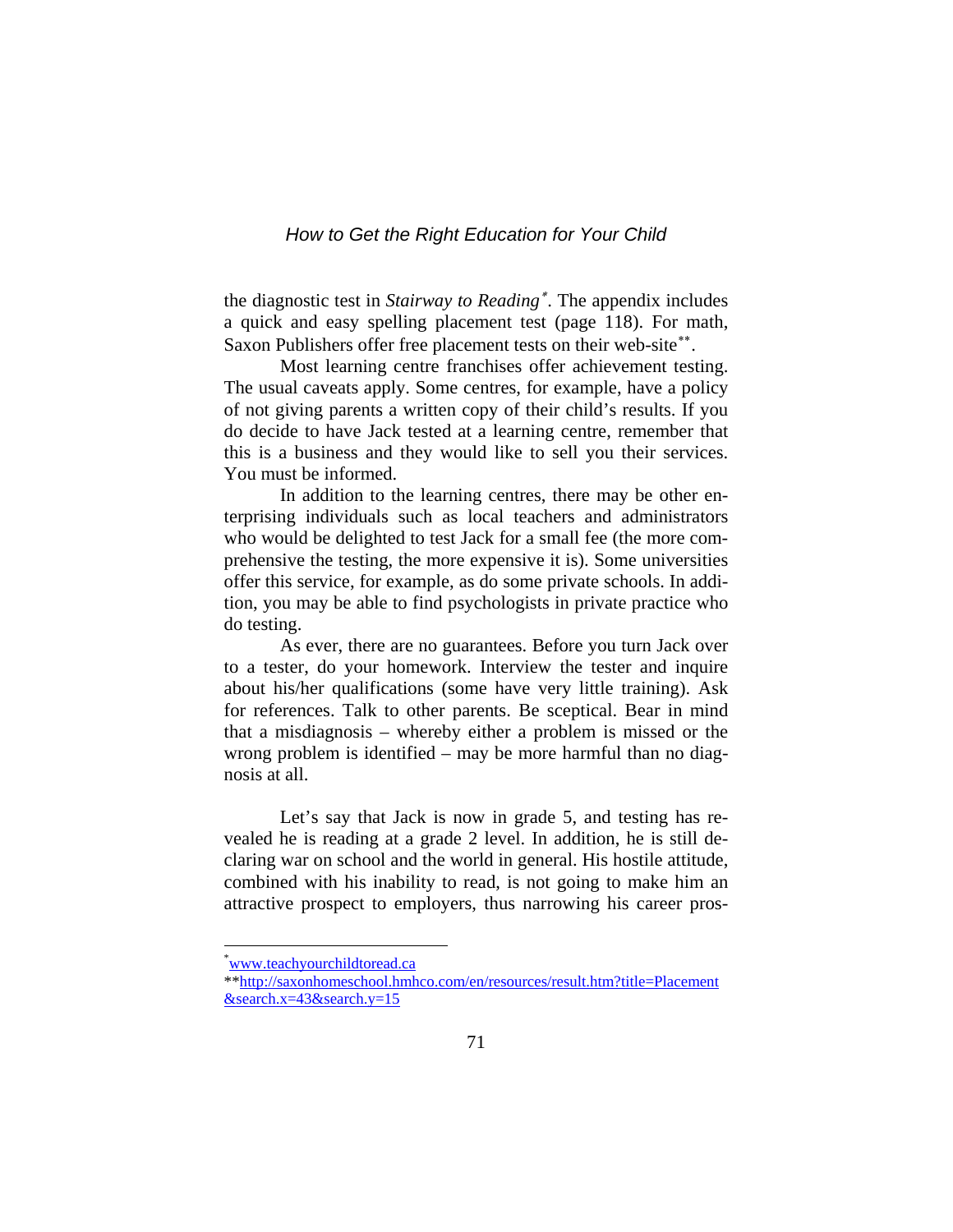#### *After-Schooling Your Kids – Tutorial Version*

pects considerably. A disproportionate number of illiterates drop out of school, get pregnant or get someone else pregnant, and turn to drugs and/or crime. Penal system officials in Florida, for example, plan future prison needs on the basis of the areas's grade 4 reading and math scores! If Jack doesn't get help soon, he is in danger of becoming a statistic.

 Assuming this prospect doesn't appeal, you are really going to have to roll up your sleeves and fix Jack's reading problem. With so much conflict between the two of you these days however, you don't feel up to teaching Jack yourself, and so now you are wondering how to find a good remedial teacher.

- There's the elderly lady down the street who is helping several of your neighbours' kids.
- •You've heard about a Japanese program called Kumon which kids can do mostly at home.
- •There's a psychologist in Maple who has a fantastic track record salvaging kids.
- •A new Sylvan Learning Centre franchise has just opened up downtown.

 Any or all of these options might work. Which one should you choose?

 Let's start with Mrs. Philanthropy, the retired teacher who is tutoring the neighbourhood kids for \$10 an hour. At that price, of course, it's an incredible deal. In addition, the set-up is really convenient – no driving, no waiting around. You're very tempted, but you wisely decide to investigate a bit more. After all, this may be Jack's last chance. You've got to get it right this time.

 So you make arrangements to interview Mrs. Philanthropy. Here are two possible conversations. The decision is not difficult.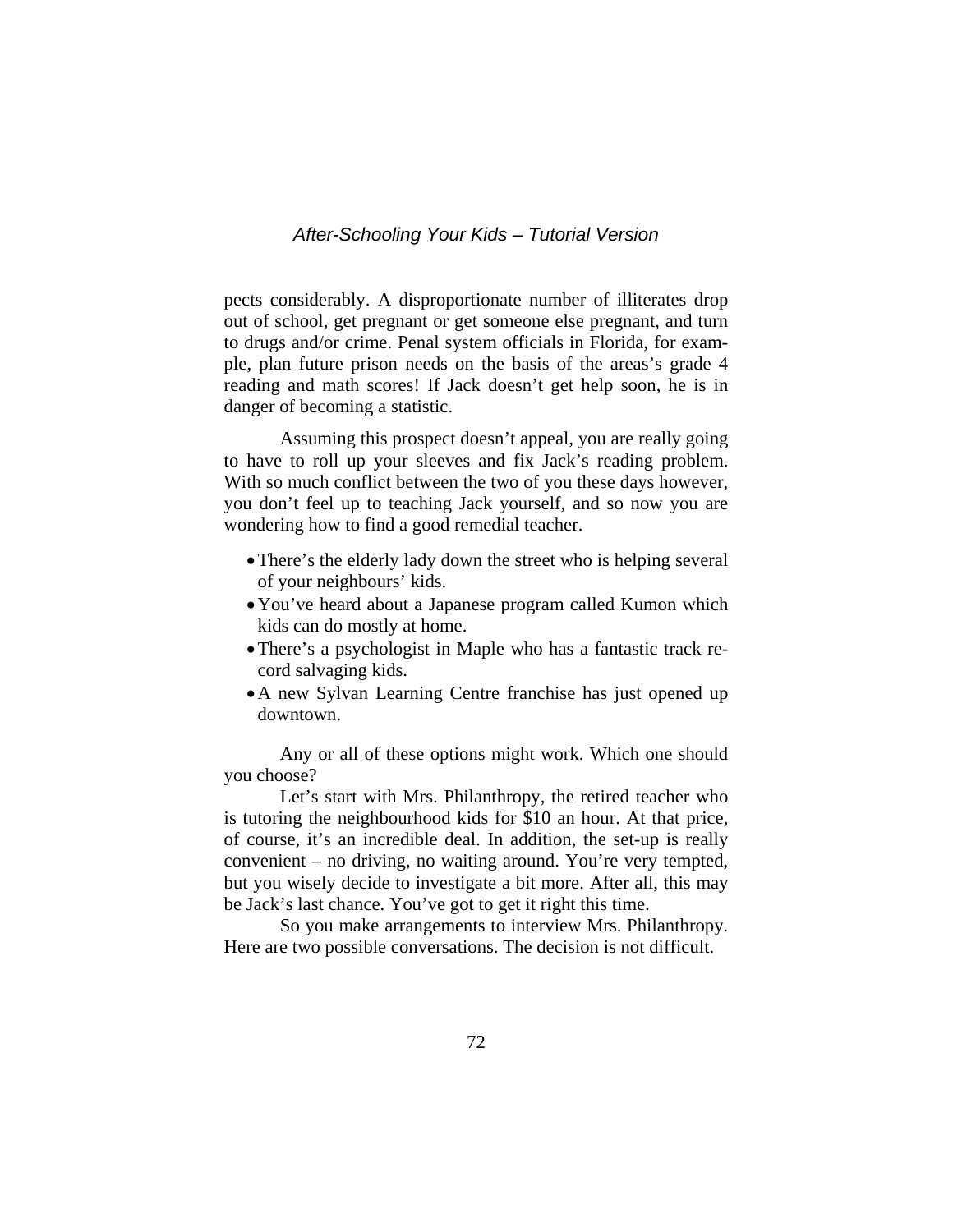| How to Get the Right Education for Your Child |  |
|-----------------------------------------------|--|
|-----------------------------------------------|--|

| What are your qualifications for teaching reading?               |                                                                     |  |
|------------------------------------------------------------------|---------------------------------------------------------------------|--|
| I was a home economics teacher                                   | I taught grade 1 for 30 years. I                                    |  |
| for 30 years.                                                    | estimate I have taught 900 chil-                                    |  |
|                                                                  | dren to read.                                                       |  |
|                                                                  | Have you ever had a student who couldn't learn to read?             |  |
| Oh, certainly. Some poor little                                  | No.                                                                 |  |
| kids are so learning-disabled                                    |                                                                     |  |
| they will have to use a tape re-                                 |                                                                     |  |
| corder all their lives.                                          |                                                                     |  |
|                                                                  |                                                                     |  |
| What methods and materials do you use?                           |                                                                     |  |
| Oh, I use a little of this and a                                 | The materials depend on how                                         |  |
| little of that. Sometimes, I read                                | old the student is and how se-                                      |  |
| to the children and get them to                                  | vere his problems. I choose                                         |  |
| draw a picture about the story.                                  | from among several good sys-                                        |  |
| Or sometimes, we watch a                                         | tematic phonics programs and                                        |  |
| movie together. The important                                    | readers. In terms of methods, I                                     |  |
| thing is to make reading fun and                                 | use direct instruction. I teach a                                   |  |
| easy.                                                            | lesson and then have my student                                     |  |
|                                                                  | practise it until it has been com-                                  |  |
|                                                                  | pletely mastered. I then provide                                    |  |
|                                                                  | extensive practice integrating                                      |  |
|                                                                  | new learning with old.                                              |  |
| What do you do when a student refuses to co-operate?             |                                                                     |  |
| So many of the children have<br>attention-deficit disorder these | I don't usually have this prob-<br>lem after the first session or   |  |
| days! I ask their mothers to get                                 |                                                                     |  |
| them started on Ritalin or else I                                | two, because the kids are typi-<br>cally so delighted at their pro- |  |
| just can't cope with them.                                       | gress that they become ex-                                          |  |
|                                                                  | tremely cooperative. The chil-                                      |  |
|                                                                  | dren want to learn to read, you                                     |  |
|                                                                  |                                                                     |  |
|                                                                  | know. But if I have to, I can be                                    |  |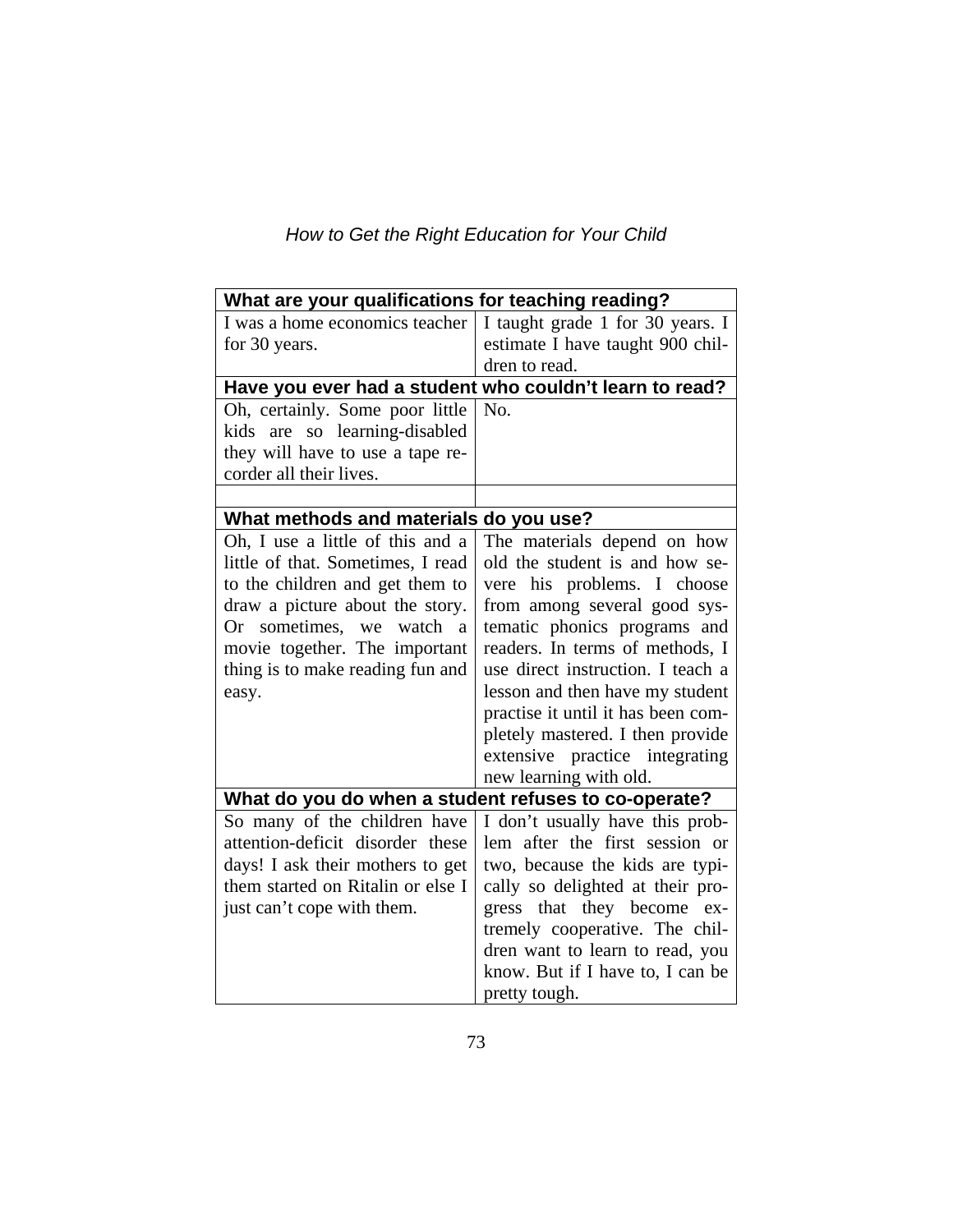*After-Schooling Your Kids – Tutorial Version* 

| Why do you tutor the children?                        |                                                                |  |
|-------------------------------------------------------|----------------------------------------------------------------|--|
|                                                       | Oh, it gives me something to   I love it – who wouldn't enjoy  |  |
|                                                       | do. I get lonely sometimes, you   turning kids' lives around?  |  |
|                                                       | know. I adore little children $-$ Along with my grandchildren, |  |
| they're so cute!                                      | this is the most important part of                             |  |
|                                                       | my life.                                                       |  |
| Can you give me the names of some parents whose chil- |                                                                |  |
| dren you have taught?                                 |                                                                |  |
| I'm sorry, but that would be a Yes, of course.        |                                                                |  |
| violation of their privacy.                           |                                                                |  |

The next possibility on your list is Kumon Reading. This program is a kind of hybrid – Jack does most of the work at home but it is meted out and evaluated at the Kumon Centre once a week. Here's how it works.

 The Kumon program consists of thousands of carefullysequenced worksheets which drill reading, spelling, grammar, and comprehension. Students are required to complete ten worksheets a day, done to a high standard and completed within a given amount of time. At the beginning, the sheets take only about 10 to 20 minutes a day, but their length and difficulty gradually increase until they can easily take up to an hour a day.

 As a rule, you would be expected to bring Jack to the Kumon Centre once or twice a week so that his progress can be measured, he can do that day's work there, and then receive the next batch of at-home worksheets. The Kumon teacher prefers you to mark Jack's assignments at home each day (because of the immediate feedback), but many parents bring the unmarked worksheets with them on their weekly visit. If so, the work gets marked while the student sits in the Centre and does that day's assignment. The cost is around \$100 a month.

 The Kumon method has the advantage of being relatively inexpensive and flexible. In my opinion, however, it is not as wellsuited to teaching language as it is to math – since its main goal is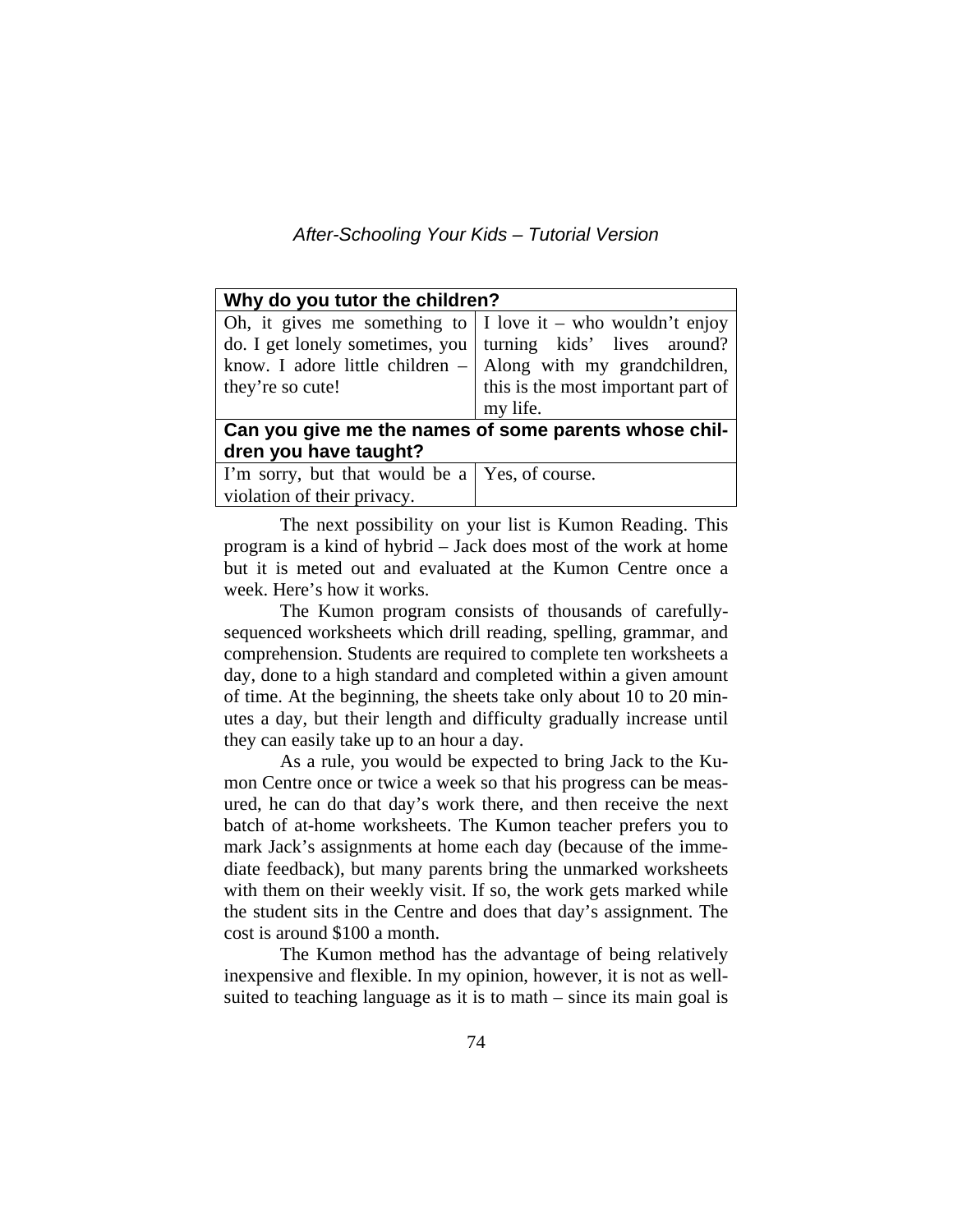to develop the automatic aspects of the basic subjects. Initially conceived for drilling arithmetic skills, the math program gives the students an excellent grounding in computation – the skills and facts get hard-wired into their brains, leaving the students free to devote their entire mental desk space to problem-solving. If kids stick with Kumon Math past their grade level, they usually do exceptionally well in math at school.

 On the other hand, both programs, but especially the math, are pretty boring. In addition, because the students may have to redo the same worksheets several times before they reach the standard and are allowed to progress, they can sometimes get discouraged and frustrated. Bottom line: some kids hate doing Kumon more than they hate changing the baby's dirty diapers.

 Moving right alone, you next consider a professional remedial teacher.

 By the time Ryan Bowering had reached grade 5, he was in deep trouble. Despite the fact that his parents had started asking for help for Ryan in grade 1, he was still reading at a grade 2 level. His mother was so desperate that she took the advice of a total stranger (me) and signed him up at \$30 an hour with an unknown tutor named Grant Coulson who was a 30-minute drive distant.

 And it was worth every penny! Less than a year later, after about 100 hours of instruction, Ryan:

- Was reading at grade level;
- •Was happy to go to school;
- •Was feeling quite good about himself; and
- Had become quite outgoing.

According to his mother, Ryan was a changed person.

 The ability to get results like this is the only reliable guide to a good remedial teacher. And Dr. Grant Coulson has hundreds of similar cases to his credit. Reading, writing, math – you name it! For example, Dr. Coulson tells the story of the 11-year-old boy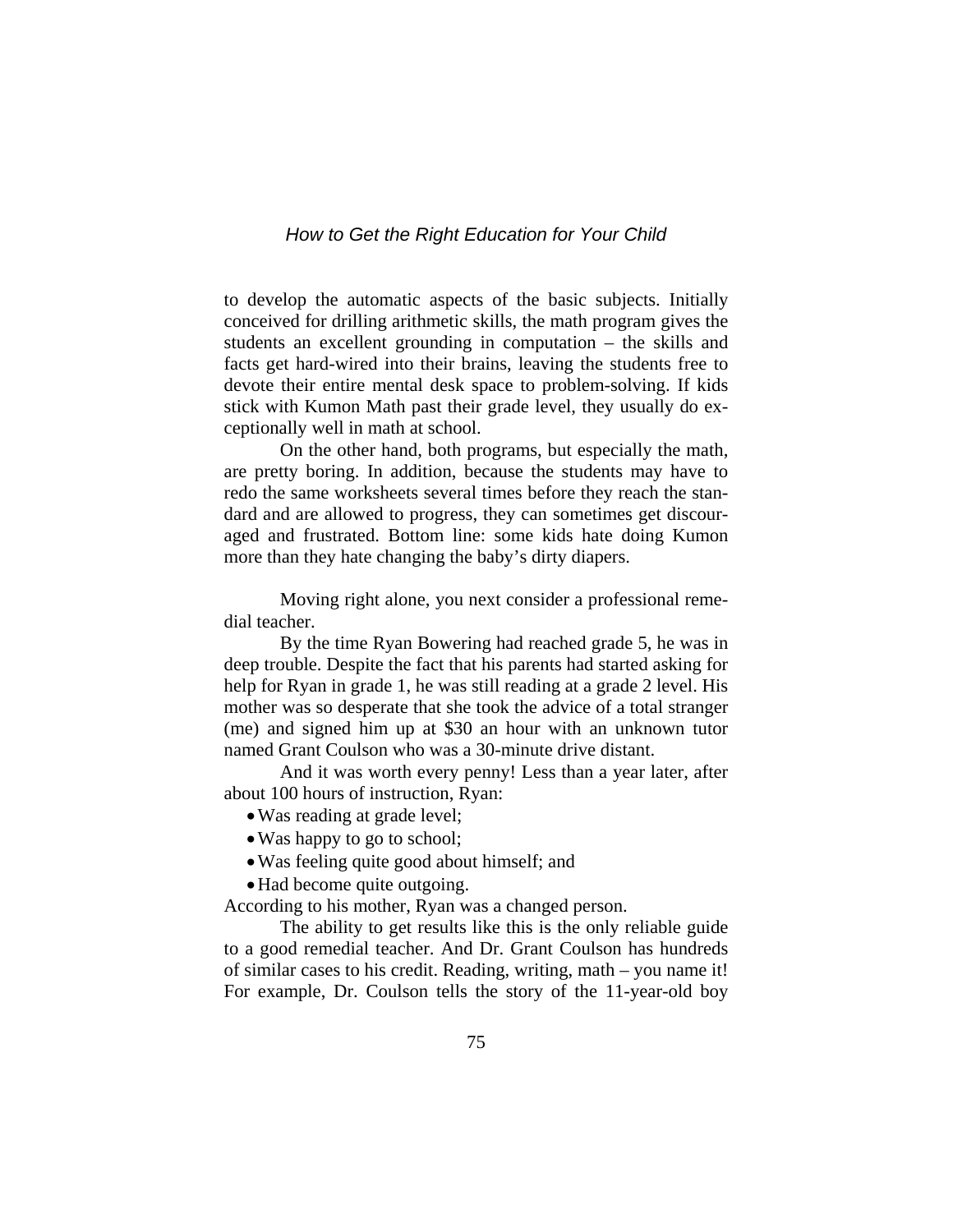#### *After-Schooling Your Kids – Tutorial Version*

who came to him unable to add  $5 + 3$  without counting on his fingers. After 98 hours of instruction, this student was doing math at a grade 9.5 level.

 Dr. Coulson's apparent miracles were achieved by using proven teaching methods. There is no mystery about which methods work. The only mystery is why educators reject these methods. If you happen to live near Maple, Ontario, then deciding what to do about Jack should be a no-brainer – assuming you can afford Dr. Coulson's fees (a lot more than \$30 these days, unfortunately).

 I did ask Dr. Coulson what parents should do if they can't access his services. His advice was succinct: "Look for the data". In other words, when trying to size up a remedial teacher, ask to see the records of other students whom he or she has helped. Furthermore, an effective teacher will be confident enough to give you a guarantee of some kind.

 A fourth possibility is a learning centre, such as Sylvan. These franchises are very successful, with nearly 1200 learning centres in Canada and the US. They offer remedial teaching in all the basic skills, such as math, reading, writing, and study skills, for all grades through school graduation. An on-line tutoring service is available as well. According to their web-site, fees vary but can be as low as \$88 a month.

When new students arrive at Sylvan, they are given standardized testing (for a price). The parents are then informed of the results, and an individualized program is proposed. The average length of stay is around 56 hours, or about seven months. When I was doing my research for this book, I asked one of the Sylvan franchisees to send me data on student progress. Although I asked twice, I never received the information I requested.

 Just as at John Dewey, everything depends on the teacher. If Jack happens to get a good teacher at the learning centre, then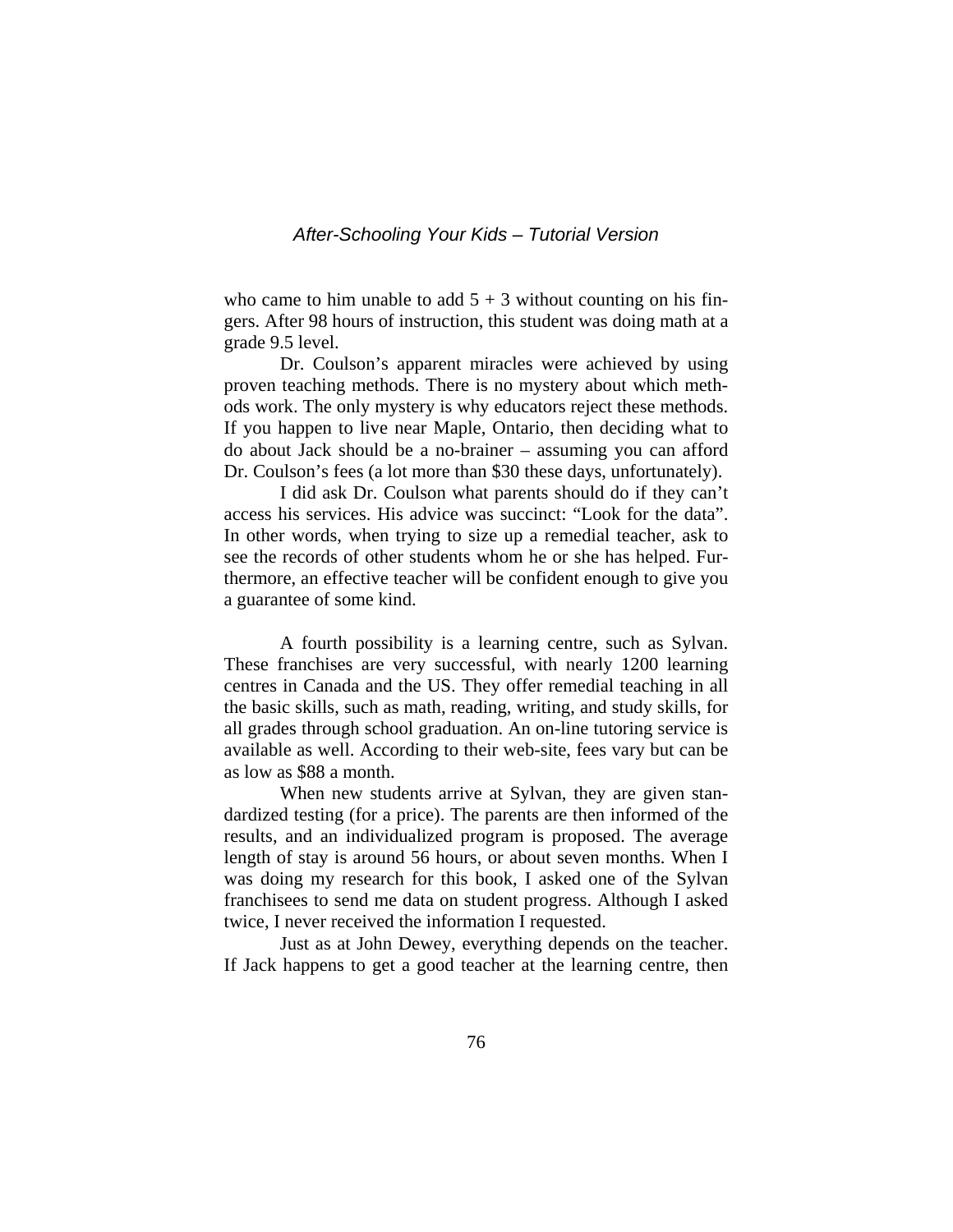he's in luck. As always, you are going to have to do the usual checking around before signing on the dotted line.

- •Talk to the parents of some students at the centre in question.
- Interview the teacher(s) Jack would be assigned to. Ask about their experience and qualifications.
- •Ask to see data on that centre's track record.

 After all, if Jack takes lessons there for one year, you will probably end up spending several thousand dollars. Would you spend that amount renovating your basement without checking the contractor's references?

In case you haven't noticed, there is a recurring theme in this book, namely:

### **THE TEACHER IS THE KEY.**

The difference between a good teacher and a bad teacher can be a full level of achievement in a single school year. Students who are unlucky enough to draw three bad teachers in a row are statistically toast.

Regardless of where you search for help  $-$  at the school, down the street, across town, or in another city – you have to hold out for a teacher who gets results – and can prove it.

 The kind of supplementation described in these two chapters is known in some circles as after-schooling. Of course, afterschooling has its drawbacks, since it generally takes place when the kids are tired out, having already put in a full day's play at school.

 There is another alternative, as a growing number of parents are discovering. They have opted out of the system entirely – either by enrolling their children in a private school or by choosing to home-school them. My exploration of these options is up next.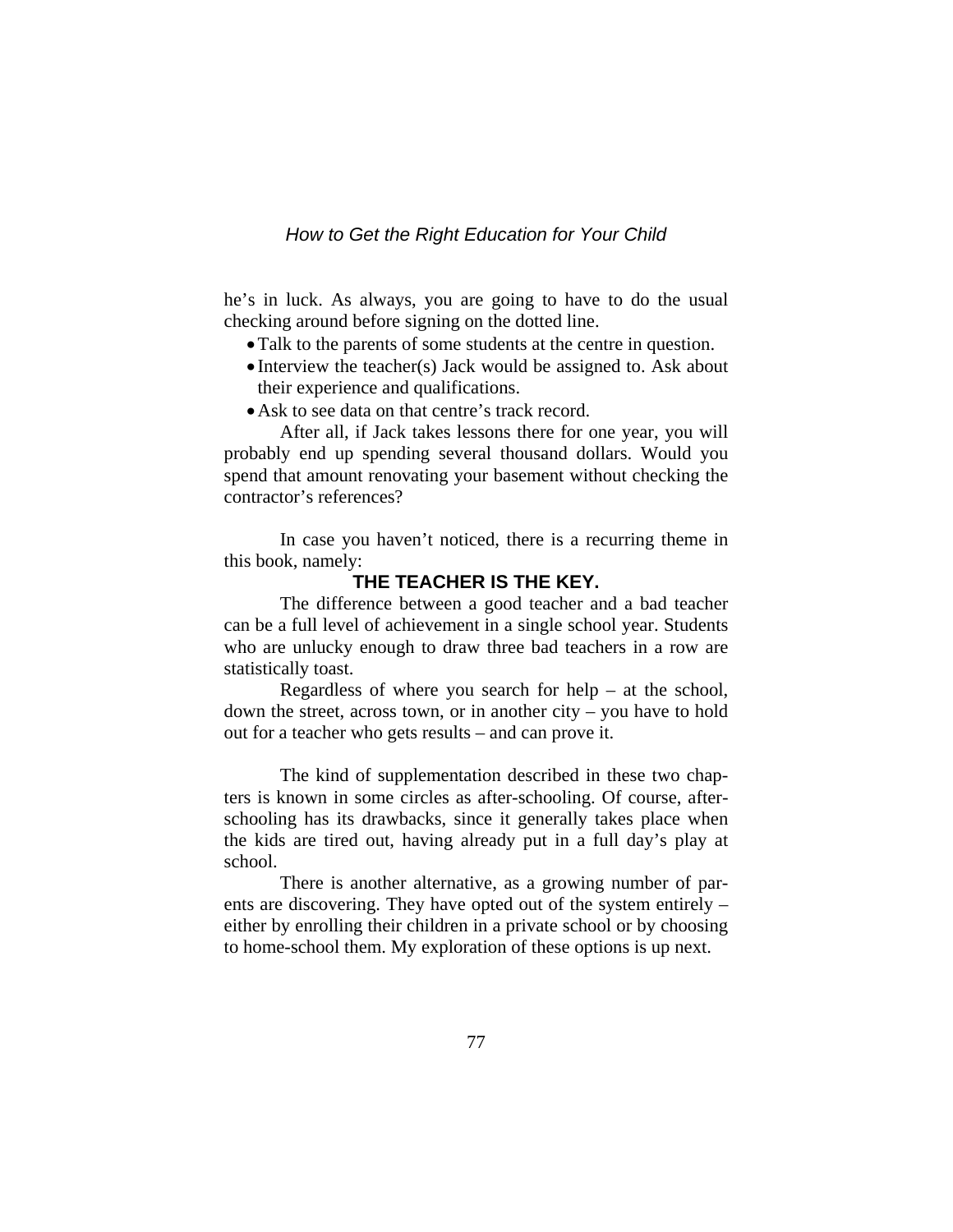*Going for Broke – Private School* 

#### **Chapter 6**

## **Going for Broke – Private School**

 It is far easier to compare the performance of different cars or find out the ingredients of granola bars than to get information on the quality of private schools.

 Most private schools are as unaccountable as the public schools. Unless schools voluntarily give their students standardized tests and honestly report the results, it really is very difficult for parents to discover whether or not a given school is doing a good job. Lots of them aren't. After all, private schools are in competition with a very weak competitor (public schools). In order to attract customers, the private schools have to offer service that is only slightly better. And, for the most part, that is what they do offer.

After all, the private schools are dragged down by many of the same handicaps as the public schools.

- •Their teachers have been trained at the same woefullyinadequate faculties of education.
- They draw from the same pool of dreadful textbooks.
- They are constrained by the same provincial policies and regulations.
- They are influenced by the same erroneous philosophy.

 Dr. Mark Holmes, a prominent Ontario educator, tells the story of visiting one of the province's élite private schools in Toronto where several teachers, not knowing Dr. Holmes' views, apologized for not being more child-centred – yet. They were moving in that direction, despite being worried that the parents might not be ready!

 Private schools are yet another example of how private enterprise is capitalizing on the child-centred mania in public schools. In 1976, there were only a handful of private schools in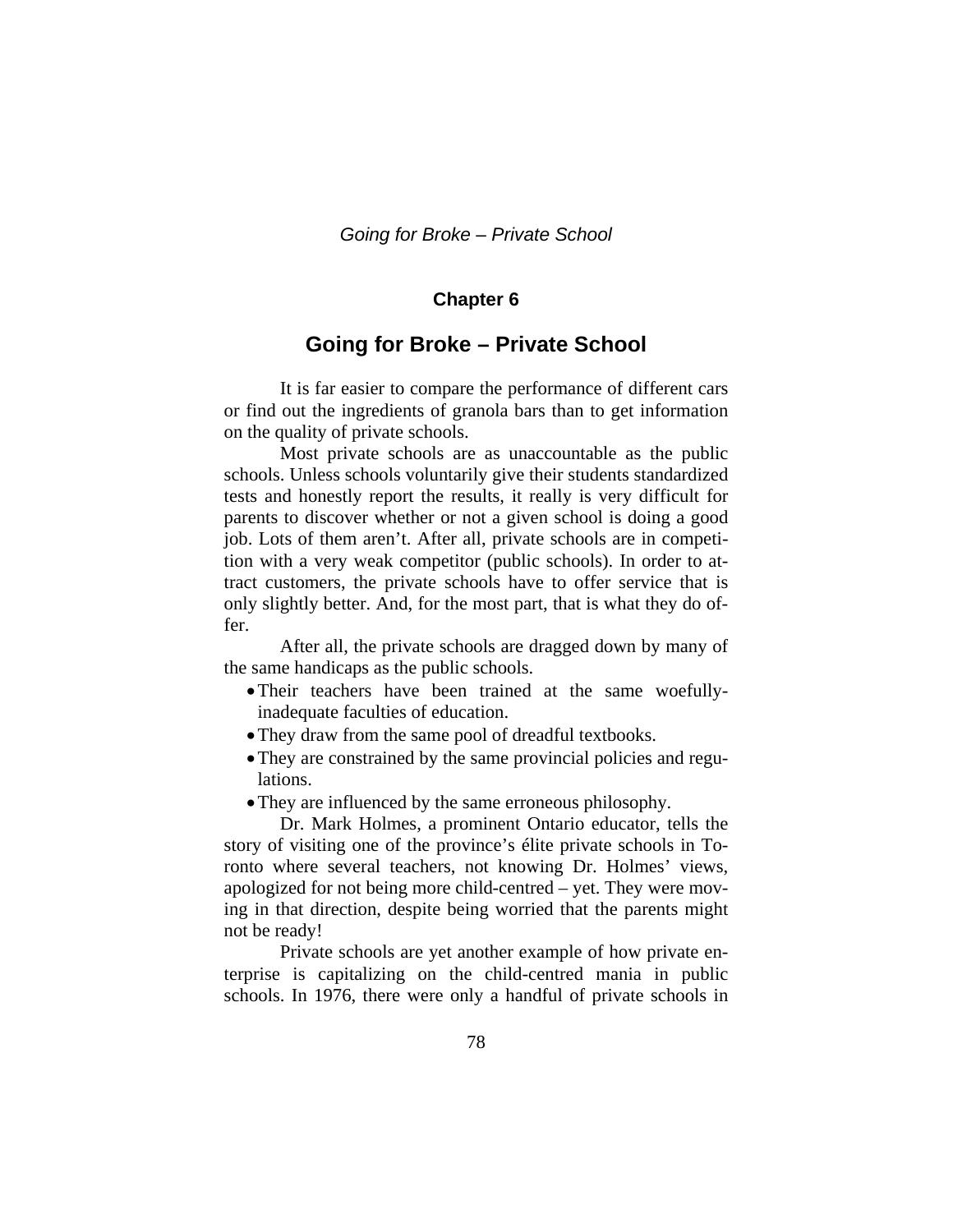Ontario. When I published the first edition of this book in 1998, there were not quite 700. And now, in 2009, there are over 900.

 The schools are endlessly varied. They include religious schools, Montessori schools, academically-intensive schools, sports schools, on-line schools, music schools, and much more. And that's good! Obviously, not all students are the same, and the more choices they have, the more likely they are to find a suitable school. Similarly, parents have different aspirations for their children – some are looking for a school that will prepare their child for a career, while others might want a liberal arts orientation or a strong moral emphasis. There should be schools for everyone.

 Janyce Lastman is a Toronto independent educational consultant who, among other things, helps parents find the best private school for their child. A lot of what Mrs. Lastman tells parents is common sense but, because so many people get caught up in the mystique of private schools, I will run the risk of boring you by repeating some of her comments.

- The older children get, the more their needs diverge. By the time they arrive at high school, no school could realistically expect to meet the needs of all its students. The children are just too different from one another.
- And, of course, unless your own children are like peas in a pod, you may find that they would be better off if they attended different schools. Much as you might prefer to send them to the same school, it may be better for them to be separated.
- Private schools, much more than public schools, offer a specialized type of education – often catering to a particular category of student, such as gifted, rebellious teen, or under-achieving. So when parents go shopping for the right school for their child, they must be very clear about what each school is offering.
- Also in the category of obvious-when-you-think-about-it advice from Mrs. Lastman, is the bad news that you're never going to find the perfect school. Just as no school will be right for all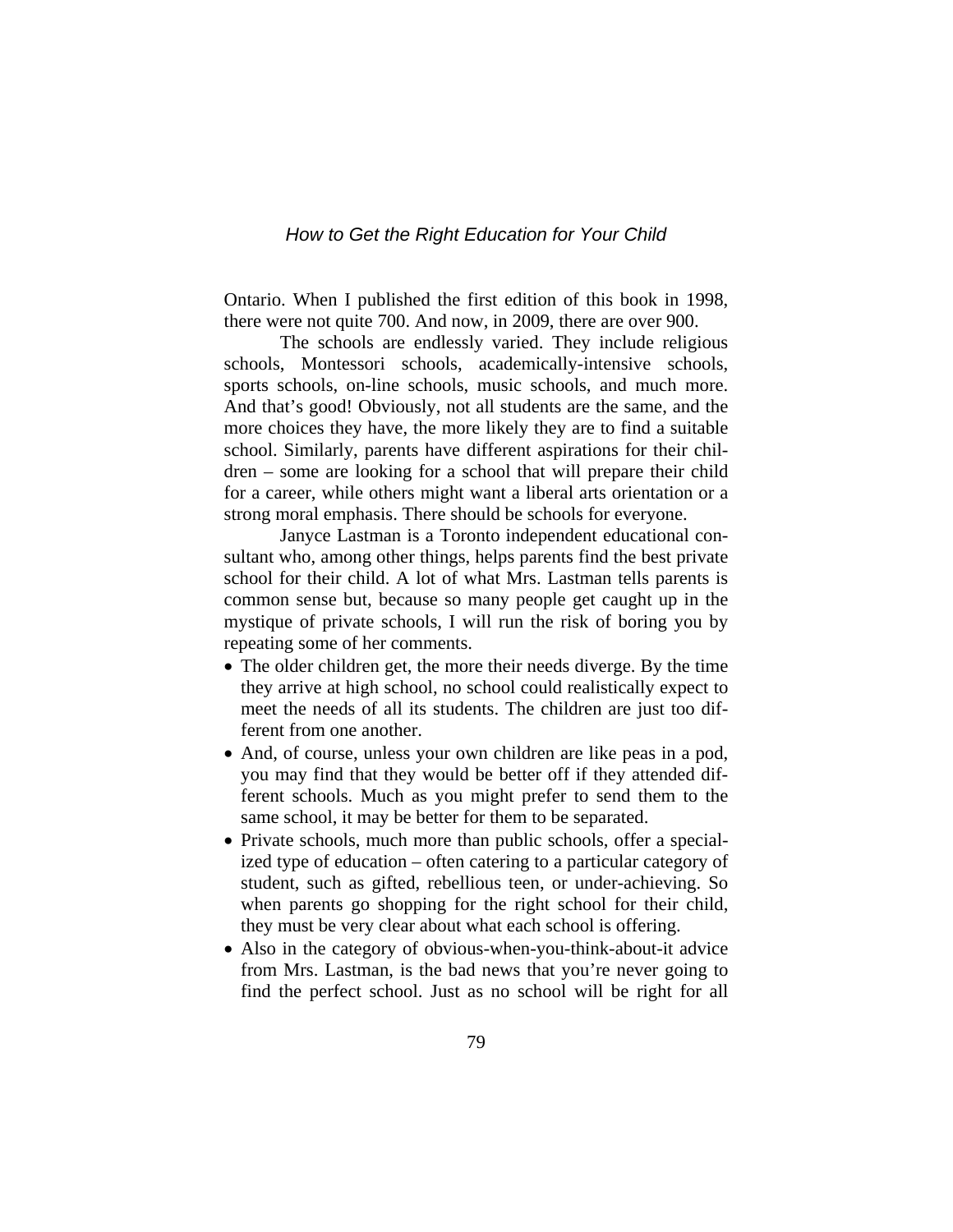*Going for Broke – Private School* 

children, similarly no school will be 100% right for any one child. Mrs. Lastman suggests that parents be content with a school which fulfils about 75% of their requirements. The perfect school exists only in your dreams.

 The only sure things in life are death and taxes, they say. All anyone can do when looking for a good school is to try to improve the odds of finding a good fit.

#### *Day Schools*

 You can readily locate your local private schools by consulting the *Yellow Pages* under "Schools – Academic – Elementary and Secondary" or going on-line. A lot of schools will be ruled out on the grounds that they are:

- •Too far away; or
- Don't offer grade 5; or
- •Require knowledge of another language; or
- •Are too specialized; or
- •Are too expensive; or
- •Have an unacceptable religious affiliation.

 Unless you live in a big city, you are probably down to two or three possibilities right away. Let's say you have narrowed down the list to the following three: Rousseau Hall, Elite College, and Oak Manor Academy. They all sound great, how to choose? In chapter 3, I talked about how to identify a good public school. Most of the same principles apply when it comes to choosing among private schools, but there are a few differences.

For example, you shouldn't get all excited if the principal is nice to you. Unlike their public school counterparts, private school principals have an incentive to enrol additional students. As well, few private schools participate in the provincial tests (because they are too expensive), and so you can't go on-line to see how well the school ranks provincially.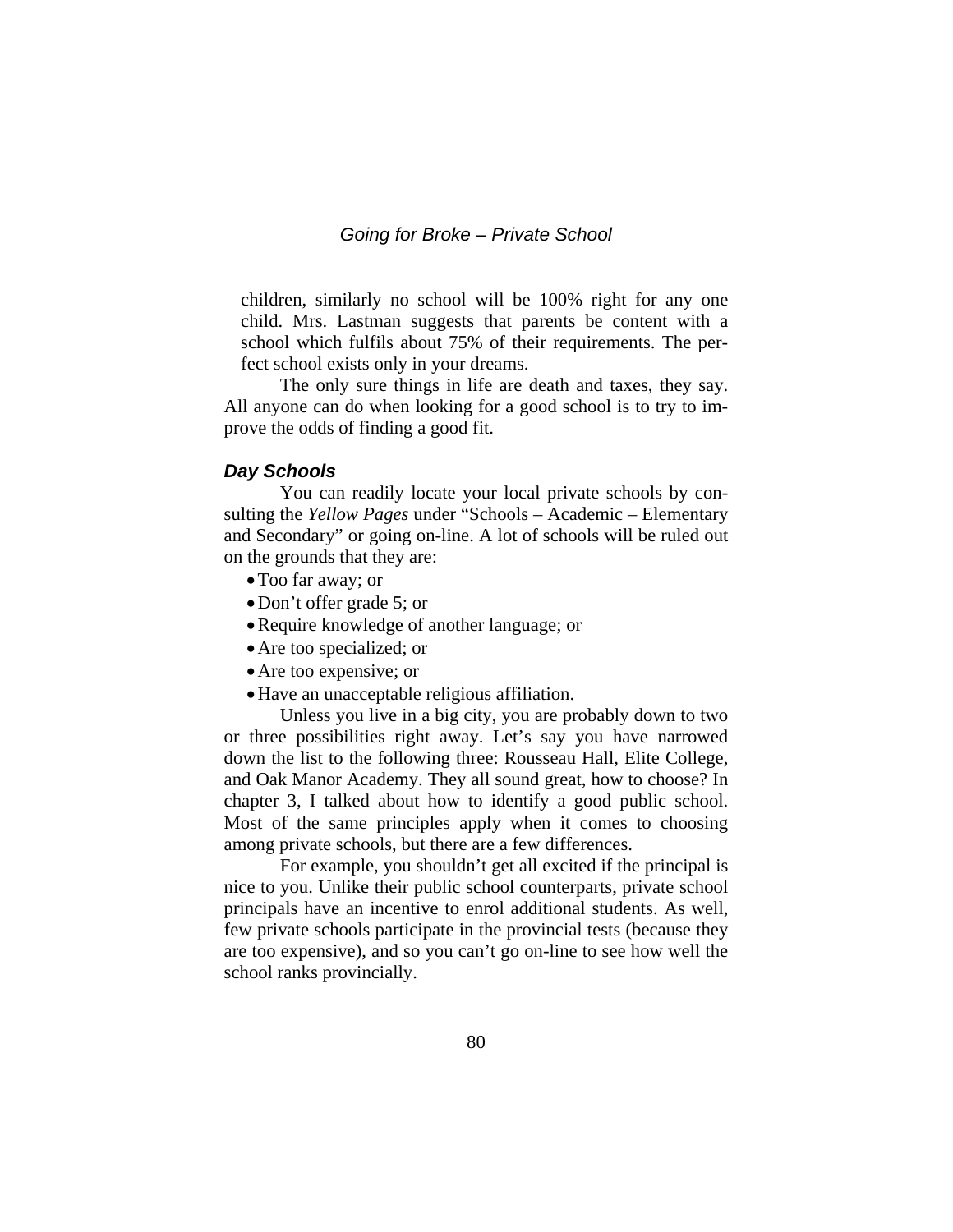Your first stop is **Rousseau Hall**, a new school which was founded just last year. The premises look great – spick and span and lots of glass. The students look well-dressed and come from posh homes. But soon, alarm bells start going off in your head. When you ask the principal about the students' tests results, she laughs and says they don't believe in standardized testing, since they can't measure the really important learning and in any case tests are just a snapshot in time.

And when you ask to visit the grade 5 class, she laughs and says they don't believe in grades since children should progress at their own speed. But the clincher comes when you walk through the school and see for yourself that they don't believe in order or discipline either. You quickly cross Rousseau Hall off your list.

 Next stop is **Elite College**, a large school, located on a nicely-landscaped campus. You like the look of the place – lots of lavishly-appointed classrooms, well-behaved kids wearing uniforms, a big gym… But when you ask the principal about the students' results on standardized testing, he vaguely replies they haven't done much of that lately. When you ask to sit in on the grade 5 teacher's class, he responds that it's against school policy. And, later on, when you discuss Jack's reading problem with the grade 5 teacher, she assures you that Jack will fit in just fine in her class since many of her students have reading problems. Not exactly impressed, you put a big question mark beside Elite College and note the names of several parents at the school.

 A word of advice for when you talk to these parents: you are looking for parents who are thrilled to bits with the school, since a really good school will make a huge difference, an improvement that is impossible to miss. If, on the other hand, the parents say things like: "Yes, I suppose Elite College helped Eleanor", or "Yes, we're pretty sure Jason is better off there", don't buy it! Remember, these parents are parting with big bucks to send Eleanor and Jason to private school, and so they are subconsciously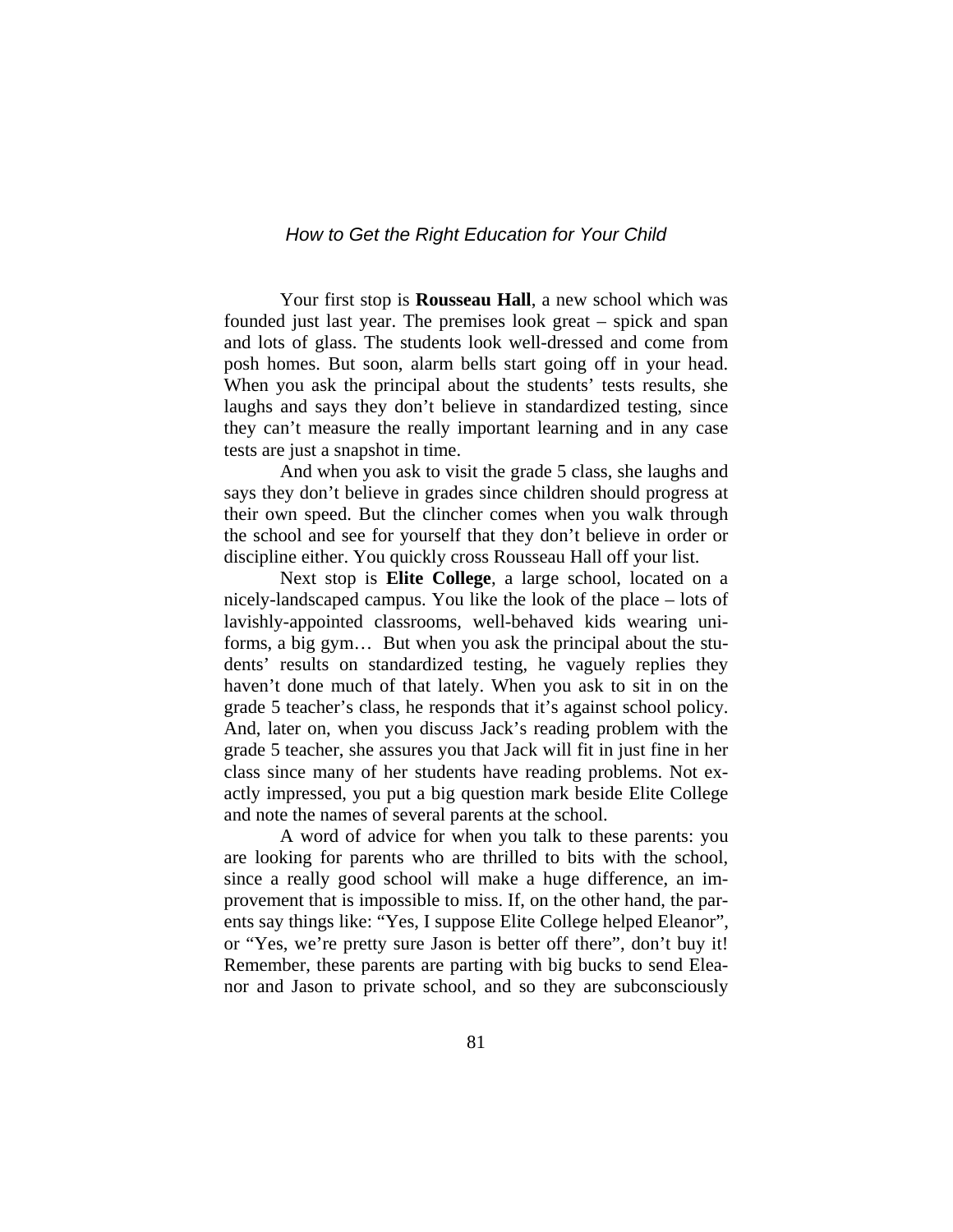motivated to believe they are not wasting their money. Jack doesn't need a school that's sort of okay – he needs a school that will save his bacon!

 Let's say your conversations with Elite College parents tend to elicit only rather lukewarm endorsements. Moving right along, you arrive at the third possibility, **Oak Manor Academy**. By now, you're pretty wary, and the academy's appearance doesn't exactly reassure you. A bit run-down looking and bulging at the seams with students dressed in very simple uniforms, the building has clearly seen better days. Inside, the floors don't gleam, and the furniture looks kind of shabby.

Braced for another disappointment, you trot out your usual question about the results of standardized testing. To your surprise, the principal immediately hands you a three-page report showing the results of standardized testing for each class over the last five years. It's very impressive!

 A faint hope dawning, you ask if you can sit in on the grade 5 class. Five minutes later, from your vantage point at the back of the class, you are amazed.

- •That's very high-level math they're doing why, it's algebra!
- The student work on the walls is excellent, especially the art and there are no spelling mistakes!
- •The textbooks, too, are different. Some of them actually come from Singapore!
- And the students they are totally motivated and engaged!

 Back with the principal, you confess there is no way Jack could keep up with that grade 5 class. The principal laughs and says that most public school transfers are in the same boat. As a result, Oak Manor scrimps and saves to provide a special transition teacher for them. The expense of this extra teacher forces the school to cut corners when it comes to maintenance and cleaning, but it's definitely worth it. Because the school council (which sets the tuition fees) wants to keep costs down, they pay their teachers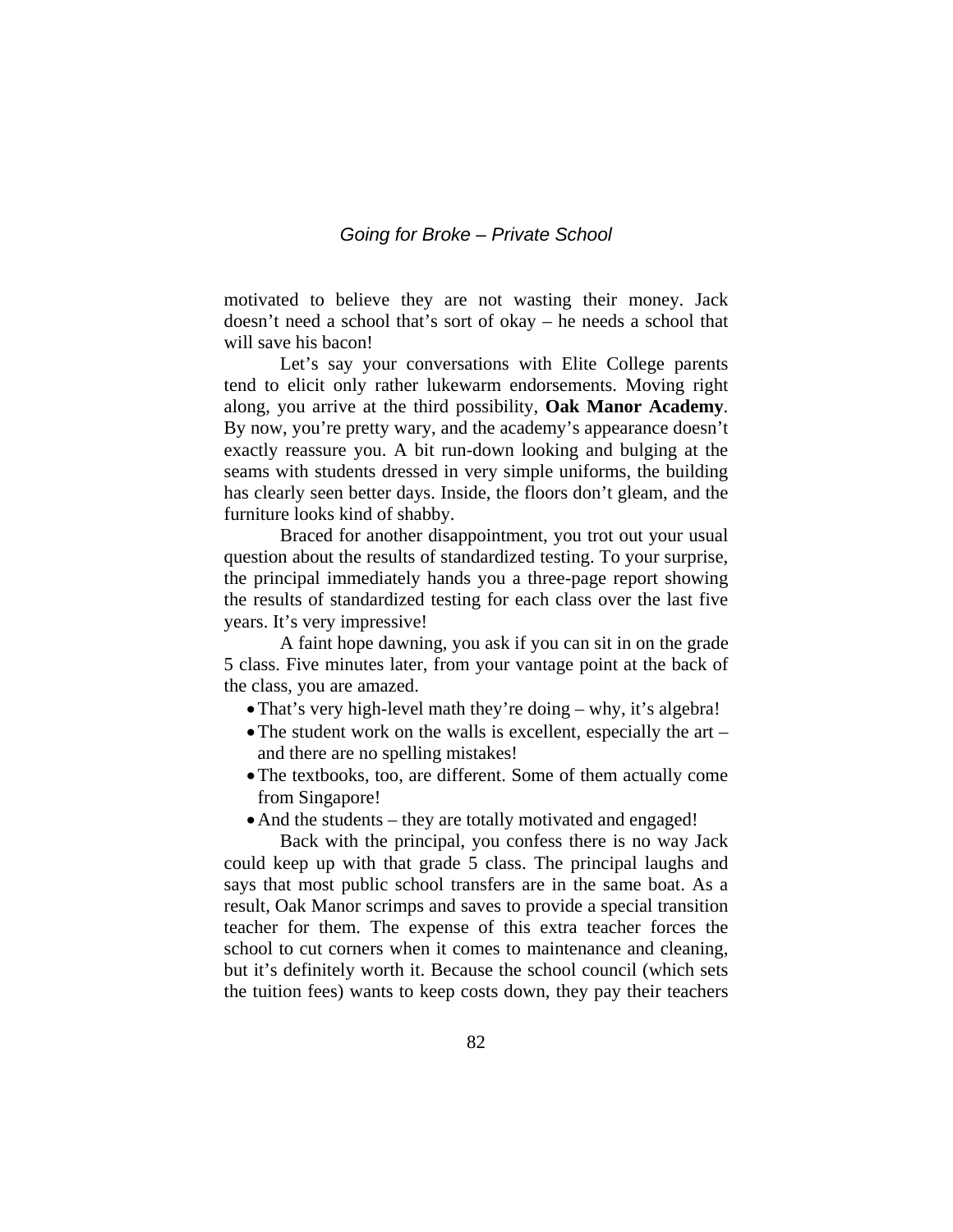less than the going rate. This is actually a plus, since it weeds out marginal teachers who are attracted to the profession by the prospect of high wages and generous vacation time. The principal of Oak Manor tells you she is humbled by the calibre of the dedicated teachers at the school.

 In response to your anxious questions about the ability of the transition teacher to cope with Jack's grade 2 reading level, the principal reassures you that this is a very common scenario and that Jack should be up to speed in about six months. You fight down the impulse to sign him up on the spot – since you really should talk to a few parents at the school (as well as see your bank manager about a loan). But it certainly does look promising!

 Of course, Oak Manor Academy exists only in your dreams. But you might be interested in a real live Toronto school.

 By the time most students at the Giles School reach grade 5, they are several years ahead of the average Ontario student. At the Giles School, the main language of instruction is French, although students also learn English and, in some cases, Japanese. In grade 4, for example, they read and appreciate *The Hobbit* and *Romeo and Juliet.* 

 According to the headmaster, Harry Giles, the children learn so well for two reasons. First, the school uses proven teaching methods and has very high expectations. Second, most students start school aged three or four. By the time they are through their junior kindergarten year, they have completed Ontario's grade 1 curriculum.

 Mr. Giles has found that there is a huge advantage to starting kids young. Just as you lose muscle mass if you don't exercise your body, so too do you lose neural pathways if you don't stimulate your brain. Mr. Giles has found that kids who learn to read at an early age do extremely well in school.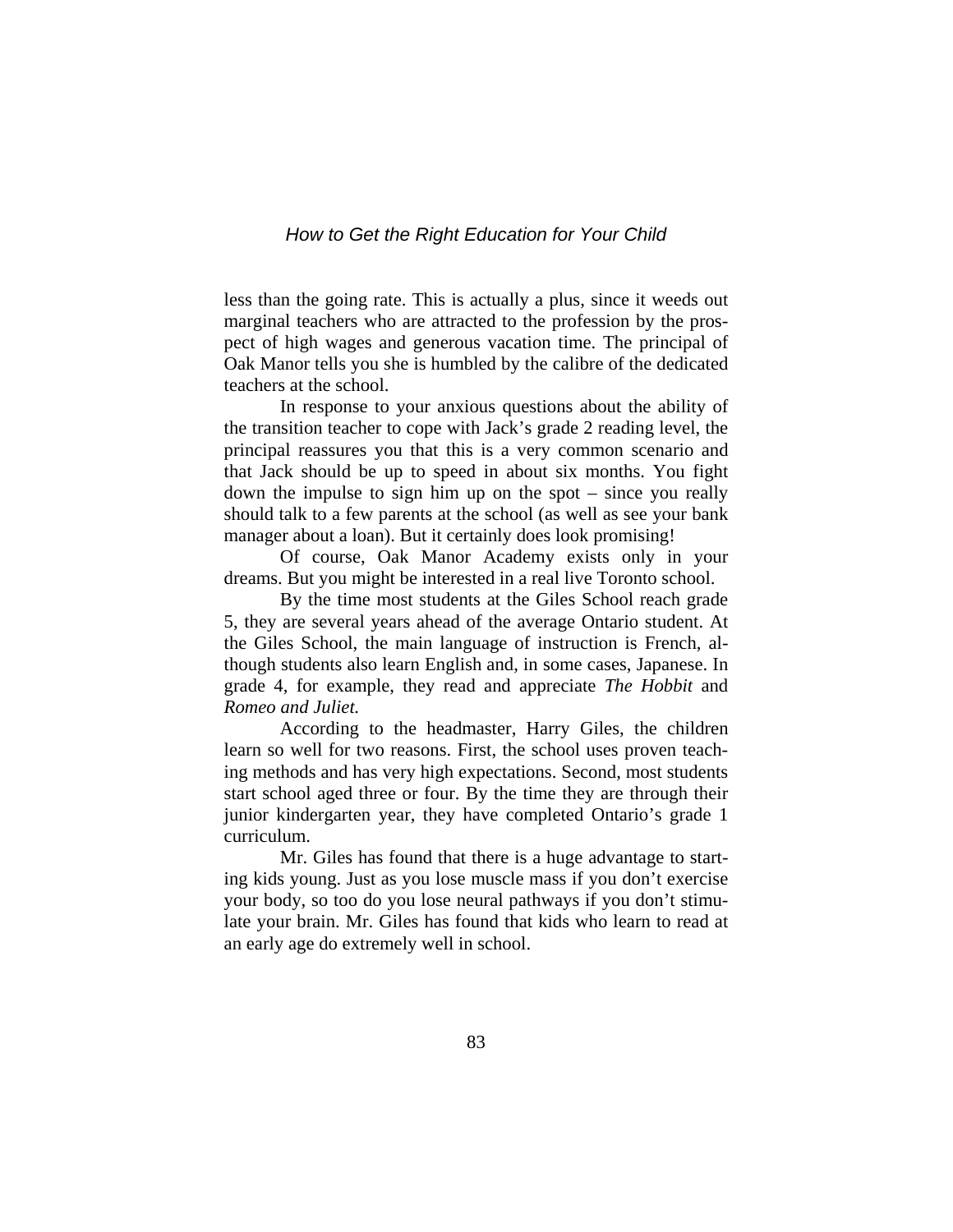#### *Going for Broke – Private School*

 The Giles School is exceptional, unfortunately. Thirty-plus years of child-centred learning have erased our collective memory banks of how much children are capable of achieving.

## *Boarding Schools*

 Let's assume you have scouted out all the private schools within reach and none is suitable. If you are wealthy, you still have the option of looking at a boarding school. You will be able to find most of them by Googling [province] boarding schools.

 Generally speaking, most boarding schools have high standards. After all, parents don't send their kids away lightly, plus parents are definitely going to insist on exceptional results after parting with \$20,000 or so. In addition, boarding schools can usually turn kids around faster than day schools can – after all, they have the kids there all the time and can stay on top of them 24/7, enforcing homework and other desirable behaviours. On the other hand, no human institution is perfect, and there are always pluses and minuses.

 Sometimes, a school can work miracles. Brad Peterson of Lethbridge, Alberta was a square peg in a round hole. He never really connected with school and, after he failed grade 8, things went from bad to worse. Desperately unhappy and destructive, he even moved out of his house for a time. For years, his parents tried one thing after another and, finally, they gave him an ultimatum – either leave home for good or go to a "bootstrap" boarding school in Ontario. He went.

 The improvement was immediate. Forced to write a letter home on arrival, he took pains to do a good job and even used much better handwriting. On his visits home, his mother noticed a big change – he was much happier and regaining his self-esteem. His mother will never forget his graduation from high school – the joy of accomplishment, the students' pride in themselves and each other… Now Brad is the boy his mother always knew he was – a self-assured, wonderful young man who went on to graduate from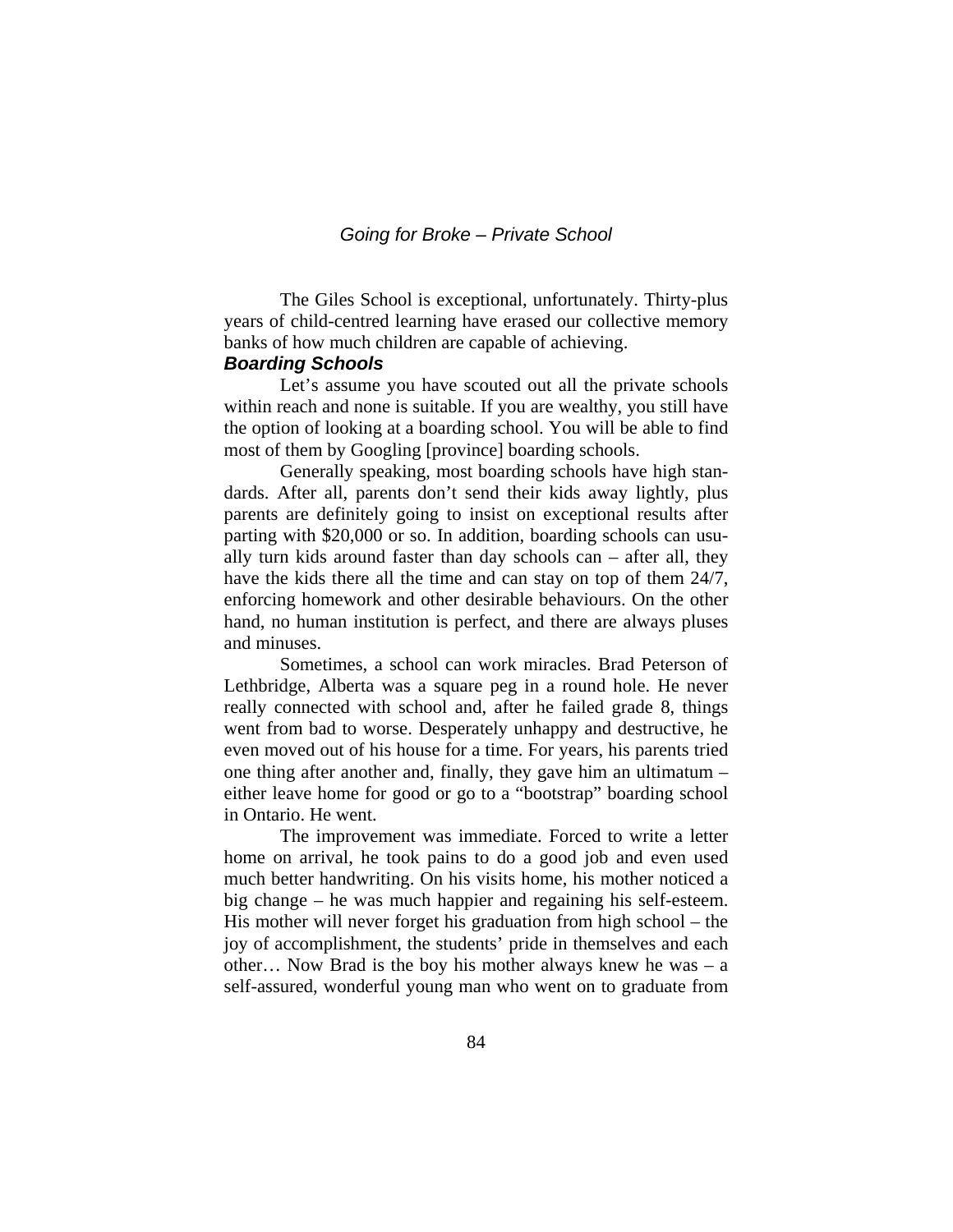university. The Petersons had to make financial sacrifices to send Brad to boarding school, but it was worth it. What value do you put on a child's future?

 If you would like to go the private school route but find the financial prospect too daunting, you should apply for a scholarship from the Children First School Choice Trust<sup>\*</sup>. Some conditions apply. For example you must live in Alberta or Ontario, your child must be in elementary school, and your household income must be below a certain level. Scholarship winners are chosen by lottery.

 There's only one more option left, but it's a good one. Read on to find out more about home-schooling.

 $\overline{a}$ 

<span id="page-89-0"></span><sup>\*</sup> [http://www.childrenfirstgrants.ca/main/index.php?page\\_id=1](http://www.childrenfirstgrants.ca/main/index.php?page_id=1)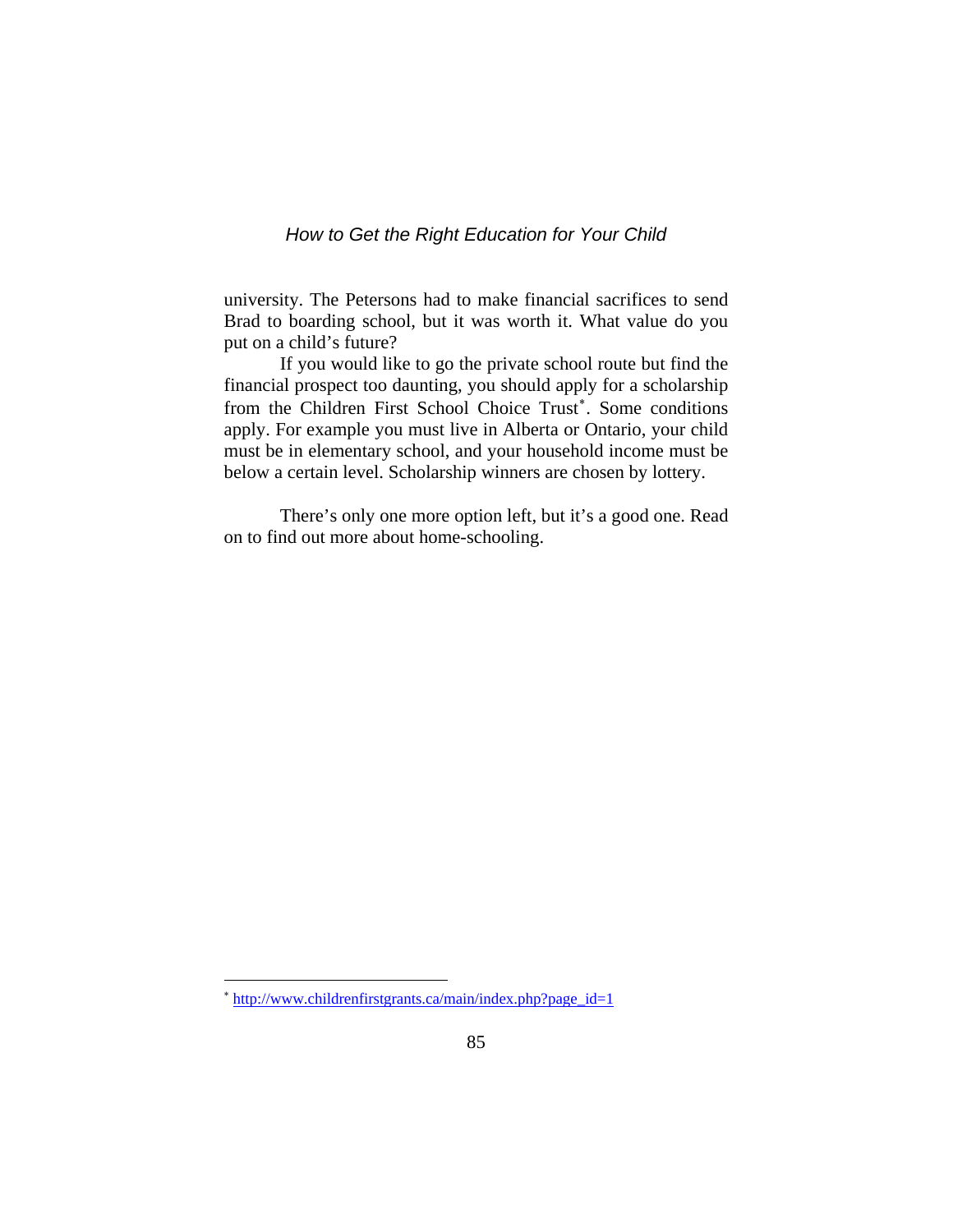#### **Chapter 7**

## **Doing It Yourself – Home-schooling**

 The fact that David and Micki Colfax home-schooled their sons didn't appear to hurt the kids' career prospects much. All four went on to higher education, three of them at Harvard. One of them, Reed, went on to become a lawyer who specializes in civil rights.

 As a result of home-schooled students' excellent track record, some American universities, including the Ivy League colleges, began to actively recruit them – even to the extent of offering them scholarships. These universities find that home-schoolers can really apply themselves and are excellent at independent studies.

While I can't promise you the same great results if you decide to home-school, chances are your kids will do better than the ones who stay in public schools. Home-schoolers typically score above the 80<sup>th</sup> percentile, meaning that the average home-schooled child does better than at least four-fifths of the population!

Canadian universities, formerly wary of home-schooled students, have recently started to come around as well. Naturally, they ask for reasonable evidence on which to judge their applicants' qualifications. The University of Guelph, for example, requires six grade 12 Ontario courses – which may be completed via correspondence, on-line learning, night school, day school, or any combination thereof – or acceptable test scores from the SAT Reasoning Test/ACT and three SAT Subject Tests in the appropriate subject areas.

Of course, not everyone commits to home-school her children for their entire elementary and secondary school careers. It's common for home-schooled students to attend regular high schools after completing grade 8 at home – and do very well!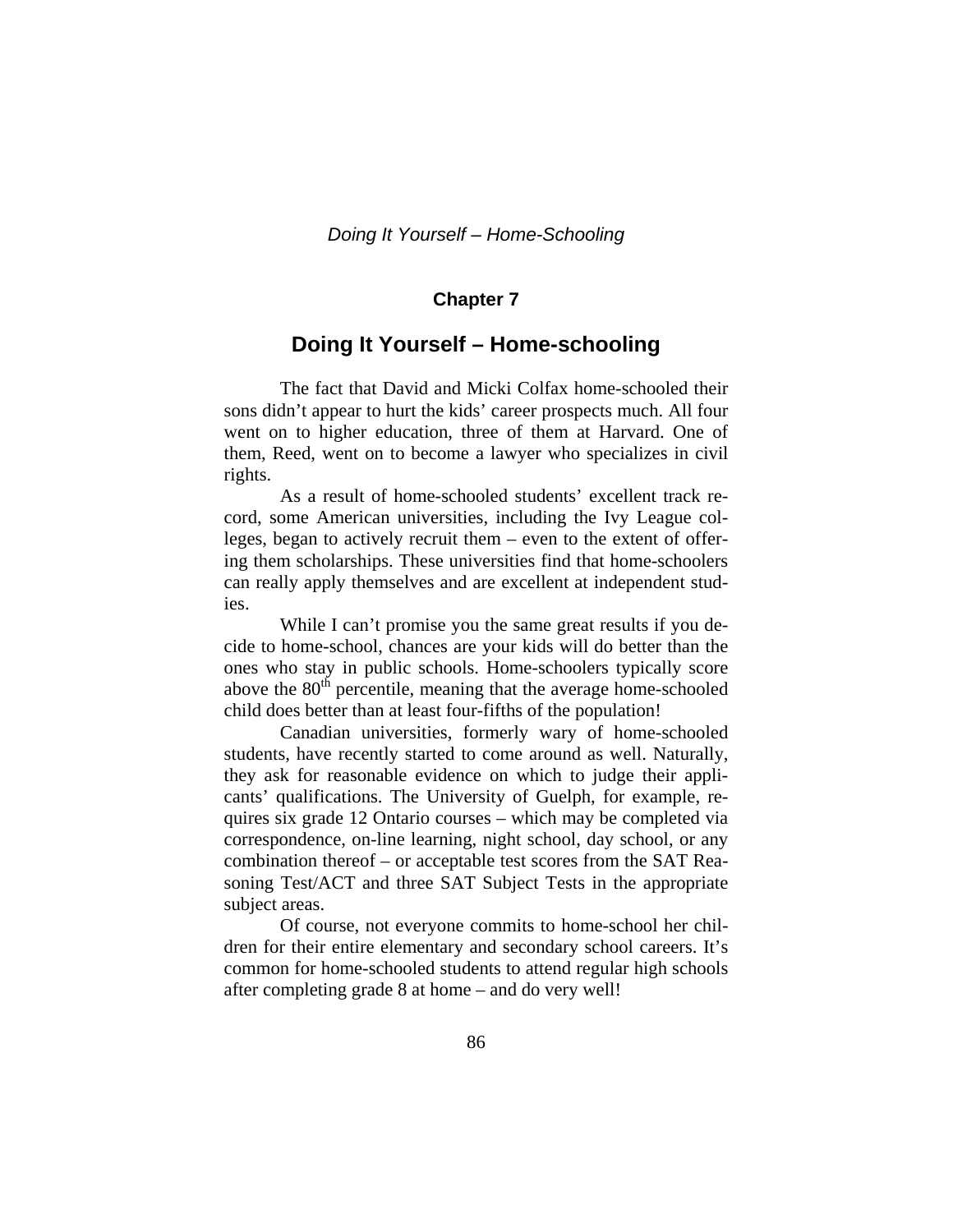Some parents keep their kids home in the morning to teach them academics and then send them to public school in the afternoon for the fun stuff. And, oftentimes, children are kept home for only a year or two, sometimes to ride out a rough period at the local school.

There is no legal requirement to notify the authorities that you intend to home-school, although in the case of children already enrolled in a public school, a courtesy call to the principal would be appropriate. And it is usually just as easy to transfer a homeschooled child into a public or private school.

When Dawn Erb started grade 6 at a new school, it seemed like a nightmare from which she couldn't wake up. Not only was she unable to do the work, but her teacher ridiculed her in front of the class and accused her of being lazy and stupid. Soon, she was having headaches and tantrums, refusing to go to school. "It was hell", her mother says flatly. By January, Mrs. Erb was so desperate she pulled Dawn from her school. At that stage, she didn't know anything about home-schooling, not even if it was legal!

Before long, though, she had made a deal with a neighbour to tutor Dawn for four hours a day. Then, in the afternoon, Dawn would work on her homework at home. The tutor found that Dawn was working well below grade level. For example, she had to count on her fingers to find the sum of 2 plus 3. After a year and a half of tutoring, Dawn had pretty well caught up, and the following year she started grade 8 at a private school where she did fine. Suddenly, Dawn loved school and just hated to miss a day.

The moral of the story is that you needn't be daunted by the prospect of another seven years without the local school's handy baby-sitting service. Just think in terms of keeping Jack home for the rest of grade 5 so the two of you can have a chance to see how you like it. If you're really nervous, you can experiment for a few months by keeping Jack home one day a week. That way, you can see how you both like it without burning any bridges.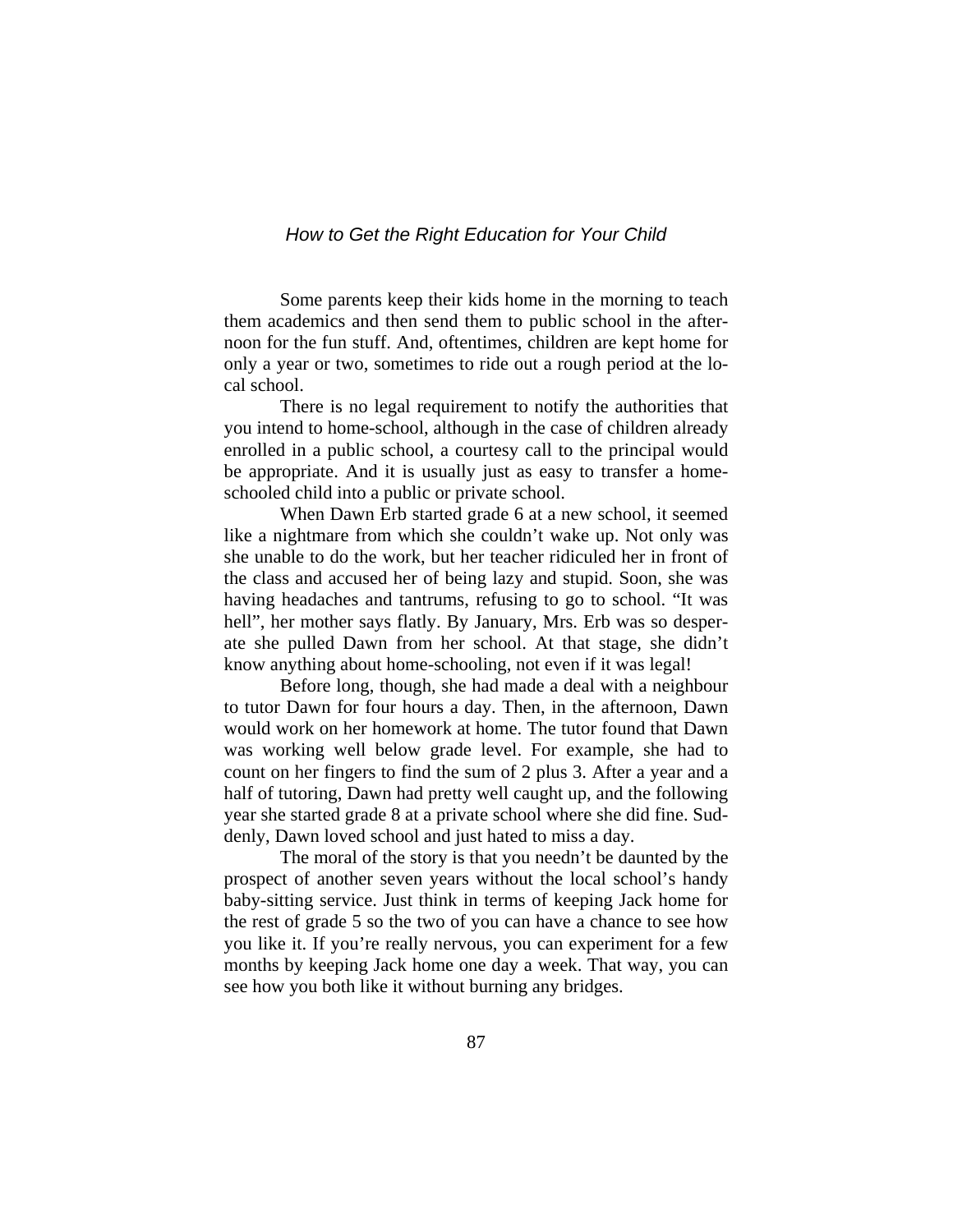#### *Doing It Yourself – Home-Schooling*

You may be surprised. Some families find they like homeschooling so much they carry on with it a lot longer than originally planned.

Why do people home-school? In the old days, families generally chose to home-school for idiosyncratic reasons such as their desire to give their children a religious education or as part of their back-to-the-land experience. Increasingly, however, today's homeschoolers are fleeing public education because of their disappointment with it. Typically, they are looking for higher academic and moral standards, more dedicated teachers, and freedom from bullying. And, a recent development as the word spreads about homeschooling, more and more children are taking the initiative and begging their parents to keep them home.

Sometimes young children are unable to articulate what they need but manage to communicate their distress regardless. When Brenda Shaw was still in kindergarten, she was formally identified as gifted. Standardized testing that year revealed that she was reading at a grade 8-9 level and doing math at a grade 3-4 level. She was a happy, curious, lively little girl.

By the end of grade 1, she was a different child. As her mother Mary puts it, Brenda had lost her stuffing. Mrs. Shaw later learned from the bus driver that Brenda had cried herself to sleep every afternoon on the way home. Standardized testing revealed that she had actually lost ground – her test scores were now lower than they had been in kindergarten.

Mrs. Shaw tried everything. She worked with Brenda's teachers, joined the PTA, served on a special school board committee, and joined the Association for Bright Children. But nothing she did could stop the school juggernaut from running out of control. For example, at one point Brenda was subjected to enrichment sessions (although the school called them "remedial sessions" in a weird bid to foster egalitarianism) in which she was given the same 100 math questions day after day. After 15 days of this treatment,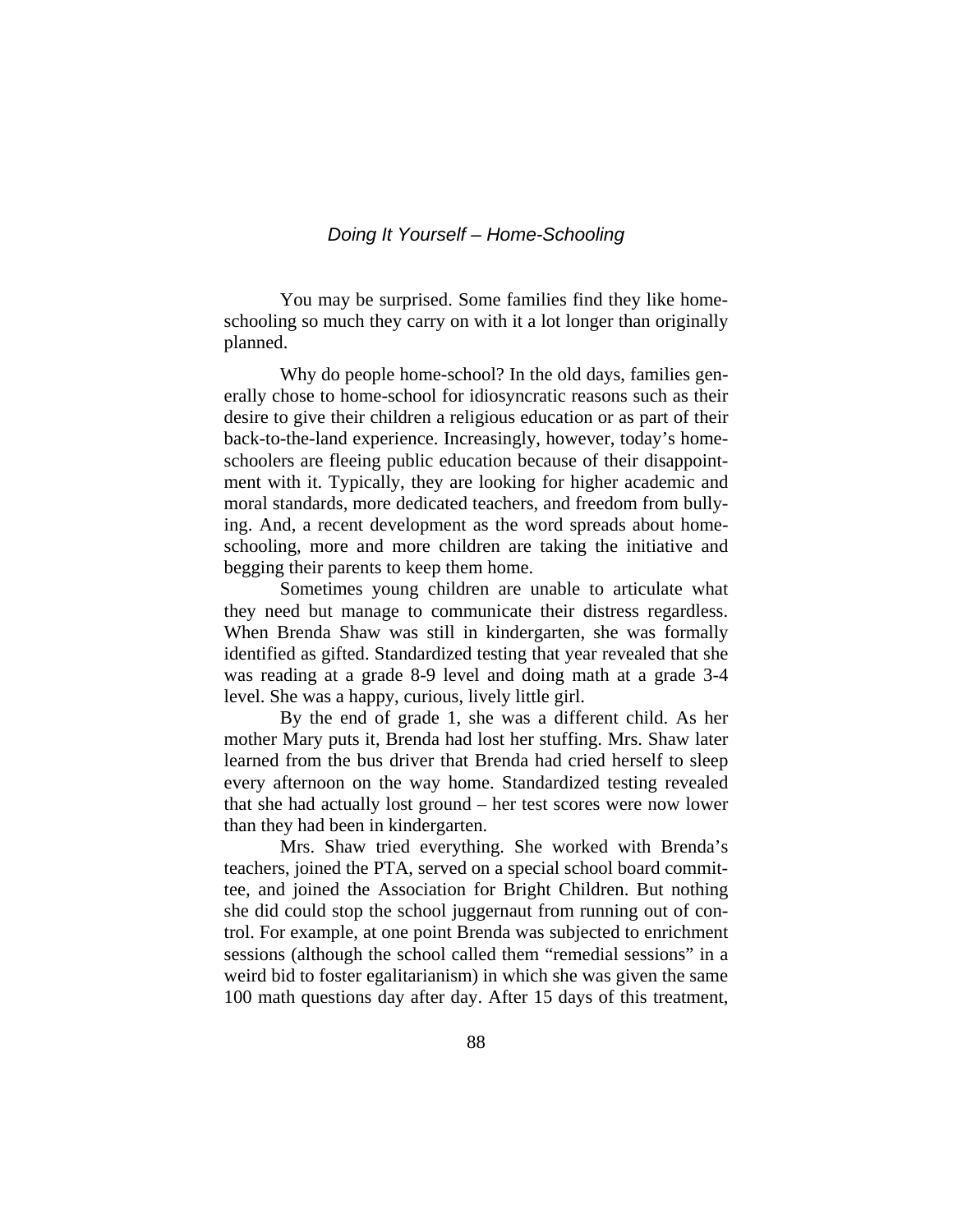Brenda finally refused to solve any of the problems, and the school staff announced that she had a serious learning disability, possibly coupled with a behavioural exceptionality.

By December of grade 2, her mother had finally had enough, and so she decided to home-school her daughter. Fortunately, this story has a very happy ending. When she was in her late teens, Brenda was given the Canadian Adult Achievement Tests by a local school board. They had never seen such high scores. Brenda went on to become a gifted astronomer.

If you are like most people, right now you are thinking, "I couldn't possibly home-school. I have no training as a teacher. I wouldn't have a clue what to teach. I couldn't possibly spare the time. My son and I get into fights when I try to help with homework. Jack needs to interact with other children his own age. The whole idea is ridiculous." Here's why you're wrong.

#### **I have no training as a teacher.**

<span id="page-93-0"></span> $\overline{a}$ 

 Most teacher training is of no value – unless, of course, you count courses on the history of education, the advantages of childcentred learning, and how to make leaf collections. If you don't believe me, just ask any teacher. Good teachers have figured their job out as they went along, which is what you've been doing every since Jack was born. And it's a whole lot easier to teach one or two kids than an entire class. Just to get you started, the first document in the appendix lays out the basic principles of successful teaching. **I wouldn't have a clue what to teach.** 

 With so many people after-schooling and home-schooling these days, the market has responded with an abundance of supporting material. Textbooks, workbooks, videos, computer programs – you name it and you can get it, even for free in some cases[\\*](#page-93-0) . The best way to find out about the possibilities is to plug into your local home-schoolers' network. More about this later.

<http://www.welltrainedmind.com/forums/showthread.php?t=45173>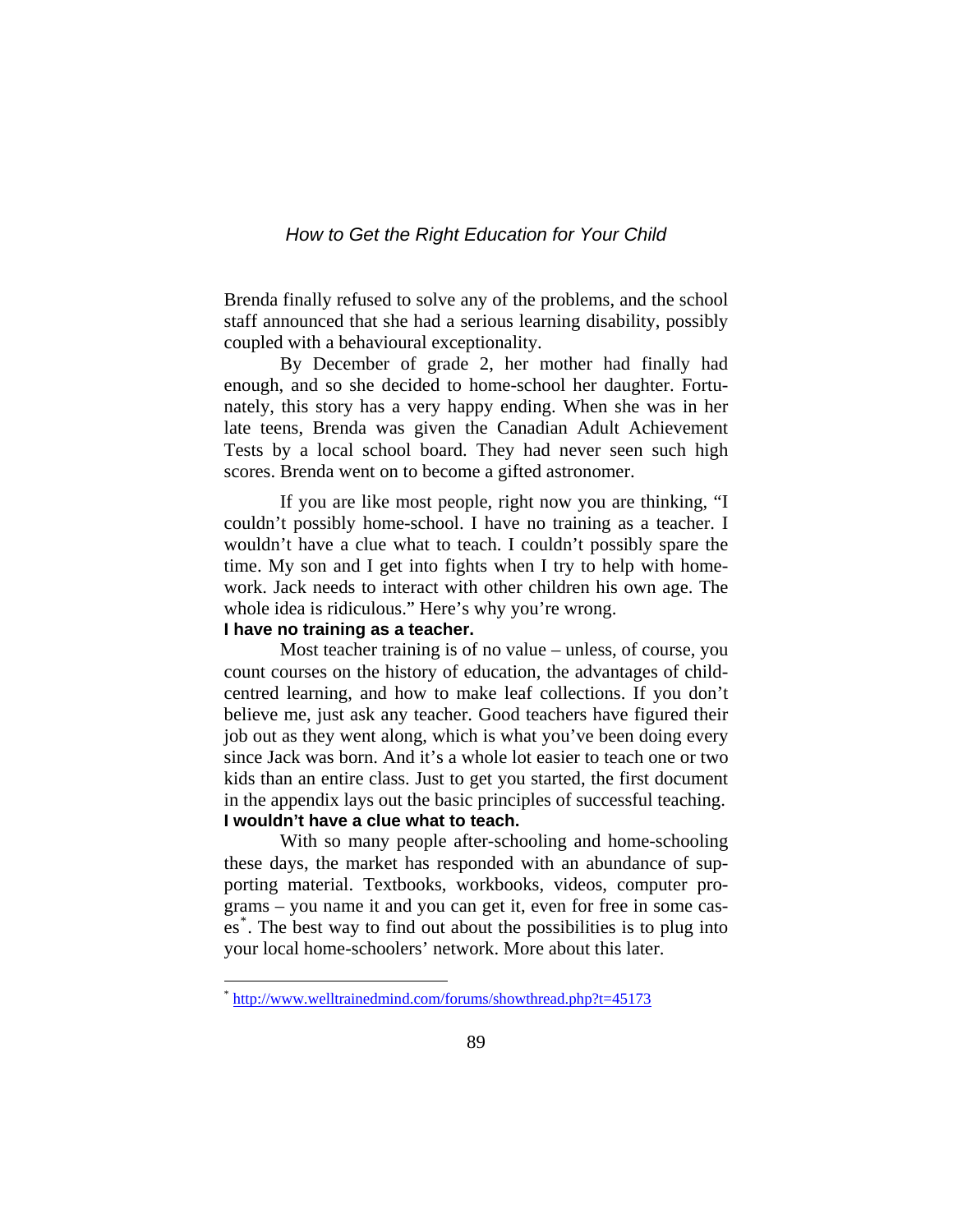## *Doing It Yourself – Home-Schooling*

There is also lots of subject-specific information in the appendix to this book. And don't worry about the provincial curriculum – no one in the education system monitors compliance or even, frankly, pays it much attention. By way of illustration, ask yourself how scrupulous Jack's school has been about Jack's mastery of the curriculum.

#### **I couldn't possibly spare the time.**

 Amazingly, most home-schoolers spend only about three hours a day on academics, if that – yet most kids cover a minimum of a year's curriculum without breaking a sweat. As well, it may be possible to work out something with other home-schoolers in terms of taking turns or specializing in different subjects or arranging classes. And maybe dad could pitch in on occasion? Home-school moms quickly develop creativity and ingenuity.

#### **My son and I get into fights when I try to help with homework.**

 It's likely that Jack's anger and frustration are the result of being asked to do work that is too difficult for him. As homeschoolers draw their children away from the destructive orbit of public schooling, they find their kids become gradually more cooperative and eager to learn. Attention spans lengthen, and the students start to accept the value of things like accuracy, discipline, and hard work. Most home-schooled children are a pleasure to work with.

#### **Jack needs to interact with other children his own age.**

 Of course, children have to learn to get along with others, but nowhere is it written that this is best accomplished packed into a room with 24 of their agemates. In fact, it is highly questionable just how valuable the public school experience is, given the bullies, cliques, and gangs commonly found there. Most home-schoolers regularly socialize with other families for special cultural, artistic, or athletic activities. They find that their children benefit from rubbing shoulders with other people of all ages, including adults.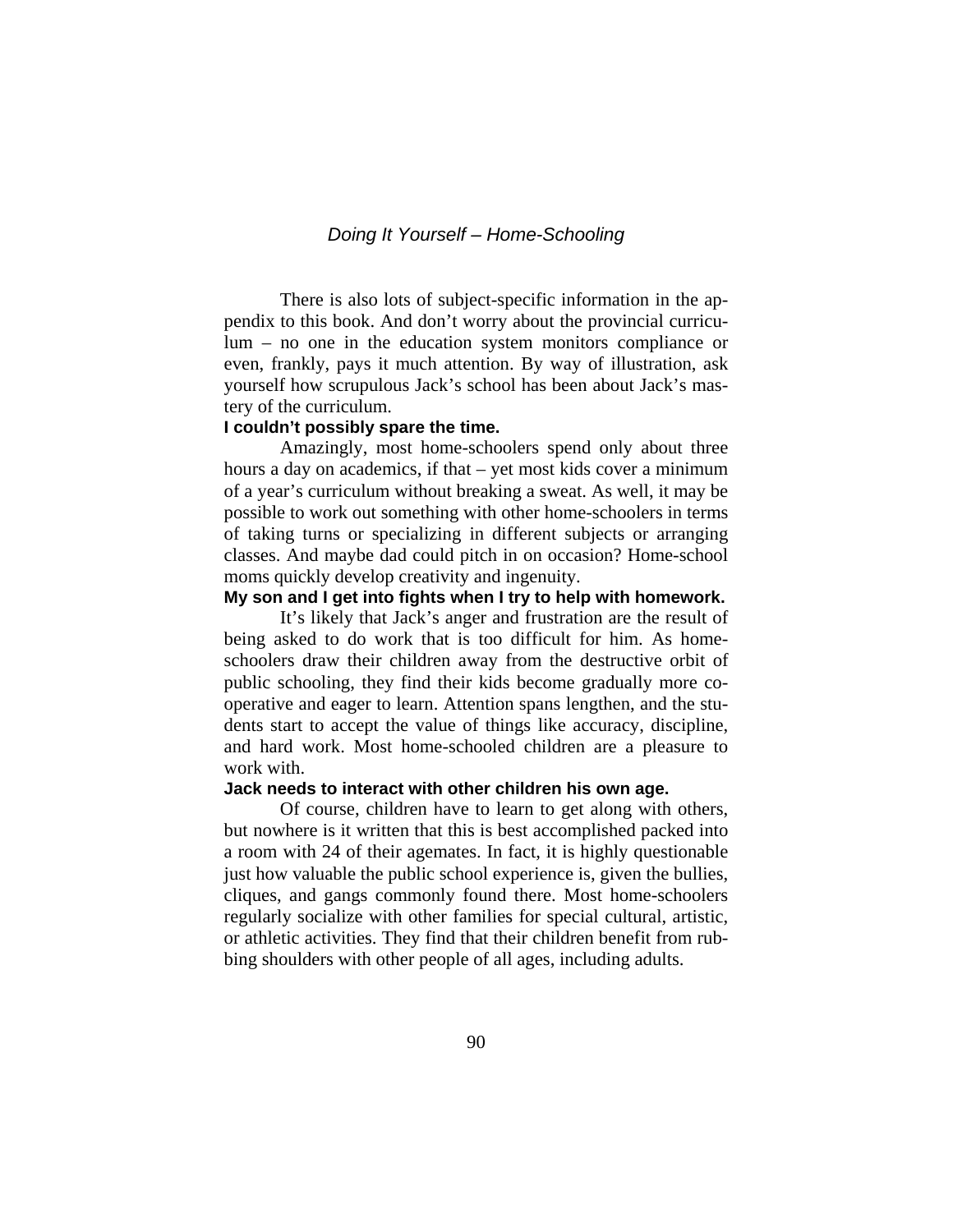The older children act as mature role models, and the younger kids provide opportunities to cultivate patience and tolerance. Home-schooled kids are typically poised, charming, and responsible, and siblings are often exceptionally close.

When Marg Hewson started to home-school her ten-yearold daughter Lauren, she worried that Lauren would miss out on the all-important "socialization" benefits that the public schools claim to offer. Mrs. Hewson was especially concerned about this because Lauren had been quite slow to make friends at her public school. It thus came as quite a surprise when Lauren made some wonderful home-schooled friends, of all different ages, and really started to come out of her shell.

Another unexpected bonus, by the way, was that Lauren suddenly became robustly healthy, with not even one bout of sniffles all year.

 So, what's a day in the life of a home-schooler like? Since every household is different and there is no set pattern – and no two days are ever alike anyway, I can't give a conclusive answer to this question. For what it's worth, however, here's what Sally Brown and her daughter Jessica (aged 12) did last Tuesday.

| $7:45$ am  | Arthur and Scott (aged 16) left the house. Sally                                                                                                                                                                                                                                                                                            |
|------------|---------------------------------------------------------------------------------------------------------------------------------------------------------------------------------------------------------------------------------------------------------------------------------------------------------------------------------------------|
|            | worked on a free-lance journalism assignment.                                                                                                                                                                                                                                                                                               |
| 9:30 am    | Jessica staggered out of her room, having just                                                                                                                                                                                                                                                                                              |
|            | awakened.                                                                                                                                                                                                                                                                                                                                   |
| $10:15$ am | Sally and Jessica started in on academics: math<br>(algebra), grammar (diagramming sentences),<br>spelling (words with silent letters), history (Ro-<br>man civilization), French (conjugating verbs). In<br>between, Sally cleaned up the kitchen, put in a<br>load of laundry, made a casserole for dinner, wa-<br>tered the plants, etc. |
|            |                                                                                                                                                                                                                                                                                                                                             |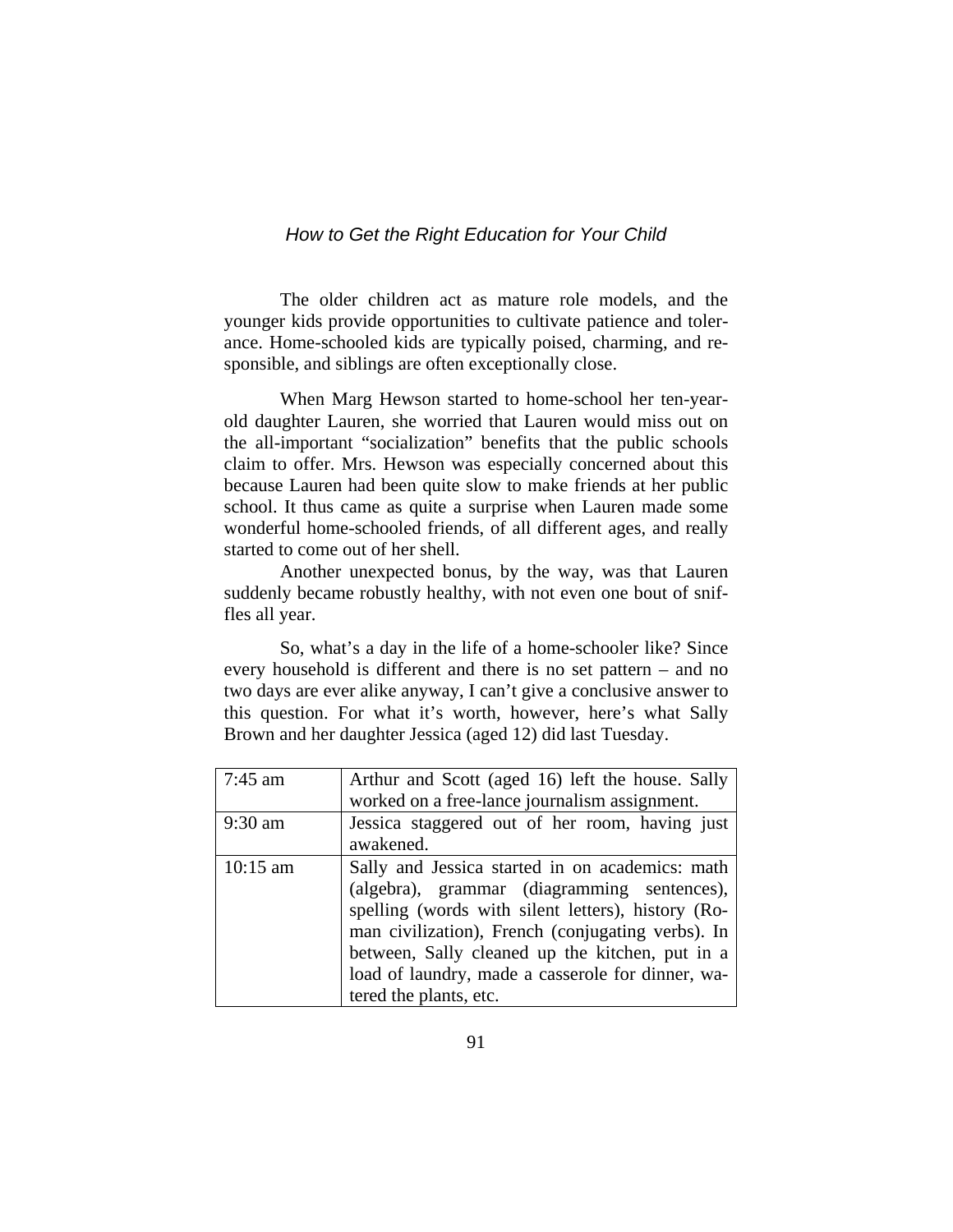*Doing It Yourself – Home-Schooling* 

| $1:30 \text{ pm}$ | Sally played tennis at the neighbourhood centre    |
|-------------------|----------------------------------------------------|
|                   | while Jessica had her swimming lesson and hung     |
|                   | out with friends. Afterwards, they played a short  |
|                   | mother-daughter game of tennis with Jessica's      |
|                   | best friend and her mother.                        |
| $3:30 \text{ pm}$ | Sally dropped Jessica off for choir practice while |
|                   | she ran a few errands.                             |
| $4:30 \text{ pm}$ | Jessica read and talked to her friends on MSN      |
|                   | while Sally worked on the next home-schoolers'     |
|                   | newsletter and organized dinner.                   |
| $7:30 \text{ pm}$ | Jessica worked on her entry in the home-           |
|                   | schoolers' essay contest, while Sally helped Scott |
|                   | with his homework and talked to Arthur.            |

 Let's say you have decided to home-school Jack and Jill. Run, do not walk, to the telephone and call your local homeschooling network or networks (some areas have more than one). The easiest way to find the network $(s)$  is to call up someone who is already home-schooling – if you don't know anyone, just ask around. Home-schooling is far more common than you may think. Alternatively, you can Google home-schooling.

 Home-schoolers, for some reason, are incredibly well organized and resourceful. They lobby governments, support a legal defence association, put out newsletters, help each other, arrange joint activities for their children, and have a good time while they're doing it. Some home-schoolers pool their resources and teach each others' children cooperatively. A few even charge fees for teaching a group of home-schooled children (including their own). Home-schooling offers great flexibility.

 To give you an idea of what these stay-at-home moms can achieve, let me tell you about a little conference staged by a group of home-schoolers in my area. They started small in 1993 – only 225 visitors and 12 exhibitors came that year. The next year, they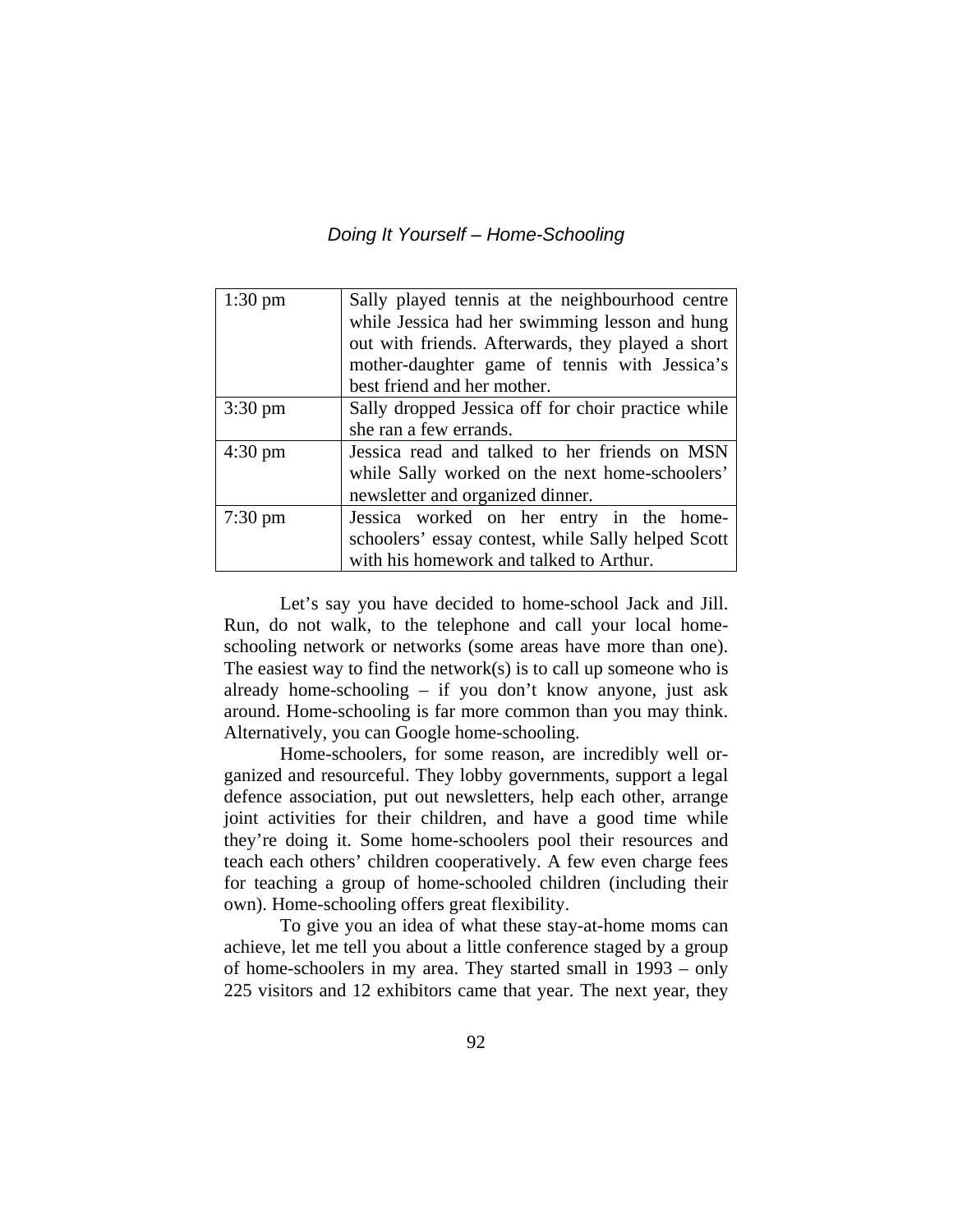attracted more than 300. Now, they attract more than 1000 people annually, not counting the scores of presenters, organizers, and exhibitors. The conference includes seminars and workshops on all aspects of home-schooling, as well as displays by educational vendors.

 Attending a conference like this is an excellent way of finding good teaching materials. Talking to other home-schoolers is another: frequently, they pool their material and keep costs down that way. A third way is to consult a book like *Mary Pride's Complete Guide to Getting Started in Homeschooling.* Mary Pride also publishes an excellent and very readable magazine called *Practical Homeschooling.* In addition, Educators Publishing Service offers a number of excellent but inexpensive workbooks. The problem is not finding high-quality materials, but rather zeroing in on a few appropriate ones.

 One special teaching tool is the computer. I'm going to assume you already have one in your home. There are two main ways that computers can help to reinforce and enrich your program, although there's nothing that can replace you, the teacher.

 The first way involves computer software (programs) which you can buy or borrow. There are literally thousands of educational programs on the market – and some are considerably better than others. Once again, Mary Pride is on top of the situation with up-to-date reviews in *Practical Homeschooling.* 

 There is computer software available to help you teach everything from soup to nuts – from a cute little game which teaches your preschoolers the ABC's to highly-sophisticated logic and analysis programs for university students. Some, called shareware, are free or cost only a few dollars, while others can be priced at several hundred dollars. It is therefore essential that you become a discriminating buyer, picking and choosing with care. Always insist on a demonstration before you make up your mind to buy.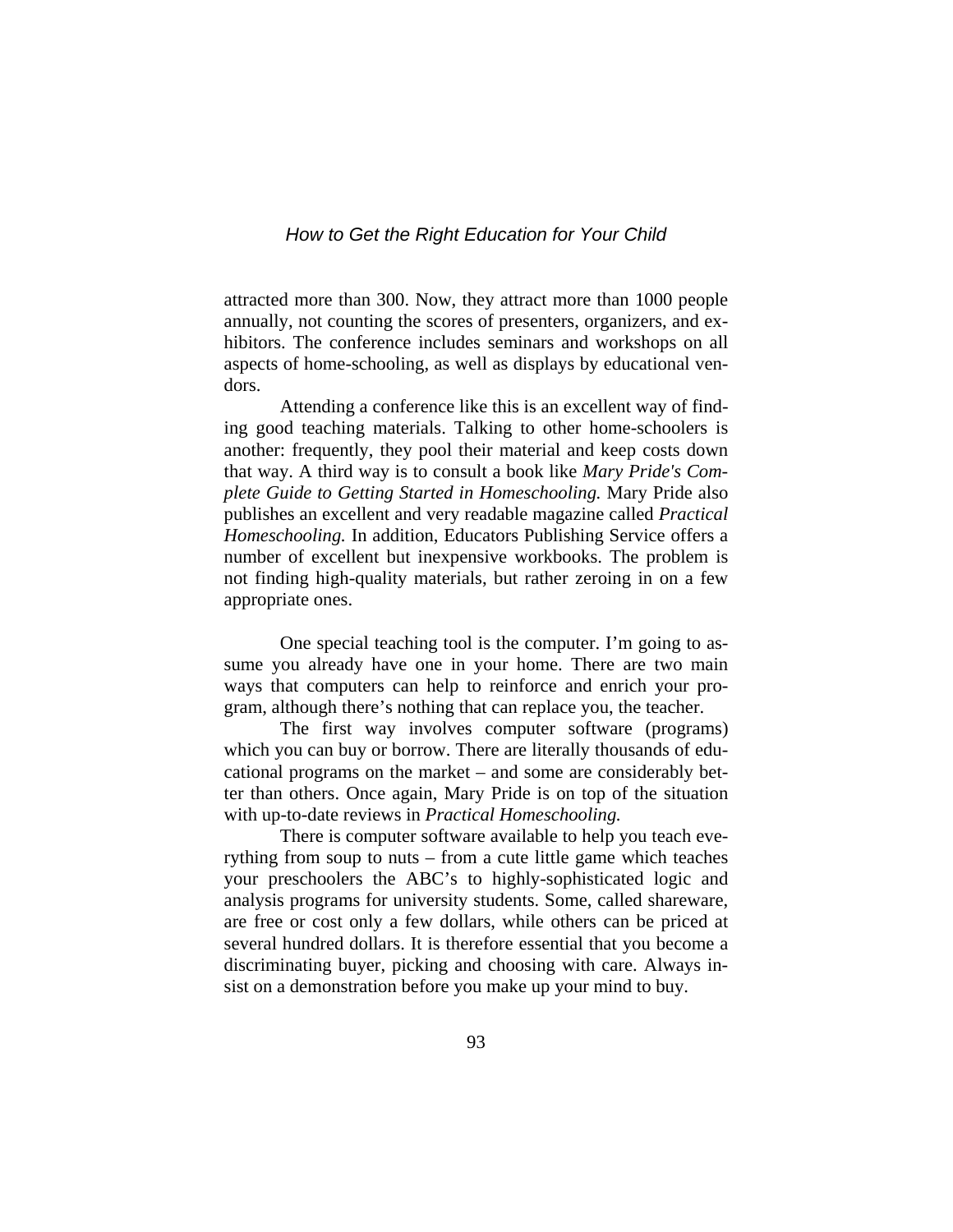## *Doing It Yourself – Home-Schooling*

 Educationally-speaking, you should feel no obligation to rush children into computer use. After all, those of us who are over 30 had to learn to use them as adults, and some of us are pretty handy despite our "late" start. In any case, computer software is becoming more and more user-friendly, and it's now possible to pick up the rudiments of most applications in a few minutes.

 My own inclination, therefore, would be to go easy on computer exposure when your kids are little. You may want to have a few simple programs around so that your under-tens can practise academic skills like their times tables. After all, computers can cut down the need for flashcards and workbooks and make the inevitable drudgery less painful. I also highly recommend that you avoid stocking up on *non-*educational games, as their glittering fascination for most kids tends to cause educational software to gather dust.

 Serious use of computers should not begin until kids are at least 10 or 12. Their first systematic exposure should involve learning the various applications, beginning with keyboarding skills. Too many schools are throwing their primary students into computer use which is over their heads, and so tots are forced to devise survival strategies, like hunt-and-peck typing, which allow them to keep their heads above water at the time – but which may interfere with subsequent learning.

 A better way is to begin computer use with a course on touch-typing, following by lessons on your computer's operating system and the various applications. It would also be a good idea to help young children appreciate the power – and the limitations – of the Internet.

Once the basic skills are in place, computers should be treated like any other tool, like pencils and books, for learning. Avoid the common mistake of encouraging children to use computers just for the sake of using computers. There is no magic attached to the beasts.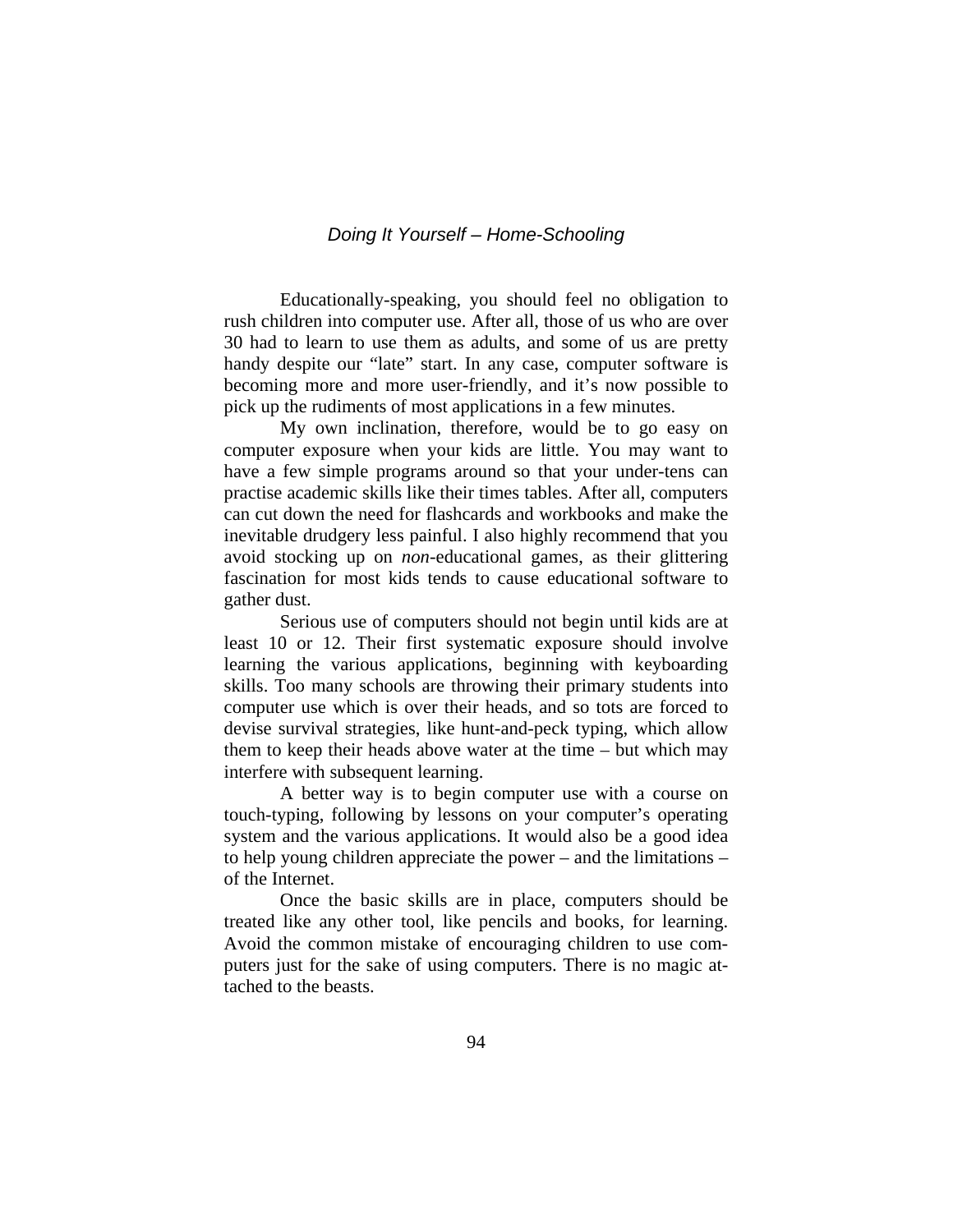Some pundits are predicting that the Internet and computer technology are going to blow public education as we know it out of the water. This is no doubt an exaggeration, but the potential for home-schoolers is enormous.

 Here's another scenario, just to demonstrate that there are all sorts of ways to be a successful home-schooler.

 Judy Labate is a very down-to-earth, common-sense type of person. When her daughter Natalie kept saying she wasn't learning anything in kindergarten, Mrs. Labate decided to check it out. She was astonished to learn that Natalie was accurately describing the situation. She still has a note of disbelief in her voice when she describes all the little girls mincing around on their high heels and setting the table in the play house. So Natalie didn't go back to school after Christmas.

 Back then, Mrs. Labate was brand new to the education scene, and she didn't know a thing about teaching or curriculum – so she did everything the hard way. Apart from buying *Sing Spell Read & Write,* a phonics reading program, she made all her own materials and just followed her nose for the first few years. (Many home-schoolers pursue a set course of study, such as the ones prepared by Abeka, Bob Jones, or Calvert.)

 Mrs. Labate didn't use their home computer at all in her school. She notes that kids have a great time pressing buttons and getting instant fun, and she is sceptical about how much solid learning is picked up in the process. Mrs. Labate figures that children need the discipline of buckling down to a task and staying with it until it has been properly done. It's hard to argue with her, given how well her kids did.

 Natalie's brother Michael, who is two years younger than Natalie, got in on the act before long. When they were tested by the school board in grade 3 and grade 1 respectively, they were already beyond the grade 4 and grade 2 levels.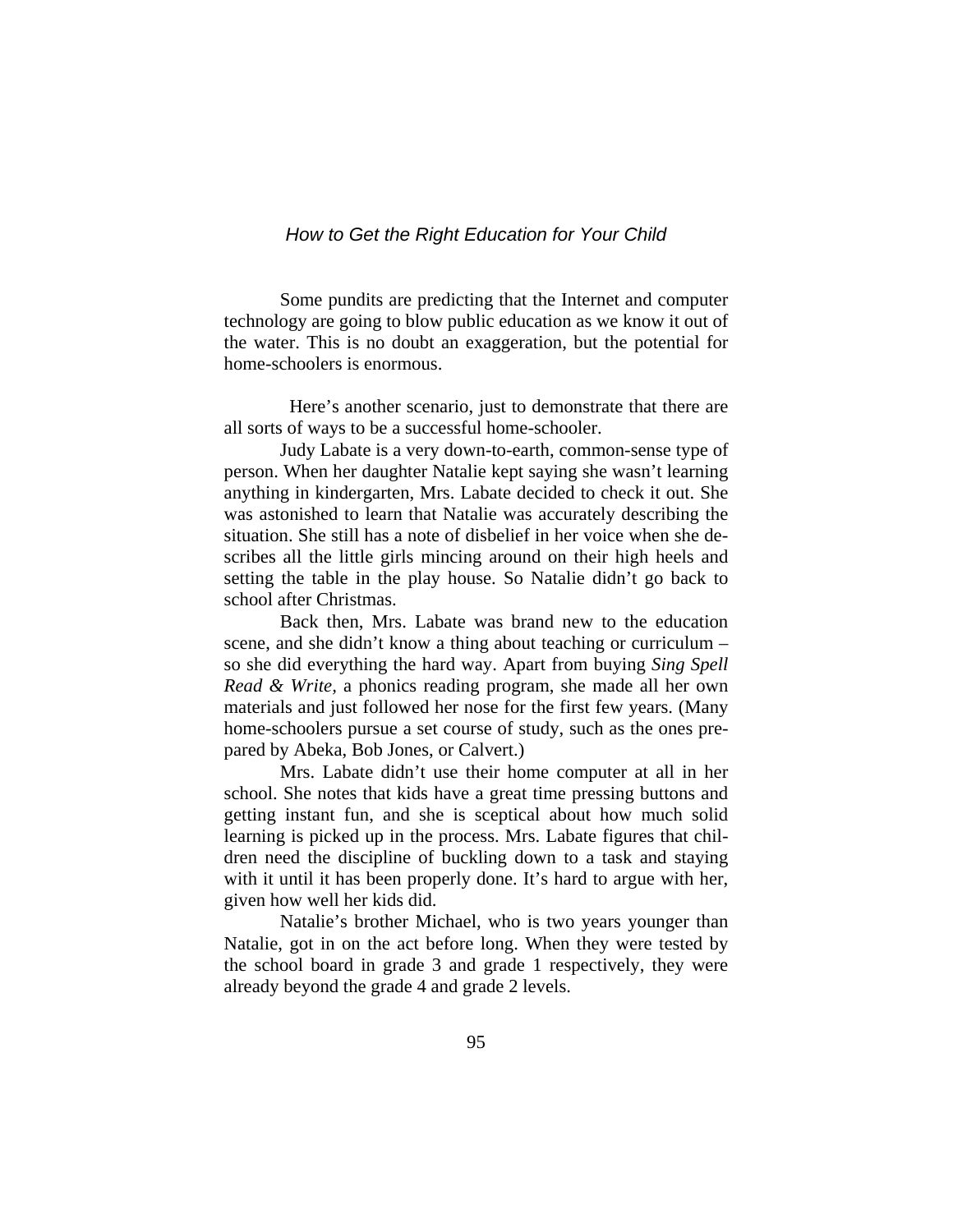#### *Doing It Yourself – Home-Schooling*

The Labates held school three days a week, about five hours a day. They didn't start until October, and they finished up at the beginning of May. At Christmas, they took about three weeks off, and in March – well, they took March break quite literally, taking the whole month off. Three days a week, 24 weeks a year  $=$ about 72 days of school a year.

 When the local school board asked to visit, Mrs. Labate decided to let them in. (In Ontario at least, home-schoolers are not required to submit to in-home inspection. Since there is no inspection of public schools, it would be hard to make the case that private and home schools should be any different.) School boards can, and very occasionally do, conduct formal inquiries to ensure that home-schooled children are receiving satisfactory instruction.

 In theory at least, the school board personnel are there to offer support and helpful advice to home-schoolers. All too often, however, the home-schooling consultants know much less about instruction and curriculum than the home-schoolers they visit. Be that as it may, Mrs. Labate reports that her visitors were quite impressed by Michael and Natalie's progress.

 And so we come to the end of the line. No more options. I wish I could tell you to read on to learn about all the free, effective, and responsive school just down the street from you, but you'd likely have to move to Alberta for that to happen. The only way we're going to get a lot of effective schools in Ontario is by embarking on wholesale education reform. More on how to go about this in the next chapter.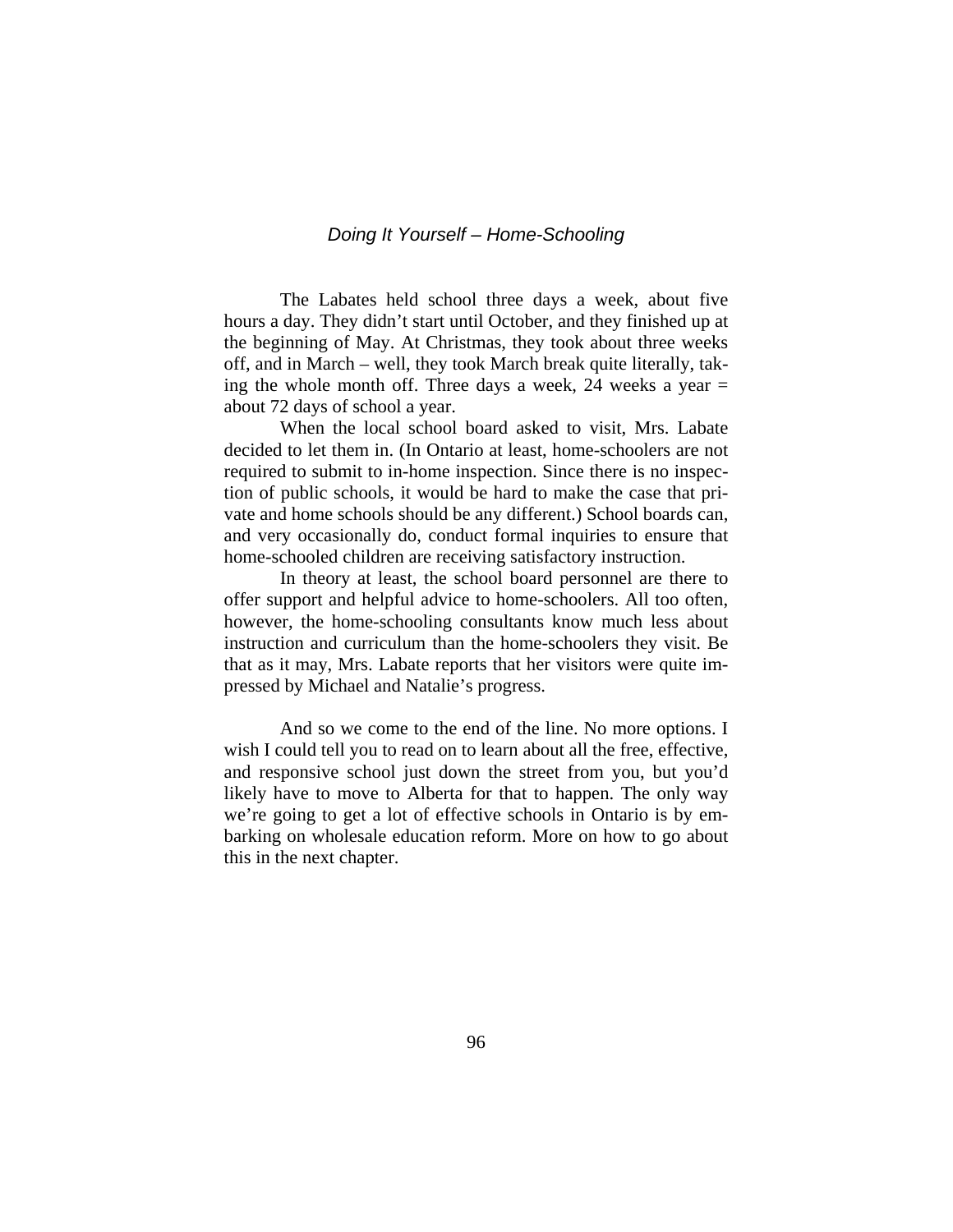#### **Chapter 8**

## **A Better Future for All Children**

 Up to this point, my goal has been to provide information to parents who want to help their own children. The fact that you have persevered this far in my book shows you are willing to do whatever is necessary to rescue your child. He or she is lucky.

 Unfortunately, not all children are this lucky. In Ontario alone, every year tens of thousands of children struggle in school. Although their parents desperately want to help their children, they don't know what to do.

It shouldn't be this hard!

 There is an urgent need to modify the system to make it really easy for parents to help their kids. Even recent immigrants. Even poor parents. Even illiterate parents. Even single parents. Their children deserve the same access to a decent education as the children of resourceful parents like you.

 Of course, the best way to help these kids is to make schools better. Everyone agrees on this. But opinions vary as to the best way to improve schools.

#### **More Money**

Many people think that what the schools need is more money, but few people realize that this theory has already been tested. In Kansas City, MO, a judge forced the city to spend nearly two billion dollars on its schools between 1985 to 1999.

With this money, the school board went on a spending spree. Among other things, it bought 15 new schools, higher teacher salaries, an Olympic-size swimming pool with an underwater viewing room, television and animation studios, a robotics lab, a 25-acre wildlife sanctuary, a zoo, a model United Nations with simultaneous translation capability, and field trips to Mexico and Senegal. The student-teacher ratio was lowered to 13 to 1.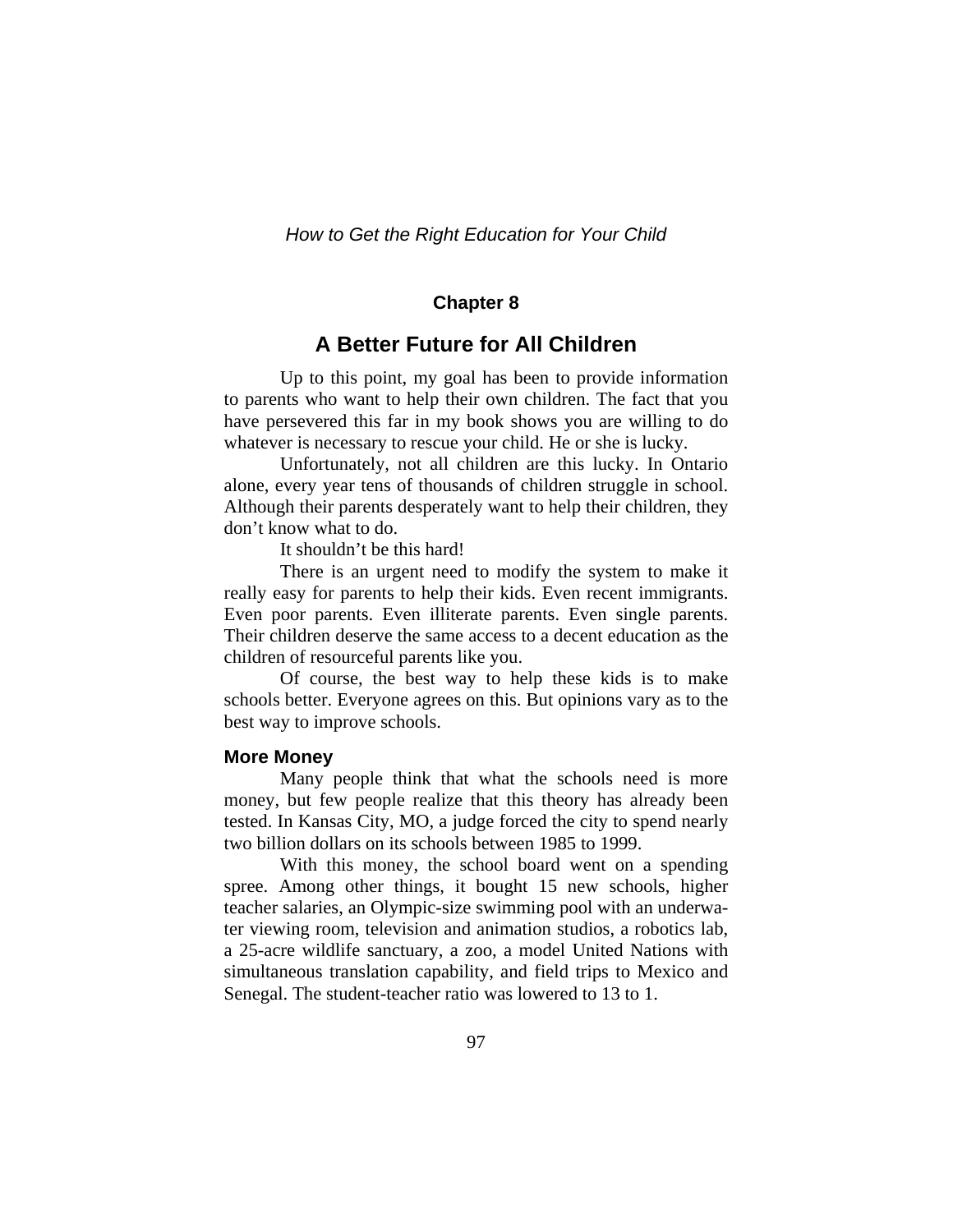## *A Better Future for All Children*

Despite all this spending however, test scores did not rise, the black-white gap did not diminish, and there was less, not more, integration. I admit that the Kansas City experiment is an extreme case, but its failure is similar to those of other jurisdictions that have tried to spend their way to better educational results.

#### **More Accountability**

Other people think that the best way to improve schools is to bring in tough accountability measures, like a rigorous curriculum, high-stakes testing, and standardized reporting. These things too have been tried and, although they have had somewhat greater success than increased spending, accountability measures are at best a partial solution.

In Ontario, for example, the Mike Harris government brought in all of the accountability measures mentioned above – and then some. And the measures did seem to yield a modest improvement in student achievement.

But even before the Harris government was voted out of office, the mice started to get at their accountability measures. Ten years later, most of them had been neutralized: the curriculum and testing had been dumbed down; the school councils were mostly pussy cats; the Ontario College of Teachers had been captured by the teachers' unions; and teacher testing had been scrapped.

Ontario's experience is, alas, typical. Accountability measures, by themselves, are simply not enough to generate significant, lasting improvement.

#### **School Choice**

 Fortunately, there is a third way, and it is being used successfully in a number of countries around the world, such as Chile, Australia, many European countries and even parts of Canada. This third way takes into account the fact that most parents have no choice but to send their children to the neighbourhood school assigned by their school board.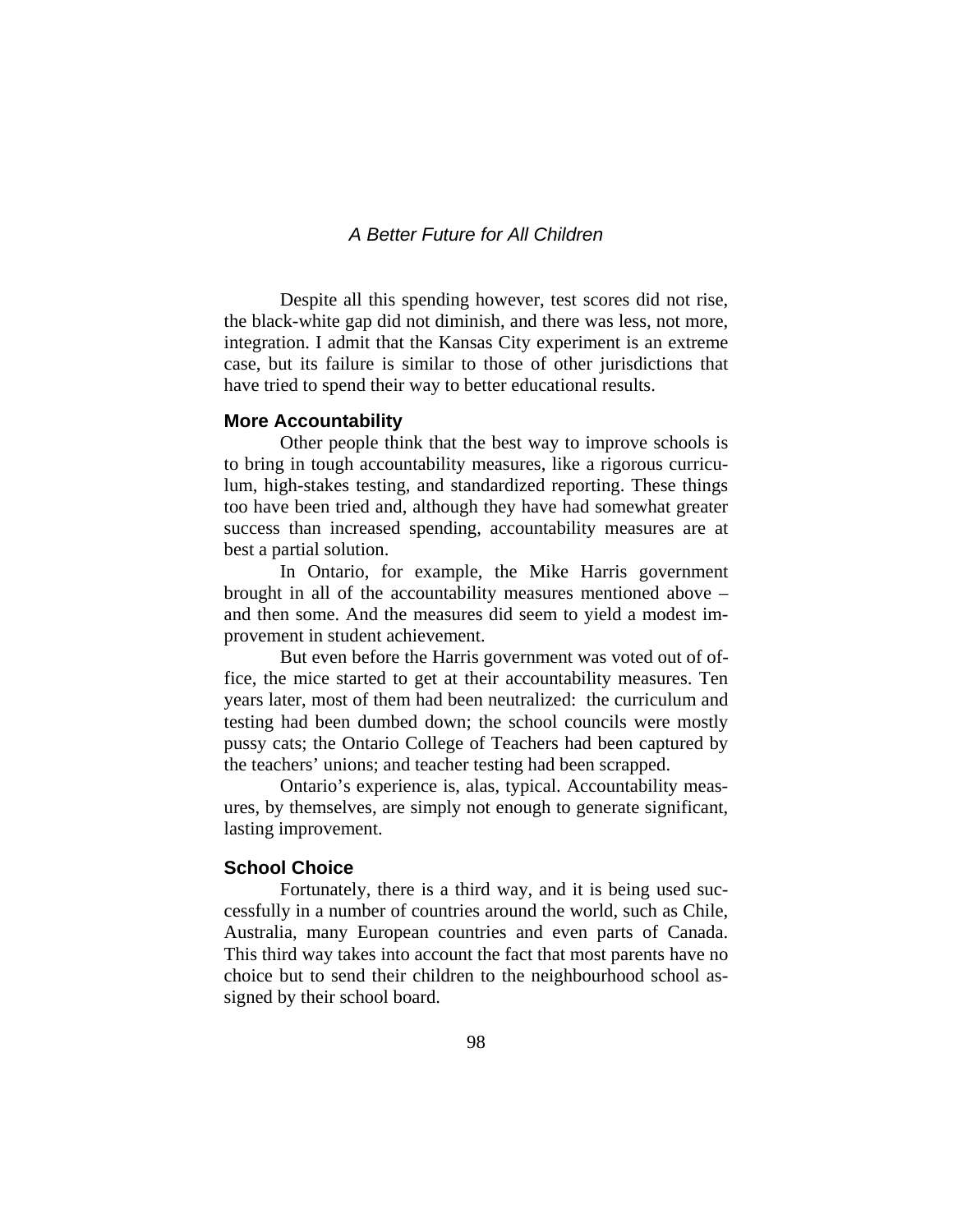It's a funny thing. Most people understand that competition is a good thing when it comes to businesses, and even quasigovernmental institutions like the post office or the liquor store. Everyone knows that monopolies are unresponsive, inefficient, and expensive. We like the competition among drug stores, veterinarians, and cookie manufacturers because it means we get excellent service from these sectors.

 However, for some reason, most people think that, even though it's bad to have a monopoly if you're selling software or providing banking services, it's okay to have a monopoly if you're providing education services.

But there isn't really any reason to think that the education sector is exempt from the forces that apply to the other sectors of the economy. An education monopoly behaves just like any other monopoly. In an education monopoly, public schools have a guaranteed stream of students and the funding they generate. It doesn't matter whether a school is doing a good job or a poor job – all schools receive the same amount of funding regardless of their level of service.

 Even schools that are doing a horrible job can and do continue to short-change their students indefinitely. They literally have no incentive to improve their service. But things change dramatically when competition is introduced to the education sector. Other countries have more competition than Ontario, and their student achievement is better. Even within Canada, there are differences.

 Back in the late eighties and then again in the mid-nineties, the province of Alberta introduced legislation designed to increase the amount of educational competition. At first, the Calgary school board chose to turn its back on the changed educational landscape and tried to carry on with business as usual. As a result, Calgary parents started withdrawing their children from the public schools and sending them to the various alternatives that had now become available.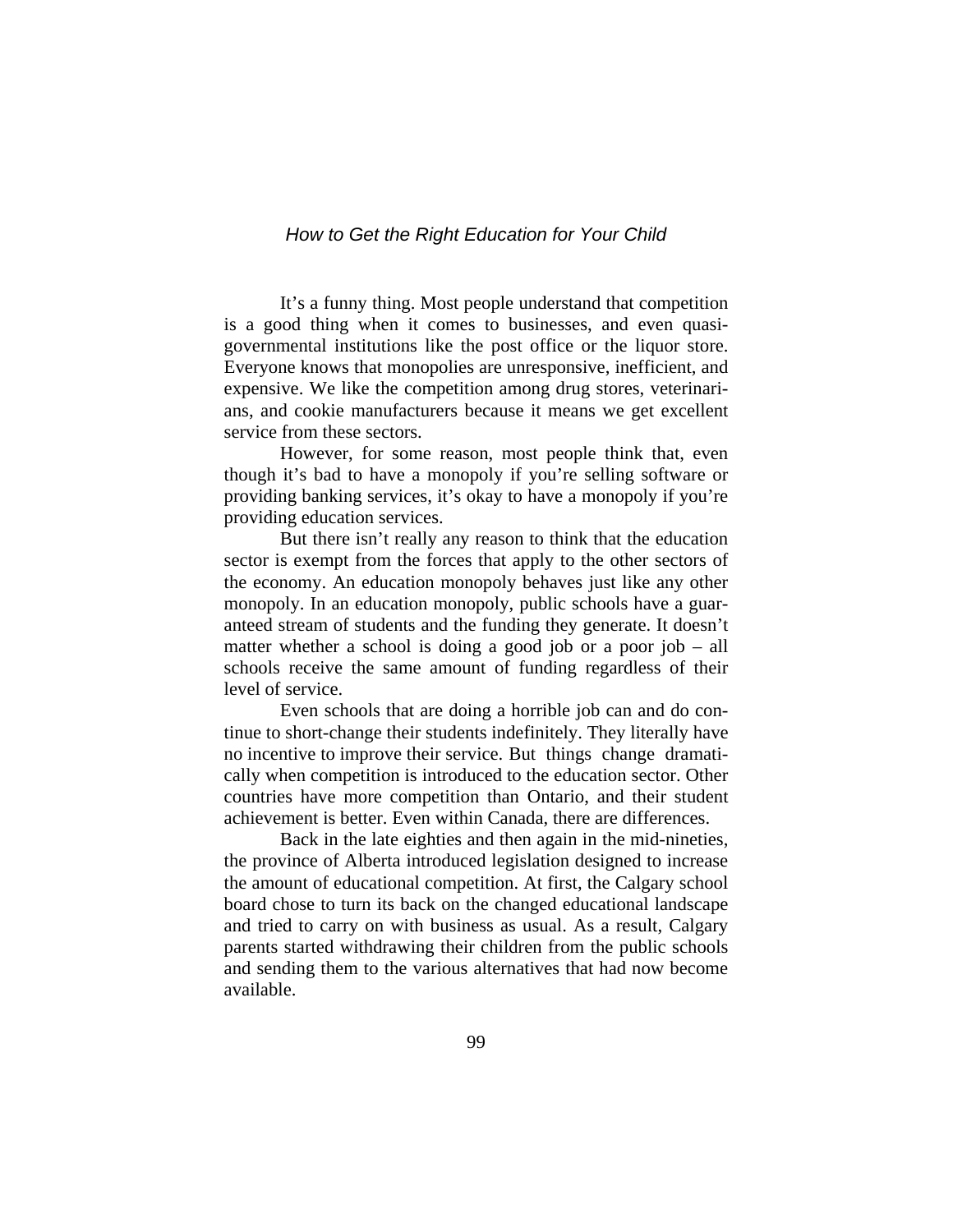## *A Better Future for All Children*

 In spite of the fact that the city was growing, the Calgary school board began to hemorrhage students and was forced to close one school after the other. Finally, things got so bad that the Calgary school board did a complete about-face and introduced dramatic improvements, creating new schools to compete with the rival schools. Not surprisingly, many of the newly-created schools resembled the competition.

 For example, to compete with a rival all-girls school, the Calgary public board started up an all-girls school of its own. The board also started a special science school similar to a school that was siphoning off a lot of its students, and fully five schools that used the very popular traditional approach used at the competing Foundations for the Future Charter School. These days, no surprise, the Calgary board is boasting that its enrolment is climbing.

The more school choices there are, the easier it is for parents to find schools that meet their children's needs. The beauty of it is – not only is school choice good for the students who choose alternative schools, but it's also good for the students who stay behind. Their schools improve too, because they are forced to offer a "competitive" service.

- The province of Alberta offers its parents the most school choice in Canada. Its students have the best academic achievement.
- BC and Quebec have the next most school choice in Canada. Their students have the second- and third-best academic achievement.
- The Atlantic provinces have the least amount of school choice, and their students have the worst academic achievement.

The only people who can bring in more school choice are our provincial elected representatives. Unfortunately, these individuals are often unwilling to stick their necks out (thereby antagonising the powerful education lobby) unless they are convinced that it will translate into a lot of votes.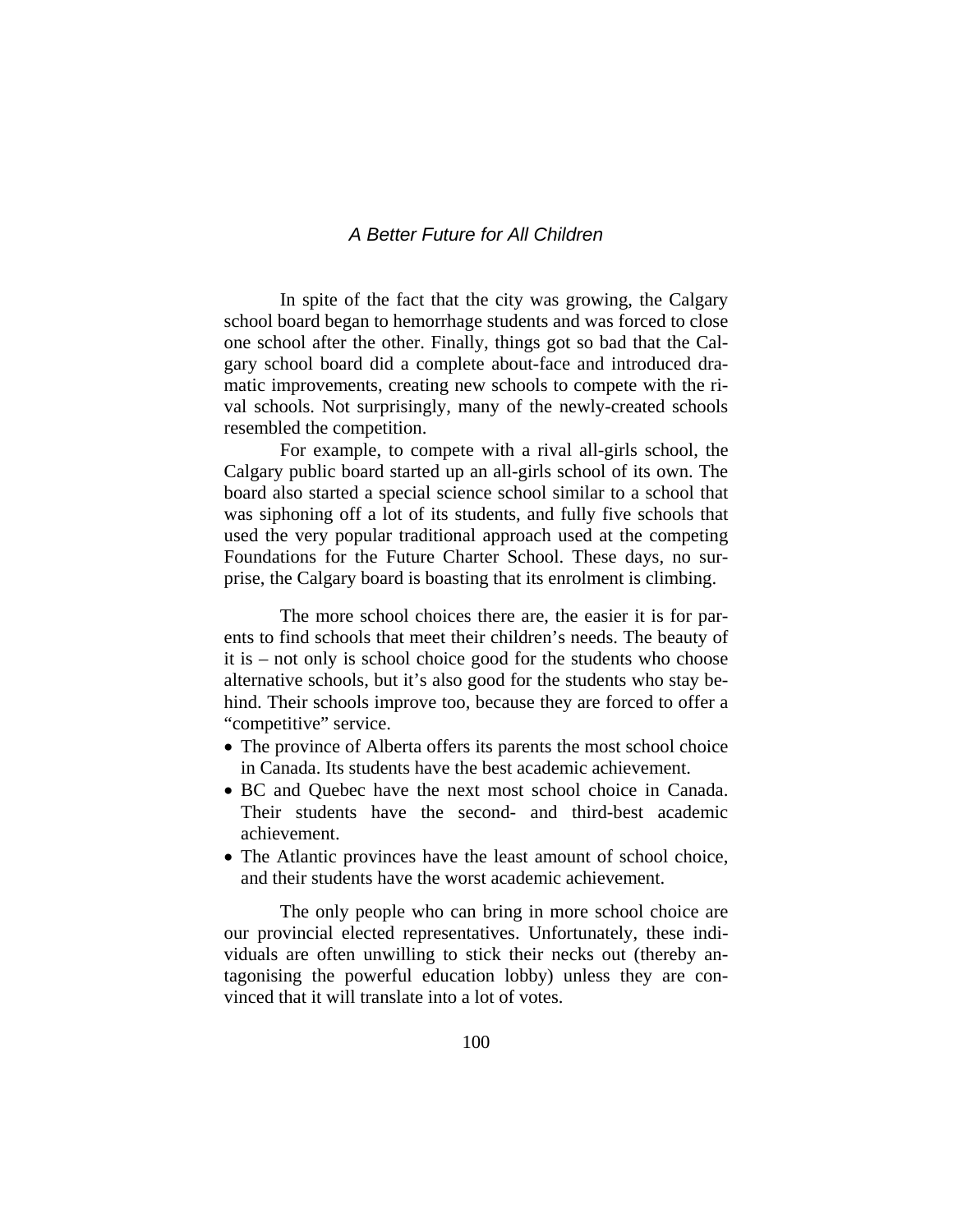It pays politicians to be cautious, since bold policies can be fatal. However, the experience of other jurisdictions shows that carefully-crafted education reform policies can be winning strategies.

In Sweden, for example, a right-wing government introduced a voucher system in 1991, enabling free choice among public and private schools. This policy was so popular that the succeeding Social Democratic government found it impossible to withdraw it, despite its previously-held scorn for private schools.

 Many governments around the world have introduced similar policies. In addition, some North American governments are starting to cautiously introduce more school choice, but progress is slow – due primarily to the power and determination of vested interests like the teachers' unions, the school boards, and the faculties of education.

It will probably take the united voices of thousands of parents before a North American government will have the courage to take the plunge – and therein lies the rub. Many of today's parents and teachers are young enough to have been educated in childcentred schools and so, educationally-shortchanged themselves, they have no idea how much more students could be learning in school.

Even so, people are starting to realize there is a problem. A recent survey by the Canadian Education Association found that just six percent of Canadians give their schools an A. Less than half say they have a lot of confidence in public schools.

Despite this lack of confidence however, few parents are urging their elected representatives to bring in radical reforms – because they are successfully gagged by the very educational problems which they would like to protest. You see, their priority has to be rescuing their own kids.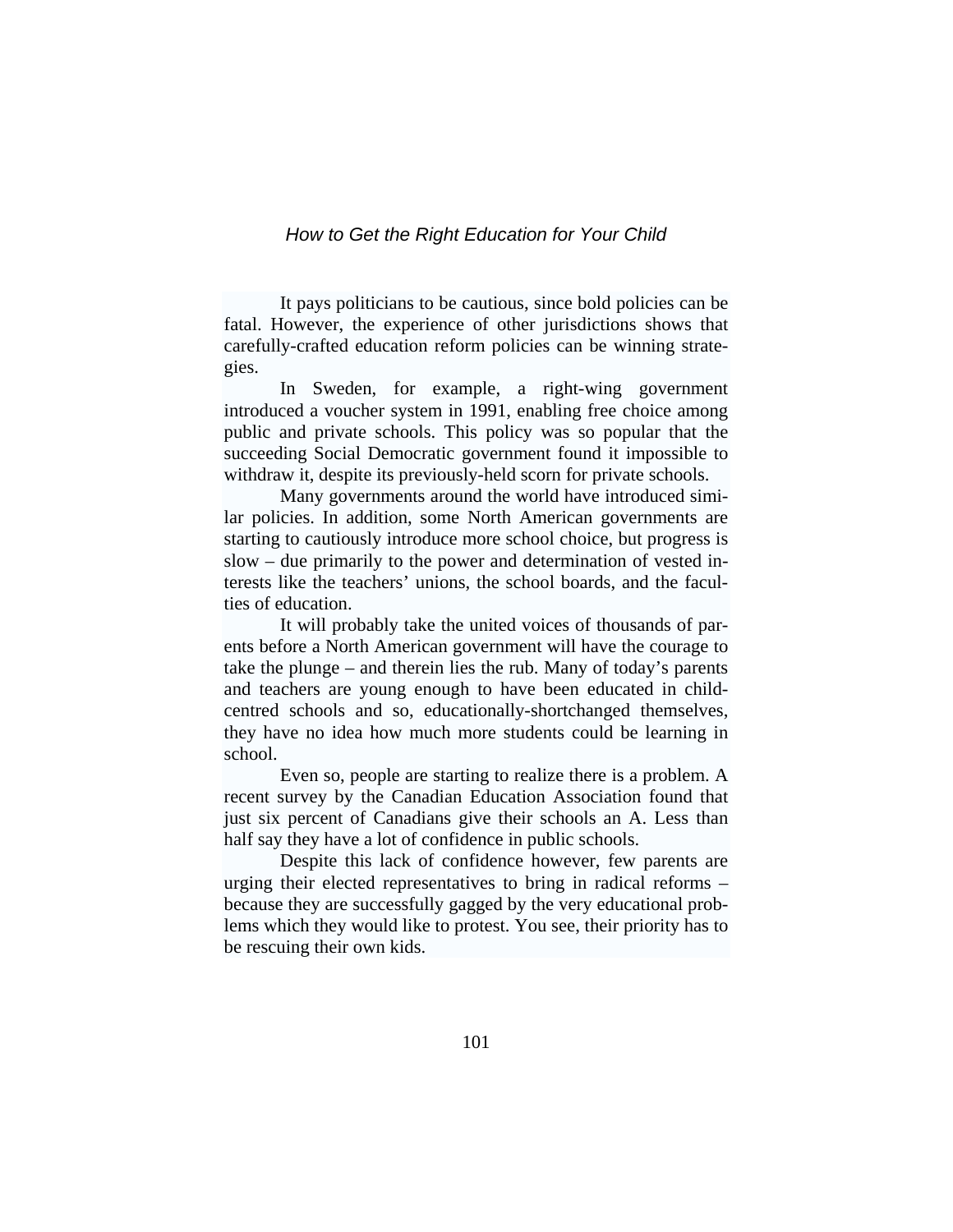#### *A Better Future for All Children*

Consider Debbie Drainie. After going through a year of pure hell, she finally found a better public school for her daughter – but there was a catch.

The new school was so popular that it didn't have space for students from outside the area; so the Drainie family had to sell their much-loved home and move to a new house in the school's catchment area. Because this new house was quite expensive (due partly to the school's good reputation), Mrs. Drainie had to pitch in and help with the family business. She would love to work for education reform, but she can't spare the time.

Neither can Susan Taylor – since she puts all her energies into home-schooling her two children. And then there is Mrs. Legion (a pseudonym) who is afraid to speak out lest her children's teachers take it out on her kids. If Mrs. Drainie, Mrs. Taylor, and Mrs. Legion, and all their friends and relatives, could find the time and the courage to speak up, the resulting outcry would wake the dead (and maybe even the government too).

The power of public indignation is considerable, as witness Rogers' total capitulation when it tried to mess with its customers' cable services. Too bad people don't care as much about their kids' education as they do about their TV shows!

 Perhaps you would be willing to add your voice to the protest? If you live in Canada, your first step would be to gather information by visiting the web-site of the Society for Quality Education (SQE) ([www.societyforqualityeducation.org\)](http://www.societyforqualityeducation.org/). This organization, which I have the honour to serve as president, has the goal of improving student learning in Canada. SQE is based in Ontario, but it has contacts throughout Canada, the US, and internationally.

You can sign up for SQE's terrific on-line newsletter, which frequently contains teaching tips and information about good teaching materials. SQE's newsletter archives are a treasure trove of similar information. And SQE's blog is a terrific read!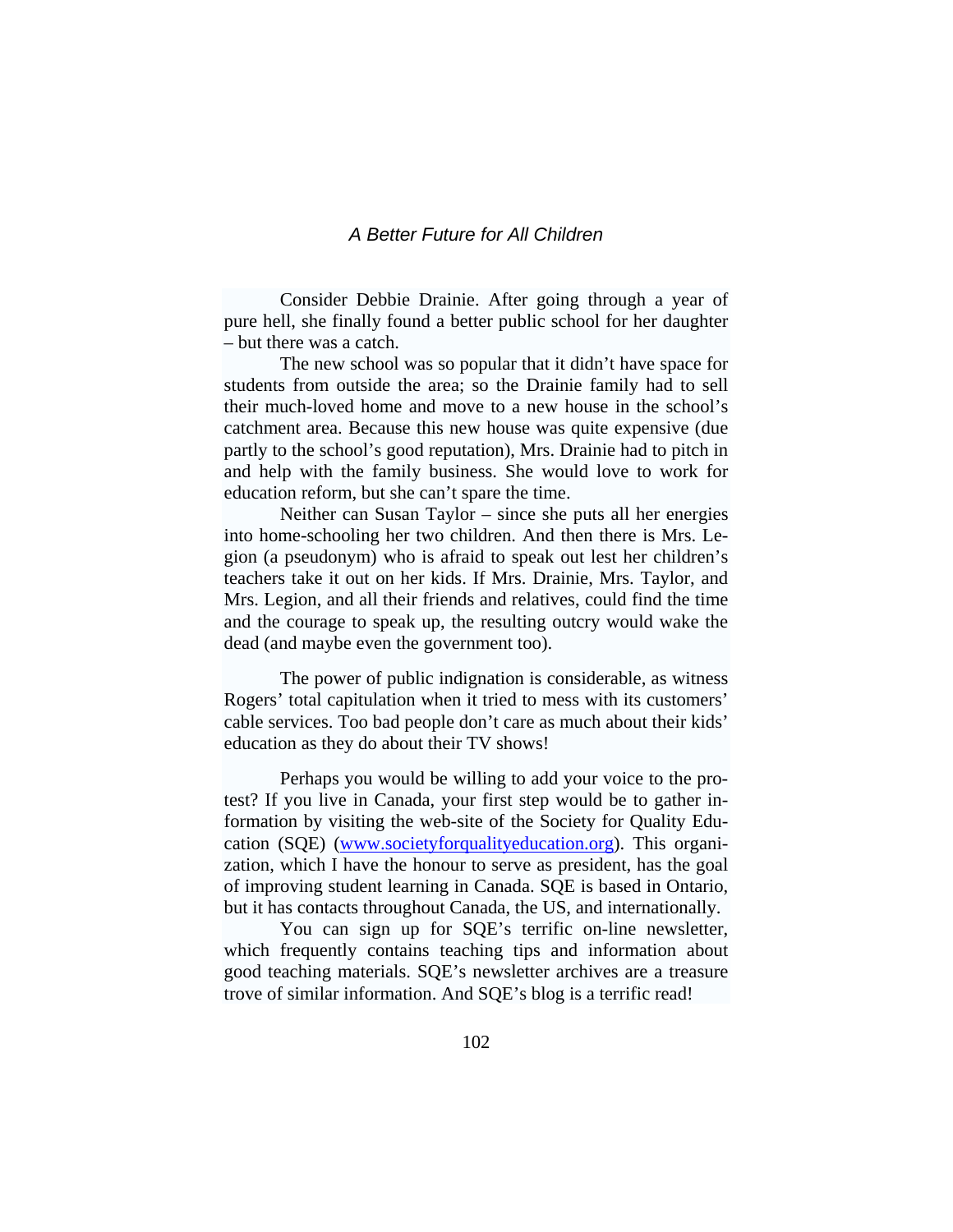SQE is seeking:

- Public schools which reflect the will of parents and other stakeholders;
- •Objective and truly-standardized testing for each grade, with publication of results;
- •Wide dissemination of information about effective instructional techniques, especially in the course of pre-service and in-service teacher training; and
- The ability of parents and teachers to choose from an array of public and private schools with a wide variety of orientations.

 If you agree with these goals, you can help by talking to other people, including your provincial member of parliament. You can also write letters to the editor and call radio phone-in shows. Additional copies of this book are available free of charge by telephoning toll-free 888-856-5535 (416-231-7247) or by sending an e-mail to  $\frac{info@{\text{societyforqualityeduction.org}}}{info@{\text{tlambda.org}}}$ .

 If the current system is allowed to continue, our grandchildren are going to need help too. Change takes time and effort. Can you afford to wait?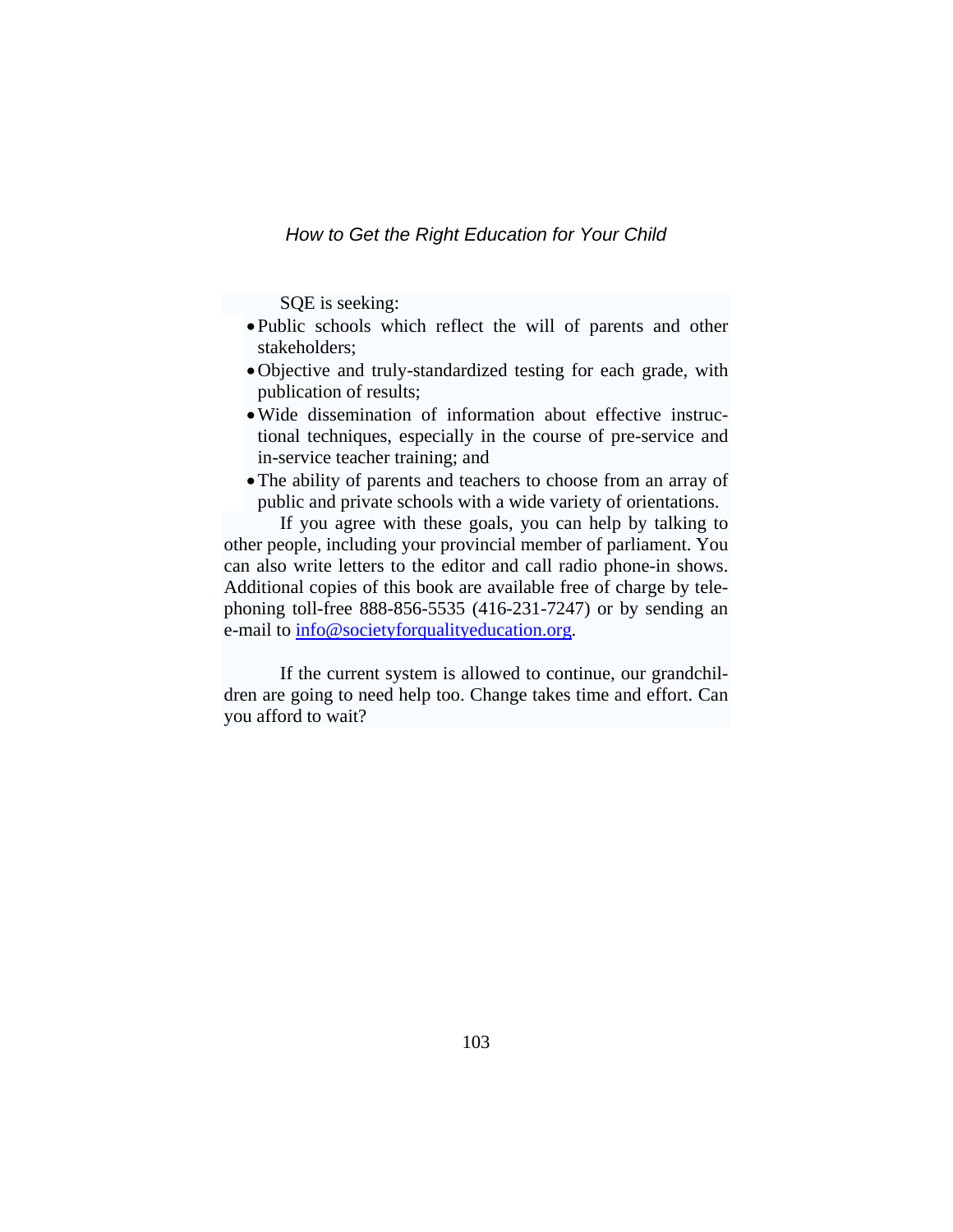## **How to Teach – General Principles**

 Here are the general principles parents should keep in mind when teaching any new skill or knowledge. There is nothing earthshattering in what follows – just common sense principles that you will immediately recognize as being right.

Not surprisingly, most parents apply these principles instinctively when teaching their kids to ride a bike or the names of flowers. For some reason however, many parents subconsciously place schoolwork in a different category. Learning is learning, however.

#### **Go Step by Step**

 All learning can be broken down into steps. This is true for all learning and all learners; however, the size of the steps will vary according to the learner's various attributes: aptitude, maturity, motivation, previous exposure, and so forth. You would never expect a child to learn to swim in one session. Rather, you would break the learning down into steps  $-$  getting comfortable in the water, putting his face in, floating on his stomach, kicking his legs, and so forth. Similarly, whether teaching spelling or the periodic table, you should split the topic up into steps. It is best to start with very small steps, as this builds up the learner's confidence. You can always increase the size of the steps as you go along.

#### **One New Concept at a Time**

 It is very difficult for learners of any age to assimilate more than one new concept at a time. Consider how well you do yourself when your tennis instructor tells you to change three things about your serve  $-$  or your son shows you three new things on the computer. So resist the temptation to throw in that neat shortcut or correct how your student holds his pencil. One thing at a time!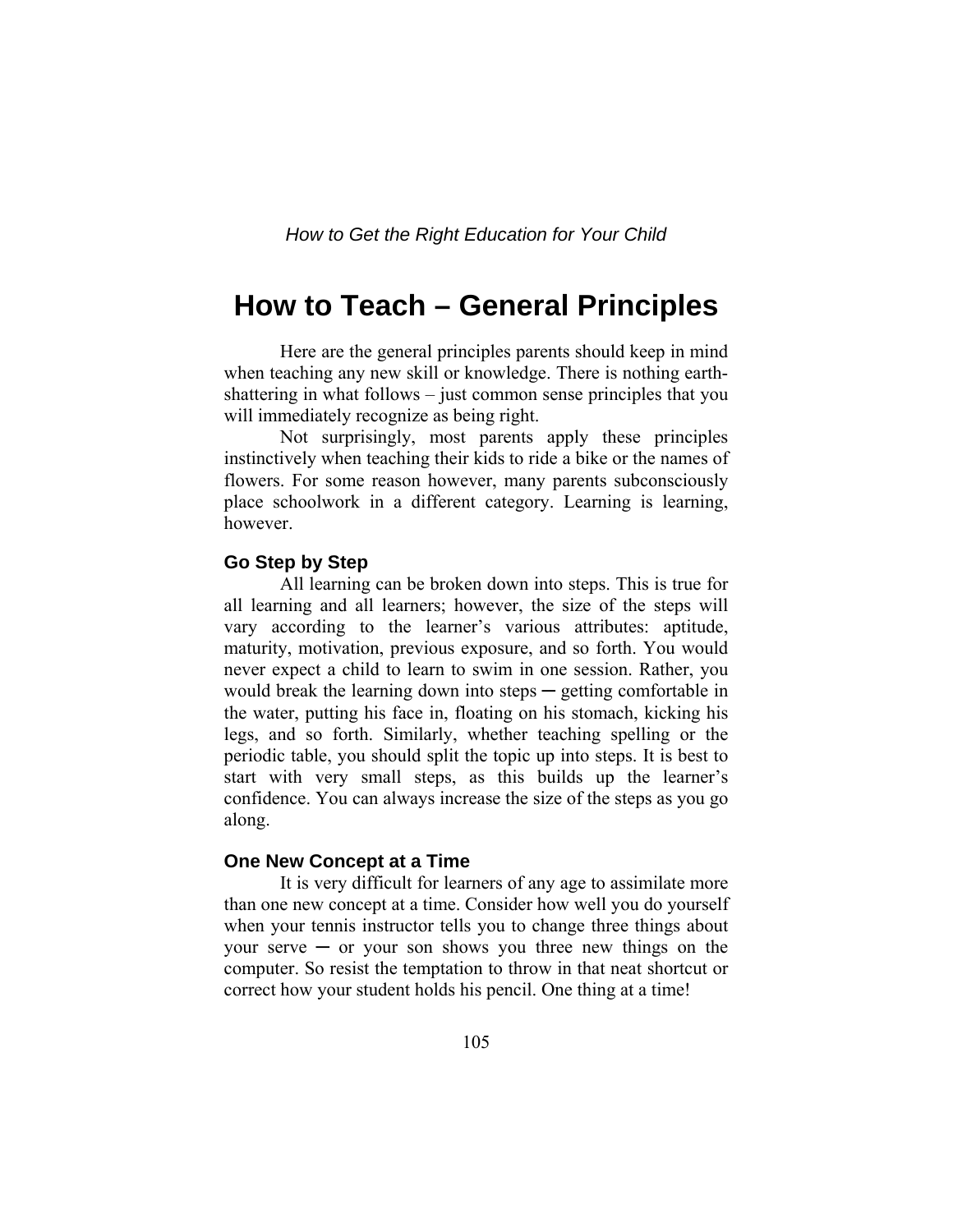#### *How to Teach – General Principles*

## **Correct Sequence**

 You should begin with the easiest step (getting comfortable in the water), and progress to the next logical step once this has been mastered. If your student is already comfortable in the water, you can immediately move to the next step  $-$  and the next and the next, until you reach the first step which gives your student difficulty.

## **Clear Presentation**

 To give your student the best chance of mastering the day's lesson, the new concept should be taught with great clarity and simplicity. If there is any ambiguity, your student may be frustrated or reach the wrong conclusion and actually be worse off after the lesson than he was before it  $-$  because now he will have to unlearn the misunderstanding before he can proceed. Far better to get it right the first time! After the lesson has been taught, immediately check to make sure that the student has grasped the new concept accurately.

## **Practise, Practise, Practise**

 In order for new learning to be retained, it must be practised to the point of overlearning and then integrated with old learning. It is normal for new learning to be forgotten by the next day. Simply reteach the new concept  $-$  it will probably come back quickly. Frequent, short sessions, separated in time, are best.

## **Feedback**

 Immediate correction of mistakes is a powerful teaching tool. If students are not monitored while they work, they can easily repeat the same mistake over and over again, thereby engraving the mistake on their brains and making it harder to unlearn. Positive feedback is even more powerful, and you should be making every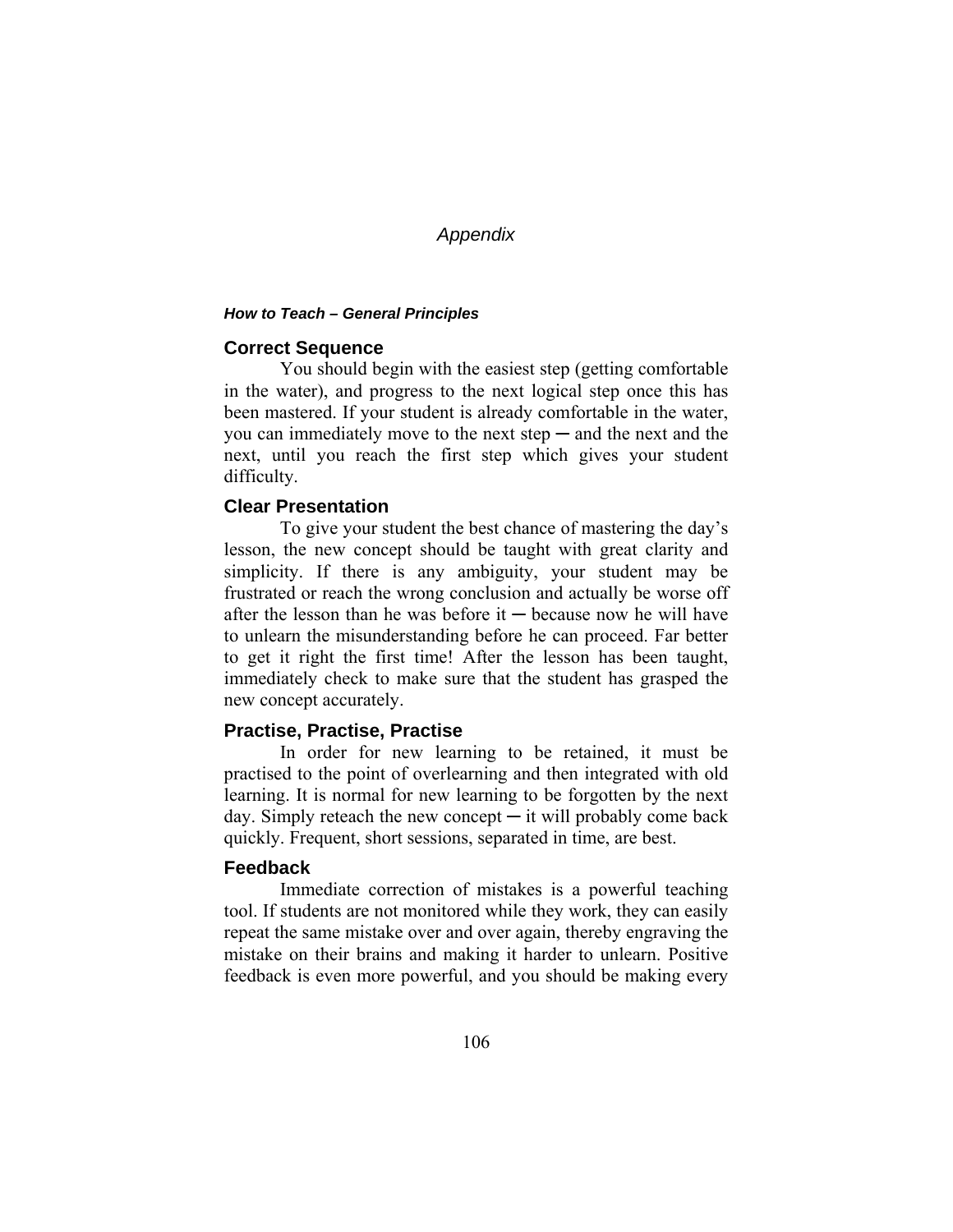#### *How to Teach – General Principles*

effort to ensure your student mostly succeeds (at least an 85% accuracy rate). That's why you start with easy work and take small steps. Reinforcements can include verbal praise, showing off to Grandma, progress graphs, stickers, M&Ms, pennies, a trip to the movies, and so forth. The need for concrete rewards tends to fade as students progress.

All students can learn anything. This means that everyone ─ including you ─ can learn to be a good teacher. If you would like advice on how to teach something, please feel free to contact me for advice (519-884-3166, [mdare@sympatico.ca](mailto:mdare@sympatico.ca)). High expectations and good teaching can and does produce seeming miracles. You can do it!

## **Essential Elements of Good Teaching**

- •Only one new item should be taught at a time, the student having already mastered all of the prerequisite learning.
- The new item should be explained with great precision and clarity, and the teacher should check frequently to make sure the learner has understood the new concept.
- •The student should practise the new learning until it is automatic.
- Frequent, short, separated-in-time sessions are most effective.
- The teacher should check and recheck that the new learning has been remembered later on, as new learning is easily forgotten.
- •Old learning should be revisited regularly, ideally in application to and in consolidation with new learning.
- •The student should be encouraged and praised.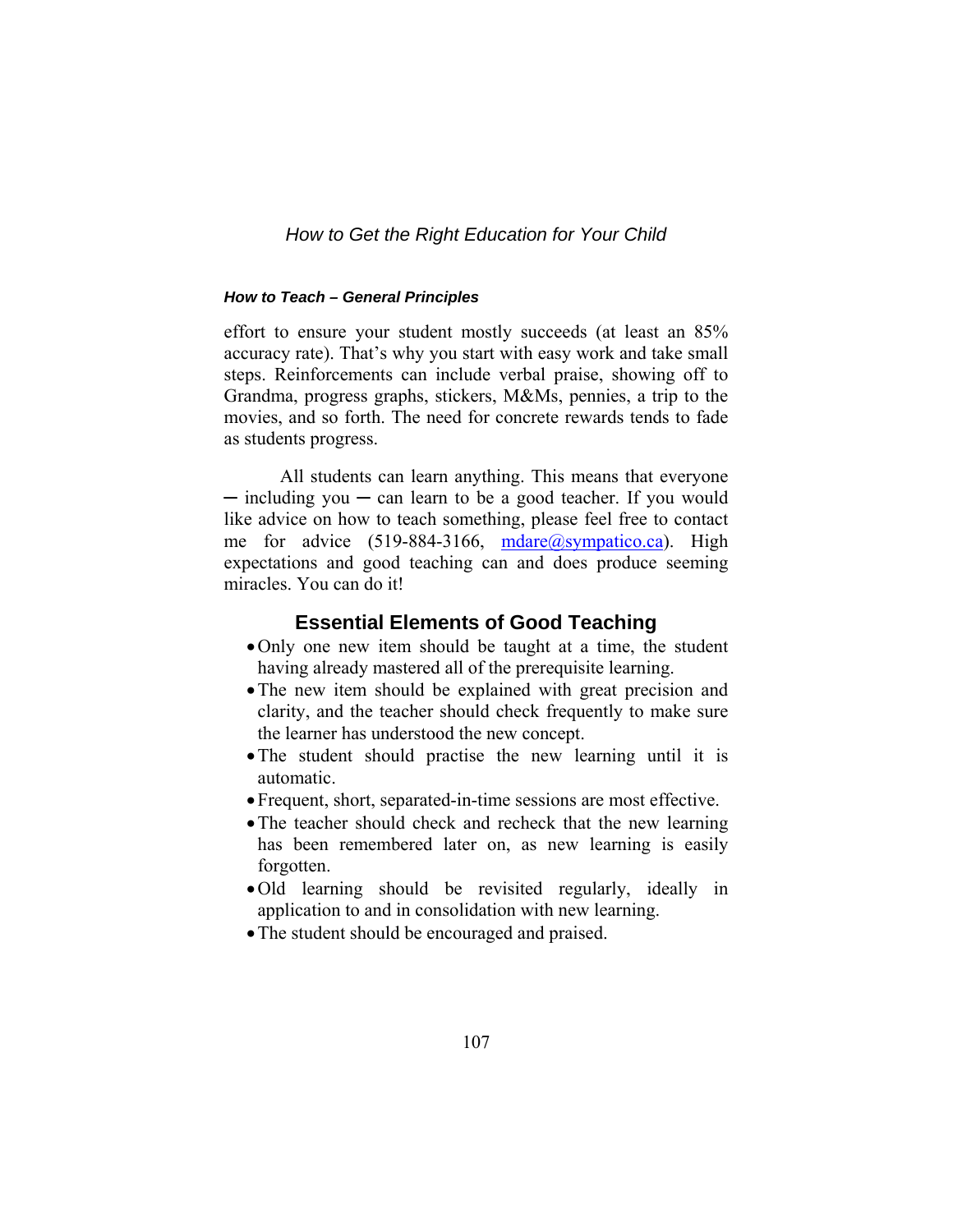# **How to Teach Your Child to Read**

As far as I'm concerned, there are two categories of reading students – those who have already had some instruction and those who have not. This article applies primarily to the latter category, those who have had no previous instruction.

#### **Already Had Instruction**

 First, though, a few words about students who have already had some instruction. If that instruction was good enough for them and they are reading fluently, that's wonderful. These students do not need the pearls of wisdom that follow.

 However, if a student's reading instruction was not good enough for him and he is struggling with reading, then he needs remedial teaching − and the sooner the better.

 Full disclosure − I am the author of a free remedial reading program at **[www.societyforqualityeducation.org/stairway.html](http://www.societyforqualityeducation.org/stairway.html)***.*  This program includes a placement test that diagnoses students' decoding skills and reading level.

 If my free remedial reading program is followed faithfully, every student will learn to read and comprehend everything he could understand if it were read to him. There is a money-back guarantee.

#### **No Previous Instruction**

 Judging by my experience here in Ontario, it is usually better if students have had no previous instruction. As with so many things, it is very important to start reading off on the right foot. It is at the beginning that several vital habits are established.

 The popular Balanced Literacy approach that dominates Canadian publicly-funded schools unfortunately asks beginning readers to read material they are not yet capable of decoding. As a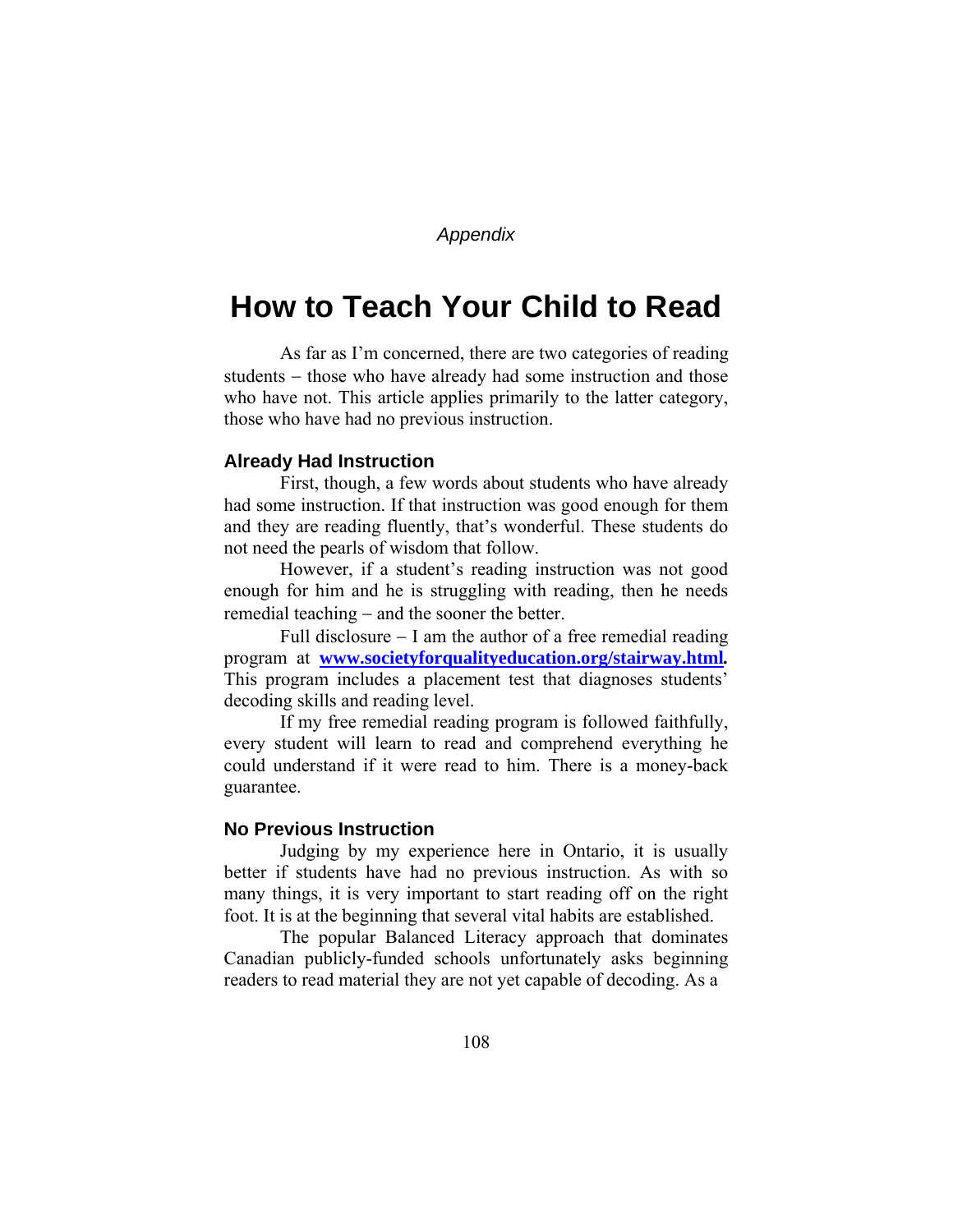#### *How to Teach Your Child to Read*

result, these students are forced to look at words as a whole, guess at unknown words, and skim reading passages. Bad habits are formed that prove very difficult, sometimes impossible, to break later on.

The Balanced Literacy approach is the equivalent of encouraging a novice tennis player to hit the ball any way he can. He may manage to connect with the ball  $-$  even get it back over the net most of the time  $-$  but his form is apt to be faulty. The likely result is fossilized bad habits and a disinclination ever to lay the groundwork necessary for advanced performance.

 The good habits that make advanced reading possible include processing every letter in every word, reading for exact meaning, and never guessing at unknown words. Students with these habits develop into mature readers for whom reading is as effortless and comfortable as breathing.

 The importance of a suitable start to reading instruction has been proven by a seven-year study recently published by two professors (Joyce Watson and Rhoda Johnston) who compared methods of teaching reading in Clackmannanshire, Scotland.

 They found that children taught by "synthetic" phonics (a very concentrated version of systematic phonics) were on average three and a half years ahead of their chronological age by the time they were 11. Boys outperformed girls, and the children who made the greatest improvement came from disadvantaged homes. Virtually all students became proficient readers.

 These children received their phonics instruction only during their "reception" year (at the age of four). The instruction received by the control group was similar in every respect except for the synthetic phonics at the very beginning.

 I believe that the best time to start reading instruction is when children are very young, perhaps as young as three years old.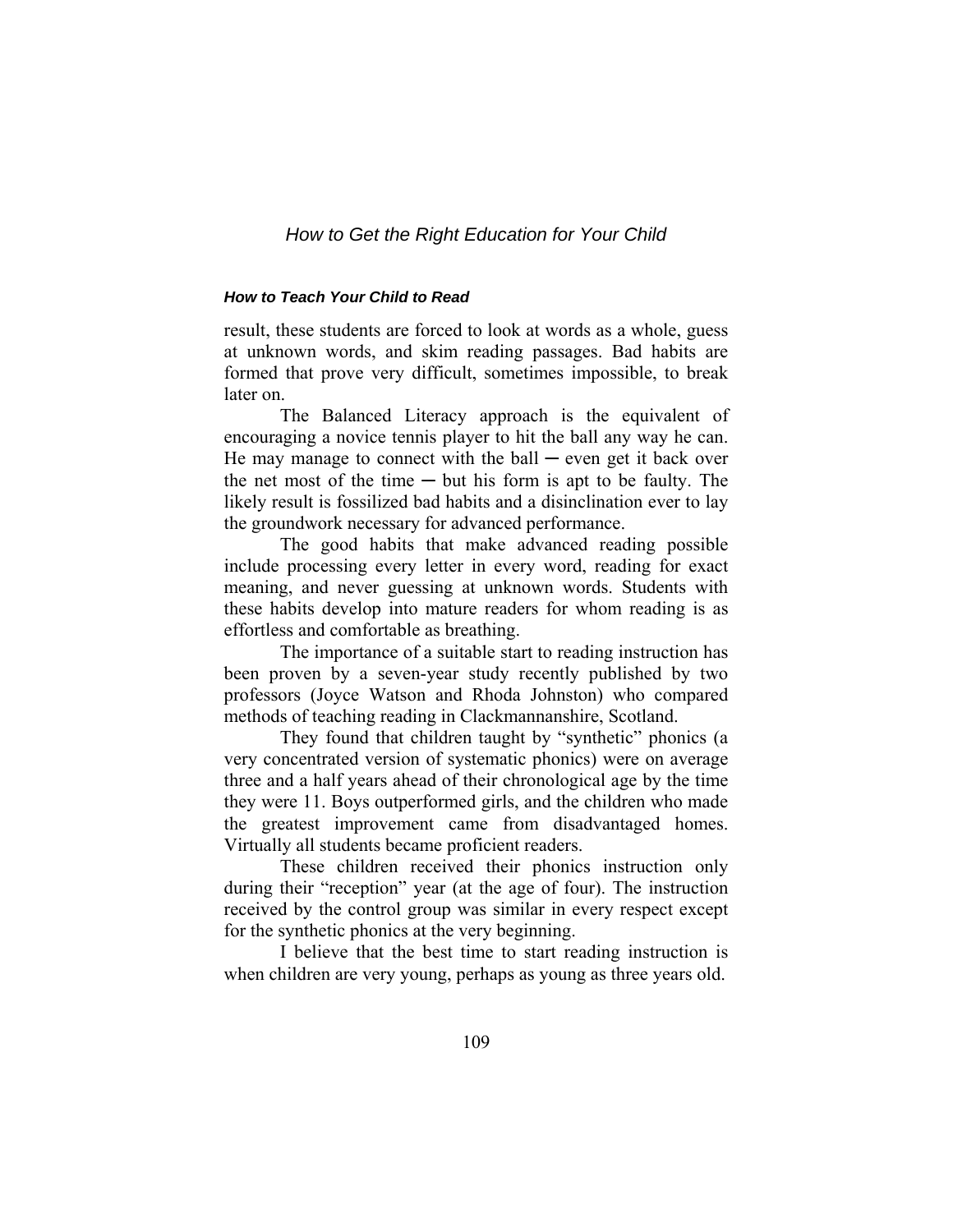#### *How to Teach Your Child to Read*

If phonics is presented to young children in a playful (but systematic) way, these preschoolers seem able to absorb the concepts almost organically, learning to read almost as easily and naturally as they learned to talk.

I'm sure I don't need to dwell on the importance of good reading skills in today's world. Without them, students will be unable to get a decent education, needlessly condemned to a marginal existence in a world rich with possibilities.

 In Ontario, most parents would be foolish to place their trust in the neighbourhood school, given the prevalence of the Balanced Literacy approach in publicly-funded schools. Reading is just too important.

 There are many excellent phonics programs that parents can use to teach young children to read. A few examples are listed below.

 Amazingly (given the percentage of people who struggle with literacy), it is actually very easy to teach kids to read (spelling and composition are much harder). It's fun and rewarding and exciting. Go for it!

#### **A Partial List of Good Systematic Phonics Materials**

- *The Ordinary Parent's Guide to Teaching Reading, a book* by Jessie Wise and Sara Buffington. *www.ordinaryparents.com*
- *Funnix,* a computerized program sold on CDs. *www.funnix. com*
- *Teach Your Child to Read in Just 10 Minutes a Day*, by Sidney Ledson, a book for teaching very young children.
- *Headsprout*, an interactive computer program with a moneyback guarantee. *[www.headsprout.com](http://www.headsprout.com/)*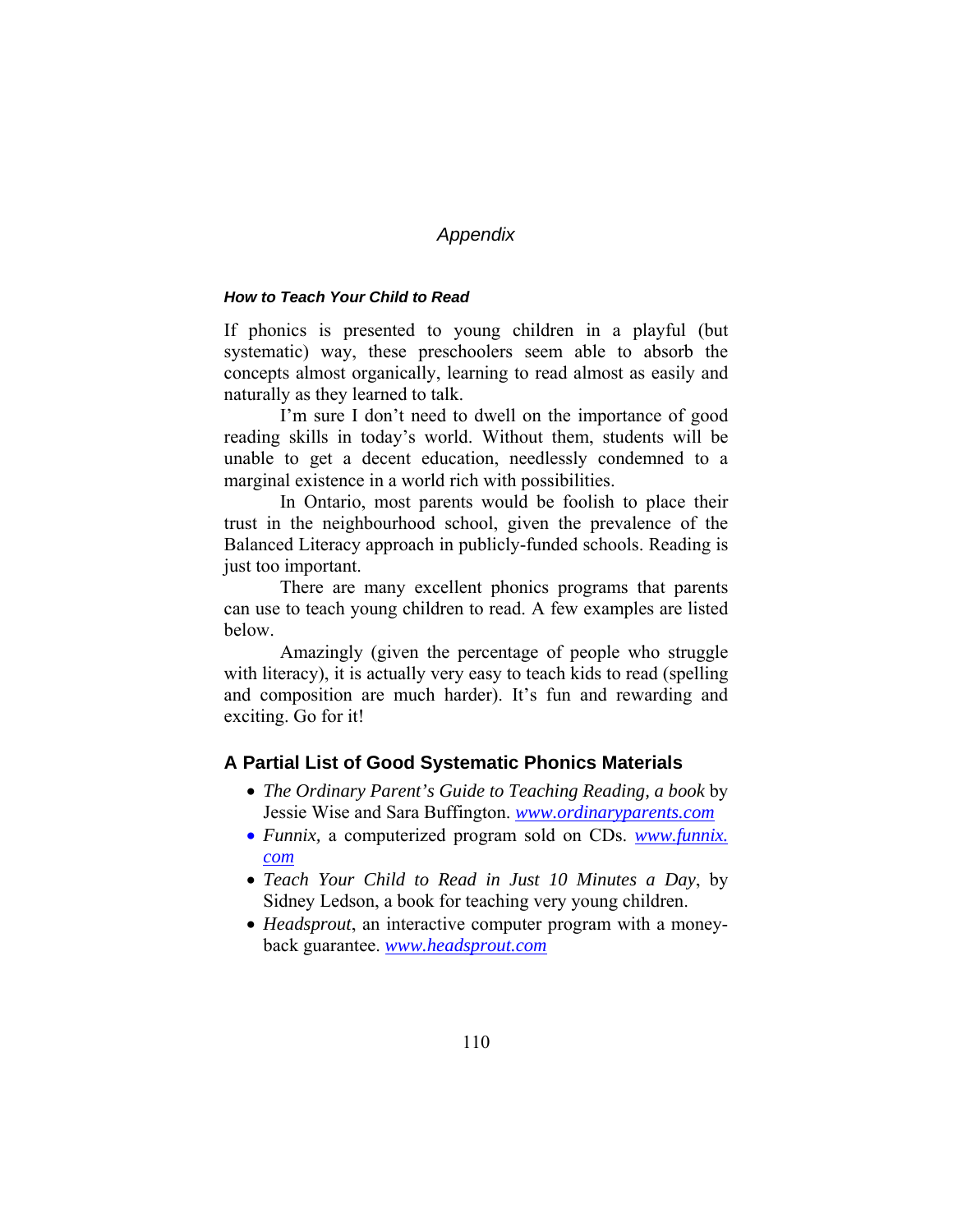## **How to Teach Your Child Number Facts**

*It is very important that students develop "number sense". To be good at math, they need to be completely at ease with numbers, totally fluent. Without this facility, students are constantly forced to interrupt their higher-order thinking because they get bogged down in the mechanical aspects of a problem. Those who have to resort to counting on their fingers or punching buttons on a calculator may well end up thinking they're "not good with numbers" and may rule out dozens of possible careers.* 

 *The Ontario curriculum used to stipulate (before its latest dumbing down) that students be able to recall addition and subtraction facts to 18 by the end of grade 2; multiplication and division facts to 49 by the end of grade 3; to 81 by the end of grade 4; and to 144 by the end of grade 5. If your child is not at this level, you might consider teaching him or her at home.*

#### **Addition and Subtraction**

 As with most new learning, you should break the task up into very small chunks and teach each one in a logical sequence, not proceeding from one to the next until the present chunk has been mastered. Begin by establishing what your child knows already, making sure that learning is solid. Then begin on the next item.

 Work on one number family at a time. The associated number facts  $(4 + 1, 1 + 4, 5 - 4,$  and  $5 - 1)$  should be taught together. The number pairs in the 5 family are 5 and 0, 4 and 1, and 3 and 2. For numbers greater than 10, work on only number facts involving single digits (that is, present  $6 + 8 = 14$ , but not  $11 + 3 =$ 14 as memorization facts).

 Let's say that your child has a rock-solid command of the number facts up to and including 4. You begin, therefore, with the number facts for 5. To get your child's attention, place five Smarties in a pile on the table.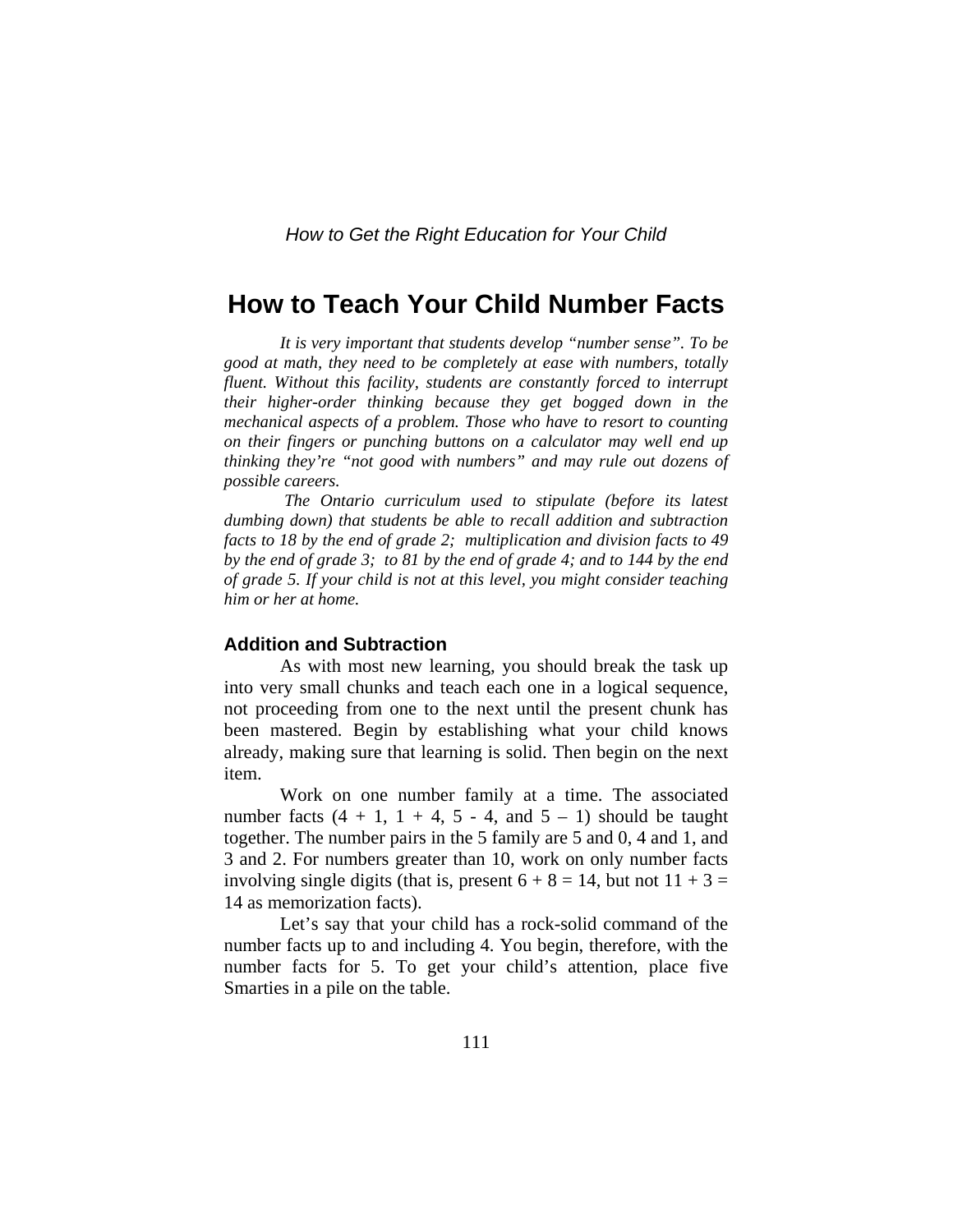#### *How to Teach Your Child Number Facts*

Now move one of the Smarties to the other side of the table. Point out that there are still five Smarties: four in one pile and one in the other. Write  $4 + 1 = 5$  on a dry-erase board or piece of paper. Now move another Smartie from the original pile to the new pile. Talk about how  $3 + 2 = 5$  and write that down. Repeat until all the Smarties are together again. Now repeat the entire procedure, only writing down the related subtraction facts. Now, let your child eat the Smarties.

 Next, start practising with (pre-made) flashcards. At first, just work on the 5 family facts, subsequently integrating alreadymastered facts like  $2 + 2$  and  $4 - 1$  into the drills. Try to make the flashcard activities fun by holding contests with siblings, having your child try to teach his teddy bear, timing him, letting him test you, and so on. Short, frequent practice sessions (five minutes) are more effective than longer, less frequent sessions.

 Another good way to drill these number facts is to create Mad Minute sheets. On a sheet of paper, create a  $6 \times 10$  grid and print in 60 questions involving numbers up to and including the 5 family. Challenge your child to do as many as possible in one minute. Continue with this exercise until he can get all 60 correct in one minute. Graph his scores and let him see his progress.

## **Multiplication and Division**

 The same principles that apply to addition and subtraction also apply to multiplication and division. First, establish where your child is in the sequence and proceed from there. Don't move on until he has learned the latest chunk thoroughly. With multiplication and division, the sequence is the 1 times family, then the 2 times family, and so on. Let's say your child has a command of the number facts up to and including the 5 times family. You begin, therefore, with the 6 times family.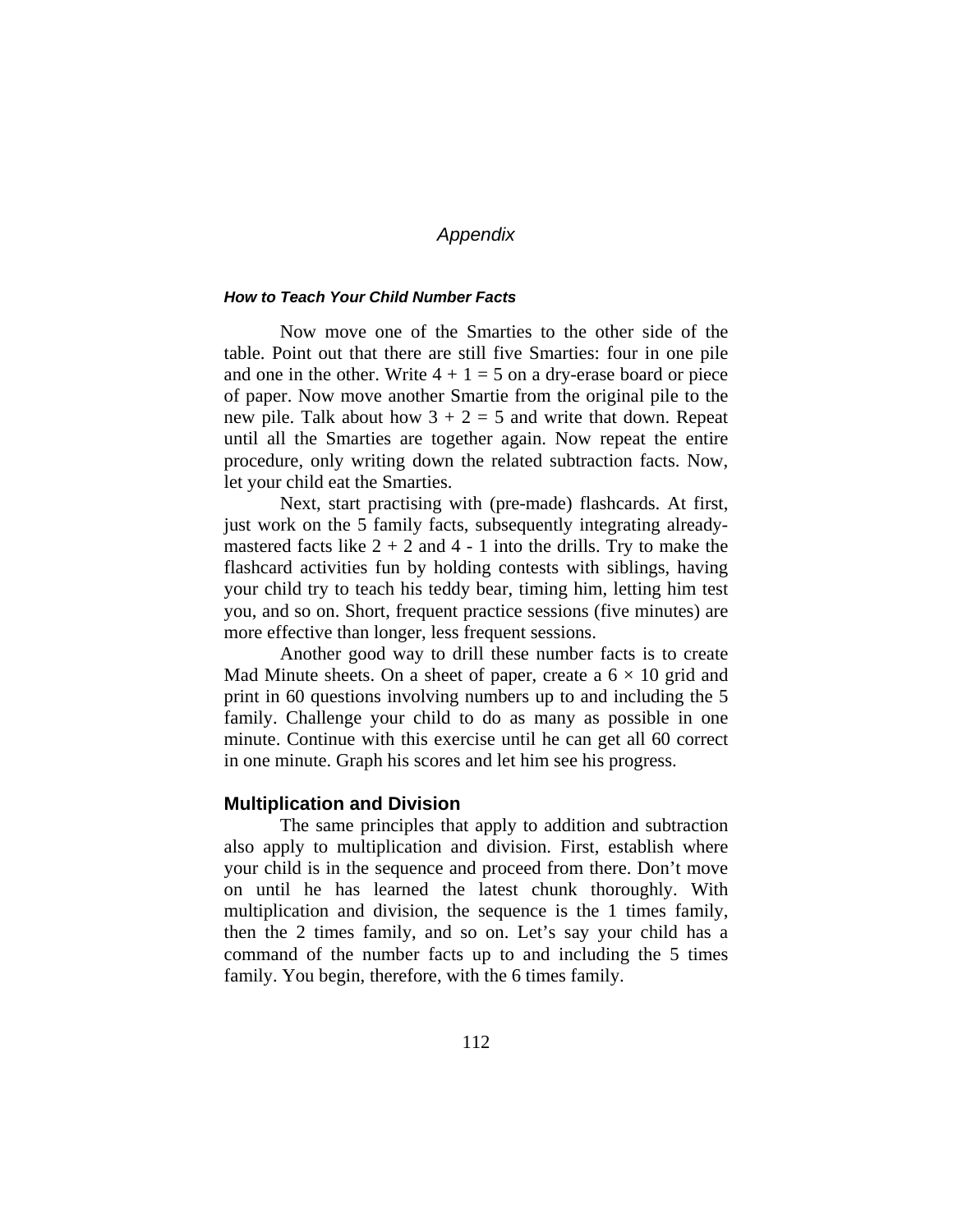#### *How to Teach Your Child Number Facts*

Show your child a grid of the facts he is setting out to master (if your child is in grade 4, for example, use a  $9 \times 9$  grid). Highlight the number facts he already knows. He will probably be surprised to see that there aren't all that many left to be learned.

Grade 4 students who know their facts up to and including the 5 family, for example, have only 16 sets of facts to go.

 Turning to the 6 family, help your child to print the multiplication facts from  $6 \times 1 = 6$  through to  $6 \times 9 = 54$  on a dryerase board. Taking each of the nine facts in turn, elicit from your child the related number facts (for example, for  $6 \times 4$ , they are  $4 \times 6$ ,  $24 \div 6$ , and  $24 \div 4$ ). Write these facts in three additional columns beside the original column.

 Now introduce the (pre-made) 6-family multiplication and division flashcards and practise for a short time. As with addition and subtraction, make the sessions short, frequent, and snappy. Keep changing up the pace with Mad Minutes, contests, chanting the tables, games, timings, and so on. Once the 6 family is known well, add the earlier facts to the mix.

If a particular fact, let's say  $6 \times 6$ , is giving your child a lot of trouble, make that the fact of the day. Try to think of ways to attach this fact to the Velcro in your child's brain. For example, the number of combinations possible when you roll two dice is 36 ( $6 \times$ 6). Try a silly poem, for example — "Got no lice, got no nits, six times six is 36". Point out that 36 contains a 6. For the 9 family, there are several ways to help students remember, including using the symmetrical and palindromic nature of the products (18, 27, 36, 45, 54, 63, 72, 81), all of which add to nine  $(1 + 8 = 9, 2 + 7 = 1)$ 9, etc.).

As well, there are lots of free on-line computer games that you can find by Googling. Continue to practise the tables until the students' responses are automatic, instantaneous and accurate.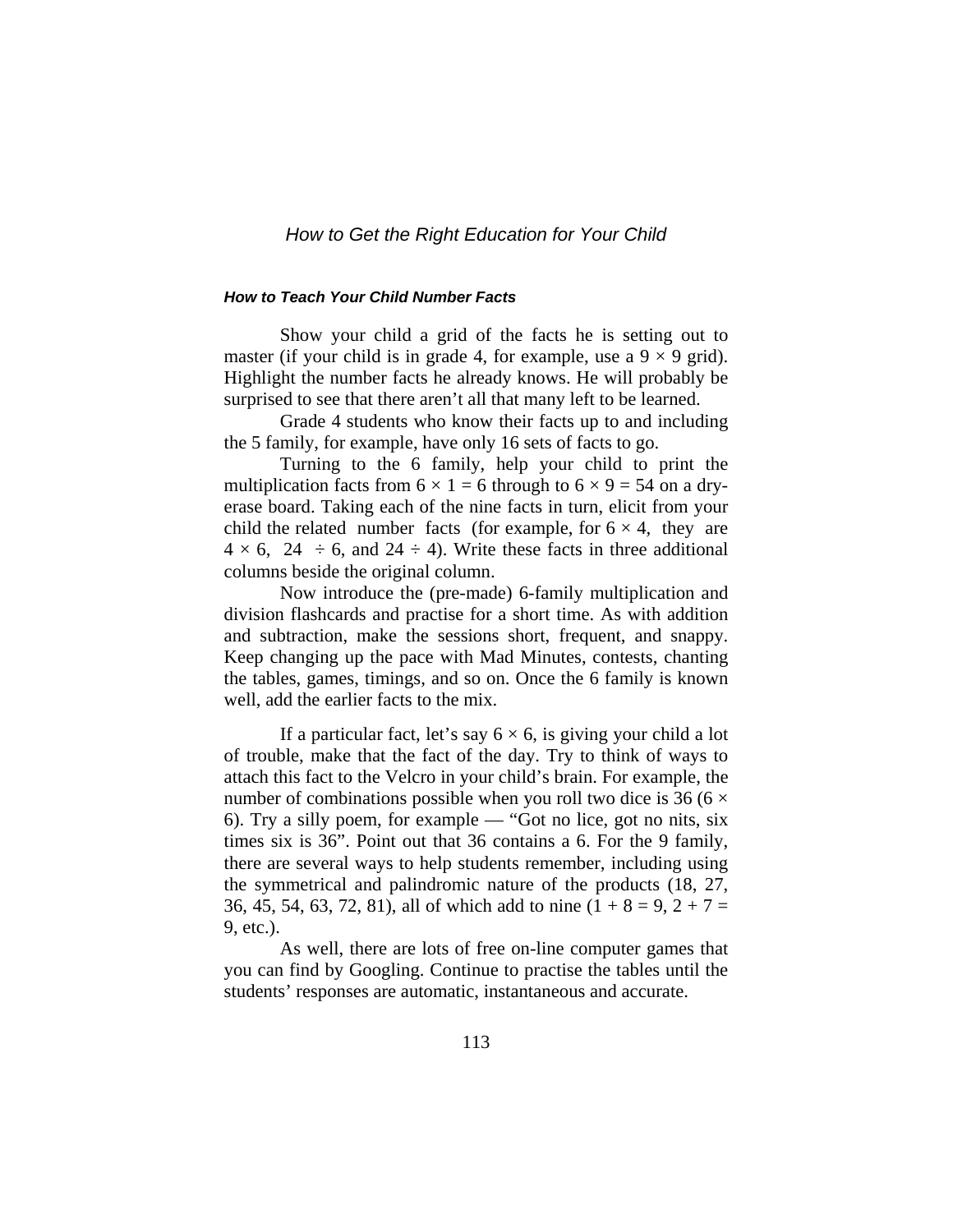# **How to Teach Your Child to Print**

One of the many casualties of child-centred learning is penmanship. When it is left up to young children to "discover" how to hold their pencils and form their letters, they frequently come up with some very unfortunate solutions. One young student, for example, solved his problems with the letter "r" by printing an "n" and then erasing the unwanted section. Regrettably, this slowed down his printing quite a bit.

The way students grip their pencils is also important. To see the surprisingly wide range of methods out there, watch how young tellers and waiters wield their pens these days. Students with unorthodox pencil grips are at a disadvantage when the time comes to write three-hour exams. They are not able to write as quickly or as legibly, and they are more prone to muscle cramping. The "tripod" grip is the correct way to grasp a pencil (or crayon), and it should be taught to very young children when they first begin to make marks on paper.

The pencil should be positioned so that there is equal pressure between the thumb, the side of the middle finger, and the tip of the index finger. There are many excellent web-sites with tips on good pencil-holding practices. One example is www.drawyour world.com. This web-site, along with many stationery stores, sells "pencil grips", inexpensive training tools that can be attached to pencils. As with so many other things, it is much easier to get it right the first time. Students who have been allowed to establish a non-tripod pencil grip may resist breaking their bad habit, but it is definitely worth the effort.

Once a good pencil grip has been established, the student is ready to begin learning correct letter formation. The same principles apply: correct letter formation is important for speed, comfort, and legibility; and it is better to get it right the first time.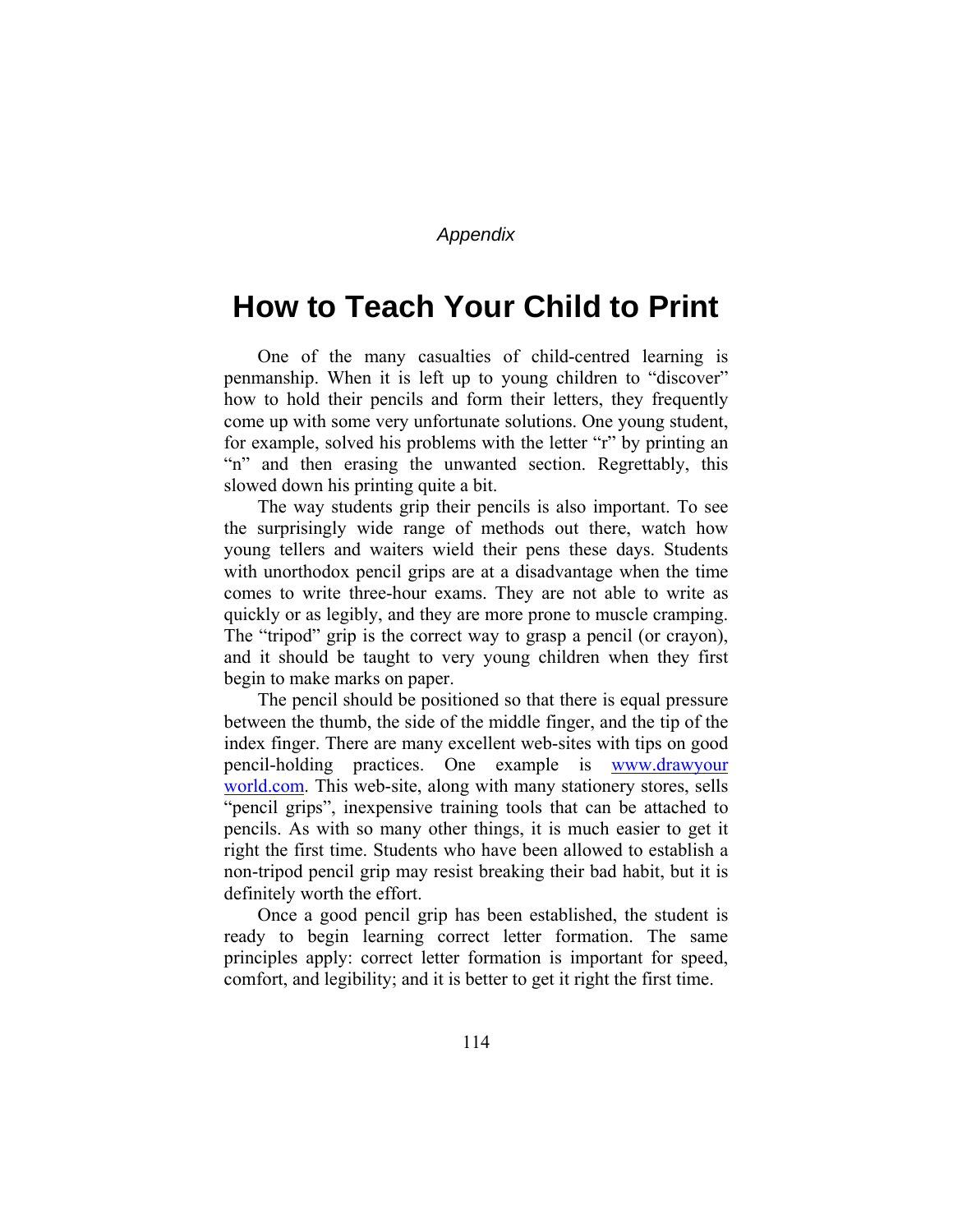#### *How to Teach Your Child to Print*

Once again, there are many good web-sites on correct letter formation. Information on the direction the pencil should be travelling in as it forms the various letters can be found at [www.psych-ed.org](http://www.psych-ed.org/). This site also offers free downloadable lined paper and worksheets.

In general, students should learn to print letters in the same font as they will see in their beginning reading books. Lower-case letters should be taught before upper-case letters.

Printing should be taught and practised on special lined paper, with four guide lines. The letter "a" will sit in the middle space, while the letter "t" will occupy the top two spaces, and the letter "q" sits in the lower two spaces.

Most straight strokes travel from left to right (the exception being the letter "x") and from top to bottom. Thus, the letter "b" begins with a downstroke followed by a circle, while the letter "d" is the reverse. (Be sure to separate the introduction of these two letters by at least two weeks to avoid confusion between them.) Letters that involve circles or semi-circles are mostly formed using counter-clockwise motions (the exceptions are "b" and "p").

The letters should be presented one by one, in combination with their most common sound. If students say each sound while forming its corresponding letter, their acquisition of reading skills is symbiotically speeded up.

There is no agreed-upon best sequence of letter presentation. Since the letter "l" is the easiest one to form, it is a logical one to begin with.

Once the student is proficient at printing "l" correctly, top to bottom, through the top two spaces, saying its sound every time, it is time to introduce another letter. The letter "i" might be appropriate (first a downstroke in the middle space, then a dot in the top space), in combination with its short sound  $(i/\alpha s)$  in "pin").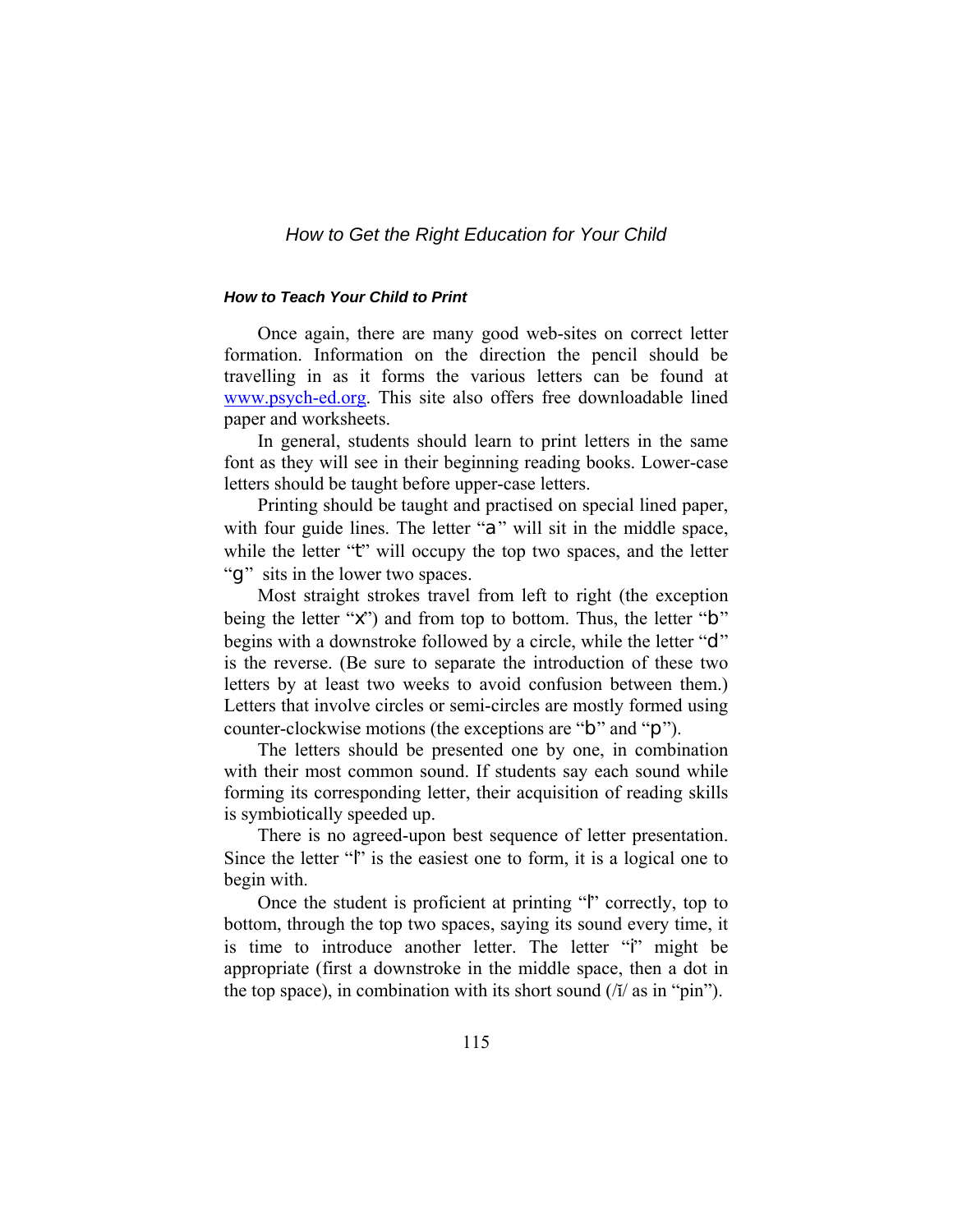#### *How to Teach Your Child to Print*

When mastery has been achieved, the letter "t" might be introduced (first a downstroke through the top two spaces, followed by a shorter stroke from left to right along the second line).

Once the student is solid on all three sounds, blending can begin. With the letters learned so far, the words "it" and then "lit" can be sounded out and written.

If the next letter learned is the letter "o", for example, the word "lot" could be added. Then "d", making "dot" and "tot" and "did" possible. And so on.

The exact sequence is unimportant, with the important exception that presentation of the letters "b" and "d" should be separated by at least two weeks, in order to forestall the common confusion between the two. The main thing is that the student learns to form each letter fluently, legibly, and automatically, so that when the time comes to print words he doesn't have to squander any of his scarce brainpower on mechanical considerations.

Since children typically start making marks on paper long before they get to kindergarten, their parents are likely to be in the best position to ensure that young children get it right the first time.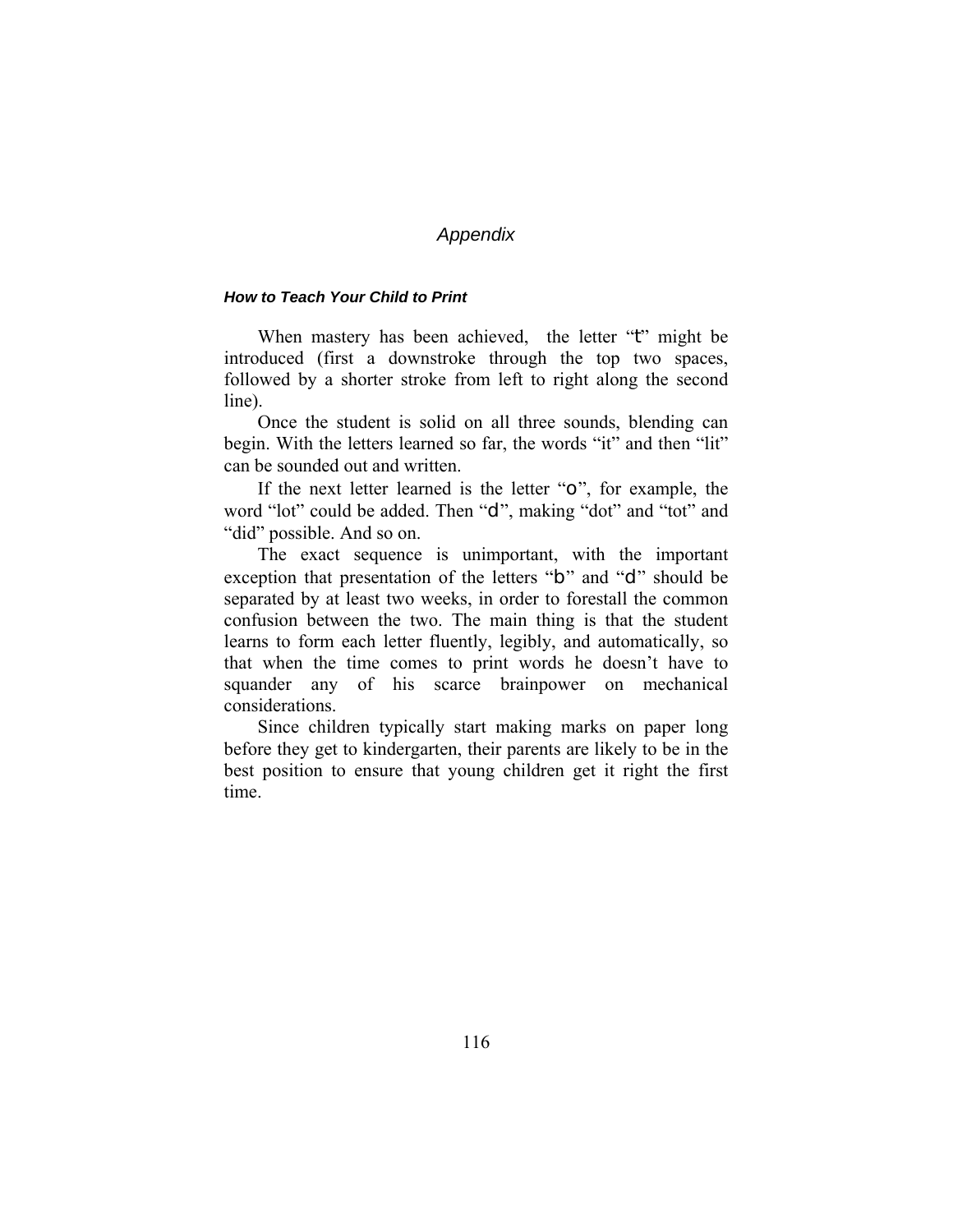# **How to Teach Your Child to Spell**

*The words that follow can be used to determine the approximate grade level at which students are spelling. Dictate the words one by one, providing a sentence for each word but no other clues, until the student has spelled four words wrong in a row. Count the number right and use the chart on the next page to determine the student's approximate grade level.* 

| 1. can         | 26. arrange      |
|----------------|------------------|
| 2.<br>top      | 27. perhaps      |
| 3. good        | 28. search       |
| six<br>4.      | 29. publication  |
| 5. make        | 30. treasure     |
| 6. belong      | 31. total        |
| 7. soft        | 32. examination  |
| 8. that        | 33. really       |
| 9. sick        | 34. invitation   |
| 10. alike      | 35. minute       |
| 11. card       | 36. relief       |
| 12. stay       | 37. expense      |
| 13. easy       | 38. apparent     |
| 14. track      | 39. evidence     |
| 15. able       | 40. secretary    |
| 16. point      | 41. sincerely    |
| 17. collect    | 42. bicycle      |
| 18. picture    | 43. committee    |
| 19. bridge     | 44. employees    |
| 20. carry      | 45. perceived    |
| 21. aboard     | 46. orchestra    |
| 22. objection  | 47. enthusiasm   |
| 23. address    | 48. acquaintance |
| 24. vacation   | 49. privilege    |
| 25. importance | 50. proficiency  |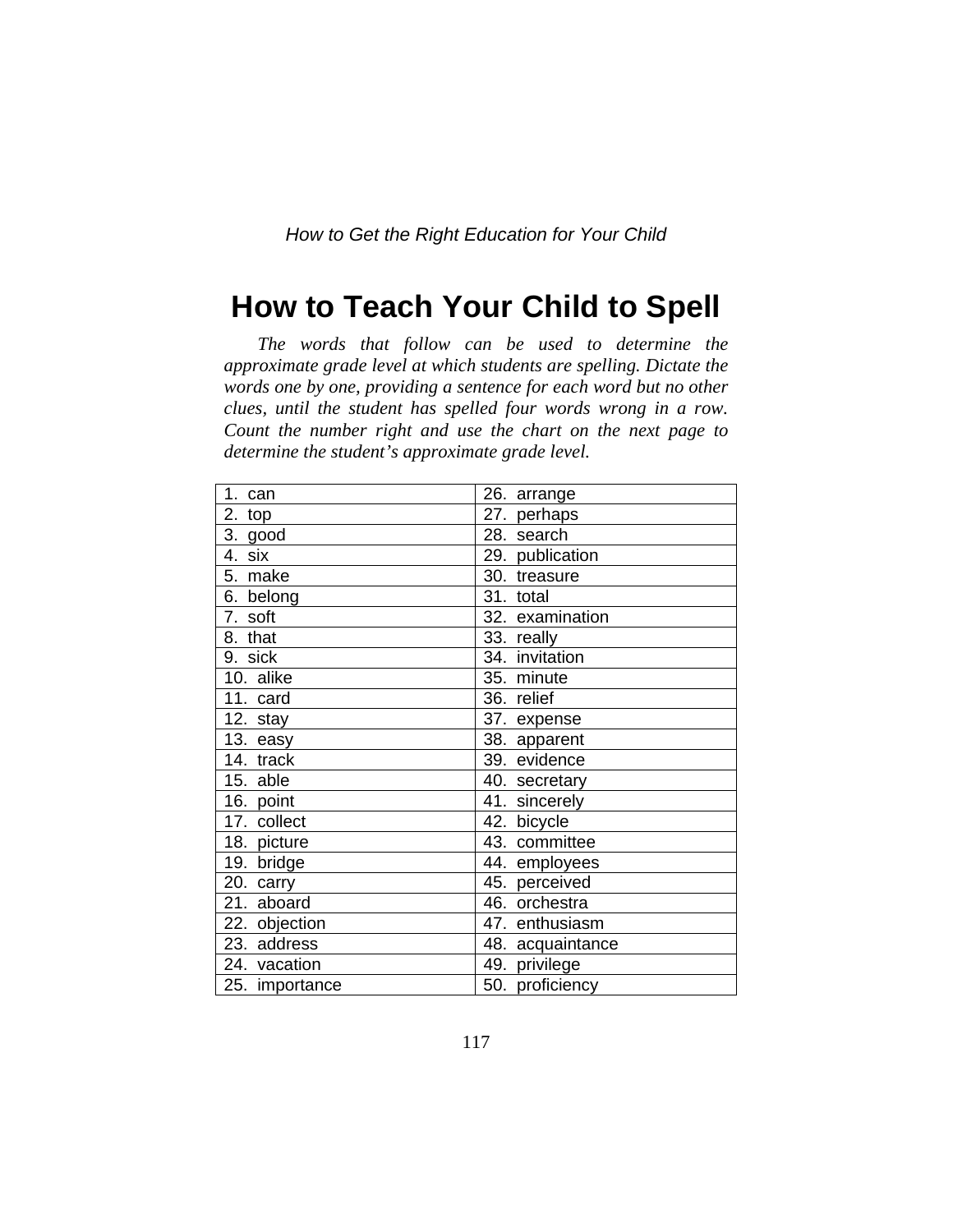#### *How to Teach Your Child to Spell*

| nosano al ma venvol Toal                                      |  |  |  |                   |  |  |    |  |  |  |
|---------------------------------------------------------------|--|--|--|-------------------|--|--|----|--|--|--|
| Grade Level                                                   |  |  |  |                   |  |  |    |  |  |  |
| Words Correct   11   18                                       |  |  |  | 24   30   35   39 |  |  | 42 |  |  |  |
| With permission from Paul B. Hinds, Reading: The First Domino |  |  |  |                   |  |  |    |  |  |  |

**Results at Mid-School Year** 

If your student tests out below grade level, you may wish to work on spelling with him at home. Since many school systems play down the importance of correct spelling until senior high school (when the boom is often lowered with no warning), it may prove quite difficult to convince your student of its importance.

It is true that correct spelling is beside the point on MSN or when handing in assignments to teachers who don't require accurate spelling. Nevertheless, correct spelling turns out to be *very* important for such things as university essays, computer instructions, and job applications. Furthermore, a good speller has an edge when it comes to written fluency.

 In teaching spelling, it is important to keep two basic principles in mind. The first principle is that the goal should be to spell everything correctly the first time, as opposed to setting down the meaning hastily and then going back to edit afterwards. This means that students have to learn spellings to the point of automaticity — leaving them free to devote 100% of their brain power to the content of what they are writing. As long as students are unsure of a word's spelling, they will be forced to squander some of their precious mental desk space on mechanical details.

 Words that have been learned for spelling dictation have not necessarily been learned to automaticity. Often, the word that was reproduced beautifully on Friday morning's spelling dictation will turn up misspelled on Friday afternoon's composition. This is an indication that more teaching and practice is needed.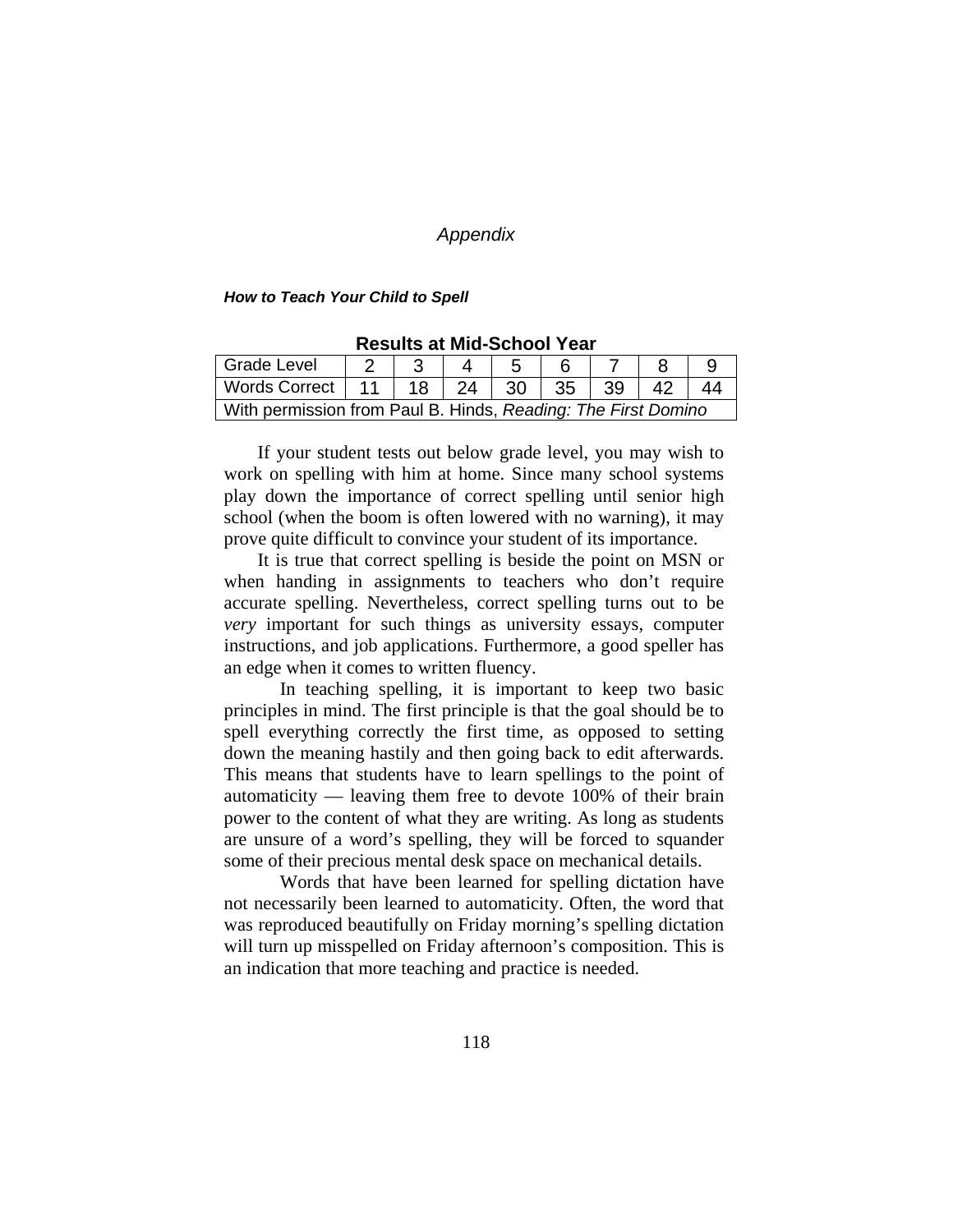#### *How to Teach Your Child to Spell*

The second basic principle is the importance of immediate feedback. Every time a student writes something, he should be required to correct his mistakes right away — as soon as the misspelled word has been written, if possible. Prompt feedback is the most powerful teaching tool there is.

 There are many good workbooks for teaching spelling. I usually recommend the Hayes workbooks: *Spelling Skills & Drills, Grades 1 to 8,* available from Artel Educational Resources Ltd., 800-665-9255. *[www.arteleducational.ca](http://www.arteleducational.ca/)*. Start with the workbook one grade BELOW your student's tested level. At only about \$5.00 each, these workbooks are a bargain.

 The Hayes workbooks follow an orderly progression and help to provide Velcro in students' brains to give the correct spelling something to stick to. The workbooks teach such things as word patterns, roots, pronunciation, and homonyms. One minor problem with the Hayes workbooks is that they sometimes require students to correct deliberate misspellings. Since this is counterproductive (we should always be reinforcing the correct spelling), these exercises should be skipped.

Spelling improvement is a long-term project, but it definitely pays off in the end.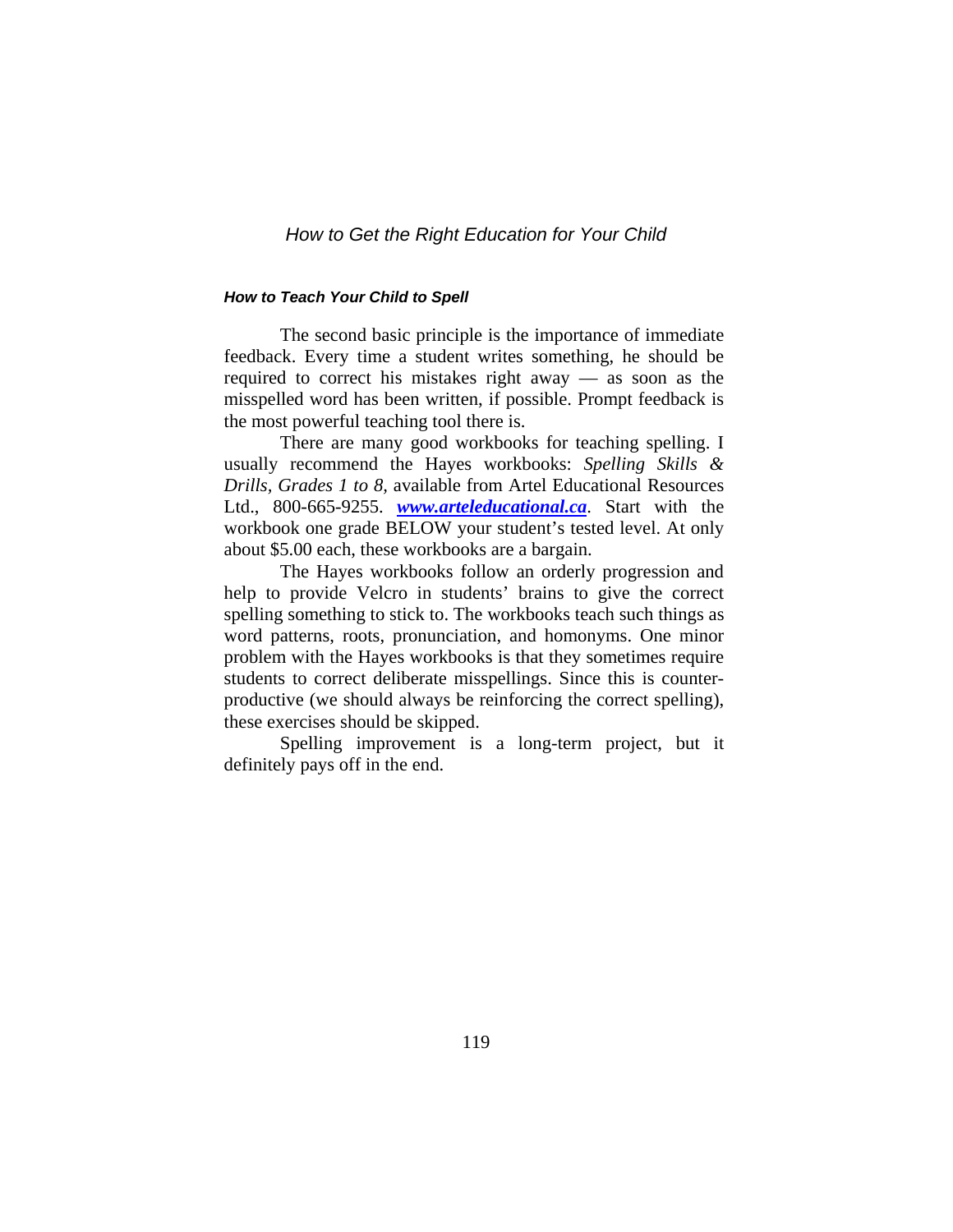## **How to Teach Your Child Mapwork**

The year my daughter was in grade 6, I educated her at home. During that year, she learned many things, but the area in which she felt she made the most progress and about which she was proudest, was – mapwork!

 Near the end of the year, my daughter happened to be playing a board game that required some knowledge of world geography. Her fellow players were public school students and, not to beat about the bush, she slaughtered them. Her victory made her feel really smart, and she later confided to me that she used to feel stupid because she didn't know where things were in the world. She had assumed this was the sort of thing that smart people just naturally knew.

 These days, amazingly few public schools teach kids where things are in the world. The general feeling seems to be that it's unimportant to waste time on memorizing mere facts since they can always be looked up in reference material, like atlases and maps or on the Internet, whenever a specific bit of information is needed,

 According to the dominant philosophy, the optimum way to teach geography is to teach students how to find information, as opposed to actually learning it  $−$  and, to the extent that geography is taught at all in public schools, research skills are mostly all there is in the curriculum.

 As a reading tutor, I daily witness an almost total lack of geographical knowledge on the part of my public school students. Few of my students, for example, can find Canada on a globe. Even though my students' new-found phonics skills enable them to read fairly sophisticated words and stories, their ignorance of geography (along with a lot of other areas of general knowledge) means they are frequently handicapped in terms of comprehension.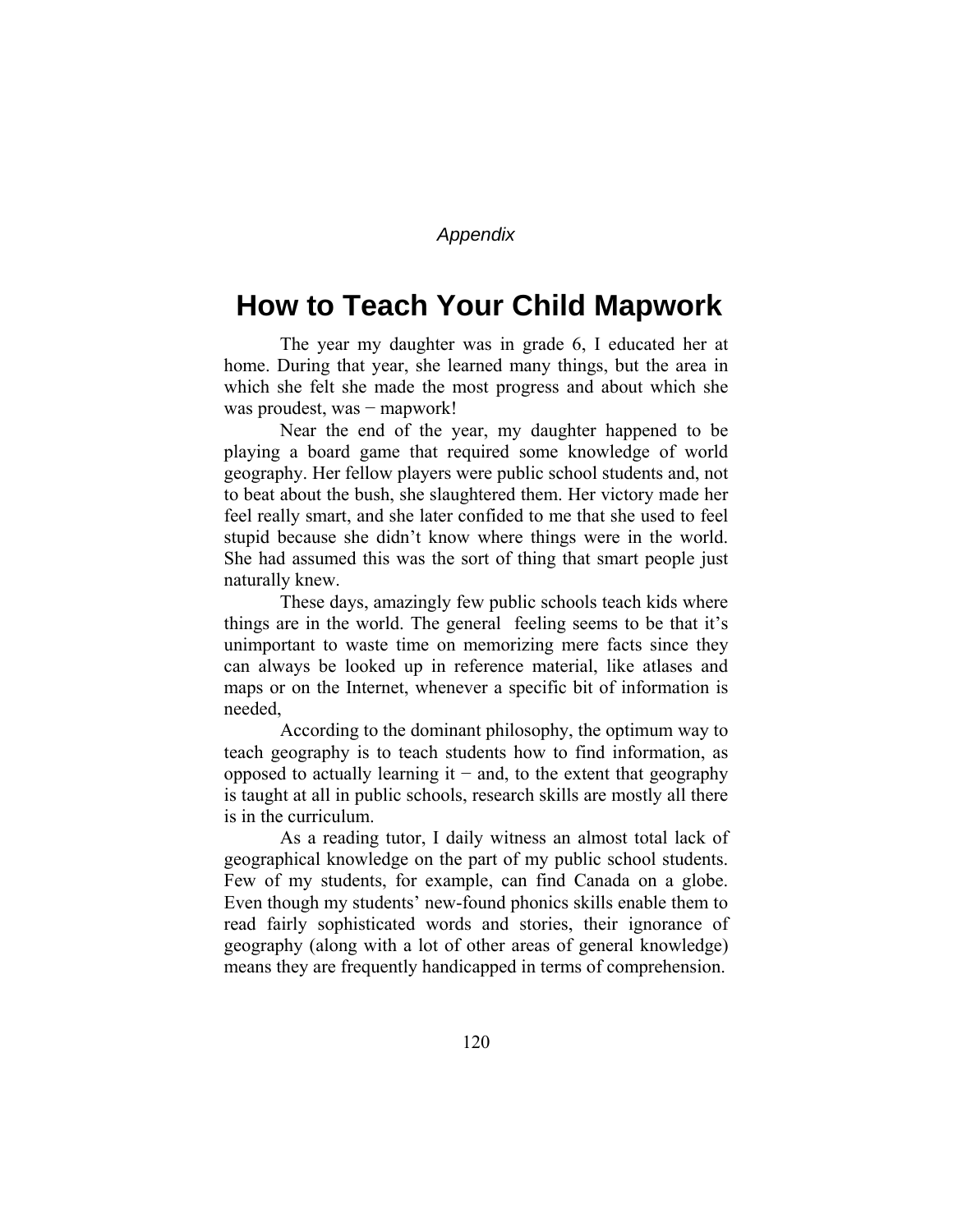#### *How to Teach Your Child Mapwork*

- Because my students have no idea where Spain or India is, they have no way of understanding why Christopher Columbus sailed west or why he was so surprised.
- Some place names, like Mediterranean (middle of the earth) and Mesopotamia (between two rivers) have a rich meaning which is lost on my students.
- My students' comprehension of planetary phenomena, like the destruction of the rain forests or high tides in the Bay of Fundy or earthquakes, is shaky because it depends on geographical understanding.
- The importance of many human creations, like canals and time zones and the Great Wall of China, can't be appreciated by my students because they lack the background.

To give structure to your program, I suggest that you use one of the excellent books available, such as *The Reader's Digest Children's Atlas of World Geography* or *The Kingfisher Children's Atlas* or *Children's World Atlas* (available at major bookstores for \$20 - \$30). It may also be possible to borrow a good beginning atlas from the public library (you can usually renew library books two or three times).

 The idea is to find an atlas that systematically introduces the oceans and the continents and gives an overview of the countries in each continent. In addition to being an aid to teaching the political and physical features of the world, these books typically also explain useful conventions such as lines of longitude and latitude, scale, legends, gazetteers, etc.

 Daily, or at least frequent, short sessions are best. You might be surprised by how interested your student becomes in the material and, ideally, you will frequently end the day's session with him begging for just a few more minutes.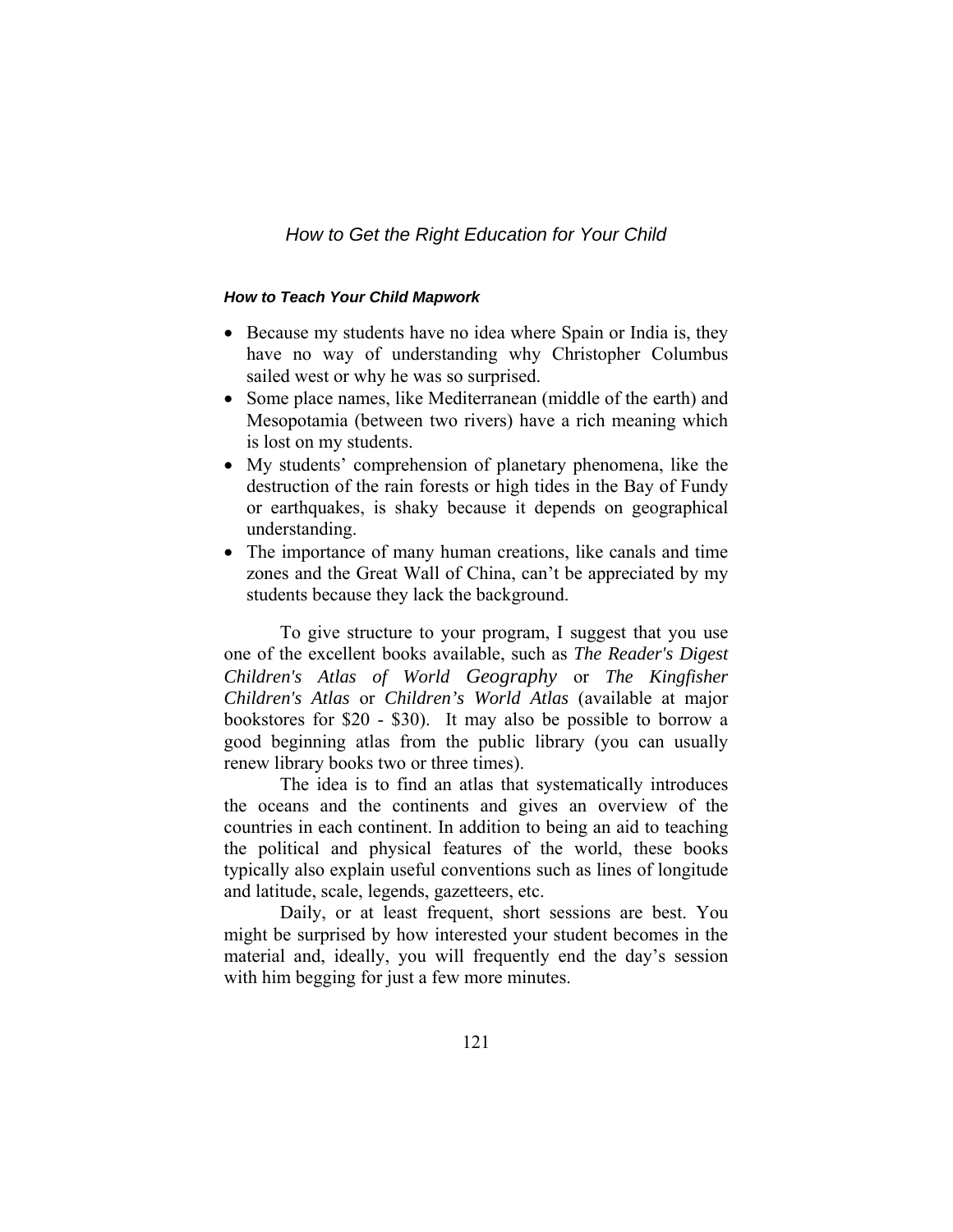#### *How to Teach Your Child Mapwork*

A globe is another excellent teaching tool. Kids enjoy fooling around with globes, and they are superior to maps in conveying the physical reality of our world  $-$  its roundness, its features like oceans and mountains, the continents' true proportions without the distortions forced by two-dimensional representations.

There are lots of teaching aids available. If you Google "map games", you will find a wealth of free on-line resources. In addition, many stores, for example Scholar's Choice, carry map jigsaw puzzles, geographical board and card games, map quizzes, and so forth.

As you progress through the various countries, be on the lookout for ways to enrich and supplement what you are learning. For example, you might rent a movie set in the country du jour. Or borrow a picture book from the library. Or dress up in the country's national costume for Hallowe'en. Or look for news items about that country in the newspaper or on the television news. Or, if you really like a particular country, why not plan a trip there and involve your student in the planning?

Your goal in teaching geography, as in other curriculum areas, is to create Velcro in the student's brain for new knowledge to attach itself to. The more cross references and connections, the more likely the student is to remember the information. And, you never know, you may learn a thing or two yourself in the process!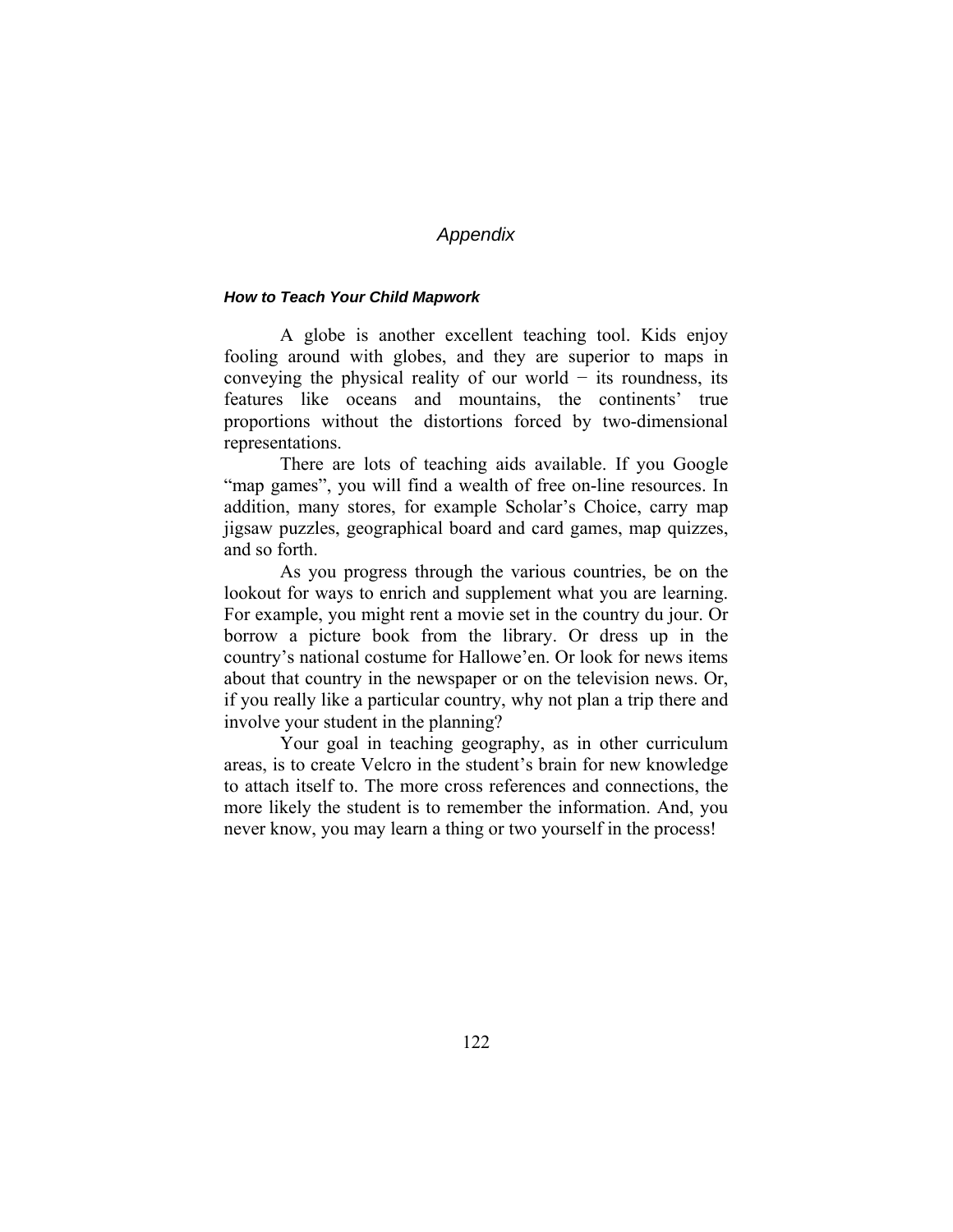## **How to Teach Your Child Vocabulary**

When it comes to academic preparation, one of the biggest − and most crucial − differences among young children is the size of their vocabularies. To say the same thing another way, the number of words a child knows is closely related to his IQ. Children who start school with impoverished vocabularies are at a terrible disadvantage. Though they may be perfectly capable of learning new things, their limited vocabularies mean that they fail to learn at the same rate as the other children.

 Imagine you're in a university class and the professor says: "The pagrates justolize their babies every year." Others nod their heads sagely and write this insight down. You, on the other hand, totally miss the point! While you, an adult, would undoubtedly have the resources to find out what pagrates are and how they go about justolizing, four-year-olds don't have that option. They would just fail to learn this lesson, perhaps concluding that they are not as smart as the other kids and that school isn't what it's cracked up to be.

 The easiest way to save young children from this fate is to give them rich vocabularies. The average child learns about 3,000 new words per year. So what can parents and teachers do to make sure that their students continue to add eight or nine new words to their vocabularies every day?

#### **Talk to Your Children**

 Whenever possible, draw children into conversation. Don't use baby talk or talk down, but rather use your full vocabulary. Encourage the children to respond in kind. It is important to expose them to many different kinds of experiences (going to museums, playing baseball, walking in the park, travelling to other places). During the outings and afterwards, talk things over using precise terms to describe what you saw and did.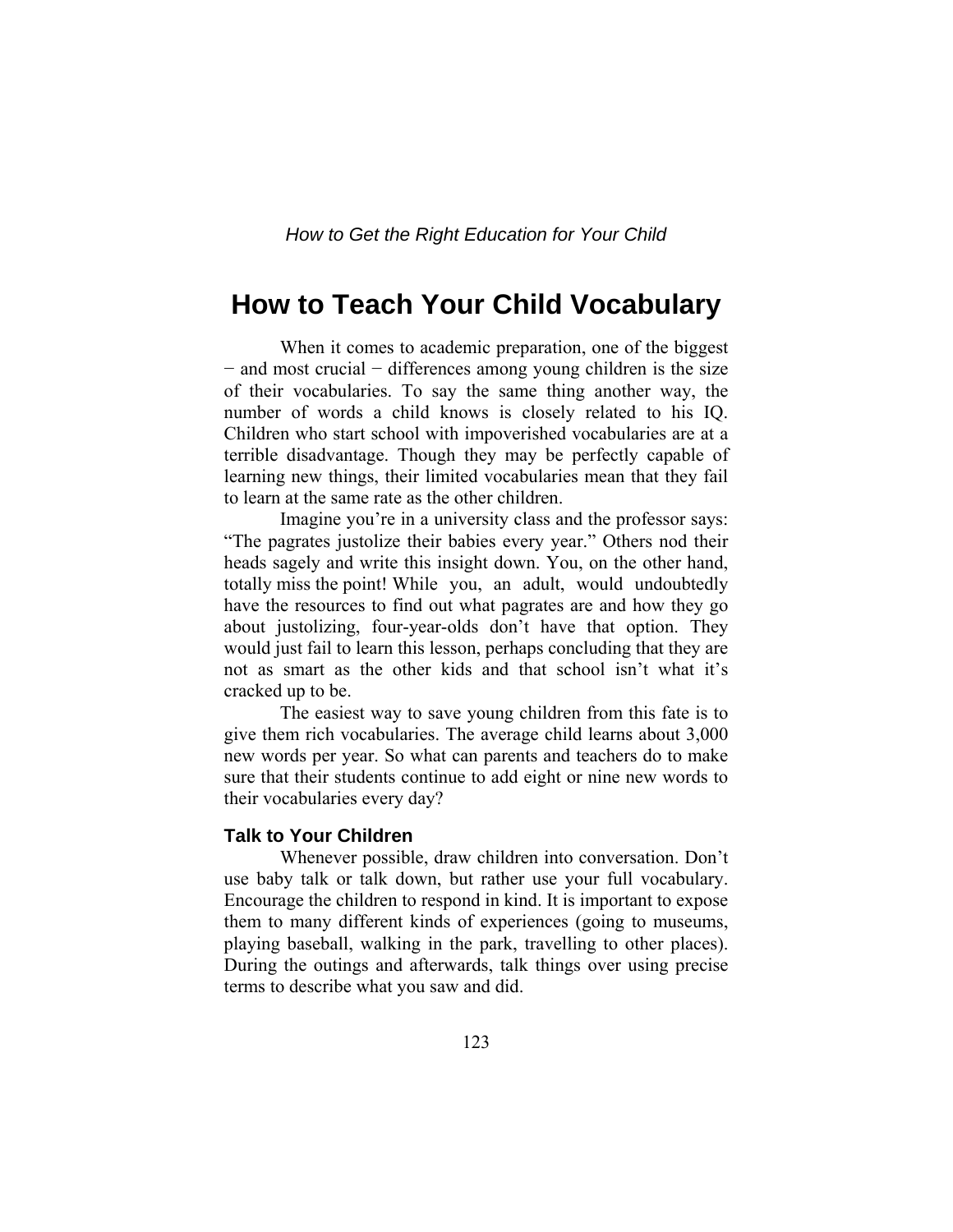#### *How to Teach Your Child Vocabulary*

## **Read to Your Children**

 Another excellent way to build vocabulary and general knowledge is for children to hear interesting stories that contain words and information they are unlikely to encounter otherwise. Reading to children is important because it exposes them to new words and knowledge − not because it will magically teach them to read. Stories should be at a challenging level and should continue as long as the children are receptive to being read to. There are several excellent books, such as those by Jim Trelease, that suggest suitable reading material. Alternatively, consult the children's librarian at your local public library.

## **Teach Your Child to Read Early**

 Avid readers pick up new words through their voluminous reading, through chance encounters in the text. Reluctant readers become even more reluctant, as their meagre vocabulary undermines their efforts to understand what they are struggling to read. The best strategy is to teach young children to read before they start school. Sidney Ledson outlines an excellent program in his book: *Teach your Child to Read in Just Ten Minutes a Day.*  Whatever method is used, it must have systematic phonics as its basis. Young children who are taught phonics are far more likely to become fluent, at-ease-with-print readers and spellers than children subjected to whole-word methods.

#### **Teach Your Child New Words**

New vocabulary can be explicitly taught – word of the day, word games, word roots, prefixes and suffixes, etc. As well, there are lots of fun games that kids can play on the Internet, such as those at [www.vocabulary.co.il/index\\_main.php.](http://www.vocabulary.co.il/index_main.php) Educators Publishing Service ([www.epsbooks.com\)](http://www.epsbooks.com/) offers some terrific vocabulary workbooks called *Wordly Wise 3000*.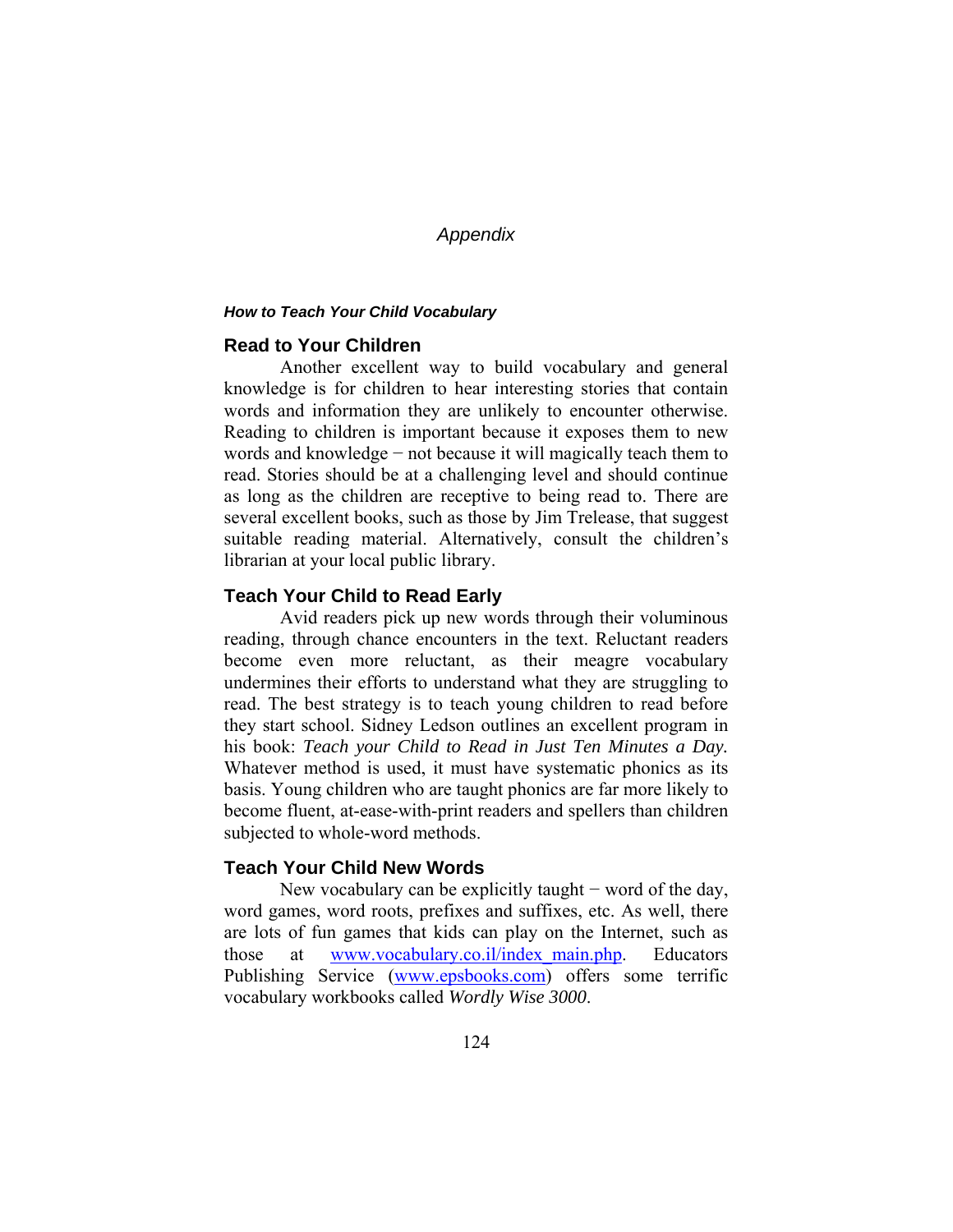## **How to Teach Your Child Care and Precision**

Modern approaches to teaching kids to read, such as Balanced Literacy and its ugly stepmother Whole Language, deem it acceptable for students to construct an "approximate" meaning from the text they are reading. This means that it is fine for a student to read "pony" instead of "horse", since the student has got the gist of the passage.

 Similarly, students are encouraged to believe that the content of their compositions is much more important than their spelling, punctuation, and grammar. In mathematics, wrong answers are often not penalized, provided the student was using the right strategy and just got bogged down in the arithmetic.

 It is obvious to most normal people that these practices are ridiculous.

- Even beyond the fact that reading "pony" instead of "horse" harms students' decoding skills, it is clearly better for children to access the author's exact words and pick up any nuances.
- Compositions that are riddled with spelling, punctuation, and grammar errors are very difficult for readers to understand. After all, the whole point of writing things down is to communicate with others!
- Understanding the process but getting the arithmetic wrong can be downright dangerous. A mistake might mean that a building will fall down or a patient receive too much medication.

Fuzzy teaching approaches are troublesome in that they harm students' academic achievement. But there are further implications when it comes to the habits and attitudes that students develop regarding hard work, accuracy, and precision. It's bad enough if a student is unable to produce high-quality work, but it's even worse if that student is unwilling to make the effort necessary to *become* able to produce high-quality work.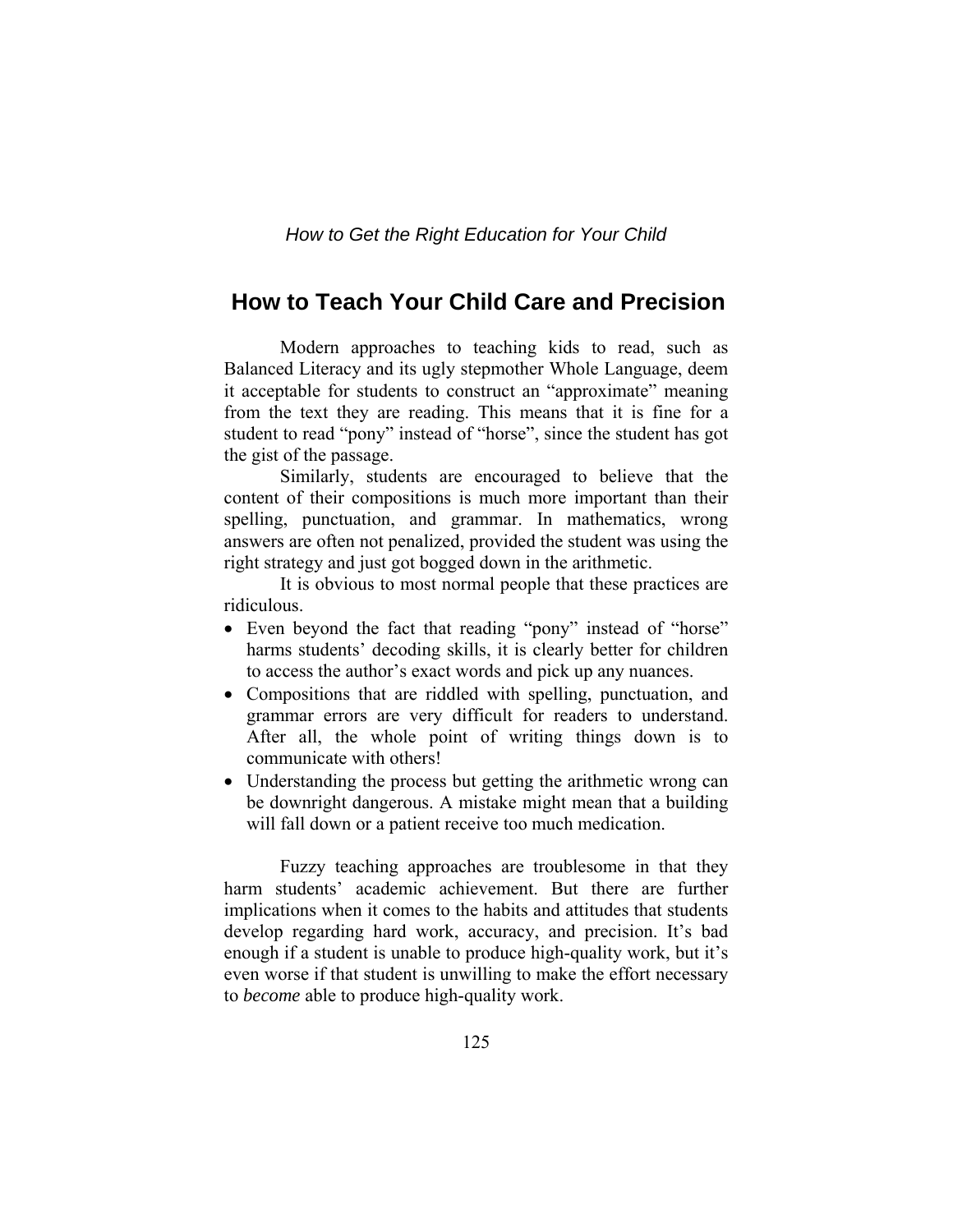#### *How to Teach Your Child Care and Precision*

Tending to think that their teachers know more than their parents, children generally accept their teachers' pronouncements as infallible. This makes it very difficult for parents to challenge the teaching approach *du jour.* 

 Moreover, there is something very appealing about doing things the easy way, guessing instead of working through it, and then getting a pat on the back even though it's a lacklustre performance. Convincing a child that the teacher is wrong about the value of slapdash work is like persuading him to eat broccoli and cod liver oil when all his friends drink pop and chew gum.

As adults, however, most of us are well aware of the importance of hard work and high standards. We know that authors and musicians spend years polishing their work. We trust our lives to the professionalism of pilots and surgeons. We realize that computers won't obey our instructions if a single letter is wrong.

 Even though sloppiness is acceptable in school, the rules do change somewhere along the line. Kids who start out thinking that it's okay to be careless ultimately have a cruel awakening. Suddenly, they have to break the habits of a lifetime.

Many parents see this problem clearly. They know that it will be easier on children in the long run if they are started off on the right foot, with an emphasis on accuracy and high standards from kindergarten on. So what can a caring parent do to buck the trend? Here are a few ideas.

#### **Pick Your Children's Teachers**

 Each year, try to pull strings to get your children placed in the classes of the most rigorous teachers at the school. They do exist.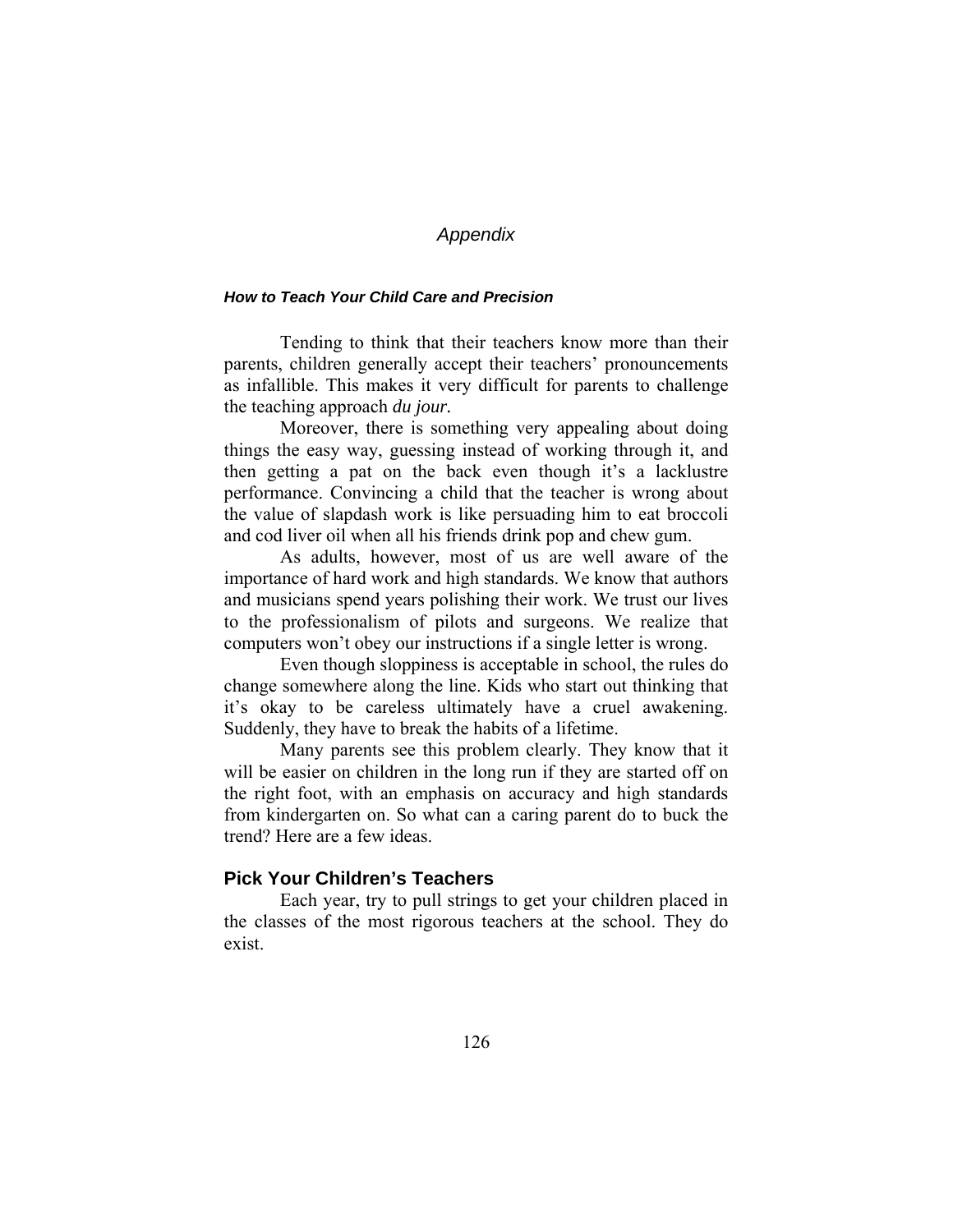#### *How to Teach Your Child Care and Precision*

#### **Keep on Mentioning It**

 Whenever the opportunity arises, point out to your children how someone suffered because of a lack of precision  $-$  for example, the counterfeiters who got caught because they spelled "dollar" wrong, or the airplane that ran out of fuel in midair because of confusion over conversion to metric.

#### **Walk Your Children through the Steps**

 Inspect your children's homework every night and insist that it always be done to a high standard.

#### **Bring in Role Models**

 Arrange for other people to emphasize the importance of accuracy to your children, for example the accountant who calculates your taxes, or a university student who has been confounded by new expectations.

## **Provide Tutoring**

 Since it's unfair to expect kids to achieve excellence without the necessary tools, ensure that your kids acquire the basic skills such as spelling, grammar, arithmetic, punctuation, and essay writing.

#### **Be a Role Model Yourself**

 Always demand high standards of yourself, and you may be sure that your children will see that others respect you as a result.

 Even if your children don't immediately acknowledge the validity of what you are saying, you can be sure that a seed has been planted. Some day, it will bear fruit!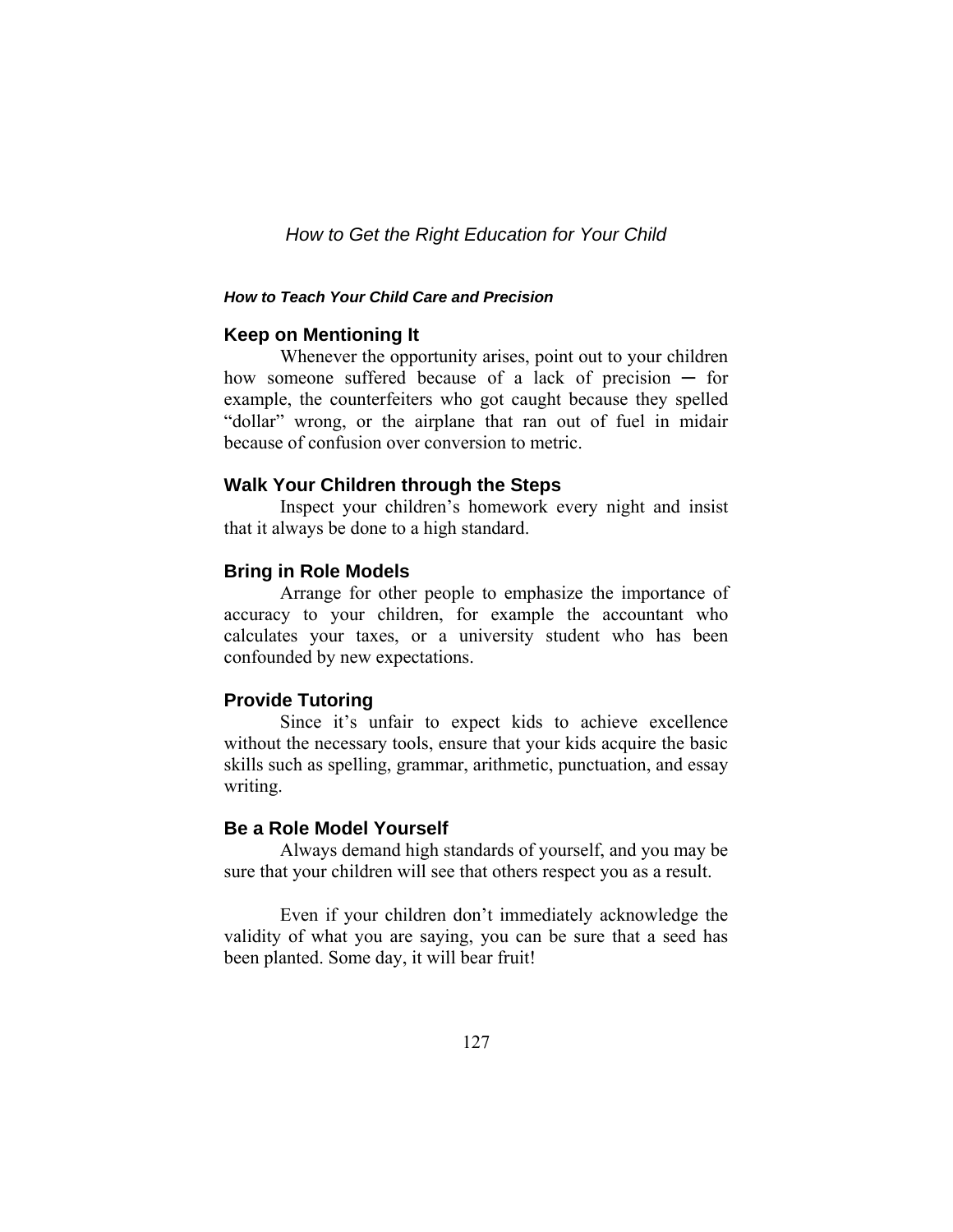# **How to Help Your Child with Too-Hard Homework**

Homework has the potential to leverage teachers' limited lesson time. Let's say a teacher can spend only 30 minutes teaching her class how to add fractions with like denominators. Regardless of how good a teacher she is, it is unlikely that all of her students will be able to fully absorb this lesson and remember it the next day.

 But if the teacher assigns an hour of homework devoted to this concept, then the extra practice means that it is much more likely that the students will be able to correctly add fractions with like denominators the next day. Certain conditions apply, however.

 The best homework provides practice only on material that has already been taught (no new wrinkles, like problems involving adding fractions with unlike denominators). Also, it is important that students actually do the homework, and so compliance must be rigorously monitored. Lastly, homework must be corrected as soon as possible, so that students' errors are nipped in the bud before misunderstandings are solidified by repetition. A further virtue of timely correction is that the teacher can find out right away if yesterday's lesson was ineffective, in time to reteach it if necessary.

 When the homework tool is used well, as outlined above, it is very valuable. Unfortunately, few faculties of education inform their students about the nature of good homework. Unaware of how to get maximum advantage from it, many teachers do not monitor compliance. Even if they ensure that their students complete their homework, many teachers do not correct it right away. But these are minor flaws compared to the mistake of homework that is not an extension of what the students have already learned.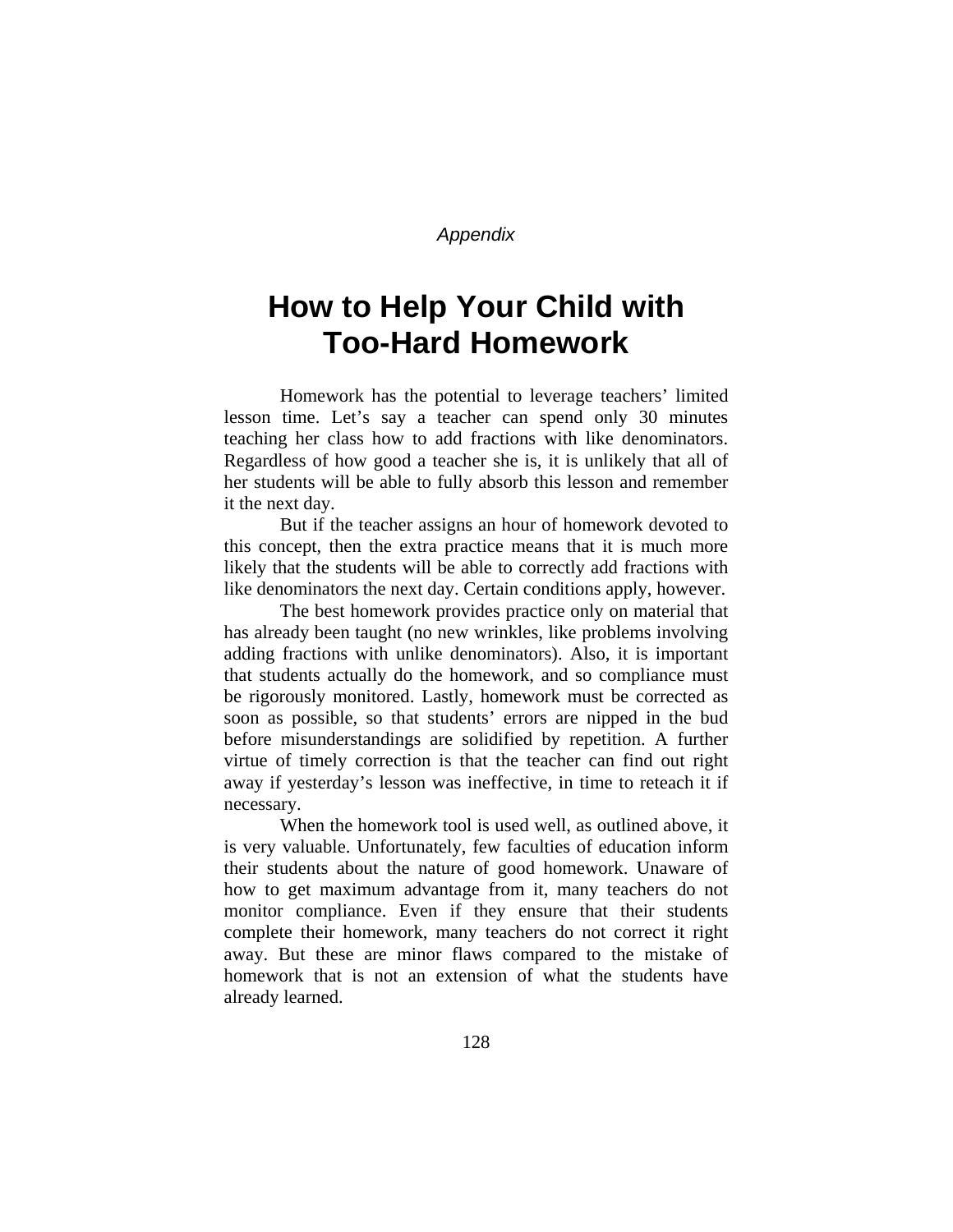#### *How to Help Your Child with Too-Hard Homework*

Not only do many teachers not use homework to consolidate the day's lesson, but also in some cases they assign projects that are far beyond most of their students' capabilities. For example David, a struggling grade 4 boy, was asked to read two novels by a particular author, an early novel and a late novel, and then write an essay on how the author's style had evolved. Clearly, this teacher was counting on the parents to help out (they did).

 In this situation, parents are damned if they do and damned if they don't. If the parents do help with a too-difficult project, the teacher is misled about what the student is really capable of, thereby encouraging the teacher to continue to assign inappropriate homework. As well, the joint homework sessions can be quite stressful and eat up time that all parties would rather spend in a different way. The amount of actual learning on the part of the student is often questionable. On the other hand, if parents don't help out with the project, the student may get a bad mark and be embarrassed in front of his friends.

 There is, unfortunately, no perfect solution to this dilemma. In the real world, most parents prefer not to rock the boat and so they compromise by providing massive help but leaving enough of the work to the child that the final product looks like his own stuff. This allows the teacher to think it was a good project because it induced the student to produce work that is over his head.

 With all its disadvantages, the compromise approach is probably the best. There is no reason, however, why a parent couldn't send a note along with the completed project explaining that Johnny tried hard to compose the sonata for woodwinds, but needed quite a bit of help. If enough parents gave this kind of feedback to teachers, it might make them think twice about assigning their grade 3 class that project on recombinant DNA. It might also be helpful to hand teachers the information that follows.